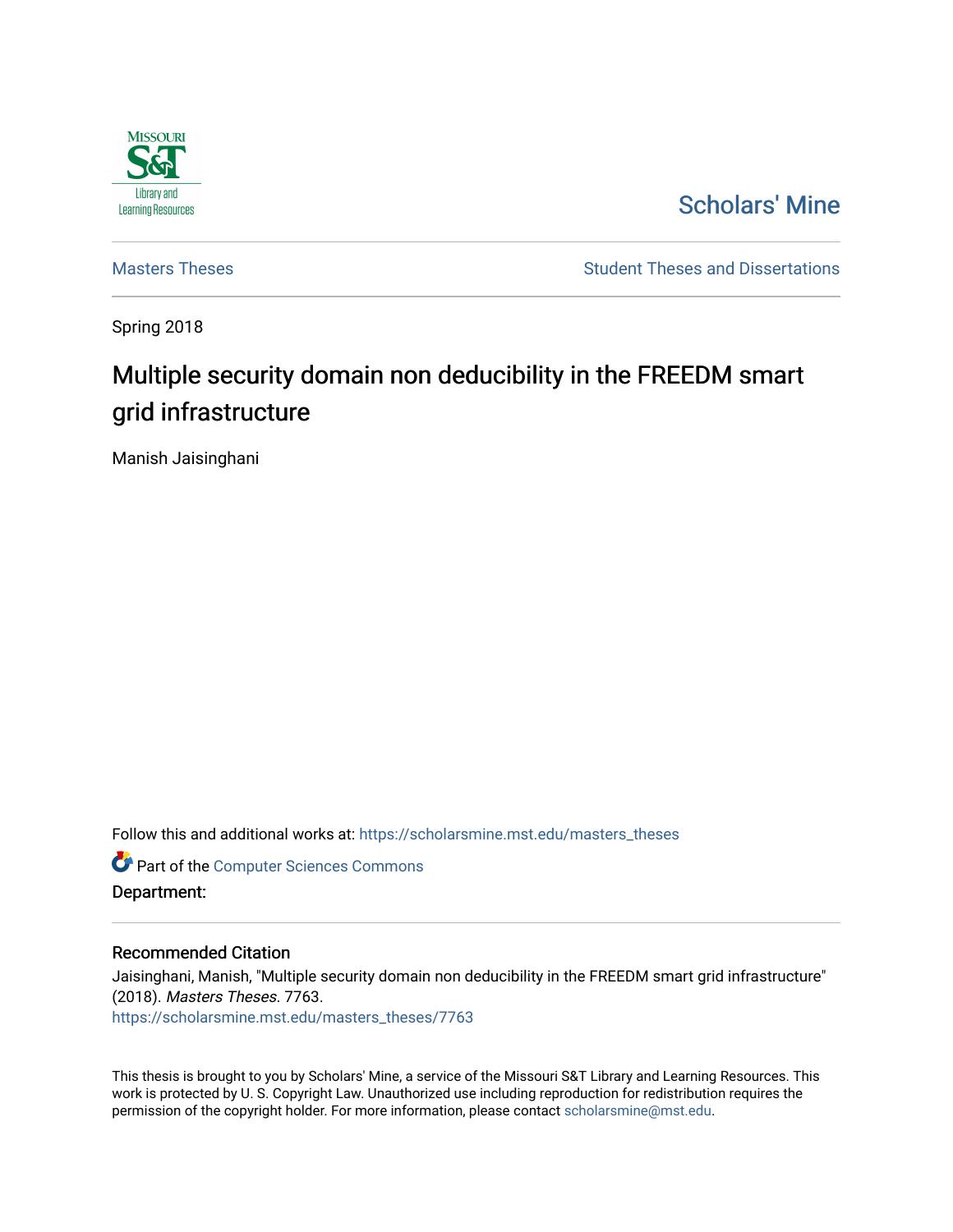## MULTIPLE SECURITY DOMAIN NON DEDUCIBILITY IN THE FREEDM SMART GRID INFRASTRUCTURE

by

## MANISH JAISINGHANI

## A THESIS

Presented to the Graduate Faculty of the

## MISSOURI UNIVERSITY OF SCIENCE AND TECHNOLOGY

In Partial Fulfillment of the Requirements for the Degree

## MASTER OF SCIENCE

in

## COMPUTER SCIENCE

2018

Approved by

Dr. Bruce McMillin, Advisor Dr. Jonathan Kimball Dr. Wei Jiang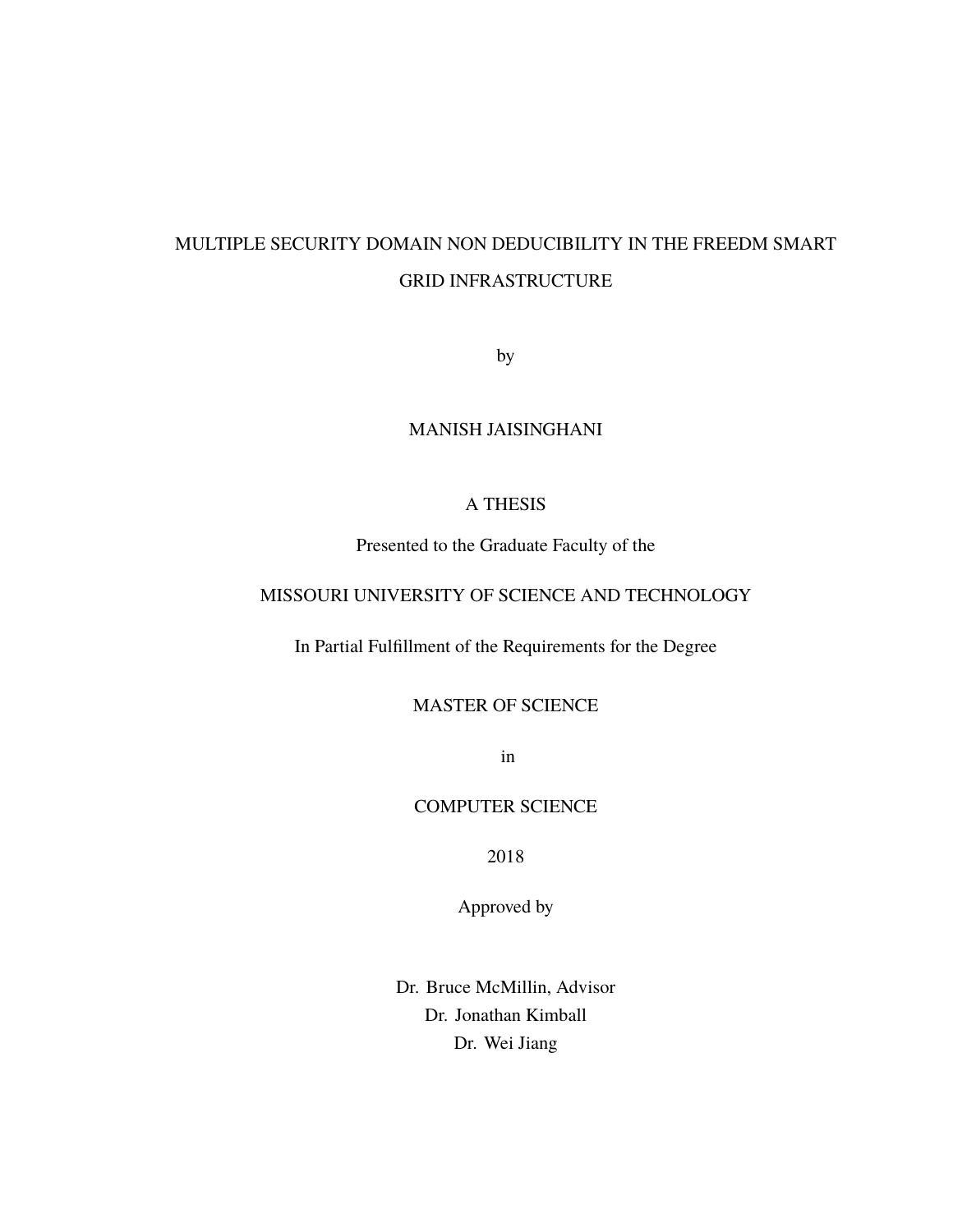Copyright 2018

## MANISH JAISINGHANI

All Rights Reserved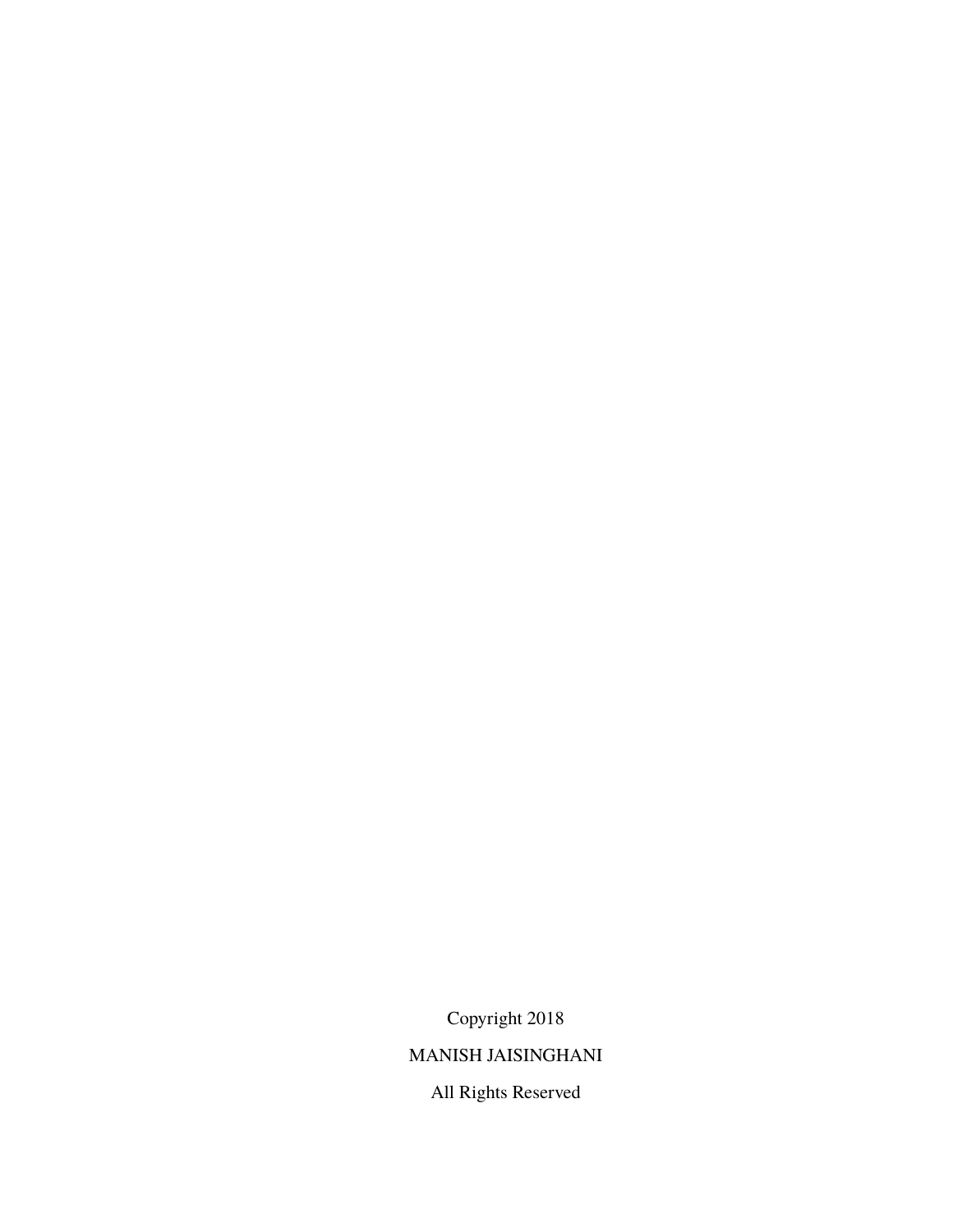#### **ABSTRACT**

The building block of today's world are not materials, but, computers and algorithms with communication networks between physical entities. A cyber physical system (CPS) is a system in which the cyber and physical entities of the system work together towards a common goal, for example a water treatment facility or an electricity distribution system. These cyber physical infrastructures affect day to day lives of people and hence become target point for the attackers to disrupt normal daily life. Owing to the complexity of a cyber physical system, the attacks have themselves become sophisticated and harder to detect. These sophisticated attacks no longer attempt to steal information, however, intend to corrupt it inside the system in order to affect the normal functioning of the system.

To identify such attacks in a CPS, this thesis uses the *multiple security domain non-deducibility model*. The MSDND model divides the system into security domains and reduces the notion of trust into the system by replacing it with invariant based valuation functions. This work concentrates on the *Future Renewable Electric Energy Distribution Management System* (FREEDM) as a smart grid infrastructure. This thesis will attempt to identify potential ways in which smart grid infrastructure FREEDM can be attacked and suggest measures to identify the attacker using the *MSDND* model. While doing so this thesis concentrates on building blocks of the FREEDM system *i.e.* the state collection protocol and its distributed nature.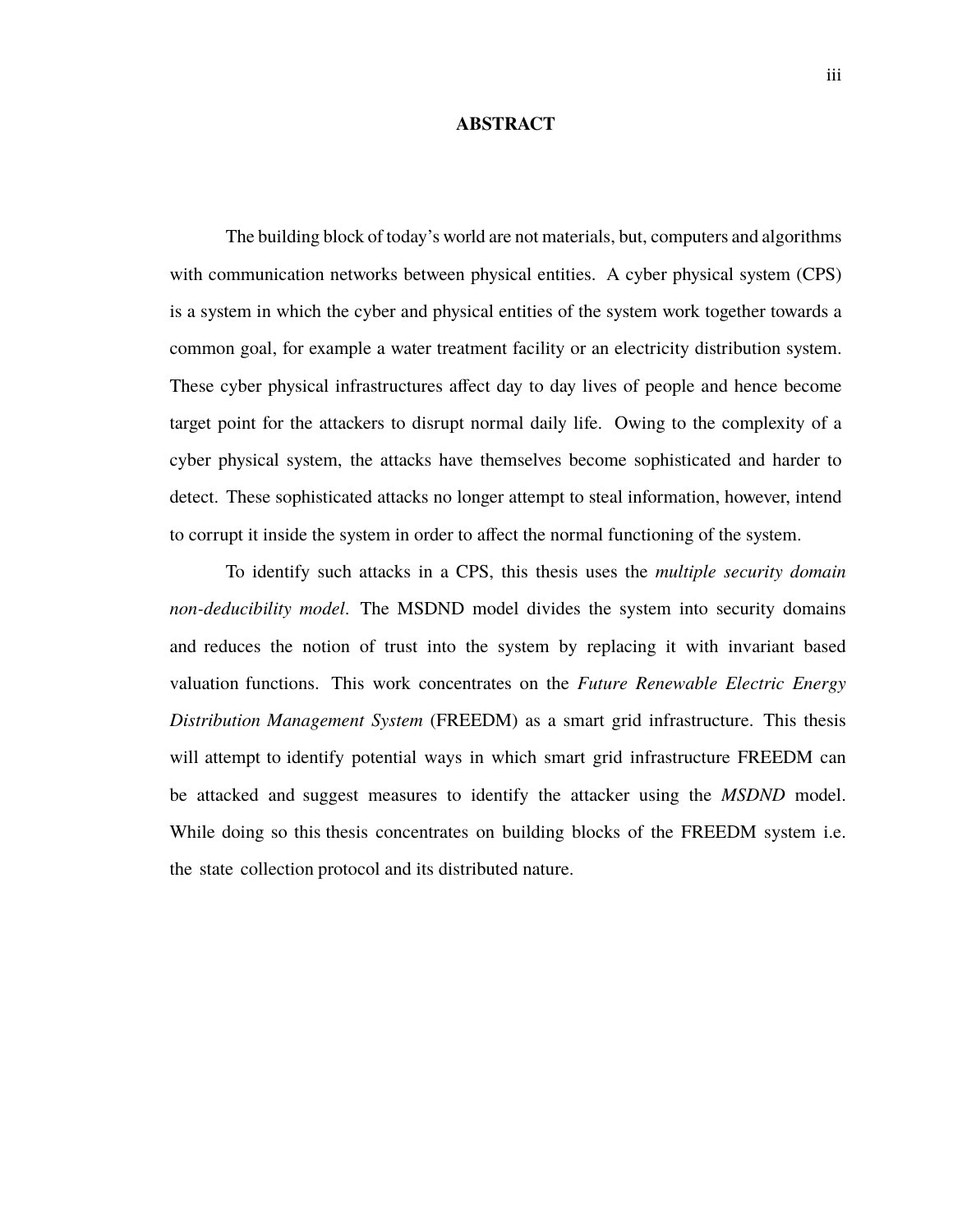#### **ACKNOWLEDGMENTS**

To start with i would want to quote below from "Bob Proctor":

"A mentor is someone who sees more talent and ability within you, than you see in yourself, and helps bring it out of you"

This quote truly expresses my mentor or advisor Dr. Bruce McMillin. Words are not enough to thank him for all his knowledge, guidance and motivation that he has bestowed upon me. His experience and perspective towards research problems has always been an inspiration. My experience with Dr. McMillin is a treasure that i would cherish all life.

I would also like to express my gratitude towards my thesis committee: Dr. Jonathan Kimball for his thoughtful comments and motivation and and Dr. Wei Jiang for his support in extending the much needed knowledge of Distributed Systems. I would also like to extend gratitude towards my fellow graduate students: Vamsi Krishna Chokkapu, Sai Sidharth Patlolla and Prashanth Palaniswamy and undergraduate student: Julius Ceasar Aguma for their constructive queries and intuitive thoughts towards my work.

Last but not the least I am indebted to the endless support of my family members, my parents and my brother for showing trust in me and supporting me to pursue my dream towards higher education at a place too far from home. Thank and gratitude is a small return for the experience and knowledge i have gained.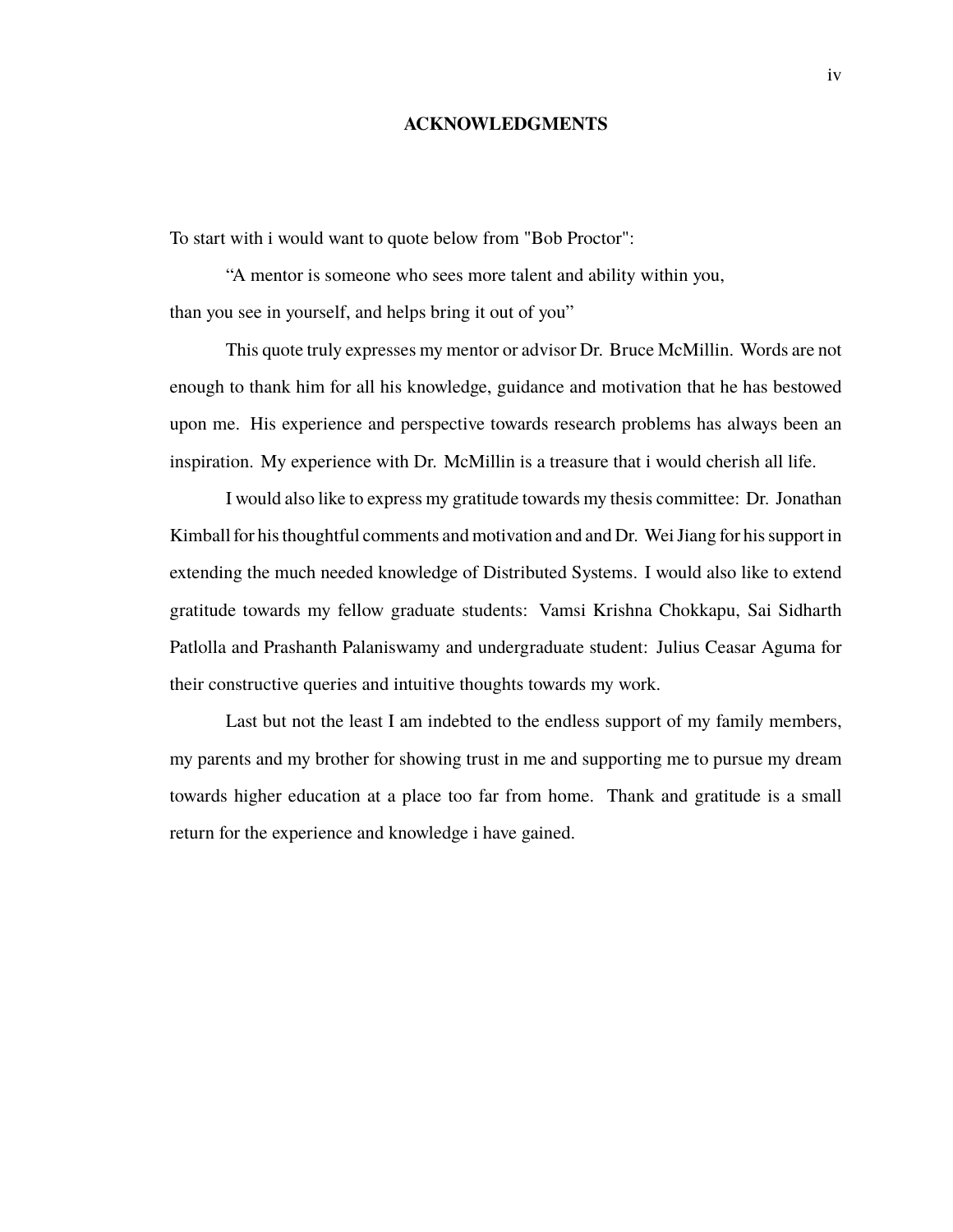## **TABLE OF CONTENTS**

| <b>SECTION</b> |                                                              |                |
|----------------|--------------------------------------------------------------|----------------|
|                |                                                              |                |
|                |                                                              |                |
|                |                                                              | $\overline{2}$ |
|                |                                                              | $\overline{2}$ |
| 2.3.           |                                                              | 3              |
| 2.4            | UNDERSTANDING MSDND AND HOW A PROOF IS CONSTRUCTED           | 3              |
| 2.5            |                                                              | 5              |
|                |                                                              | 5              |
|                |                                                              | 7              |
|                |                                                              | 7              |
|                |                                                              | 7              |
| 2.7            |                                                              | 8              |
|                | 2.8. PHYSICAL ATTESTATION OF CYBER PROCESSES IN A SMART GRID | 8              |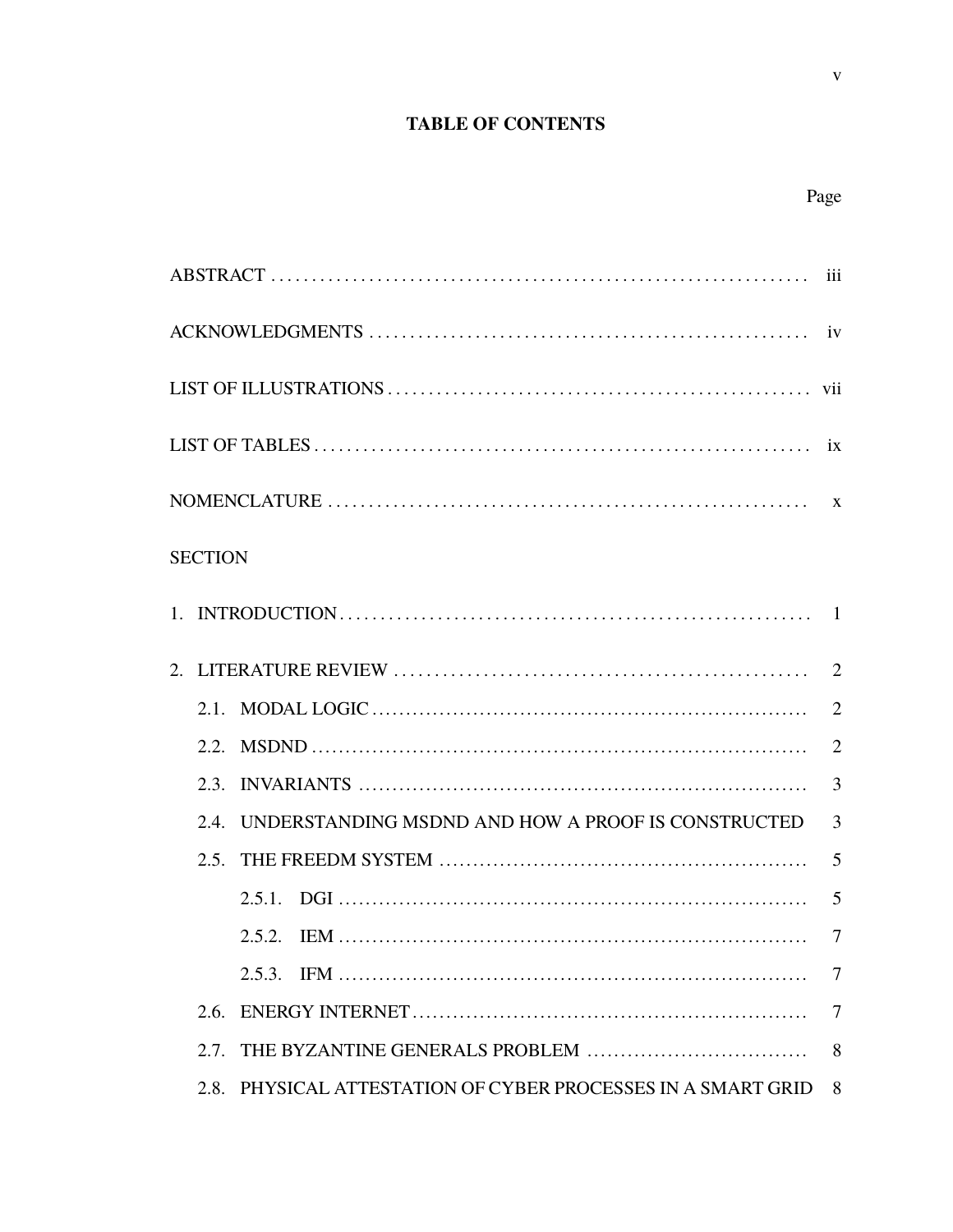| 4.             |      |        | SECURITY ANALYSIS OF THE FREEDM SYSTEM                                                             | 13 |
|----------------|------|--------|----------------------------------------------------------------------------------------------------|----|
|                | 4.1. |        |                                                                                                    | 13 |
|                |      | 4.1.1. | MSDND Analysis State Collection Protocol - Step 1                                                  | 14 |
|                |      | 4.1.2. | MSDND Analysis State Collection protocol - Step 2                                                  | 18 |
|                | 4.2. |        | INTRODUCING DEDUCIBILITY IN CONSENSUS BASED STATE<br>COLLECTION PROTOCOL USING BYZANTINE AGREEMENT | 28 |
|                | 4.3. |        |                                                                                                    | 43 |
|                |      | 4.3.1. | Physical Attestation of Cyber Process in a 3 Node FREEDM System                                    | 43 |
|                |      | 4.3.2. | Physical Attestation of Cyber Process in a 7 Node FREEDM System                                    | 59 |
| 5 <sub>1</sub> |      |        |                                                                                                    | 72 |
|                | 5.1. |        |                                                                                                    | 72 |
|                | 5.2. |        |                                                                                                    | 72 |
|                | 5.3. |        | STATE COLLECTION PROTOCOL IN THE FREEDM SYSTEM                                                     | 72 |
|                | 5.4. |        | MSDND ANALYSIS OF THE PHYSICAL ATTESTATION PROTOCOL .                                              | 73 |
|                | 5.5. |        |                                                                                                    | 73 |
|                |      |        |                                                                                                    |    |
|                |      |        |                                                                                                    |    |

vi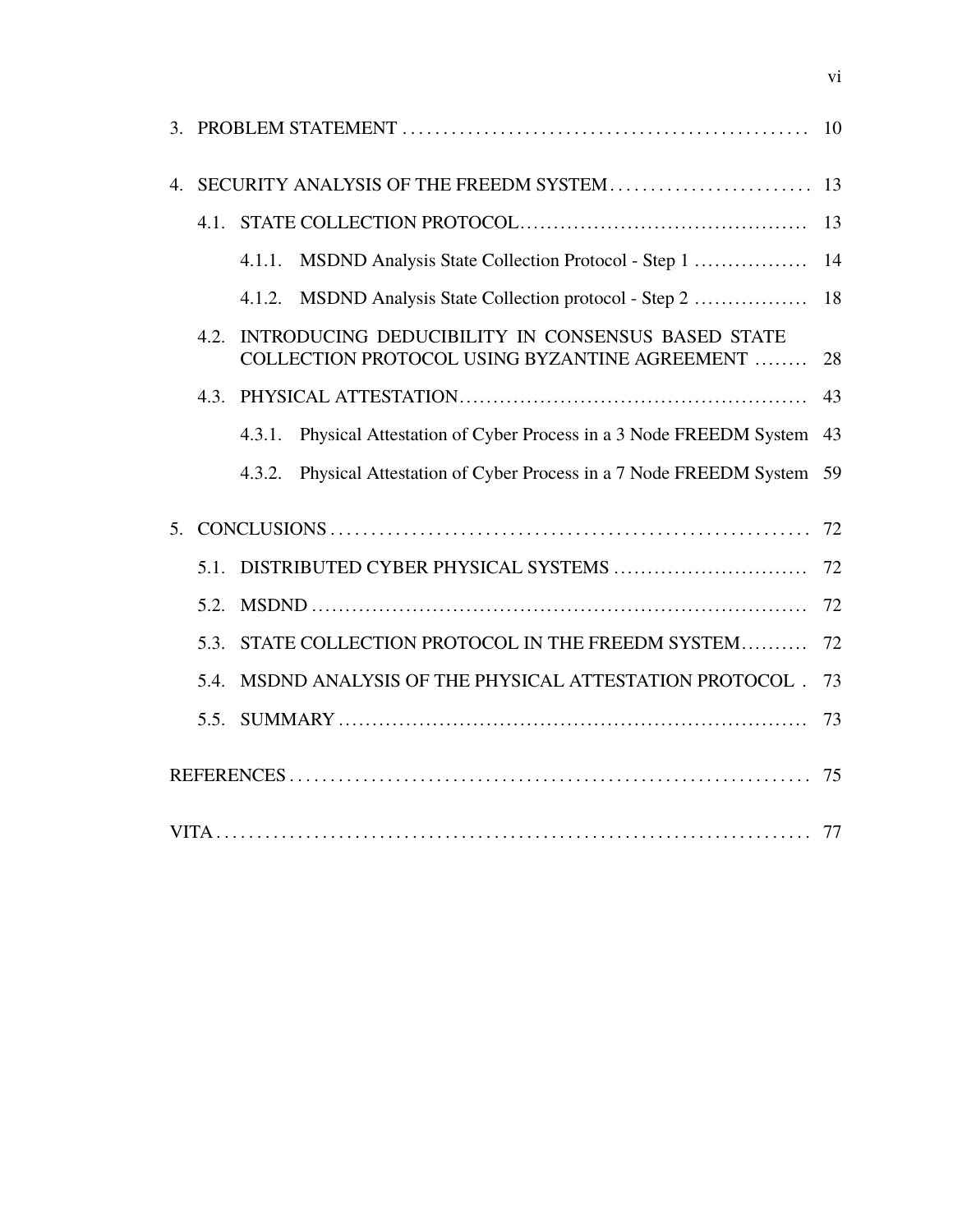#### **LIST OF ILLUSTRATIONS**

# 2.1. Basic MSDND ....................................................................... 4 2.2. The FREEDM system architecture .................................................. 6 2.3. 3 Node System Depicting Power Flows ............................................. 9 3.1. 3 Node FREEDM System architecture .............................................. 11 3.2. 3 Node FREEDM System affected by the STUXNET-like virus .................. 12 4.1. DGI device interaction ............................................................... 15 4.2. DGI device interaction under virus attack .......................................... 17 4.3. DGI DGI interaction under normal operations ..................................... 19 4.4. DGI DGI interaction under STUXNET-like virus attack .......................... 22 4.5. Initiator node marker message communication under STUXNET-like virus attack 24 4.6. Peer node marker message communication under STUXNET-like virus attack .. 26 4.7. 4 Node FREEDM system ............................................................ 30 4.8. Message flow in a 4 node system .................................................... 30 4.9. Device signal status message flow in a 4 node system ............................. 31 4.10. Round 0 message exchange .......................................................... 32 4.11. 4 node FREEDM system under STUXNET-like virus attack ...................... 34 4.12. Failed interactive consistency and MSDND - BIT logic view Byzantine Agreement 35 4.13. Interactive consistency and MSDND - BIT logic view Byzantine Agreement.... 40 4.14. Node 1 acting as malicious node in a 3 Node system .............................. 45

4.15. Node 2 acting as malicious node in a 3 Node system .............................. 49 4.16. Node 3 acting as malicious node in a 3 Node system .............................. 54

## Figure Page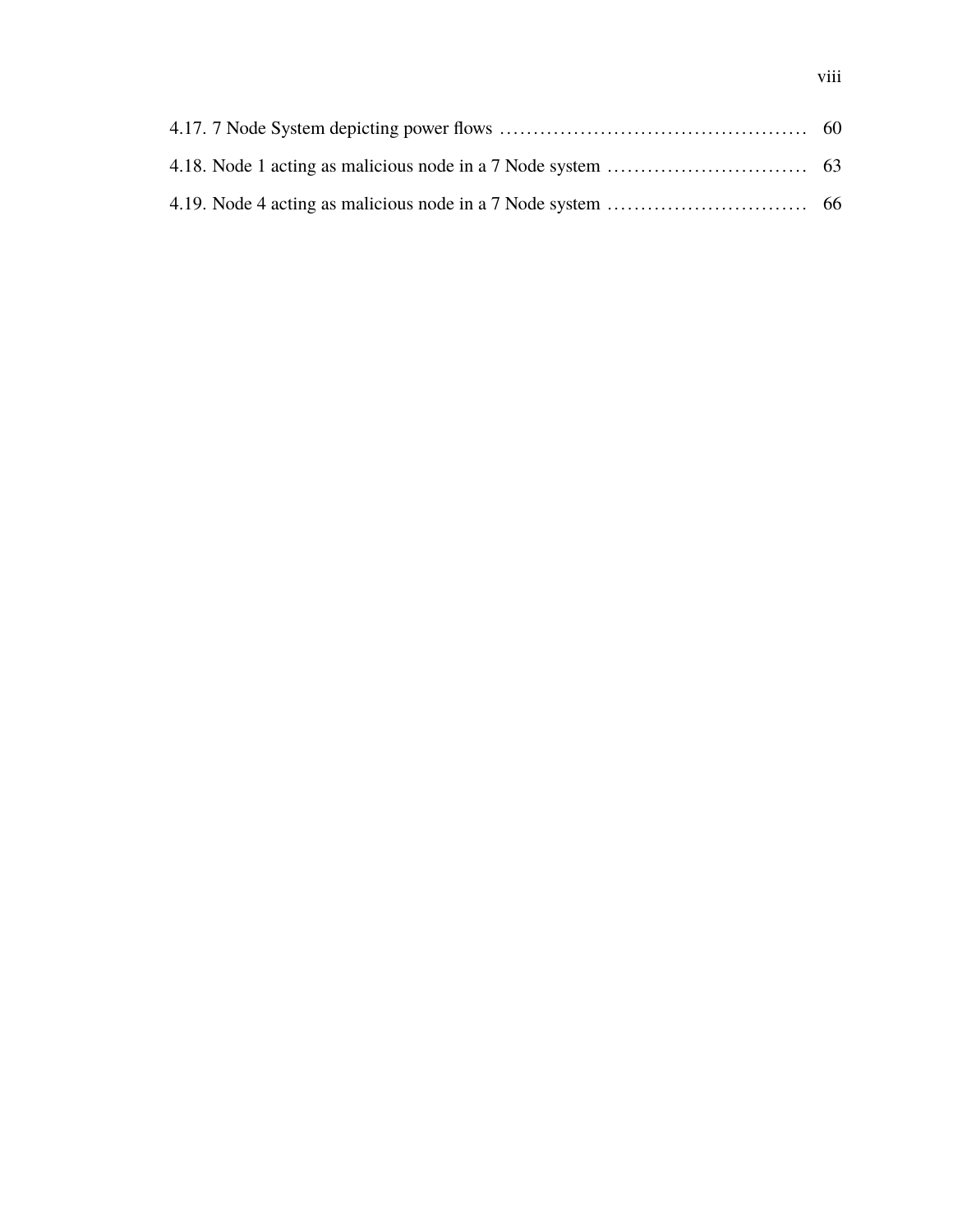## **LIST OF TABLES**

Table Page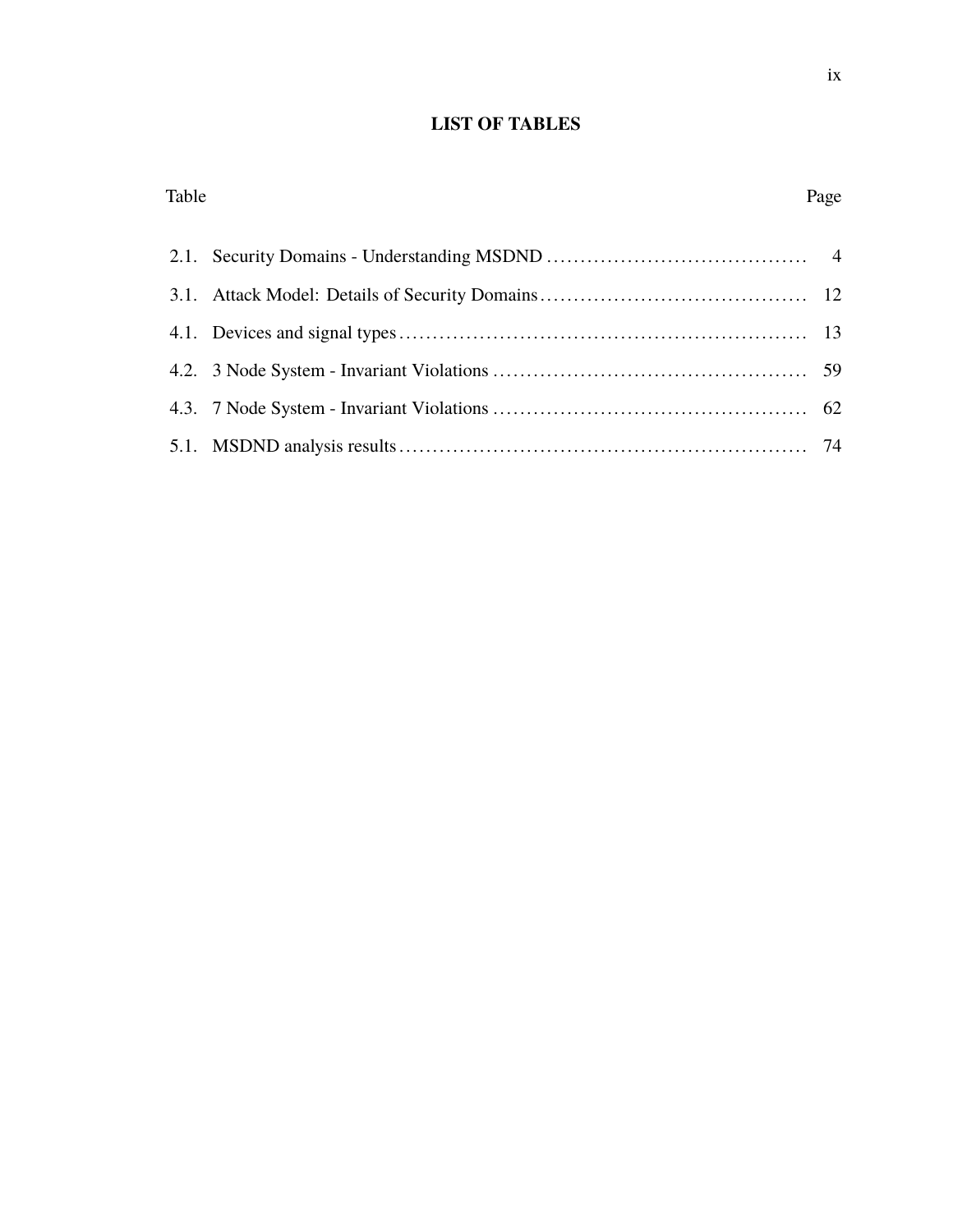## **NOMENCLATURE**

## **Symbols**

| $\oplus$        | Exclusive OR (xor)                              |
|-----------------|-------------------------------------------------|
| Device          | Set of devices in FREEDM system                 |
| DS              | Set of device signals in FREEDM system          |
| $S_x$           | A boolean state variable, x is true or false    |
| W               | Set of all possible worlds                      |
| w               | A world of interest                             |
| $B_i\phi$       | Modal BELIEF operator                           |
| $I_{i,j}\phi$   | Modal INFORMATION TRANSFER operator             |
| SD <sup>i</sup> | Security domain of entity i                     |
| $T_{i,j}\phi$   | Modal TRUST operator                            |
| $v_x^i(\phi)$   | Valuation function of boolean $x$ in domain $i$ |
| <b>Acronyms</b> |                                                 |
| CPS             | <b>Cyber Physical System</b>                    |
| <i>DESD</i>     | Distributed Energy Storage Device               |
| DGI             | Distributed Grid Intelligence                   |
| <b>DRER</b>     | Distributed Renewable Energy Resource           |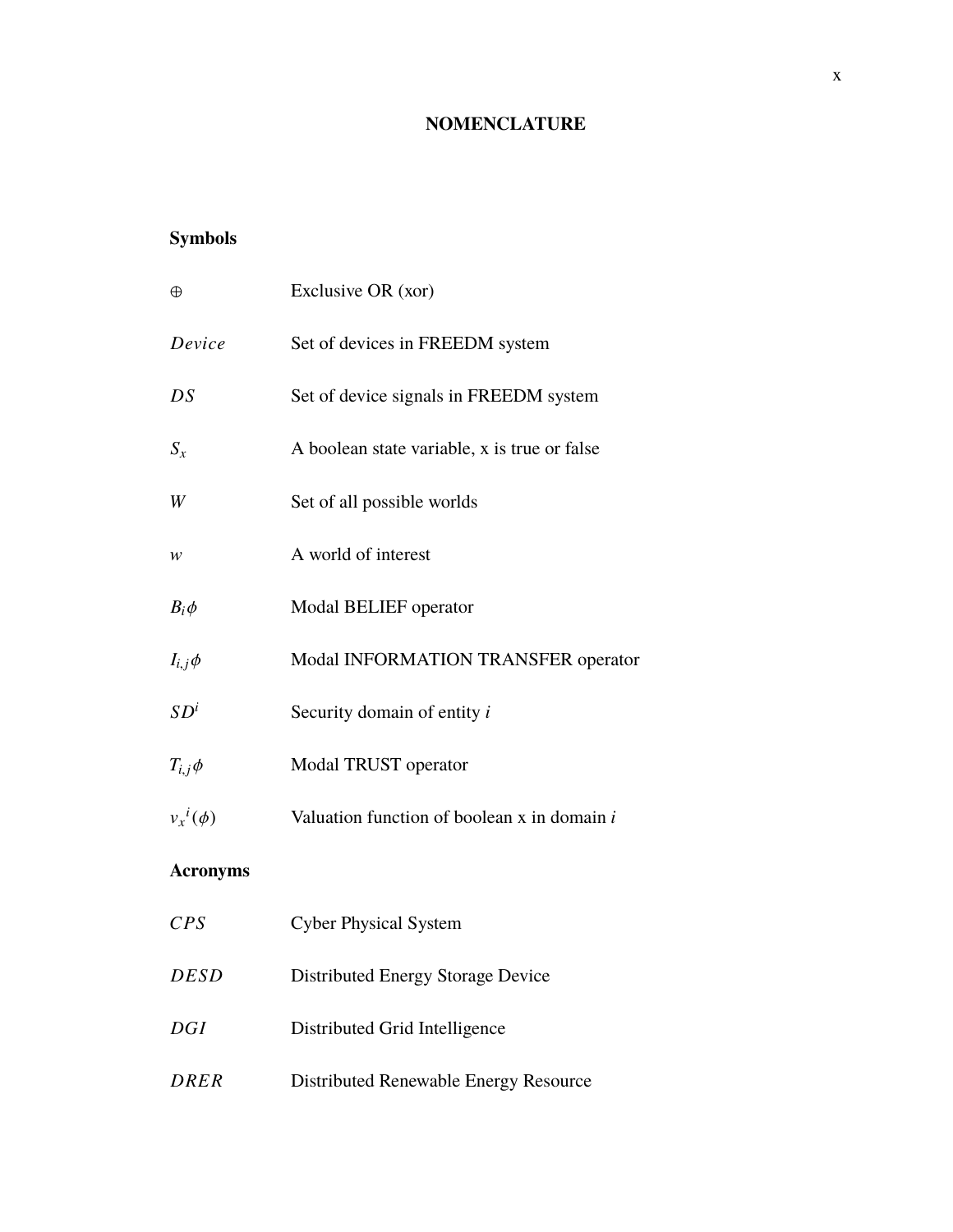| <b>FID</b>    | <b>Fault Isolation Device</b>                            |
|---------------|----------------------------------------------------------|
| <b>FREEDM</b> | Future Renewable Electric Energy Delivery and Management |
| MM            | Marker Message                                           |
| MS            | <b>Message Passing Module</b>                            |
| PE            | <b>Power Electronics</b>                                 |
| <i>SST</i>    | Solid State Transformer                                  |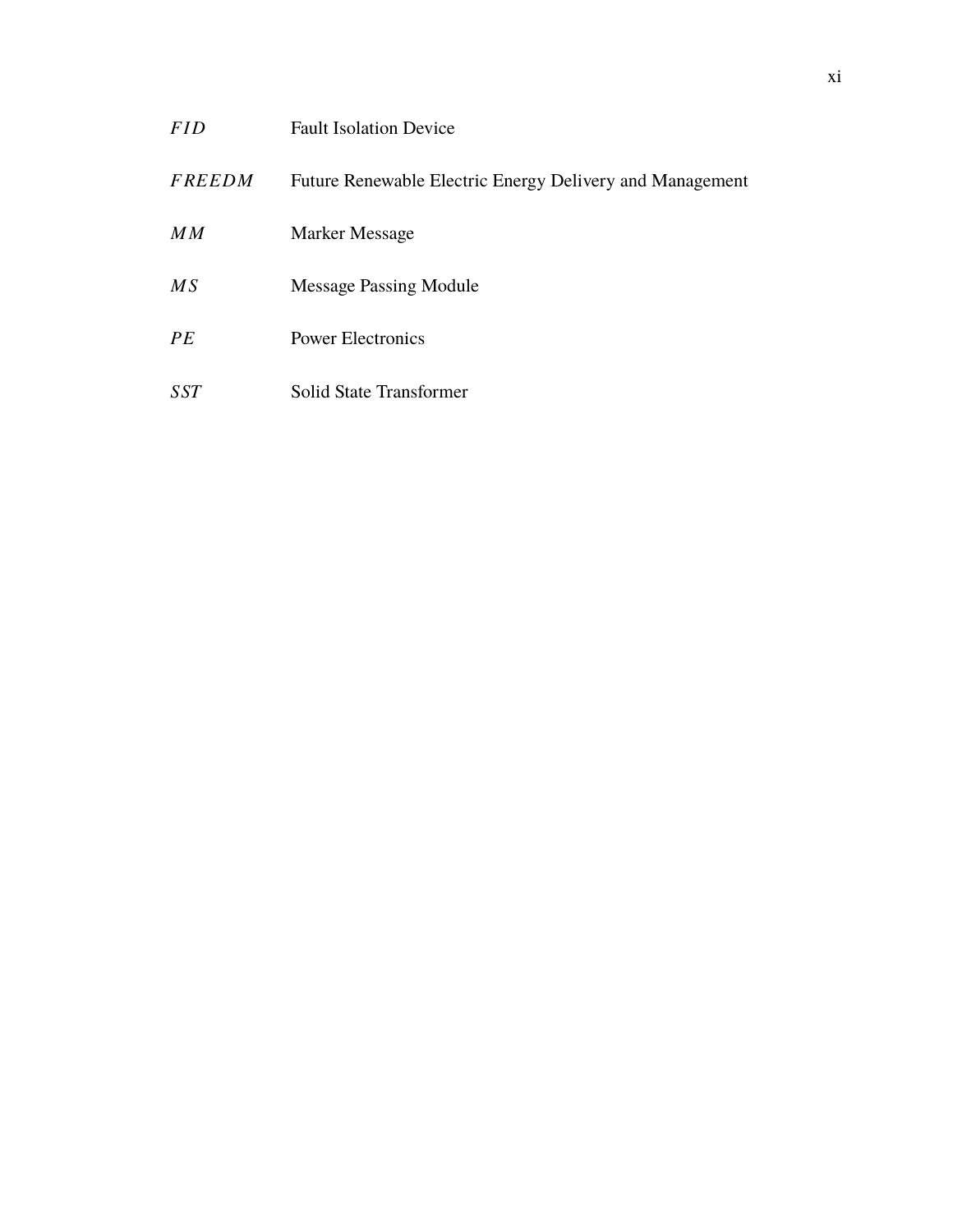#### **1. INTRODUCTION**

A coordination between computers, algorithms, communication networks and underlying physical components forms the core concept of a CPS. A wide variety of attacks are possible on all the CPS by affecting any of the above components of the system. An important point to observe here is that this work does not talk about identity theft or access theft, the problem at hand is corrupting the information flow paths among distributed components of a CPS to affect normal operations of a system. This work considers the FREEDM system as our cyber physical infrastructure. The FREEDM smart grid is a proposed energy internet or electric power distribution system that is suitable for plug and play of distributed energy resources and energy storage devices (Huang *et al.*, 2011). A smart grid is susceptible to different types of attacks such as data integrity attacks (Duan and Chow, 2017) and fake supply attacks (Roth and McMillin, 2013). These attacks have been demonstrated over the FREEDM system and the paper proposes a common approach based over the MSDND framework and belief, information transfer and trust(BIT) logic, (Howser and McMillin, 2014) to identify the malicious nodes in the system. The power distribution and consumption system is heavily dependent over three modules in the FREEDM system: Group Management, state collection protocol and energy management protocol. The task of the state collection protocol is to collect states of all the devices in the energy internet (Crow *et al.*, 2010). A malicious node (distributed renewable energy device(DRER) / distributed energy storage device(DESD) / solid state transformer (SST)) can lie about its state to the distributed grid intelligence (DGI) corrupting all the power computations of the DGI which may result into a potential blackout for the sub-grid or issues such as power migration contacts not being fulfilled.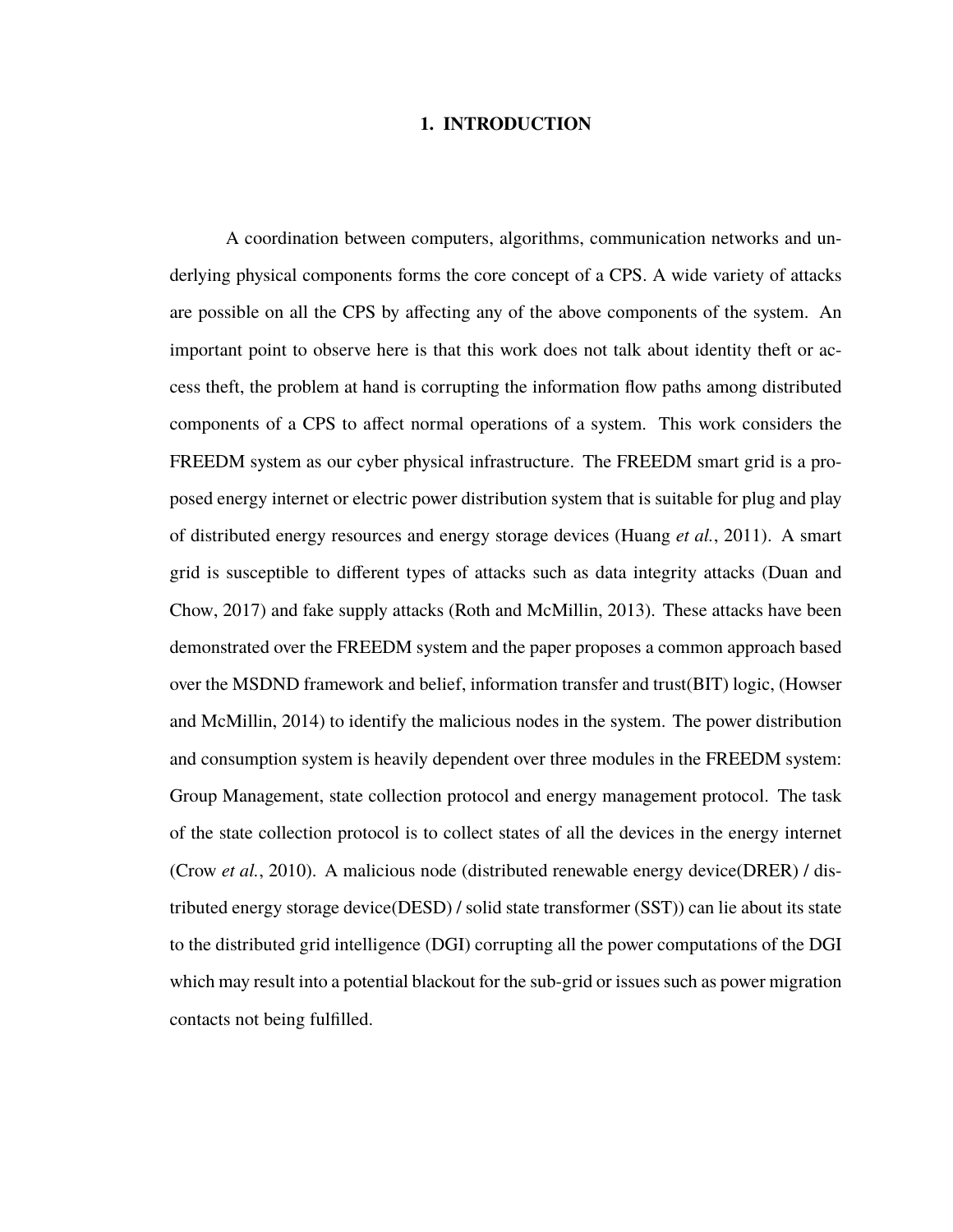#### **2. LITERATURE REVIEW**

In a CPS attacks that corrupt the information flow are difficult to identify as the attacker becomes part of the system and is not an external entity aiming for theft of information. This thesis also discusses, solutions proposed to identify failed components (specifically a component that sends conflicting or false messages to peer components) in a distributed system.

#### **2.1. MODAL LOGIC**

The modal logic (Liau, 2003) (Liau, 2005) or belief, information acquisition, and trust(BIT) logic is a well formulated method to analyse information flow between two entities. BIT logic is important to determine security for a cyber physical system, as it helps us to determine belief and trust as a logic rather than a propositional boolean entity. It also helps us to represent a formal definition of MSDND in the form of modal logic. Sutherland's Nondeducibility (Sutherland, 1986), BIT logic (Liau, 2003) and MSDND (Howser and McMillin, 2013) are the three main pillars of this work.

#### **2.2. MSDND**

In order to analyse complex cyber physical systems multiple security domain non deducibility is introduced by (Howser and McMillin, 2013). MSDND is based on modal logic where in a complex infrastructure is divided into multiple security domains as compared to two in Sutherlands' Nondeducibility model (Sutherland, 1986). A security domain is a partition or world which may overlap / coincide with other partitions or worlds. An action invisible outside its security domain is said to be MSDND secure. For an action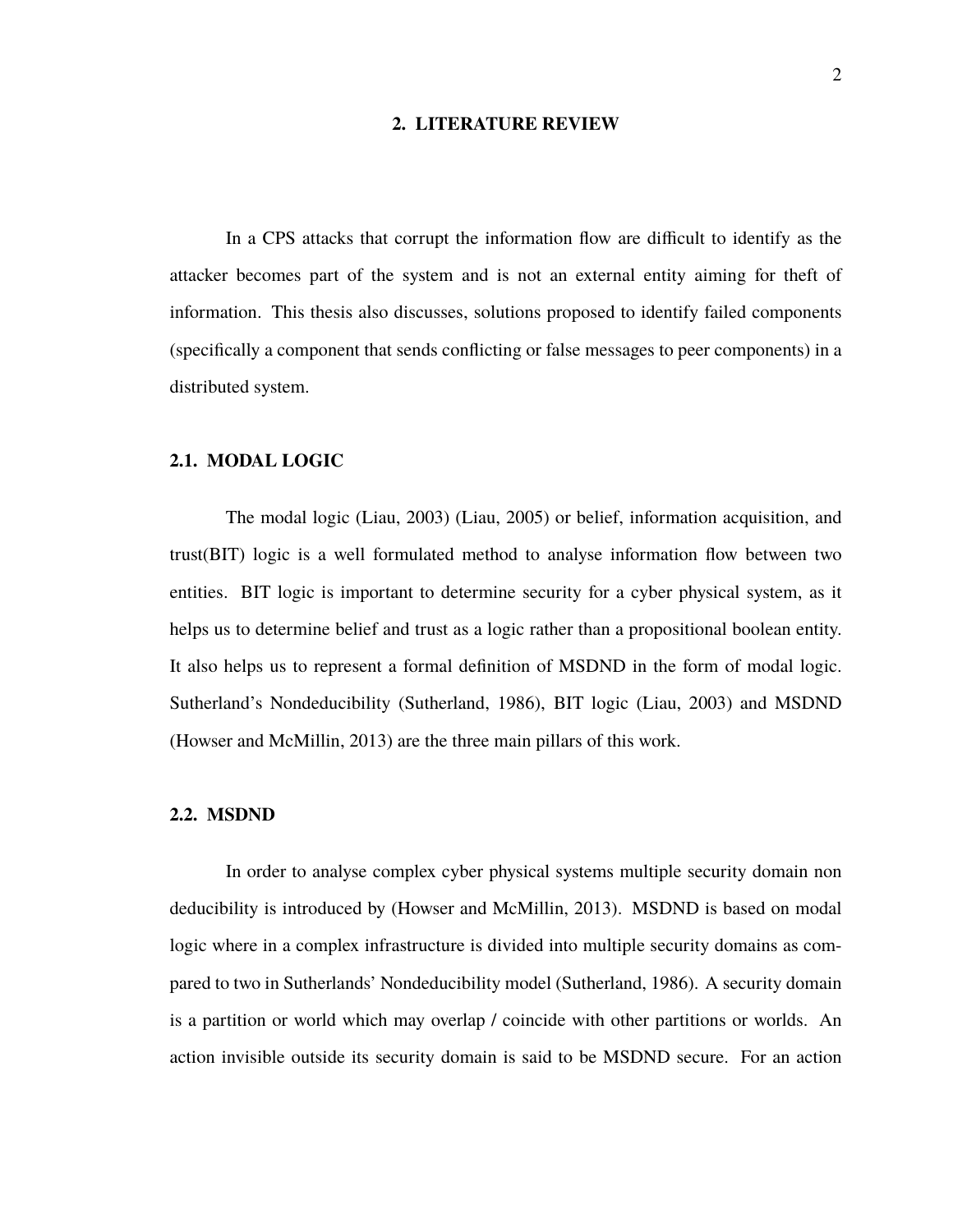or event to be visible outside its security domain a valuation function  $v_x^y$  $\int_{x}^{y}(\phi)$  is defined. A valuation function  $v_y^i$  is a boolean function which outputs true if the value of entity of variable *x* can be seen from domain y and false otherwise.

$$
MSDND(ES) = \exists w \ni W \vdash \left[ (S_x \oplus S_y) \right] \land
$$

$$
\left[ w \models (\nexists v_x^i(w) \land \nexists v_y^i(w)) \right]
$$

#### **2.3. INVARIANTS**

A property or characteristic of system that remains unaffected or can be evaluated to determine specify system semantics or functioning can be termed as an invariant. (Owicki and Gries, 1976) proposed an axiomatic basis for the truth of invariants on cyber systems. Recent developments show the use of invariants in physical power systems (Paul *et al.*, 2014) and water treatment systems (Adepu and Mathur, 2016).

#### **2.4. UNDERSTANDING MSDND AND HOW A PROOF IS CONSTRUCTED**

This section aims at giving a high level view of MSDND and how MSDND proofs are constructed. MSDND model has two important components, 1. Dividing the underlying infrastructure into security domains and 2. Capturing information flow paths within these security domains. To understand this better, consider architecture in Figure 2.1

The Figure 2.1 captures two individuals sitting in a room divided through a wall. Alice and Bob can only communicate through the communication channel. The wall does not allow alice or bob to see each other or pass messages without using the communication channel. As there is only one information flow path between alice and bob, Table 2.1 displays details of security domains for the system.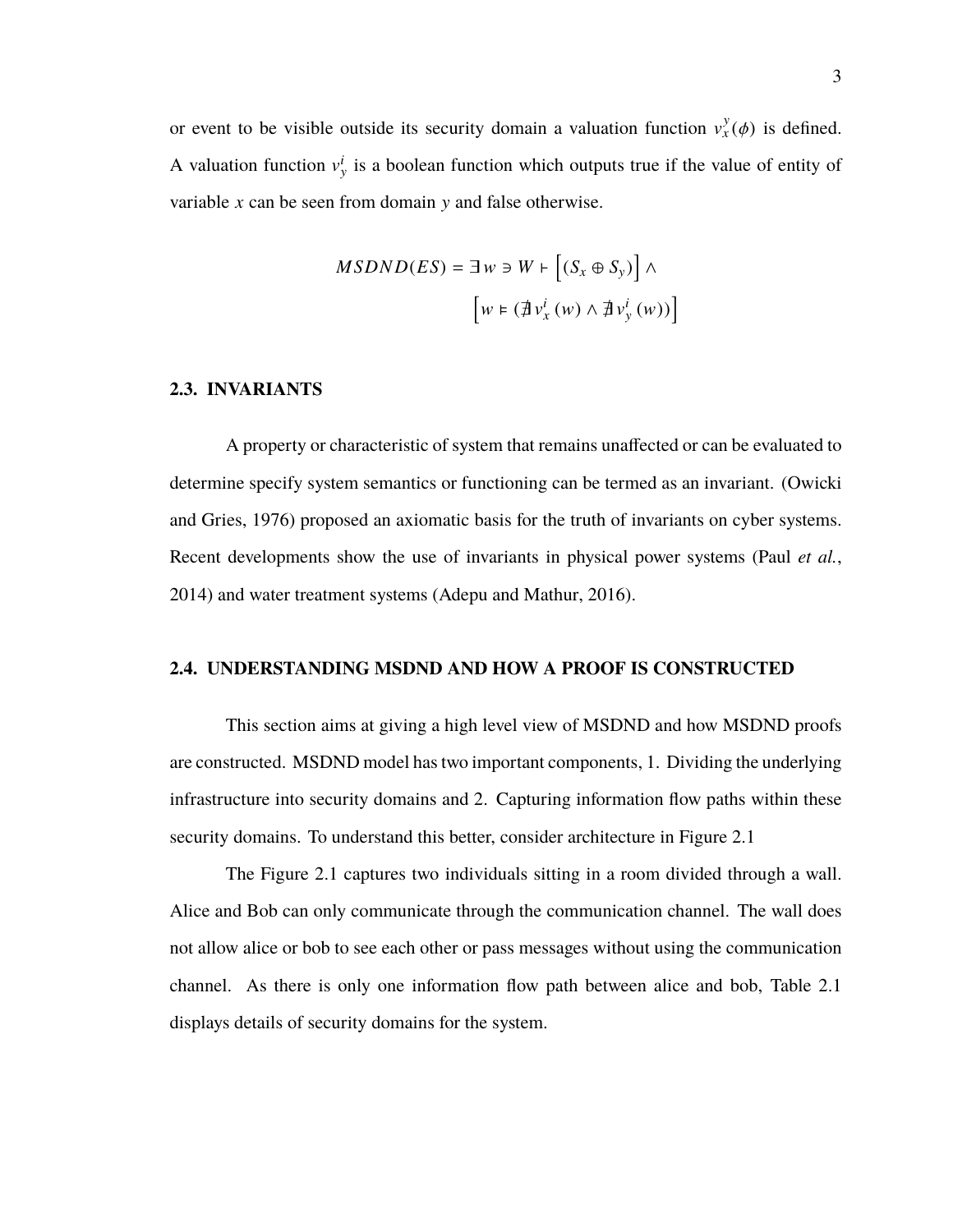

Figure 2.1. Basic MSDND

Table 2.1. Security Domains - Understanding MSDND

| <b>Security Domain</b>  | <b>System Entity</b> |
|-------------------------|----------------------|
| $S\overline{D^{Alice}}$ | Alice's domain       |
| $SD^{Bob}$              | Bob's domain         |

Considering the system architecture in the Figure 2.1, imagine below line of questions:

*Alice:* Bob, are you working on the thesis?

*Bob:* Yes Alice, of-course I am.

*Alice:* Amazing, i am also working on the thesis.

In the above conversation, there is no way in which both Alice or Bob can verify if the other was speaking the truth. They have to trust the responses from each other. In such a case MSDND says that there is no valuation function that exists in either domains which can verify the truth or the system is MSDND secure. As discussed above MSDND secure system is good for the attacker and bad for the system. MSDND captures validity of working over thesis by Alice and Bob as represented as below: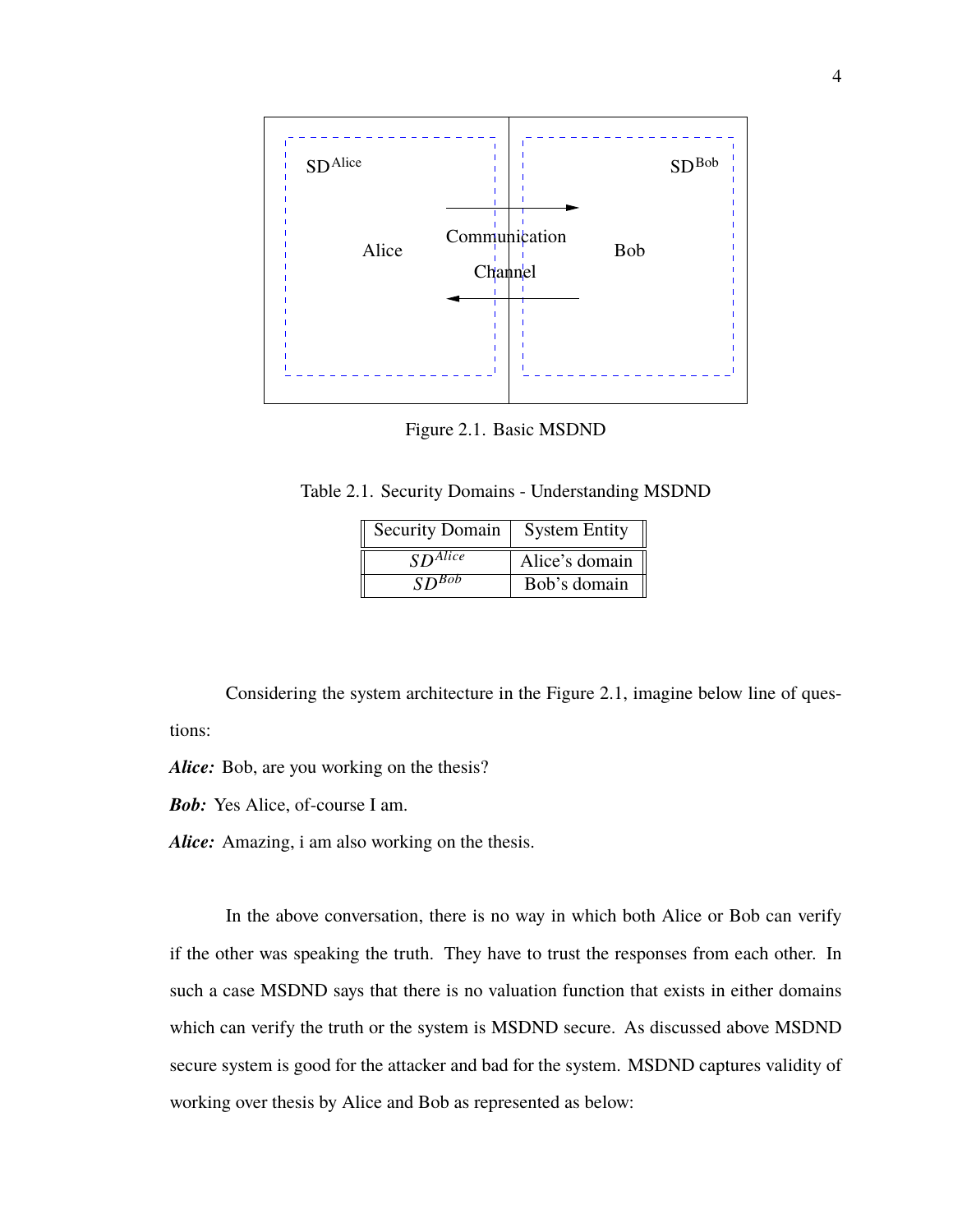$$
MSDND(ES) = \exists w \ni W \vdash [(S_{thesis} \oplus S_{\sim thesis})] \land
$$

$$
\left[ w \vDash (\nexists v_{thesis}^{Alice}(w) \land \nexists v_{\sim thesis}^{Alice}(w)) \right]
$$

$$
MSDND(ES) = \exists w \ni W \vdash [(S_{thesis} \oplus S_{\sim thesis})] \land
$$

$$
\left[ w \vDash (\nexists v_{thesis}^{Bob}(w) \land \nexists v_{\sim thesis}^{Bob}(w)) \right]
$$

An intuitive way to make this system deducible is to introduce a window in the wall between Alice and Bob. This window will allow both Alice and Bob to see through the wall and hence verify the validity or truth of the responses, there by giving a valuation function to both of them. As the window is based over the system properties and cannot be masked or falsified, it is called as an invariant. Once the system becomes deducible and one domain can verify other, MSDND is represented as below:

$$
MSDND(ES) \neq \exists w \ni W \vdash [(S_{thesis} \oplus S_{\sim thesis})] \land
$$

$$
\left[ w \vDash (\exists v_{thesis}^{Alice}(w) \land \exists v_{\sim thesis}^{Alice}(w)) \right]
$$

$$
MSDND(ES) \neq \exists w \ni W \vdash [(S_{thesis} \oplus S_{\sim thesis})] \land
$$

$$
\left[ w \vDash (\exists v_{thesis}^{Bob}(w) \land \exists v_{\sim thesis}^{Bob}(w)) \right]
$$

#### **2.5. THE FREEDM SYSTEM**

The future renewable electric energy management system (Crow *et al.*, 2010) is a highly distributed system, intended to serve as collection of distributed energy generation and storage devices along with existing power infrastructure. A general purpose architecture of FREEDM system is shown in Figure 2.2:

**2.5.1. DGI.** The distributed grid intelligence or DGI is the software component or brain behind controlling the FREEDM system. The DGI is responsible to implement various energy management algorithms and implement decisions such as the power migration contracts.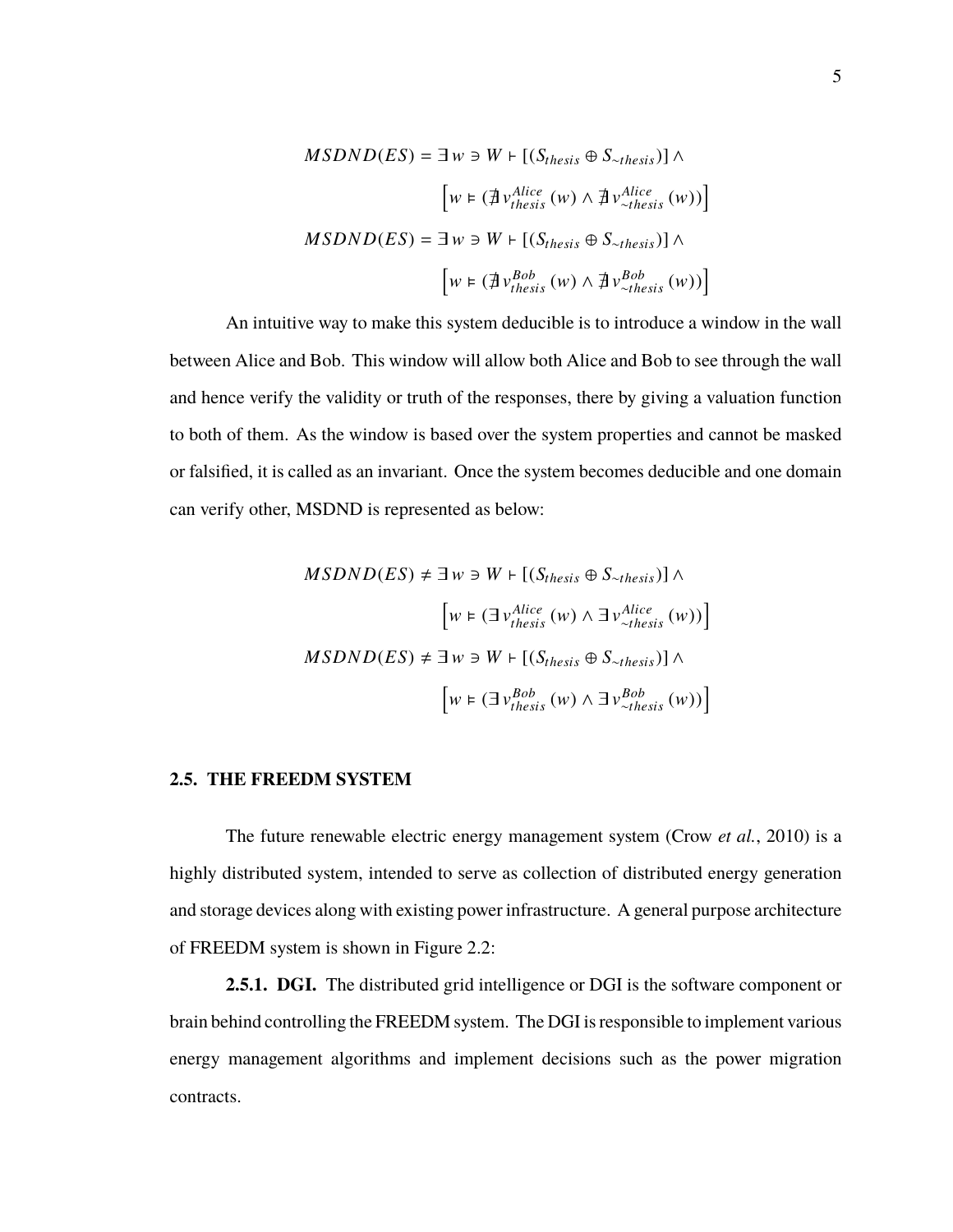

Figure 2.2. The FREEDM system architecture

- **Power Migration Contracts** A Power migration contract is an atomic set of instructions among the supply (with excess power availability) and demand (in need for more power) node that helps to buy and sell power. Power migration in the FREEDM system happens through a power migration contract. A power migration contract comprises of below steps:
	- **–** 1. Supply house advertises excess generation.
	- **–** 2. Demand house requests power from supply house.
	- **–** 3. Supply and demand house start a migration.
	- **–** 4a. Supply house increases its local generation.
	- **–** 4b. Demand house increases its local load.

A power migration contract is considered successful if all of the above steps are executed as stated.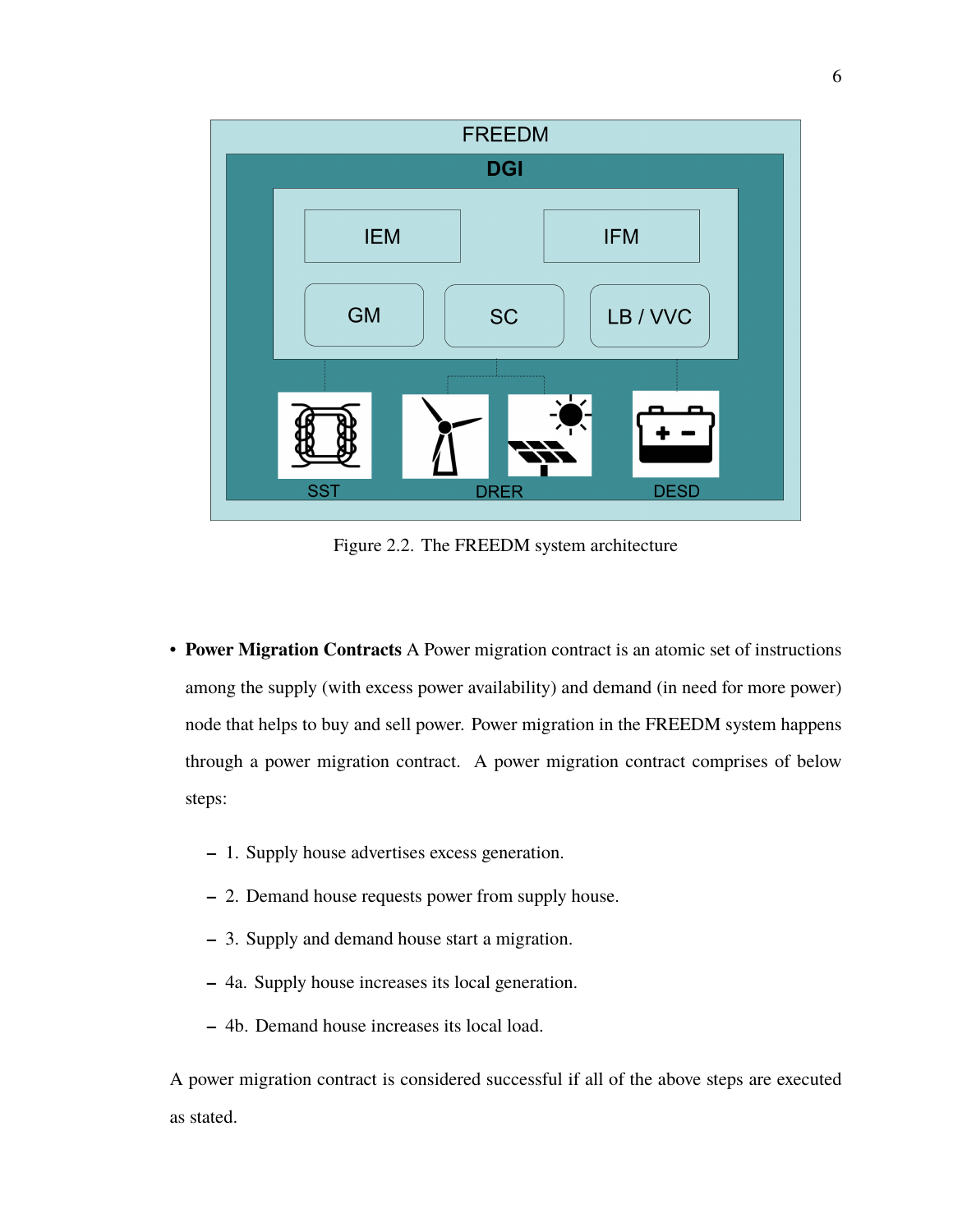**2.5.2. IEM.** The intelligent energy management (IEM) comprises both hardware as well as the software components. The component being referred to here is a solid state transformer (SST). A SST behaves essentially as an energy router, facilitating exchange of power to and from the grid and individual house nodes.

**2.5.3. IFM.** The intelligent fault management (IFM) comes into play to handle known unknowns in the FREEDM system. It refers to the ability to handle and recover from unlikely situations of power disruptions.

#### **2.6. ENERGY INTERNET**

The distributed nature of the FREEDM system has SST and DGI as its core.The cyber components of the grid are heavily dependent on two algorithms the state collection protocol (Chandy and Lamport, 1985) and the energy management algorithm. The task of state collection protocol is to keep the DGI updated of current status of all the power devices managed by the it. The communication happens with a status message. The status message packet contains the device type along with a floating point value which represents status of the device. This work does not concentrate on stealing any information flowing in the system, rather, concentrates on corrupting the information in a way where in the cyber components of cyber physical system are unaware of the issues in the system. This work uses a STUXNET-like (Howser and McMillin, 2014) virus to corrupt the information flowing through status messages and demonstrate how MSDND can be helpful to detect such attacks. Similar attacks are possible on the distributed nature of the FREEDM system, where in message flow inside the system through different protocols can be corrupted to disrupt the normal functioning of the system. This work makes use of MSDND and formulates invariant dependent on the physical properties of the system (Roth and McMillin, 2013) to help us detect such attacks in the FREEDM system.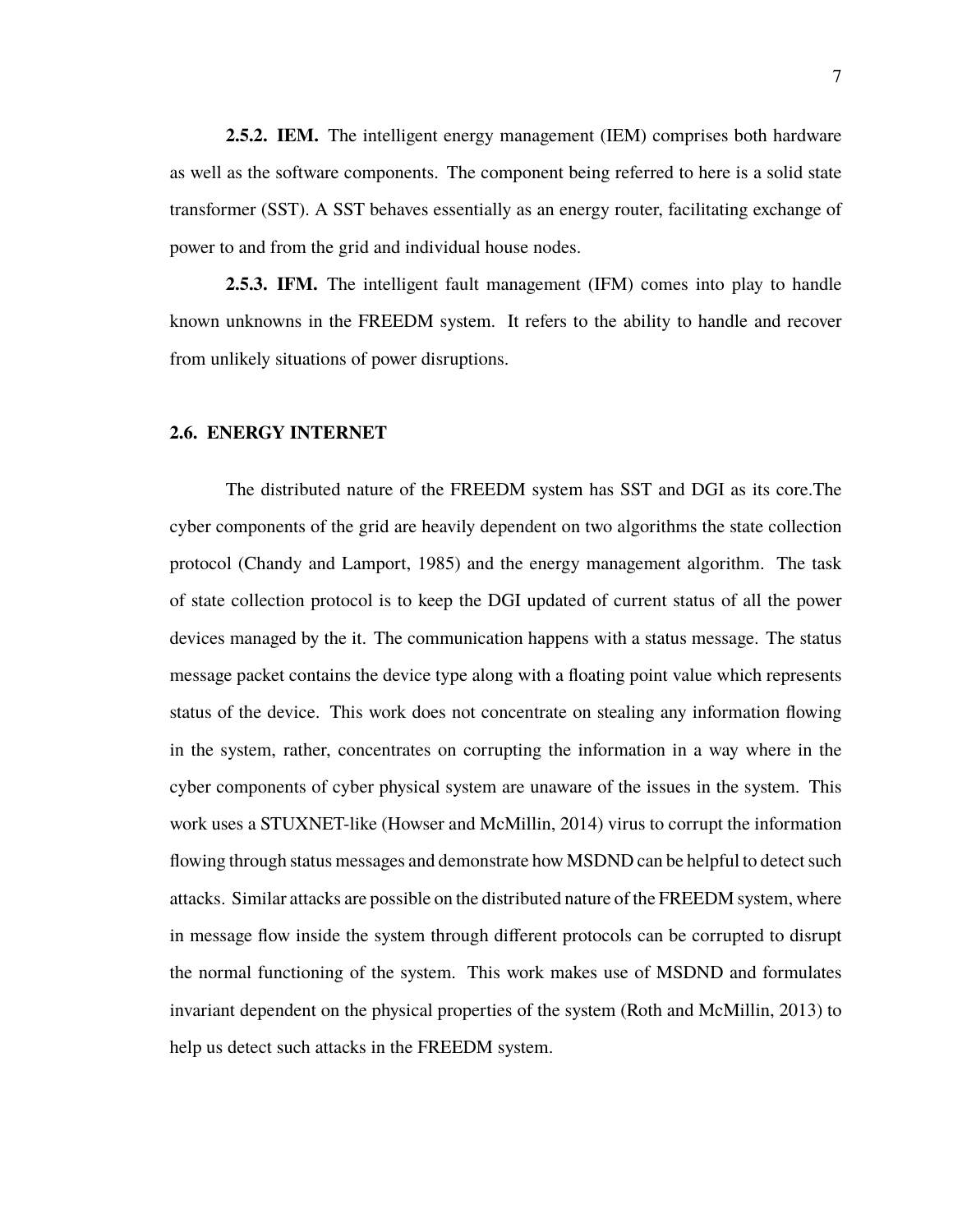#### **2.7. THE BYZANTINE GENERALS PROBLEM**

The Byzantine Generals Problem (Lamport *et al.*, 1982) provides solution to a scenario when a failed component of the distributed system tries to mislead the system semantics by sending conflicting messages to its peers. These conflicting messages can lead to decisions causing system failures in many scenarios. (Lamport *et al.*, 1982) proposes a solution based on message communication which can prevent such failures that can also be implemented in the FREEDM system.

#### **2.8. PHYSICAL ATTESTATION OF CYBER PROCESSES IN A SMART GRID**

The physical attestation protocol proposed by (Roth and McMillin, 2013) is a distributed algorithm based on the physical properties of the system to validate the cyber process truth. The protocol is a general purpose solution for smart grids to validate the cyber component behaviour using the physical properties of the system. Physical attestation of the cyber process primarily helps in identifying the fake power injection attacks. To understand physical attestation, we have to first understand the system below:

*Conservation of energy.* To determine if reported readings by a node are true or false law of conservation of energy can be used. Law of conservation of energy can provide us with an invariant based over physical properties of the system. An invariant is based over the physical properties of the system and cannot be falsified by the cyber components in a cyber physical system.

To understand the invariant based over the law of conservation of energy, please consider the Figure 2.3

The law of conservation of energy states that at points a, b and c or the point of common coupling the total energy entering the point should be equal to the total energy leaving the point. Therefore, the invariants at points of common coupling are given as below: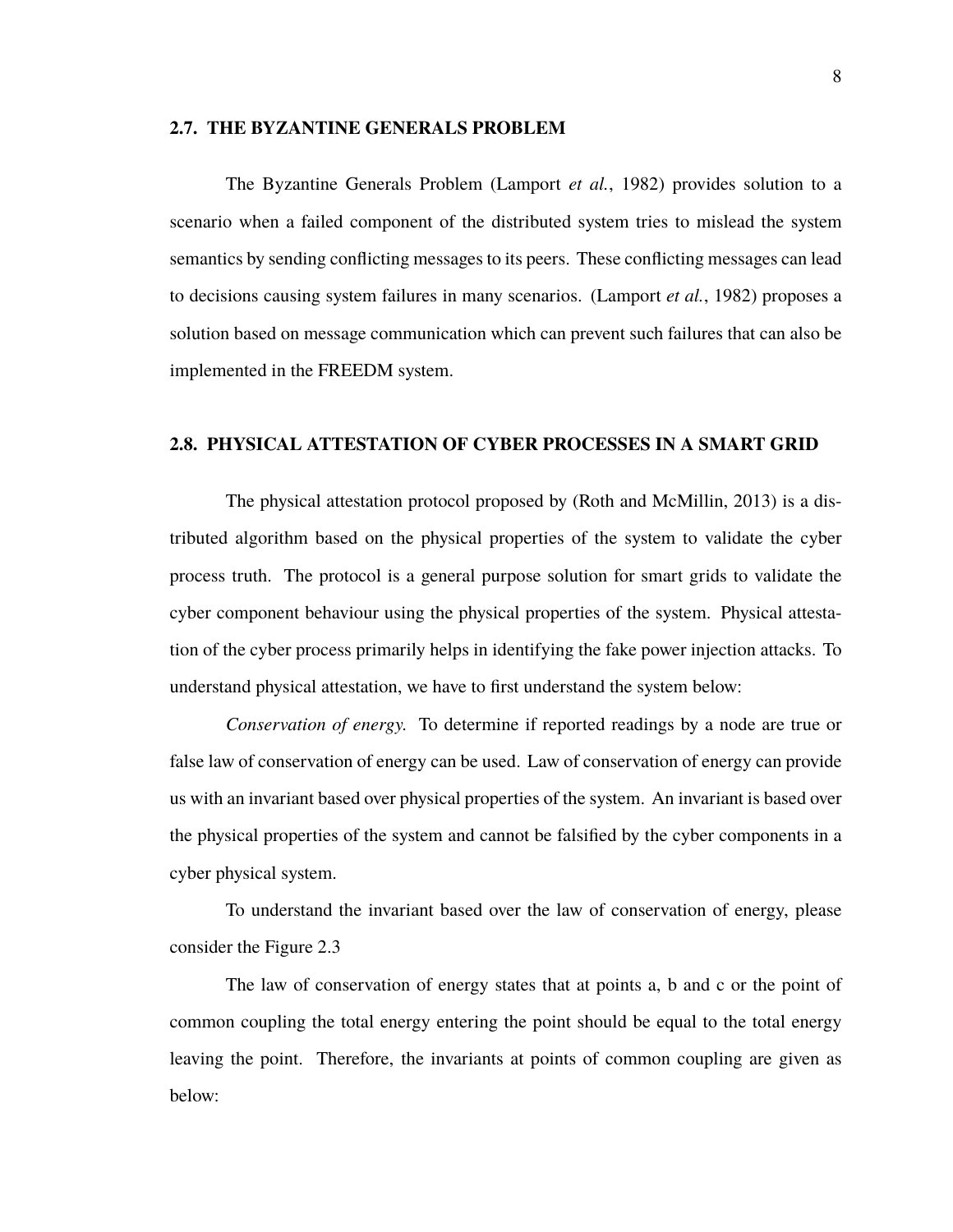

Figure 2.3. 3 Node System Depicting Power Flows

$$
I_a: P_{in} + P_1 - P_{ab} = 0
$$

$$
I_b: P_{ab} + P_2 - P_{bc} = 0
$$

$$
I_c: P_{bc} + P_3 - P_{out} = 0
$$

The above three equations originate from the physical properties of the system and cannot be falsified or masked. In the Figure 2.3 let us consider node 2 being the target of physical attestation protocol. To verify the reported value  $P_2$  the power values from adjacent nodes can be used. The below equation can be used to calculate the power values at the junction or point of common coupling *b*.

$$
P_{ab} = \frac{V_a V_b}{X_{ab}} \sin(\theta_b - \theta_a)
$$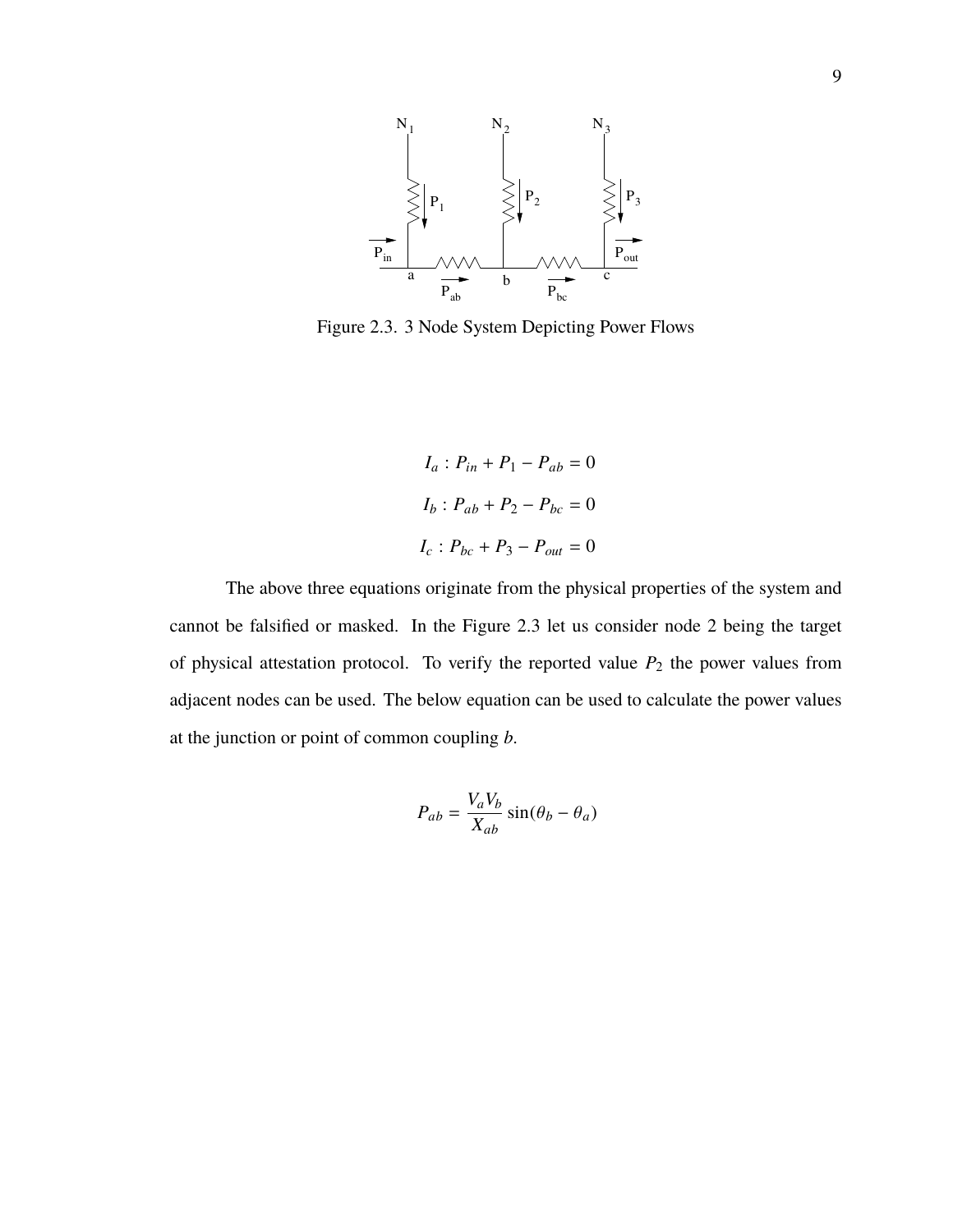#### **3. PROBLEM STATEMENT**

An intrinsic property of a CPS is its distributed nature. The distributed nature of a CPS makes it more vulnerable to attacks from attackers who have partial or complete information of the distributed components. The work demonstrates STUXNET-like (Howser and McMillin, 2014) attacks on distributed systems working over the FREEDM (Huang *et al.*, 2011) system as an example model. It uses MSDND and BIT logic to model the attacks and address the non-deducible nature of these attacks. The STUXNET-like attacks are an unconventional type of attacks where in, the motive of an attacker is not to steal the information, however, to corrupt the information inside the system in order to destabilise the system (Chen, 2010). The behavior of corrupting rather than stealing the information is the primary reason why such attacks go un-noticed and harm the system. This work considers a 3 node 3.1 and a 7 node FREEDM system, that are scalable to much larger systems, to demonstrate an attack scenario. Under the MSDND model, an attack is successful if the information in one security domain is not visible to another security domain. Such a system is called MSDND secure. MSDND secure system is not ideal for the system, however, good for an attacker, as the attack remains hidden inside the security domain and is not visible to other domains.

#### **Attack Model**

The FREEDM system, due to its distributed nature, is heavily dependent on the message flow among peer nodes. Message or information flow among the peer nodes is taken care by the state collection protocol. Corrupting this message flow among peer nodes will disrupt the normal functioning of the system. Let us assume a 3 node system to demonstrate effect of a STUXNET-like (Howser and McMillin, 2014) virus.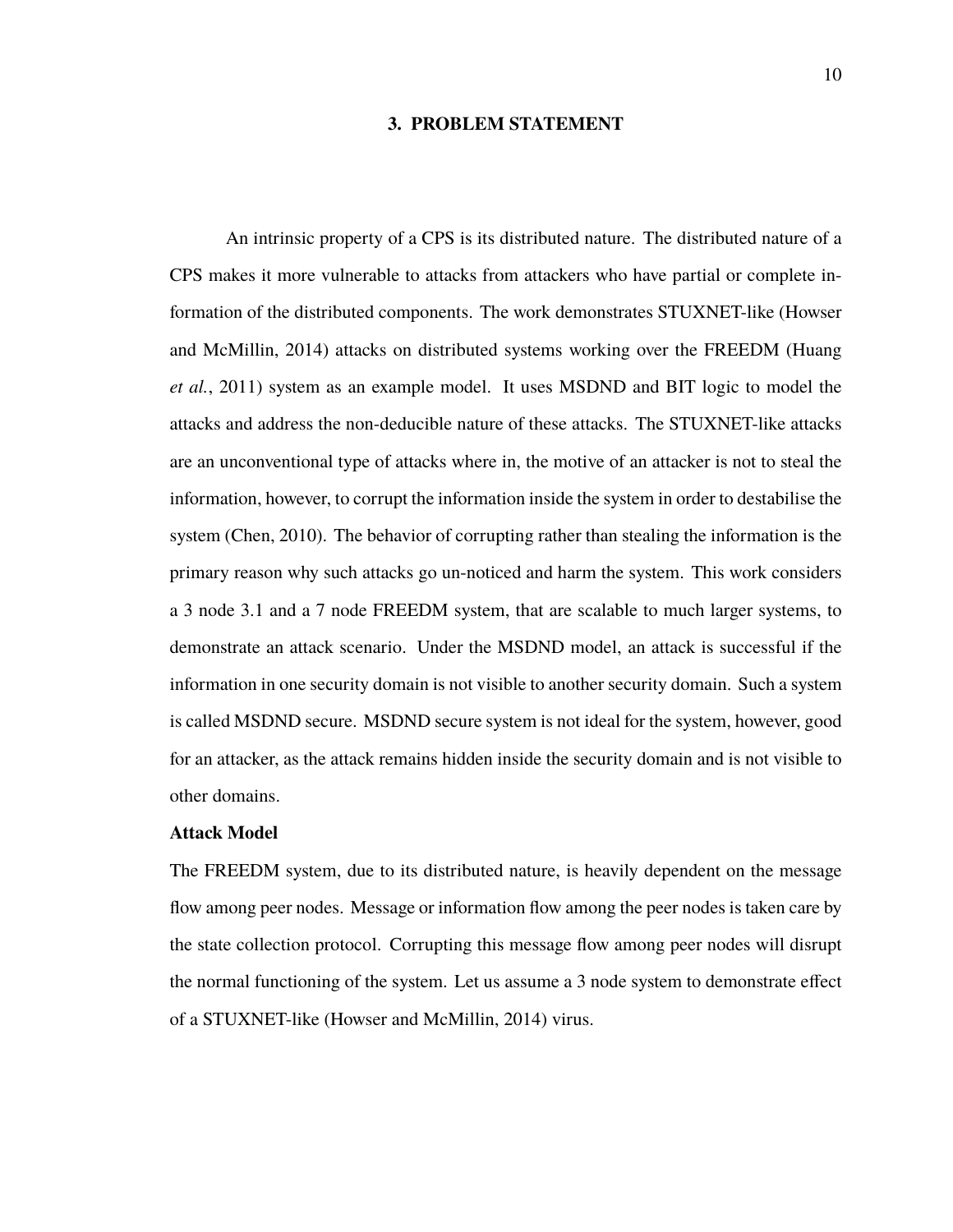

Figure 3.1. 3 Node FREEDM System architecture

In the system architecture displayed in Figure 3.2, the information path in between the power electronics module and message passing module is corrupted due to the the presence of a STUXNET-like virus. To analyze the effect of such an attack this work has divided the system into various security domains based over the information flow paths. Table 3.1 shows the security domain partitions and the associated system entity comprised within it.

The system architecture in Figure 3.2 is a basic architecture, that will demonstrate some modifications based over the number of nodes in the architecture or the position of the virus over the information flow paths in later detailed sections.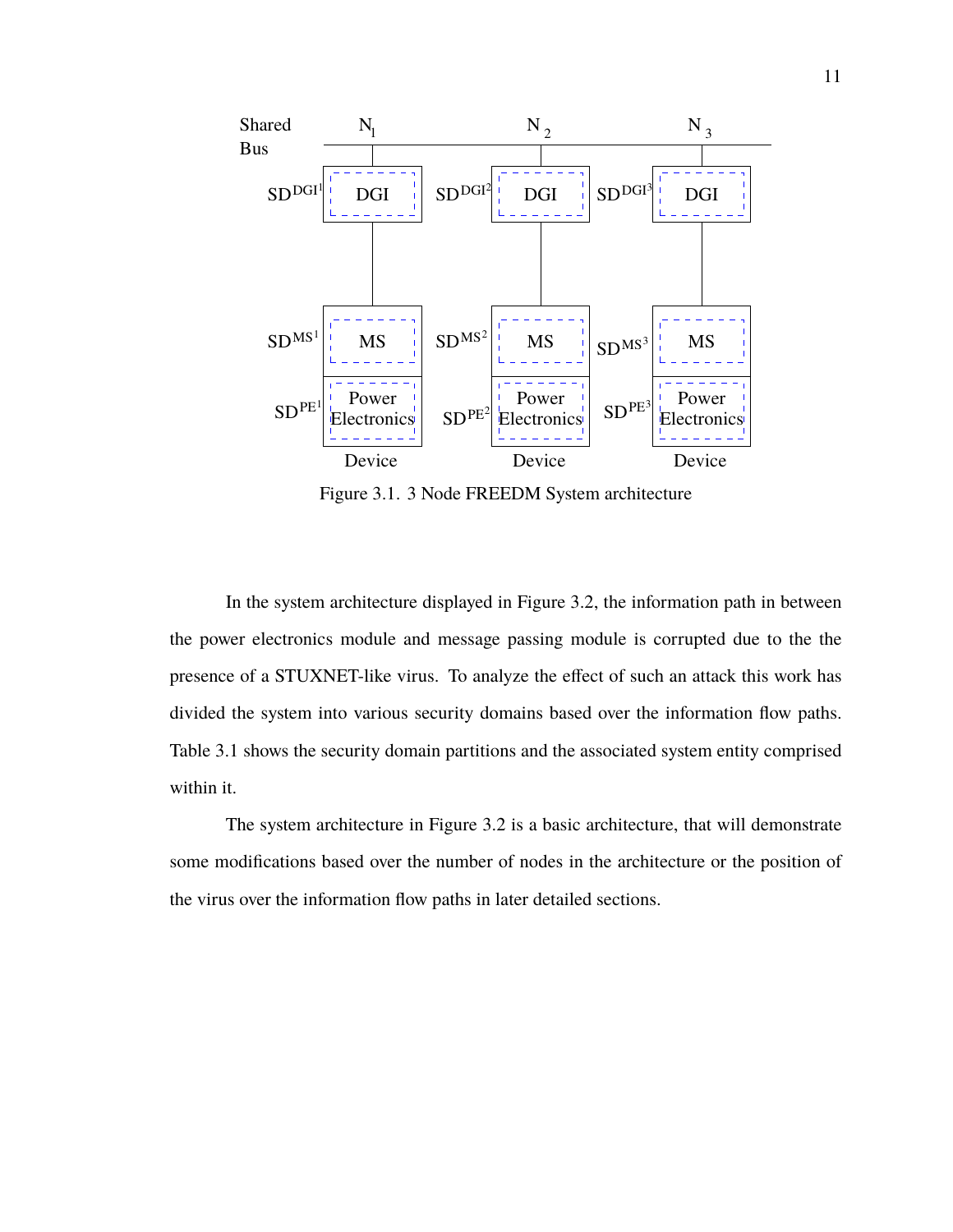

Figure 3.2. 3 Node FREEDM System affected by the STUXNET-like virus

| <b>Security Domain</b>  | <b>System Entity</b>            |  |
|-------------------------|---------------------------------|--|
| $SD^{P\overline{E}^1}$  | Power Electronics (Node 1)      |  |
| $SD^{\overline{MS}}$    | Message Passing Module (Node 1) |  |
| SD <sup>DGT</sup>       | DGI (Node 1)                    |  |
| $SD^{D\overline{GI^2}}$ | DGI (Node 2)                    |  |
| $SD^{\overline{MS^2}}$  | Message Passing Module (Node 2) |  |
| $SD^{PE^2}$             | Power Electronics (Node 2)      |  |
| $SDD\overline{GI^3}$    | DGI (Node 3)                    |  |
| $SD^{M\overline{S^3}}$  | Message Passing Module (Node 3) |  |
| $SD^{PE^3}$             | Power Electronics (Node 3)      |  |
|                         | STUXNET-like firus              |  |

Table 3.1. Attack Model: Details of Security Domains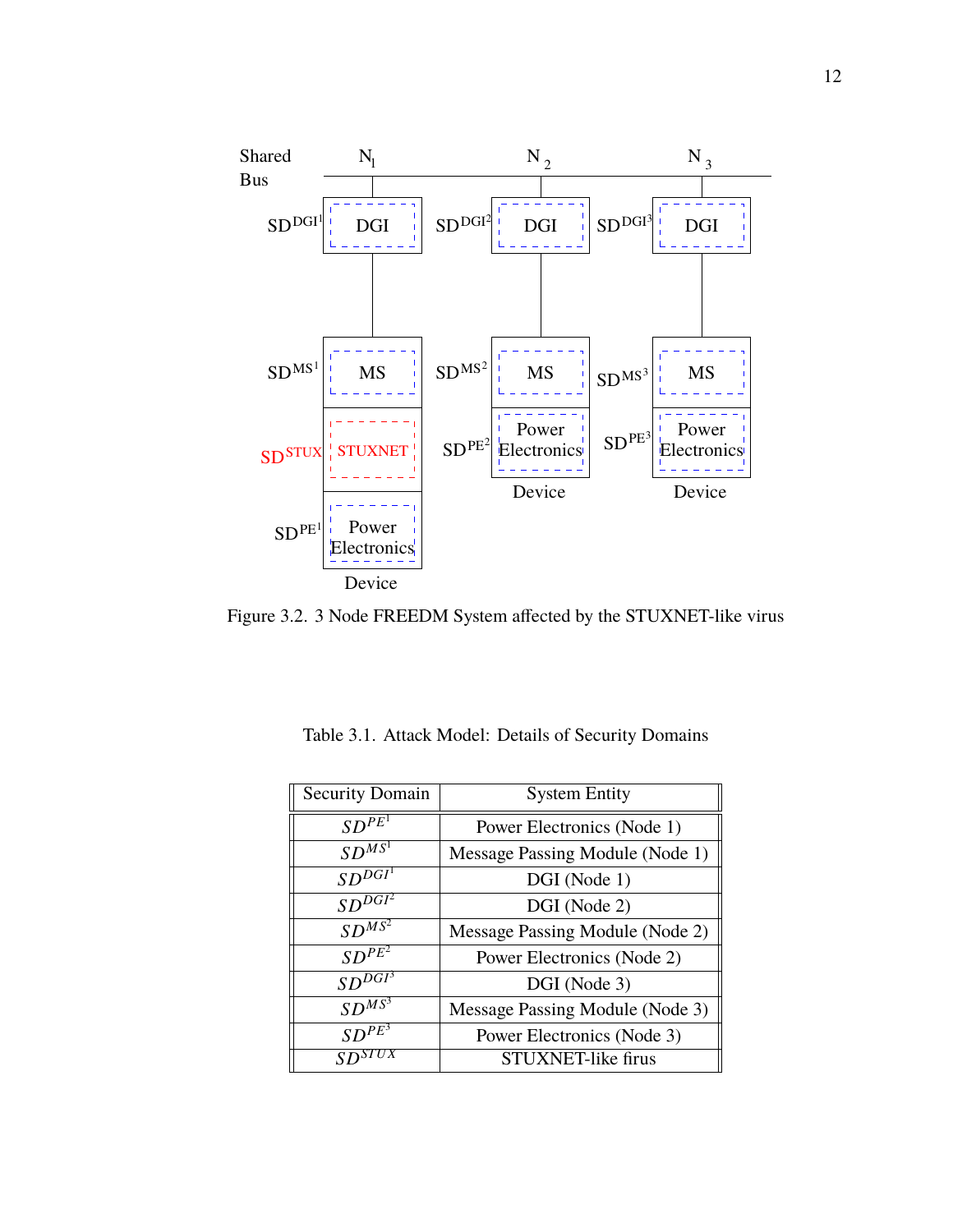#### **4. SECURITY ANALYSIS OF THE FREEDM SYSTEM**

#### **4.1. STATE COLLECTION PROTOCOL**

The task of state collection protocol is to collect the state of each of the devices in FREEDM system and update the same to the DGI. A status message has below parameters or signal types from different devices:

| Device Type(Device) | Device Signal $(DS)$ |
|---------------------|----------------------|
| <b>SST</b>          | gateway              |
| <b>DRER</b>         | generation           |
| DESD                | storage              |
| LOAD                | drain                |
| FID                 | state                |

Table 4.1. Devices and signal types

The state collection protocol is based over the distributed snapshot algorithm from Chandy Lamport (Chandy and Lamport, 1985). The protocol works in 2 steps:

- 1. The initiator node records its own state and broadcasts a marker out to the peers. It also starts recording the messages from other peers until it receives the marker back.
- 2. A peer node, upon receiving the marker for the first time, records its own state and forwards the marker to the next peer. After recording its own state it also records messages from other peers, until it receives the marker back.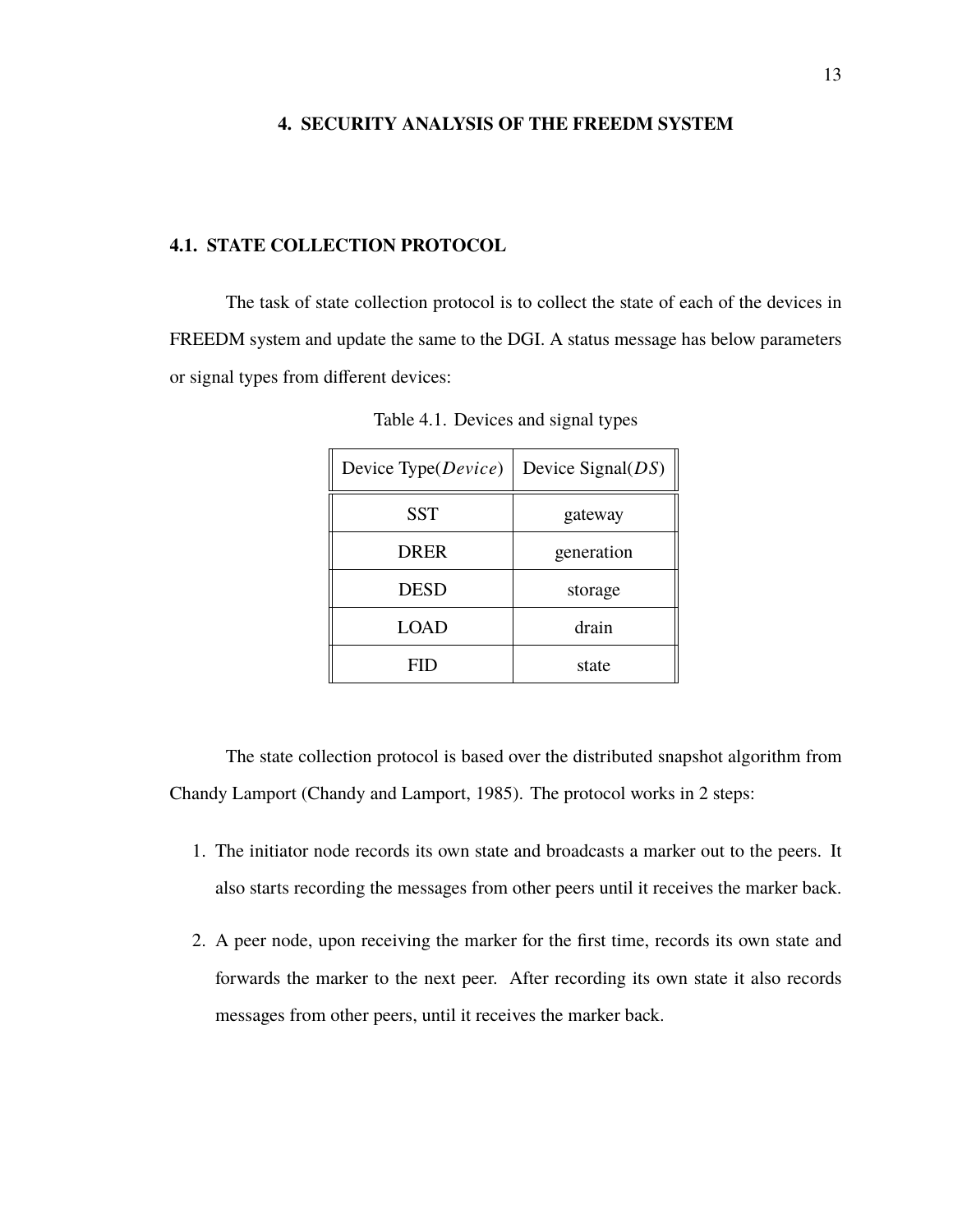Based over the two stage process this work will perform a security analysis based over multiple security domain nondeducibility in the FREEDM system. The thesis targets the information path available among different devices and analyzes the effect of STUXNETlike virus over the information flowing over the paths.

#### **4.1.1. MSDND Analysis State Collection Protocol - Step 1.**

• *DGI - device interaction.* DGI Device interaction is when the state collection protocol takes a local snapshot at the device level. The device here refers to  ${Device \mid device \in}$ *SST*, *DESD*, *DRER*}. Each device has a status message or status signal as given in Table 4.1 The set of device signals is given as  $\{DS \mid DS \in \text{g}ateway, storage, generation\}$ 

*Theorem 4.1.1.1.* Under normal conditions device signal status message from a device to DGI is not MSDND secure

*Proof:* Under normal conditions status message received by DGI from the devices is correct and the normal functioning of the system is not affected. The depiction of security domains is as shown in Figure 4.1

- **–** Power electronics sends the device signal to message passing module
- **–** Message passing module sends device signal values to DGI

| <b>Security Domain</b> | Valuation Function   Correctness |      |
|------------------------|----------------------------------|------|
| $SD^{DGI}$             | $v_{DS}^{DGI}$                   | True |
| SD <sup>MS</sup>       | $v^{MS}_{DS}$                    | True |
| $SD^{PE}$              | ΡE                               | True |

- **–** *DS* = *True*; device signal status message exchange is normal
- **–** *<sup>I</sup>M S*,*PE* (*DS*); PE reports device signal value to Message passing module
- **–** *<sup>B</sup>M S <sup>I</sup>M S*,*PE* (*DS*); MS module believes report from PE
- $T_{M S, PE}(DS)$ ; MS module trusts the report from PE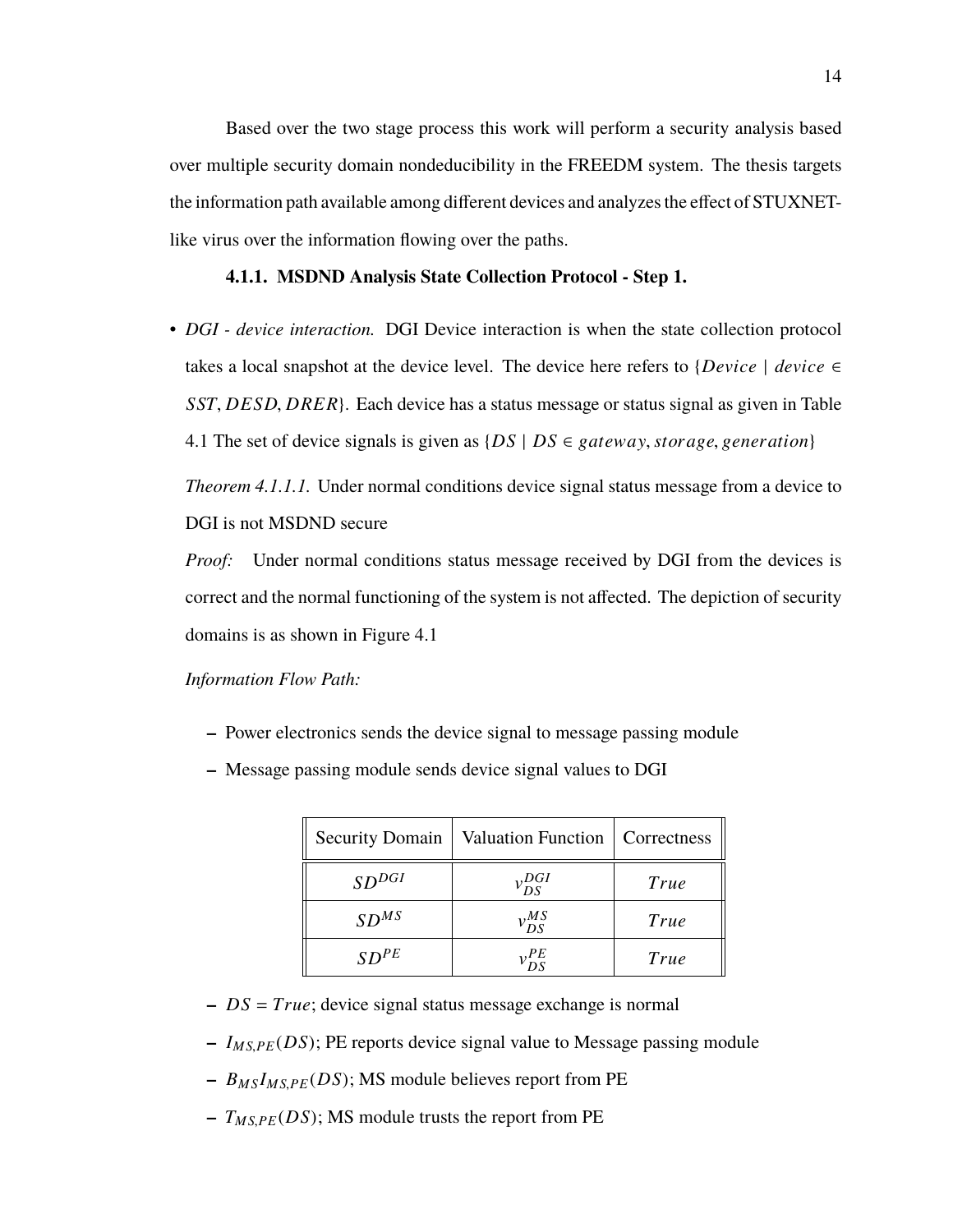

Figure 4.1. DGI device interaction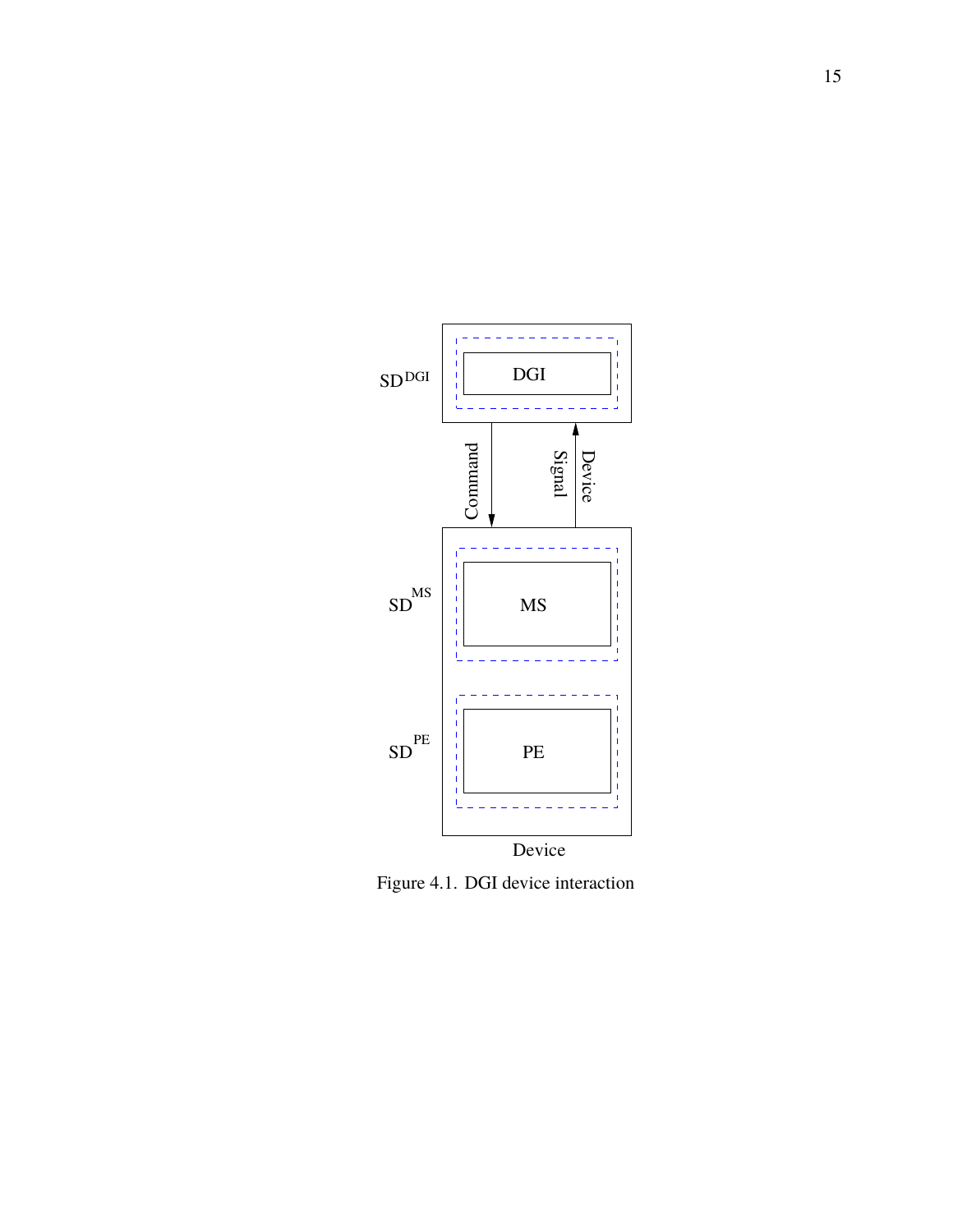- $-$  *B<sub>MS</sub>I<sub>MSPE</sub>*(*DS*)  $\land$  *T<sub>MSPE</sub>*(*DS*)  $\rightarrow$  *B<sub>MS</sub>*(*DS*); MS believes the reading
- **–** *<sup>I</sup>DGI*,*M S* (*DS*); MS reports device signal value to DGI
- **–** *<sup>B</sup>DGI <sup>I</sup>DGI*,*M S* (*DS*); DGI believes report from MS
- **–** *<sup>T</sup>DGI*,*M S* (*DS*); DGI module trusts the report from MS
- $-$  *B*<sub>*DGI</sub>* $I_{DGLMS}(DS) \wedge T_{DGLMS}(DS) \rightarrow B_{DGI}(DS)$ ; DGI believes the reading</sub>
- $w \in v_{DS}^{DGI} = True$ ; There exists valuation function in security domain for DGI

$$
MSDND(ES) \neq \exists w \in W \vdash [(S_{DS} \oplus S_{\sim DS})] \wedge \left[ w \models (\exists v_{DS}^{DGI}(w) \wedge \exists v_{\sim DS}^{DGI}(w)) \right]
$$

*Theorem 4.1.1.2.* DGI device communication is MSDND secure in presence of STUXNETlike virus

*Proof:* Under STUXNET-like virus attack, status message received by DGI from the device is falsified and the normal functioning of the system is affected. The depiction of security domains is as shown in Figure 4.2

- **–** Power electronics sends the device signal value to STUXNET-like virus
- **–** STUXNET-like virus sends device signal values to Message passing module
- **–** Message passing module sends device signal values to DGI
- **–** ∼ *DS* = *True*; Device signal status message exchange is not normal
- $-w \in V_{DS}^{DGI} = False$ ; No valuation function in DGI security domain for storage values
- **–** *<sup>I</sup>STU X*,*PE* (<sup>∼</sup> *DS*); PE reports device signal value to STUXNET-like virus
- **–** *<sup>B</sup>STU X <sup>I</sup>STU X*,*PE* (<sup>∼</sup> *DS*); STUXNET-like virus believes report from PE
- **–** *<sup>T</sup>STU X*,*PE* (<sup>∼</sup> *DS*); STUXNET-like virus trusts the report from PE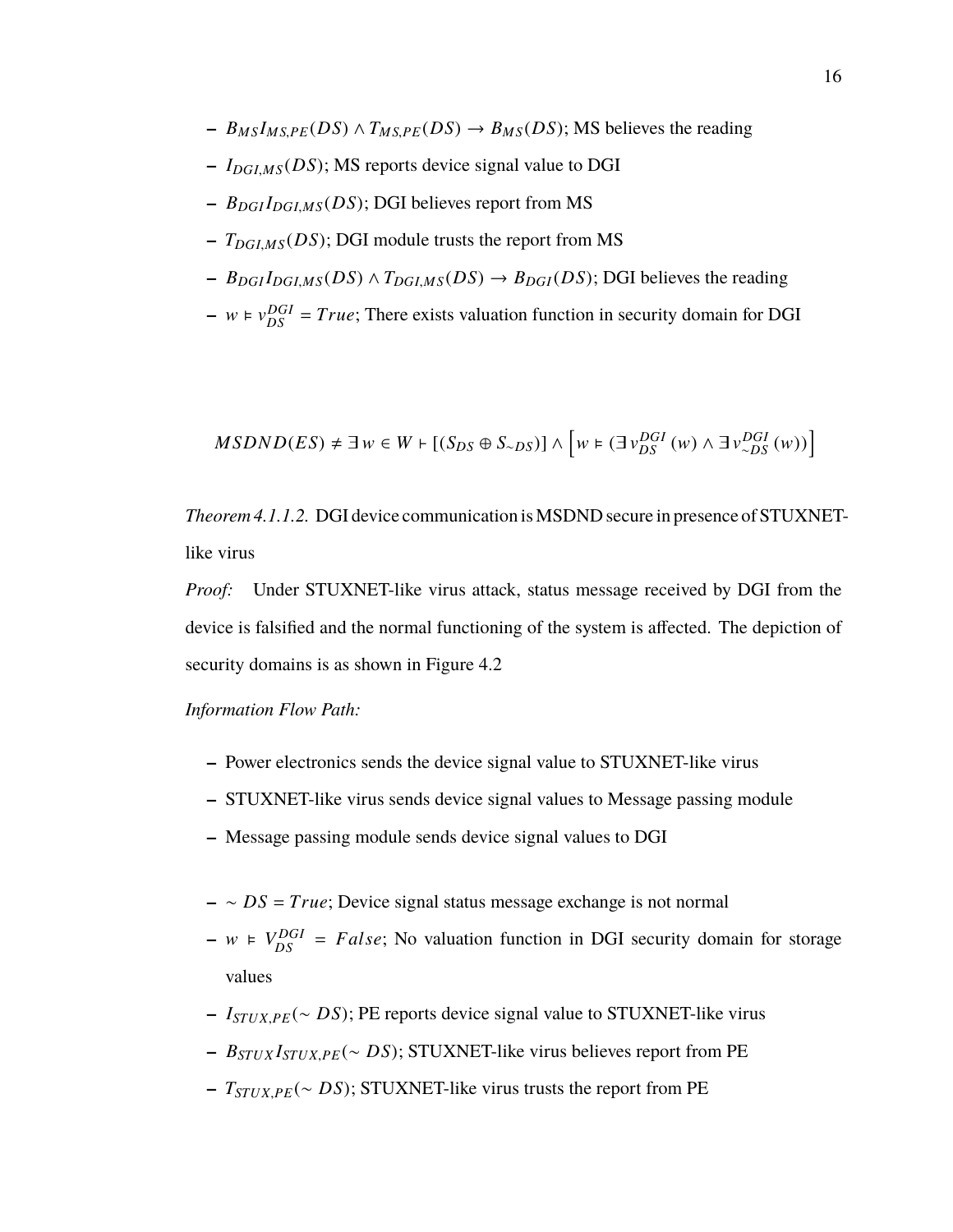

Figure 4.2. DGI device interaction under virus attack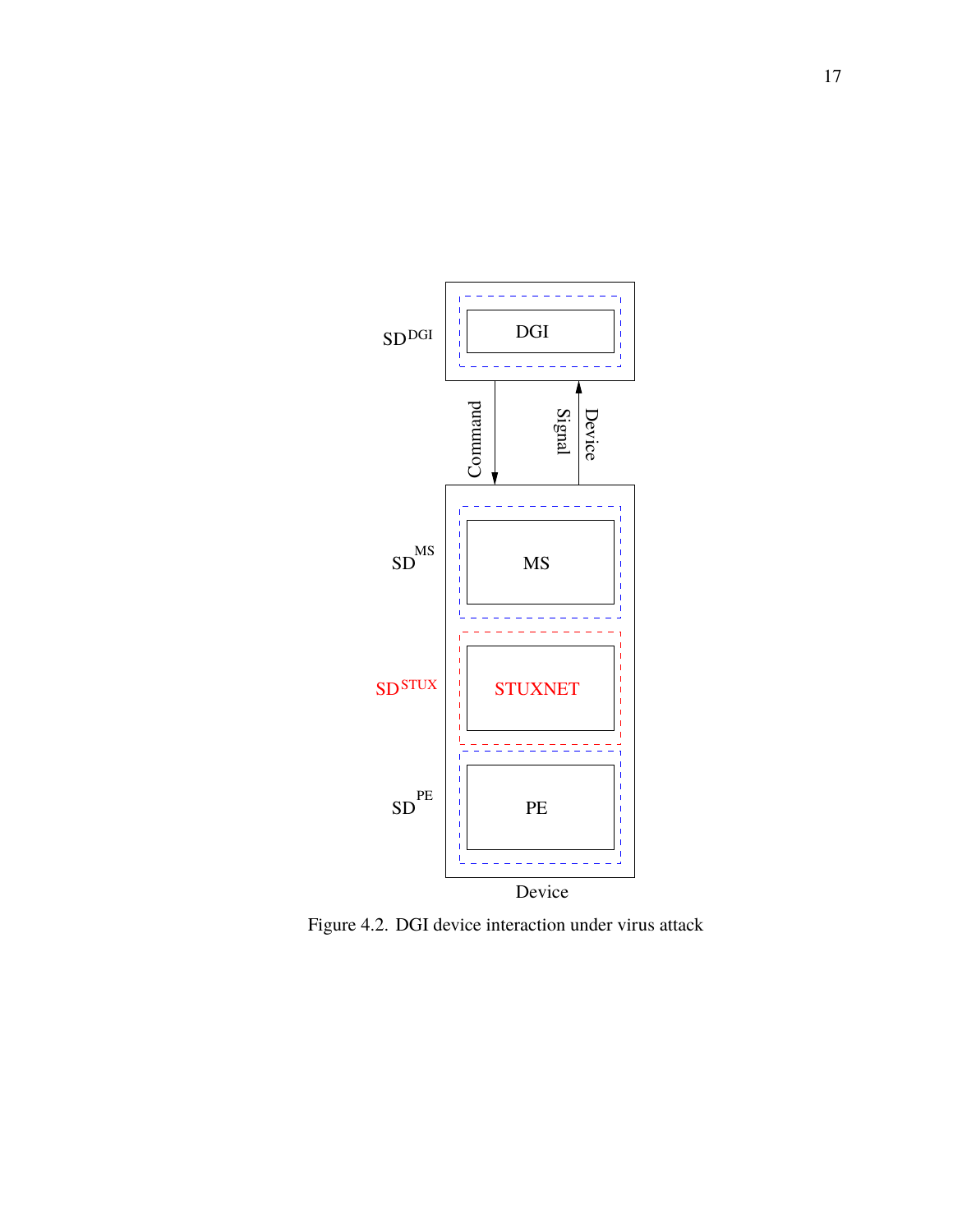- $-$  *B*<sub>STUX</sub>*I*<sub>STUX</sub>, $P_E(∼ DS) ∧ T_{STUX}P_E(∼ DS) → B_{STUX}(∼ DS);$  STUXNET-like virus believes the reading
- **–** *<sup>I</sup>M S*,*STU X* (*DS*); STUXNET-like virus reports modified device signal value to MS
- **–** *<sup>B</sup>M S <sup>I</sup>M S*,*STU X* (*DS*); MS module believes report from STUXNET-like virus
- **–** *<sup>T</sup>M S*,*STU X* (*DS*); MS module trusts the report from STUXNET-like virus
- $-$  *B<sub>MS</sub>I<sub>MS</sub>*, *STUX* (*DS*)  $\land$  *T<sub>MS</sub>*, *STUX* (*DS*)  $\rightarrow$  *B<sub>MS</sub>*(*DS*); MS module believes the reading
- **–** *<sup>I</sup>DGI*,*M S* (*DS*); MS reports device signal value to DGI
- **–** *<sup>B</sup>DGI <sup>I</sup>DGI*,*M S* (*DS*); DGI believes report from MS
- **–** *<sup>T</sup>DGI*,*M S* (*DS*); DGI module trusts the report from MS
- $-$  *B*<sub>*DGI</sub>* $I_{DGLMS}(DS) \wedge T_{DGLMS}(DS) \rightarrow B_{DGI}(DS)$ ; DGI believes the reading</sub>
- $w \in v_{DS}^{DGI} = False$ ; No valuation function exists in security domain for DGI

$$
MSDND(ES) = \exists w \in W \vdash [(S_{DS} \oplus S_{\sim DS})] \wedge \left[ w \in (\nexists v_{DS}^{DGI}(w) \wedge \nexists v_{\sim DS}^{DGI}(w)) \right]
$$

**4.1.2. MSDND Analysis State Collection protocol - Step 2.** State collection protocol, in its first step asks a DGI node to collect a local snapshot of the system state and send a marker to all its peer nodes. Once the marker is sent, the DGI listens to all the communication from peer nodes until it receives the marker back. This marks the second step of the state collection protocol. The protocol targets all the different device types and status message types associated with them. This work considers each of the device types and messages below in detail.

• *DGI - DGI Interaction* Device types in the FREEDM system report their signal status value to DGI. The details of device types and their associated signal values are given in Table 4.1. The status signal message is shared with the DGI which in turn shares it with peer DGI nodes as part of step 2 of the state collection protocol.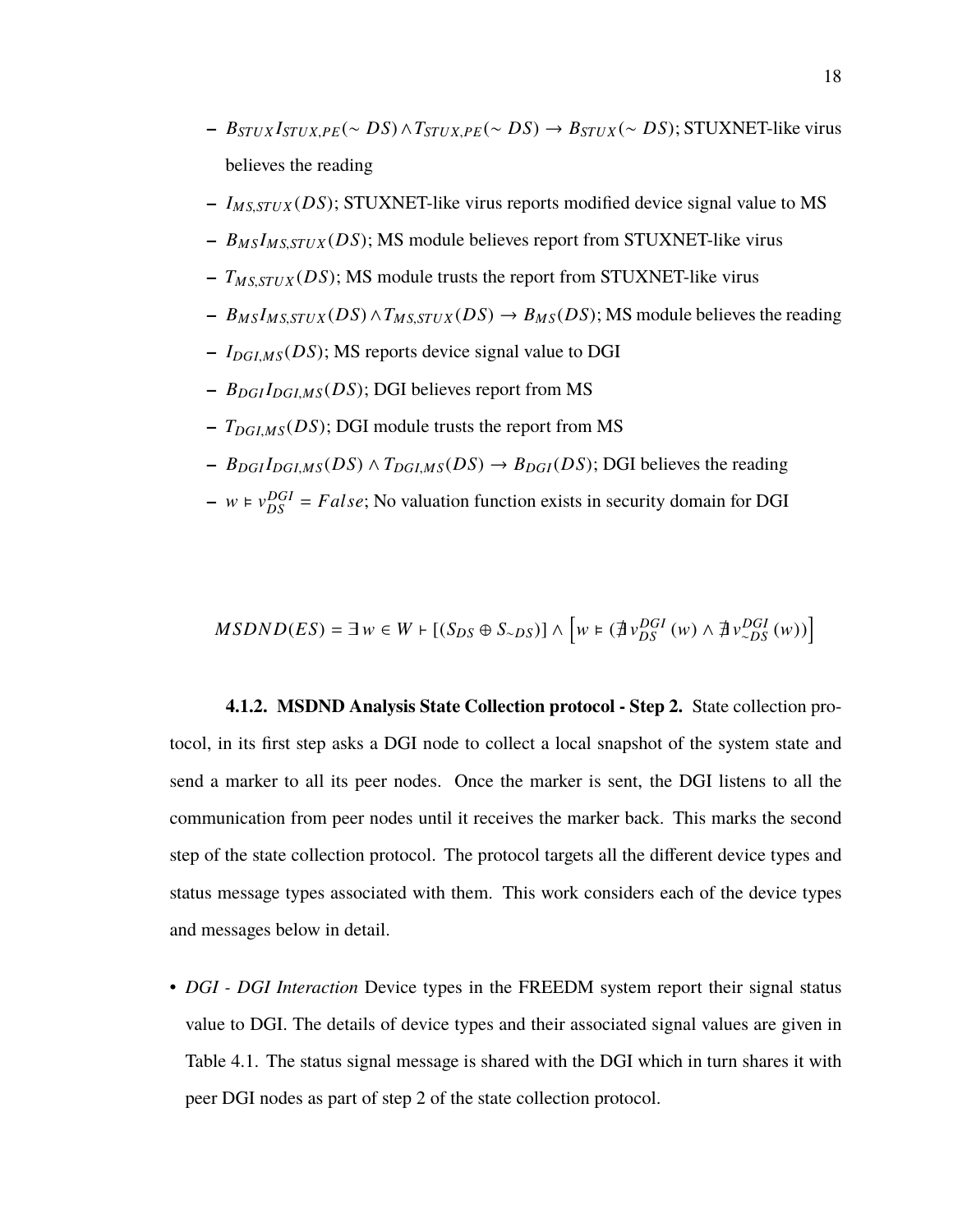

Figure 4.3. DGI DGI interaction under normal operations

*Theorem 4.1.2.1.* Under normal conditions the state collection protocol communication between two DGI nodes is not MSDND secure

*Proof:* Under normal conditions status message received by peer nodes from any other node is correct and the normal functioning of the system is not affected. The depiction of security domains is as shown in Figure 4.3

- **–** Node 1 Power electronics sends the device signal value to node 1 message passing module
- **–** Node 1 message passing module sends device signal values to node 1 DGI
- **–** Node 1 DGI sends the status message to Node 2 DGI and Node 3 DGI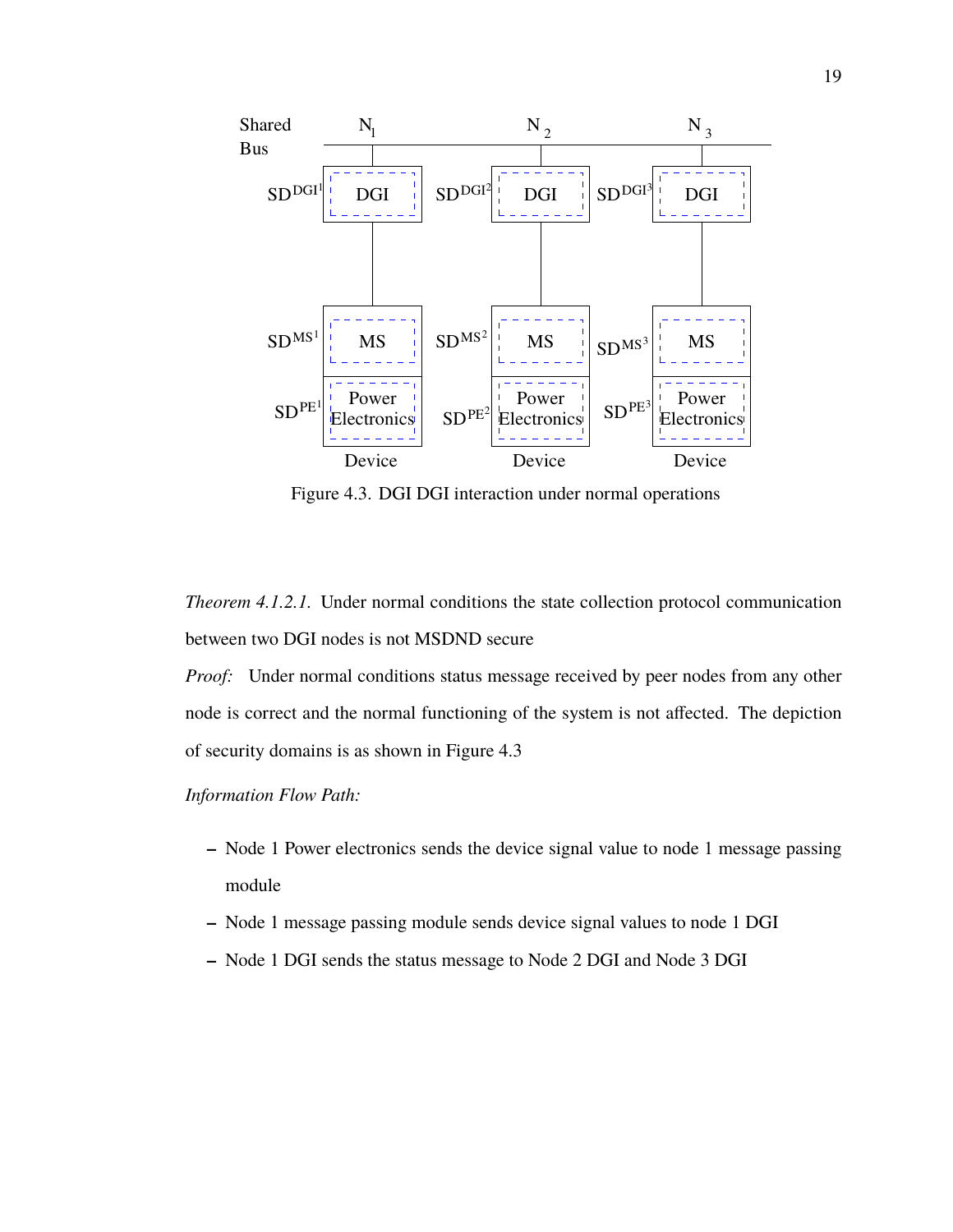| <b>Security Domain</b>        | <b>Valuation Function</b> | Correctness |
|-------------------------------|---------------------------|-------------|
| $SD^{PE^1}$                   | $v_{DS}^{PE}$             | True        |
| $SD^{MS^1}$                   | $v_{DS}^{MS}$             | True        |
| SD <sup>DGI<sup>1</sup></sup> | $V_{DS}^{DGI^1}$          | True        |
| SD <sup>DGI<sup>2</sup></sup> | $V_{DS}^{DGI^2}$          | True        |
| SD <sup>DGI<sup>3</sup></sup> | $V_{DS}^{DGI^3}$          | True        |

- **–** *DS* = *True*; Device signal status message exchange is normal
- **–** *IM S*<sup>1</sup> ,*PE*<sup>1</sup> (*DS*); Node 1 PE reports device signal value to node 1 message passing module
- **–** *BM S*<sup>1</sup> *IM S*<sup>1</sup> ,*PE*<sup>1</sup> (*DS*); Node 1 MS module believes report from node 1 PE
- **–** *TM S*<sup>1</sup> ,*PE*<sup>1</sup> (*DS*); Node 1 MS module trusts the report from node 1 PE
- $-P_{MS}I_{MS}I_{MS}P_{E}I(DS) \wedge T_{MS}I_{PE}I(DS) \rightarrow B_{MS}I(DS)$ ; Node 1 MS believes the reading
- **–** *IDGI*<sup>1</sup> ,*M S*<sup>1</sup> (*DS*); Node 1 MS reports device signal value to node 1 DGI
- **–** *BDGI*<sup>1</sup> *IDGI*<sup>1</sup> ,*M S*<sup>1</sup> (*DS*); Node 1 DGI believes report from node 1 MS
- **–** *TDGI*<sup>1</sup> ,*M S*<sup>1</sup> (*DS*); node 1 DGI module trusts the report from MS
- $-P_{DGI}I_{DGI}I_{MS}I(DS) \wedge T_{DGI}I_{MS}I(DS) \rightarrow B_{DGI}I(DS)$ ; Node 1 DGI believes the reading
- **–** *IDGI*<sup>2</sup> ,*DGI*<sup>1</sup> (*DS*); Node 1 DGI reports device signal value to node 2 DGI
- **–** *BDGI*<sup>2</sup> *IDGI*<sup>2</sup> ,*DGI*<sup>1</sup> (*DS*); node 2 DGI believes report from node 1 DGI
- **–** *TDGI*<sup>2</sup> ,*DGI*<sup>1</sup> (*DS*); node 2 DGI module trusts the report from node 1 DGI
- $-P_{DGI} \cdot I_{DGI} \cdot (DS) \wedge T_{DGI} \cdot (DS) \rightarrow B_{DGI} \cdot (DS)$ ; Node 2 DGI believes the reading
- **–** *IDGI*<sup>3</sup> ,*DGI*<sup>1</sup> (*DS*); Node 1 DGI reports device signal value to node 3 DGI
- **–** *BDGI*<sup>3</sup> *IDGI*<sup>3</sup> ,*DGI*<sup>1</sup> (*DS*); node 3 DGI believes report from node 1 DGI
- **–** *TDGI*<sup>3</sup> ,*DGI*<sup>1</sup> (*DS*); node 3 DGI module trusts the report from node 1 DGI
- $-P_{DGI}I_{DGI}^3I_{DGI}^3$ ,  $DGI^1(DS) \land T_{DGI}^3$ ,  $DGI^1(DS) \rightarrow B_{DGI}^3(DS)$ ; Node 3 DGI believes the reading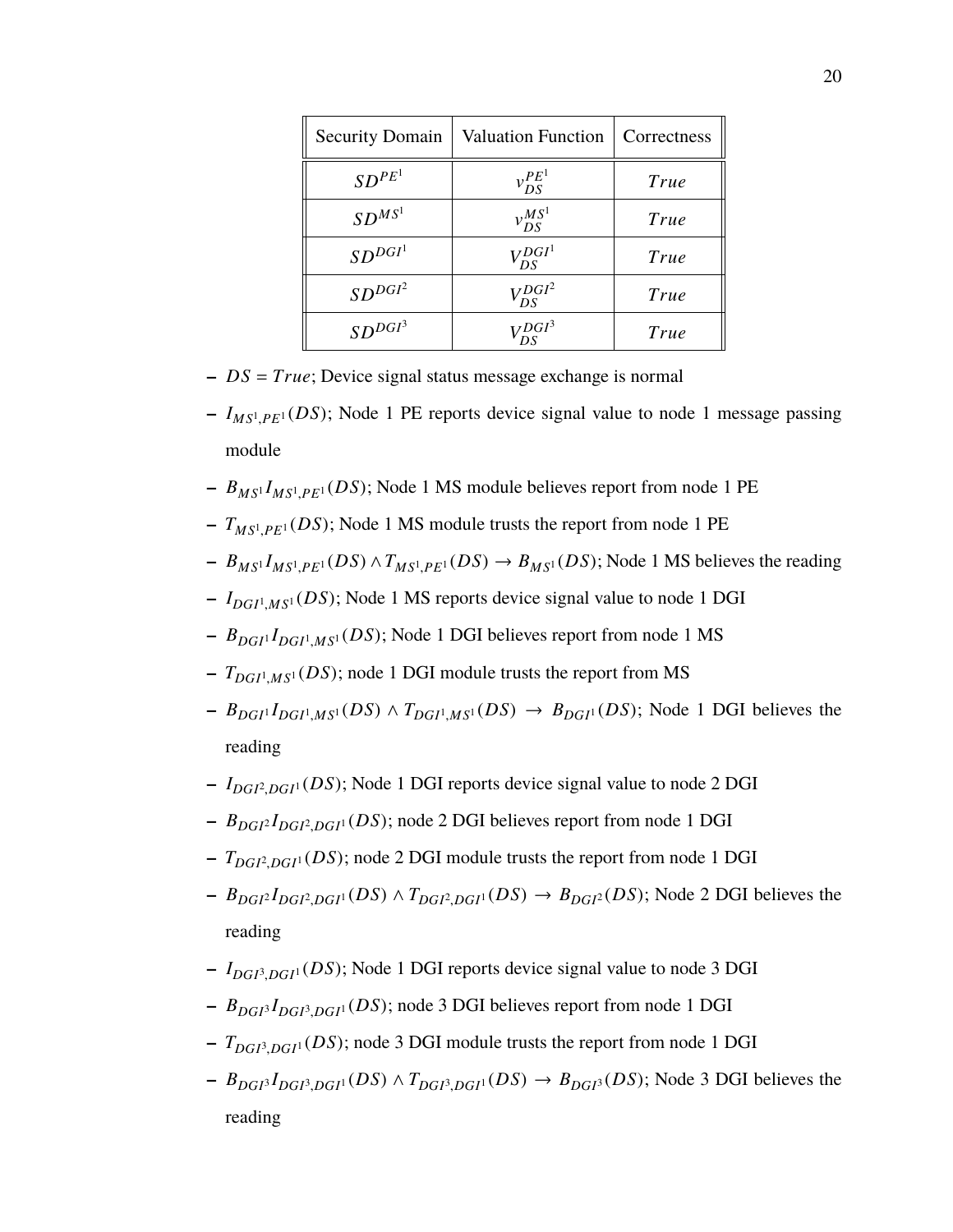- $-w \in v_{DS}^{DGI^2} = True$ ; There exists valuation function in security domain for node 2 DGI
- $-w \in v_{DS}^{DGI^3} = True$ ; There exists valuation function in security domain for node 3 DGI

$$
MSDND(ES) \neq \exists w \in W \vdash [(S_{DS} \oplus S_{\sim DS})] \wedge \left[ w \in (\exists v_{DS}^{DGI^2}(w) \wedge \exists V_{\sim DS}^{DGI^2}(w)) \right]
$$
  

$$
MSDND(ES) \neq \exists w \in W \vdash [(S_{DS} \oplus S_{\sim DS})] \wedge \left[ w \in (\exists v_{DS}^{DGI^3}(w) \wedge \exists v_{\sim DS}^{DGI^3}(w)) \right]
$$

*Theorem 4.1.2.2.* State collection communication between two DGI nodes is MSDND secure in presence of STUXNET-like virus

*Proof:* Under STUXNET-like virus attack, status message exchange between two DGI nodes is not normal and the functioning of the system is affected. The depiction of security domains is as shown in Figure 4.4

- **–** Node 1 power electronics sends the device signal value to STUXNET-like virus
- **–** STUXNET-like virus sends device signal values to node 1 message passing module
- **–** Node 1 message passing module sends device signal values to node 1 DGI
- **–** Node 1 DGI sends device signal values to node 2 DGI and node 3 DGI
- **–** ∼ *DS* = *True*; Device signal status message exchange is not normal
- $w \in V_{DS}^{DGI^2} = False$ ; No valuation function in security domain for node 2 DGI
- **–** *<sup>I</sup>STU X*,*PE*<sup>1</sup> (<sup>∼</sup> *DS*); Node 1 PE reports device signal status message value to STUXNETlike virus
- **–** *<sup>B</sup>STU X <sup>I</sup>STU X*,*PE*<sup>1</sup> (<sup>∼</sup> *DS*); STUXNET-like virus believes report from node 1 PE
- **–** *<sup>T</sup>STU X*,*PE*<sup>1</sup> (<sup>∼</sup> *DS*); STUXNET-like virus trusts the report from node 1 PE
- $-$  *B*<sub>STUX</sub><sup>*I*</sup><sub>STUX</sub>, $P_{E}$ <sup>1</sup>(∼ *DS*) ∧ *T*<sub>STUX</sub>, $P_{E}$ <sup>1</sup>(∼ *DS*) → *B*<sub>STUX</sub>(∼ *DS*); STUXNET-like virus believes the reading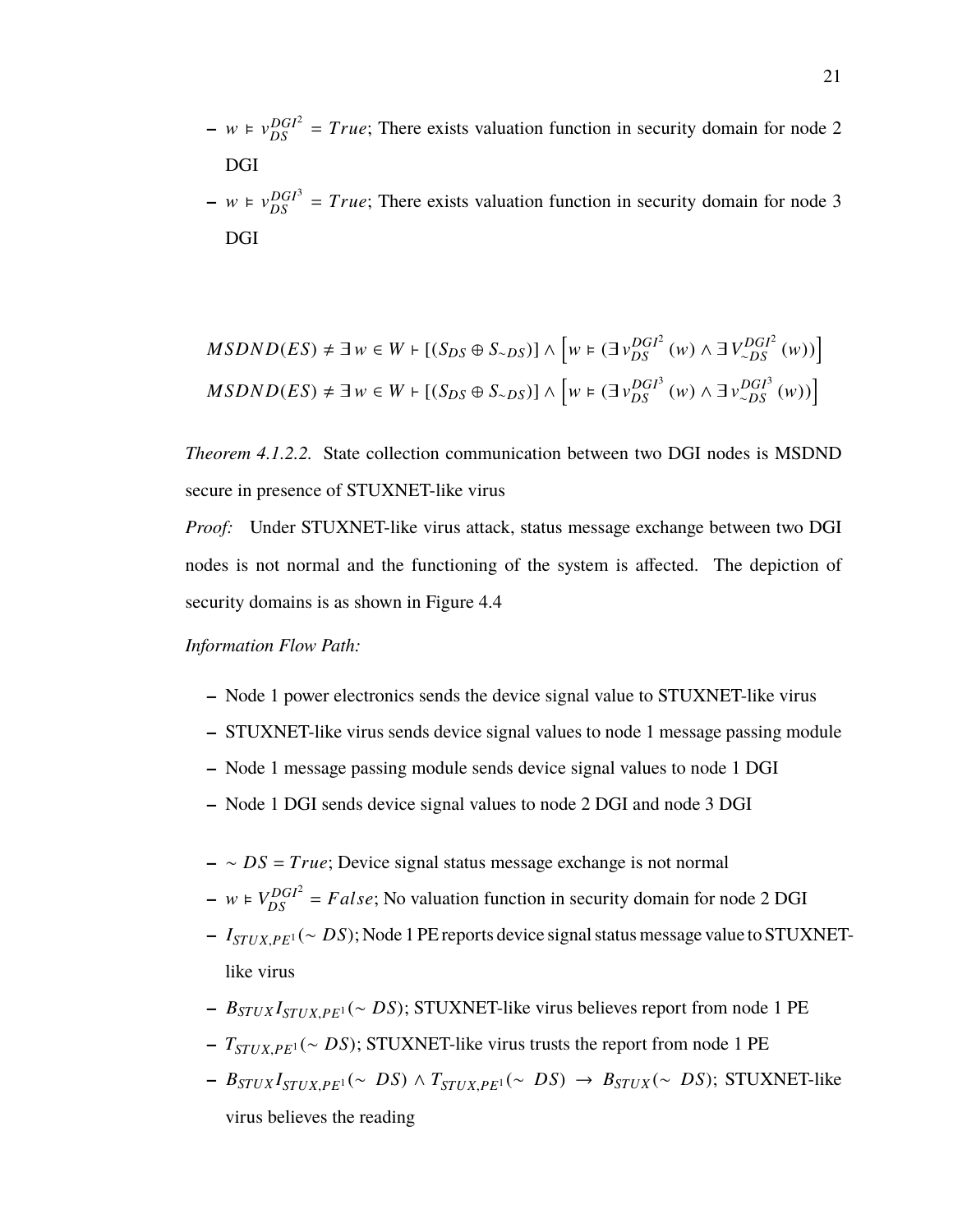

Figure 4.4. DGI DGI interaction under STUXNET-like virus attack

- **–** *IM S*<sup>1</sup> ,*STU X* (*stor*); STUXNET-like virus reports modified device signal value to node 1 MS
- **–** *BM S*<sup>1</sup> *IM S*<sup>1</sup> ,*STU X* (*DS*); Node 1 MS module believes report from STUXNET-like virus.
- **–** *TM S*<sup>1</sup> ,*STU X* (*DS*); Node 1 MS module trusts the report from STUXNET-like virus
- **–** *BM S*<sup>1</sup> *IM S*<sup>1</sup> ,*STU X* (*DS*) <sup>∧</sup>*TM S*<sup>1</sup> ,*STU X* (*DS*) <sup>→</sup> *<sup>B</sup>M S*<sup>1</sup> (*DS*); Node 1 MS module believes the reading
- **–** *IDGI*<sup>1</sup> ,*M S*<sup>1</sup> (*DS*); Node 1 MS reports device signal value to node 1 DGI
- **–** *BDGI*<sup>1</sup> *IDGI*<sup>1</sup> ,*M S*<sup>1</sup> (*DS*); Node 1 DGI believes report from node 1 MS
- **–** *TDGI*<sup>1</sup> ,*M S*<sup>1</sup> (*DS*); Node 1 DGI module trusts the report from node 1 MS
- $-P_{DGI}I_{DGI}I_{MSI}(MS) \wedge T_{DGI}I_{MSI}(DS) \rightarrow B_{DGI}I(DS)$ ; Node 1 DGI believes the reading
- **–** *IDGI*<sup>2</sup> ,*DGI*<sup>1</sup> (*DS*); Node 1 DGI reports device signal value to node 2 DGI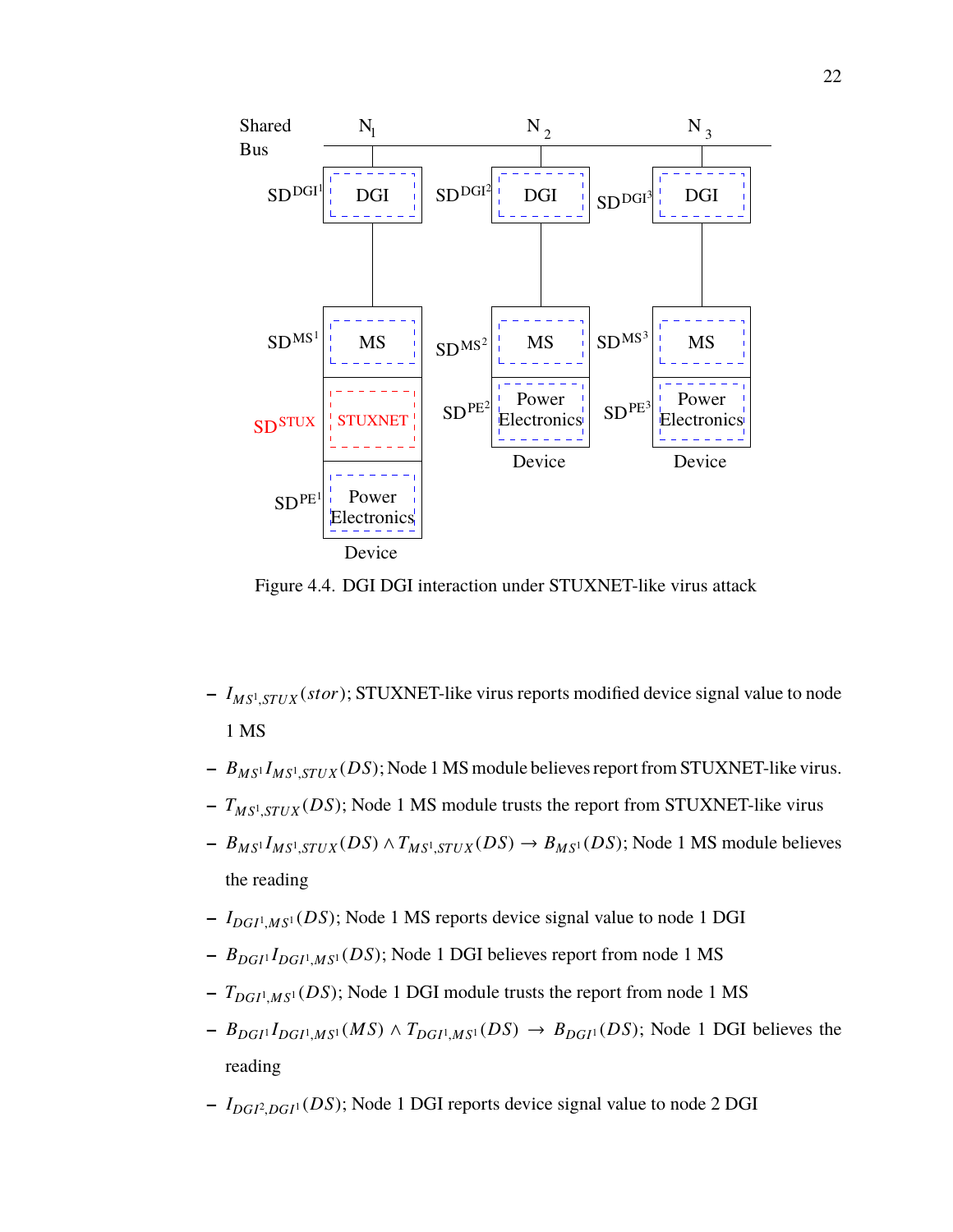- **–** *BDGI*<sup>2</sup> *IDGI*<sup>2</sup> ,*DGI*<sup>1</sup> (*DS*); node 2 DGI believes report from node 1 DGI
- **–** *TDGI*<sup>2</sup> ,*DGI*<sup>1</sup> (*DS*); node 2 DGI module trusts the report from node 1 DGI
- **–** *BDGI*<sup>2</sup> *IDGI*<sup>2</sup> ,*DGI*<sup>1</sup> (*DS*) <sup>∧</sup> *<sup>T</sup>DGI*<sup>2</sup> ,*DGI*<sup>1</sup> (*DS*) <sup>→</sup> *<sup>B</sup>DGI*<sup>2</sup> (*DS*); Node 2 DGI believes the reading
- **–** *IDGI*<sup>3</sup> ,*DGI*<sup>2</sup> (*DS*); Node 1 DGI reports device signal value to node 3 DGI
- **–** *BDGI*<sup>3</sup> *IDGI*<sup>3</sup> ,*DGI*<sup>2</sup> (*DS*); node 3 DGI believes report from node 1 DGI
- **–** *TDGI*<sup>3</sup> ,*DGI*<sup>2</sup> (*DS*); node 3 DGI module trusts the report from node 1 DGI
- $-P_{DGI}I_{DGI}^3I_{DGI}^2(DS) \wedge T_{DGI}^3DGI^2(DS) \rightarrow B_{DGI}^3(DS)$ ; Node 3 DGI believes the reading
- $-w \in v_{DS}^{DGI^2} = False$ ; No valuation function exists in security domain for Node 2 DGI
- $-w \in v_{DS}^{DGI^3} = False$ ; No valuation function exists in security domain for Node 3 DGI

$$
MSDND(ES) = \exists w \in W \vdash [(S_{DS} \oplus S_{\sim DS})] \land \left[w \models (\nexists v_{DS}^{DGI^2}(w) \land \nexists v_{\sim DS}^{DGI^2}(w))\right]
$$
\n
$$
MSDND(ES) = \exists w \in W \vdash [(S_{DS} \oplus S_{\sim DS})] \land \left[w \models (\nexists v_{DS}^{DGI^3}(w) \land \nexists v_{\sim DS}^{DGI^3}(w))\right]
$$

*Theorem 4.1.2.3.* State collection marker message communication between two DGI nodes is MSDND secure in presence of STUXNET-like virus

*Proof:* Under STUXNET-like virus attack on the DGI, the marker message exchange between two DGI nodes is not normal and the functioning of the system is affected. It is worth noting here that the impact of such an attack will be concentrated to the affected DGI and its peer nodes. Marker message here is represented as *MM*

*Case a.* Considering node 1 as the initiator of state collection protocol as well as the malicious node The depiction of security domains is as shown in Figure 4.5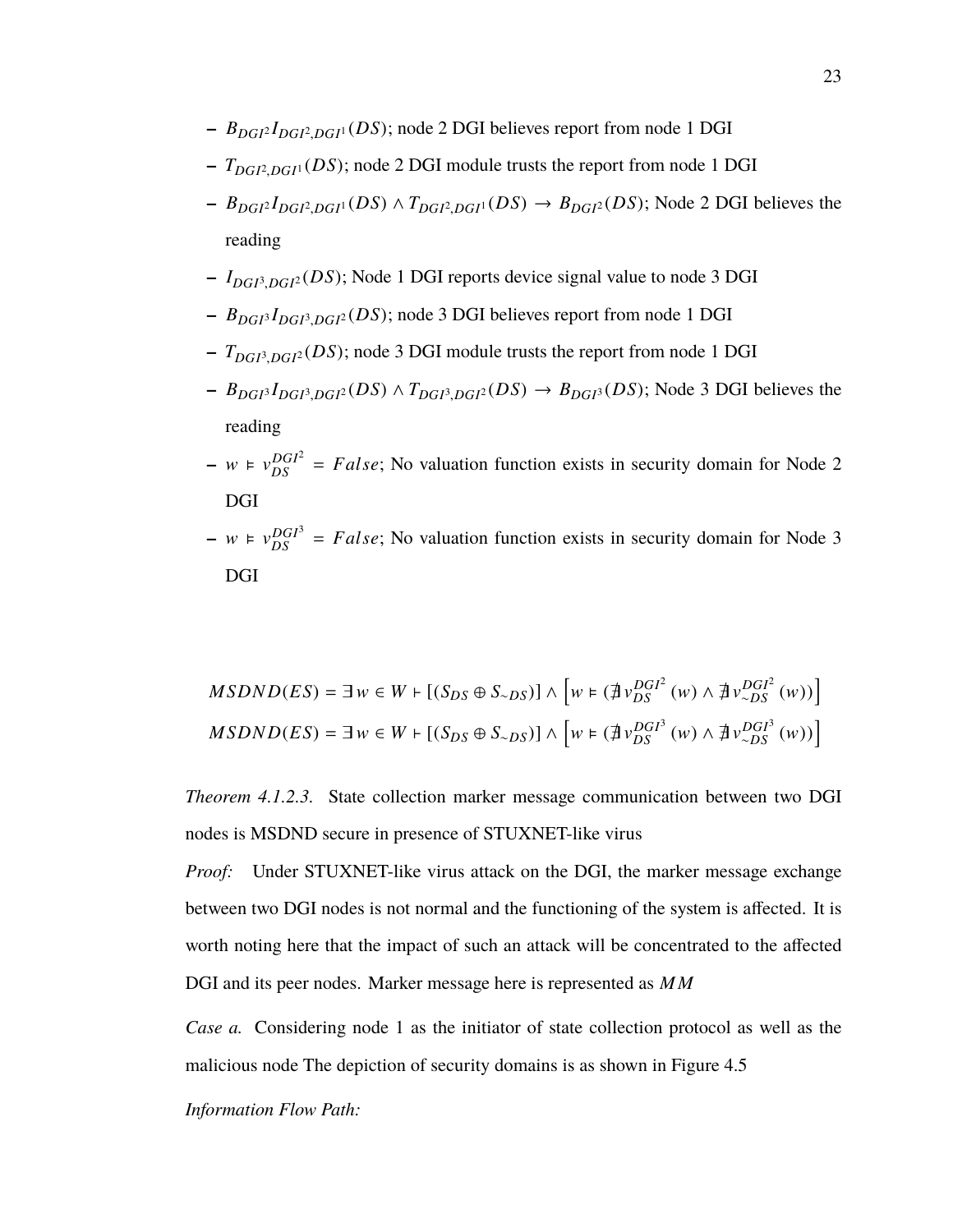

Figure 4.5. Initiator node marker message communication under STUXNET-like virus attack

- **–** Node 1 is the initiator of state collection, and initiates a local system snapshot
- **–** Node 1 power electronics sends the device signal value to node 1 message passing virus
- **–** Node 1 message passing module sends the device signal value to node 1 DGI virus
- **–** Node 1 DGI sends the device signal value to stuxnet-like virus
- **–** STUXNET-like virus receives the local parameters, however does not send a marker to peer nodes to collect global states.
- **–** *DS* = *True*; Device signal status message exchange is not normal
- $w \in V_{DS}^{DGI} = True$ ; Valuation function exists in security domain for node 1 DGI
- **–** *IM S*<sup>1</sup> ,*PE*<sup>1</sup> (*DS*); Node 1 PE reports device signal status message value to node 1 message passing module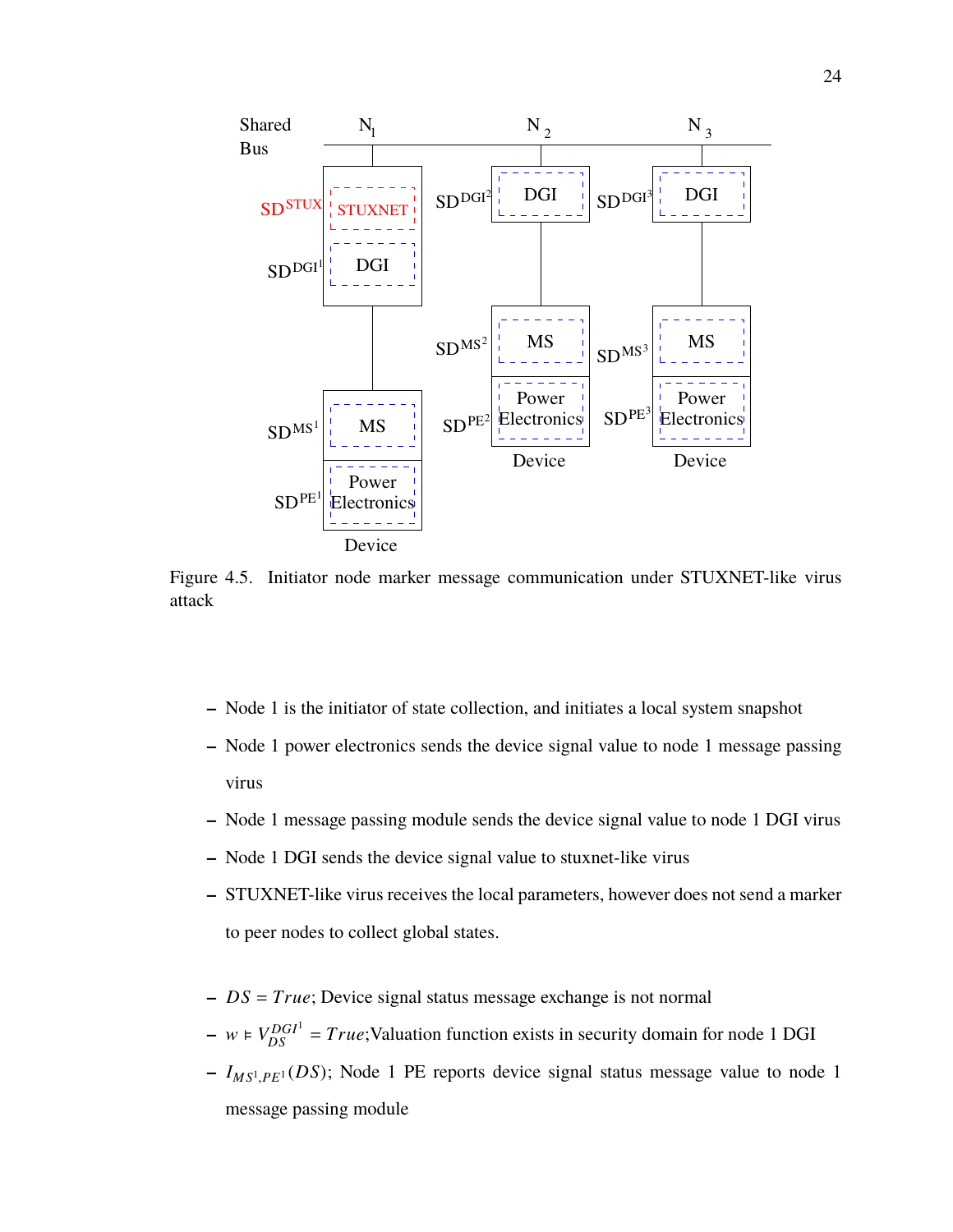- **–** *BM S*<sup>1</sup> *IM S*<sup>1</sup> ,*PE*<sup>1</sup> (*DS*); Node 1 message passing module believes report from node 1 PE
- **–** *TM S*<sup>1</sup> ,*PE*<sup>1</sup> (*DS*); Node 1 message passing module trusts the report from node 1 PE
- **–** *BM S*<sup>1</sup> *IM S*<sup>1</sup> ,*PE*<sup>1</sup> (*DS*)∧*TM S*<sup>1</sup> ,*PE*<sup>1</sup> (*DS*) <sup>→</sup> *<sup>B</sup>M S*<sup>1</sup> (*DS*); Node 1 message passing module believes the reading
- **–** *IDGI*<sup>1</sup> ,*M S*<sup>1</sup> (*DS*); Node 1 MS reports device signal value to node 1 DGI
- **–** *BDGI*<sup>1</sup> *IDGI*<sup>1</sup> ,*M S*<sup>1</sup> (*DS*); Node 1 DGI believes report from node 1 MS
- **–** *TDGI*<sup>1</sup> ,*M S*<sup>1</sup> (*DS*); Node 1 DGI module trusts the report from node 1 MS
- $-P_{DGI}I_{DGI}I_{MS}I(MS) \wedge T_{DGI}I_{MS}I(DS) \rightarrow B_{DGI}I(DS)$ ; Node 1 DGI believes the reading
- **–** Step 2 of the state collection protocol is initiated, i.e., sending the marker node to peer nodes for global state collection.
- **–** The STUXNET-like virus observes this request and stops the global state collection by not forwarding the marker message to peer nodes.
- **–** Since node *N*<sup>1</sup> is the initiator node for state collection protocol and no marker message is sent to peer nodes, step 2 of the state collection protocol does not take place.
- **–** Peer nodes are not aware of the existence of node *N*<sup>1</sup>
- $w \in v_{DS}^{DGI^1} = True$ ; Valuation function exists in security domain for Node 1 DGI  $-w \in v_{DS}^{DGI^2} = False$ ; No valuation function exists in security domain for Node 2 DGI
- $-w \in v_{DS}^{DGI^3} = False$ ; No valuation function exists in security domain for Node 3 DGI

$$
MSDND(ES) = \exists w \in W \vdash [(S_{DS} \oplus S_{\sim DS})] \land \left[w \models (\nexists v_{DS}^{DGI^2}(w) \land \nexists v_{\sim DS}^{DGI^2}(w))\right]
$$
\n
$$
MSDND(ES) = \exists w \in W \vdash [(S_{DS} \oplus S_{\sim DS})] \land \left[w \models (\nexists v_{DS}^{DGI^3}(w) \land \nexists v_{\sim DS}^{DGI^3}(w))\right]
$$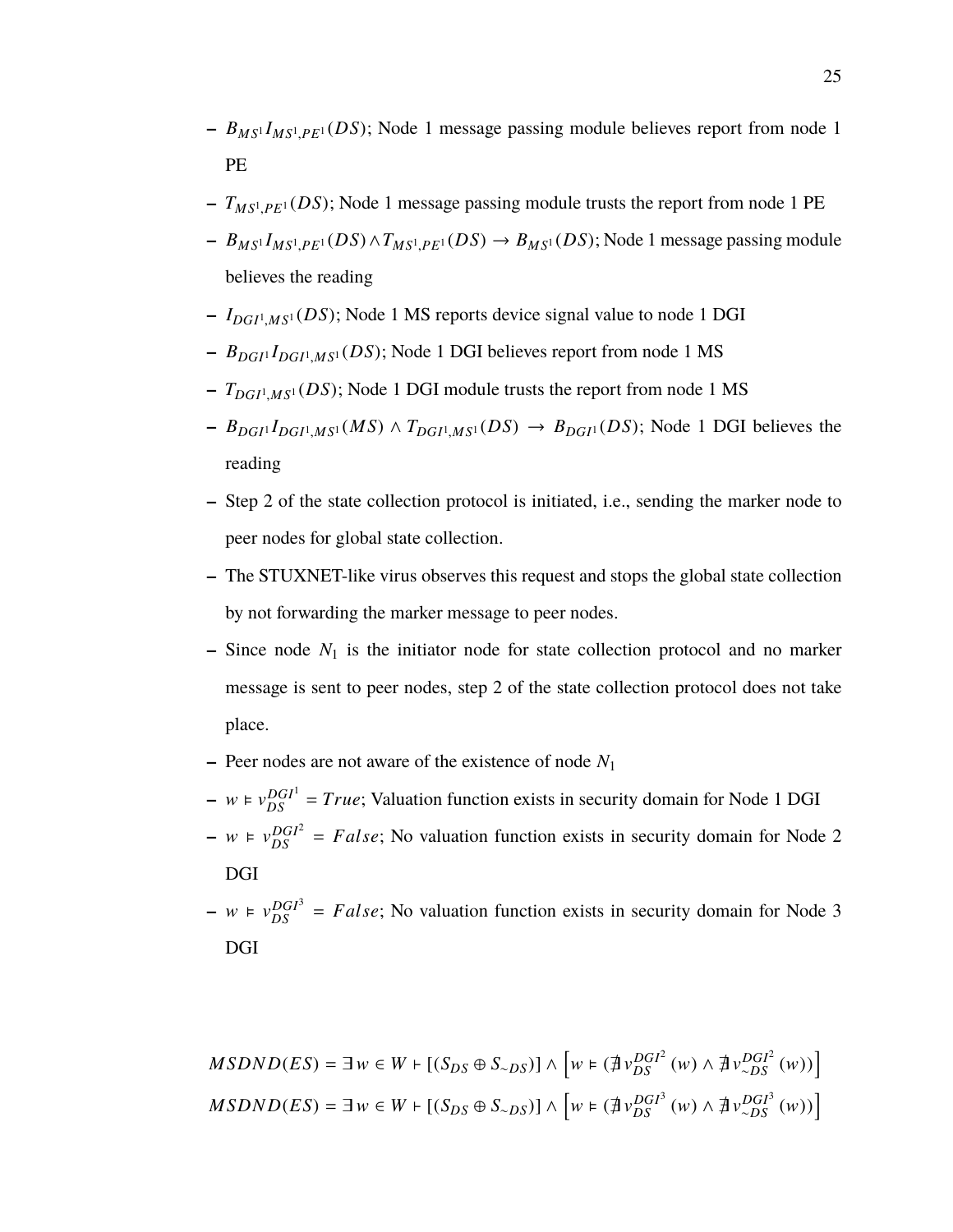

Figure 4.6. Peer node marker message communication under STUXNET-like virus attack

*Case b.* Considering node  $N_1$  as the initiator of state collection protocol and Node  $N_2$  as the malicious node The depiction of security domains is as shown in Figure 4.6 *Information Flow Path:*

- **–** Node 1 is the initiator of state collection, and initiates a local system snapshot
- **–** Node 1 power electronics sends the device signal value to node 1 message passing virus
- **–** Node 1 message passing module sends the device signal value to node 1 DGI virus
- **–** Node 1 DGI sends the device signal value and marker message to its peer nodes
- **–** The STUXNET-like virus in node 2 receives the parameters and marker message, however chooses not to send a marker to peer nodes to collect global states and returns the marker back to Node 1 DGI.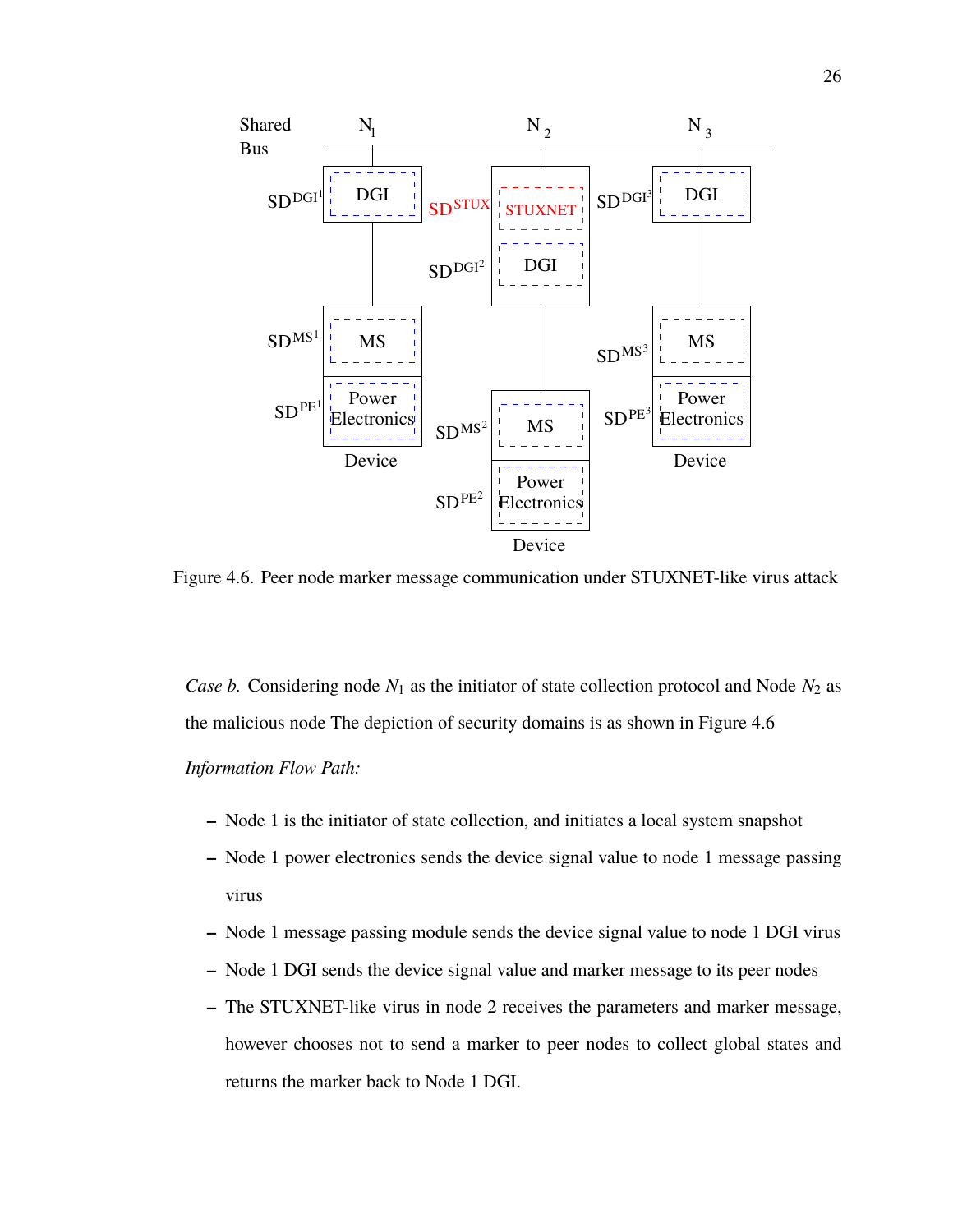- **–** *DS* = *True*; Device signal status message exchange is normal
- $w \in V_{DS}^{DGI} = True$ ; Valuation function exists in security domain for node 1 DGI
- **–** *IM S*<sup>1</sup> ,*PE*<sup>1</sup> (*DS*); Node 1 PE reports device signal status message value to node 1 message passing module
- **–** *BM S*<sup>1</sup> *IM S*<sup>1</sup> ,*PE*<sup>1</sup> (*DS*); Node 1 message passing module believes report from node 1 PE
- **–** *TM S*<sup>1</sup> ,*PE*<sup>1</sup> (*DS*); Node 1 message passing module trusts the report from node 1 PE
- **–** *BM S*<sup>1</sup> *IM S*<sup>1</sup> ,*PE*<sup>1</sup> (*DS*)∧*TM S*<sup>1</sup> ,*PE*<sup>1</sup> (*DS*) <sup>→</sup> *<sup>B</sup>M S*<sup>1</sup> (*DS*); Node 1 message passing module believes the reading
- **–** *IDGI*<sup>1</sup> ,*M S*<sup>1</sup> (*DS*); Node 1 MS reports device signal value to node 1 DGI
- **–** *BDGI*<sup>1</sup> *IDGI*<sup>1</sup> ,*M S*<sup>1</sup> (*DS*); Node 1 DGI believes report from node 1 MS
- **–** *TDGI*<sup>1</sup> ,*M S*<sup>1</sup> (*DS*); Node 1 DGI module trusts the report from node 1 MS
- $-P_{DGI}I_{DGI}I_{MS}I(MS) \wedge T_{DGI}I_{MS}I(DS) \rightarrow B_{DGI}I(DS)$ ; Node 1 DGI believes the reading
- **–** *<sup>I</sup>STU X*,*DGI*<sup>1</sup> (*DS*); Node 1 DGI reports device signal value to STUXNET-like virus
- **–** *<sup>B</sup>STU X <sup>I</sup>STU X*,*DGI*<sup>1</sup> (*DS*); SYUXNET-like virus believes report from node 1 DGI
- **–** *<sup>T</sup>STU X*,*DGI*<sup>1</sup> (*DS*); STUXNET-like virus trusts the report from node 1 DGI
- $-$  *B*<sub>STUX</sub></sub> $I_{STUX, DGI^1}(DS) \wedge T_{STUX, DGI^1}(DS) \rightarrow B_{STUX}(DS)$ ; STUXNET-like virus believes the reading
- **–** *<sup>I</sup>STU X*,*DGI*<sup>1</sup> (*MM*); Node 1 DGI reports marker message to STUXNET-like virus
- **–** *<sup>B</sup>STU X <sup>I</sup>STU X*,*DGI*<sup>1</sup> (*MM*); SYUXNET-like virus believes report from node 1 DGI
- **–** *<sup>T</sup>STU X*,*DGI*<sup>1</sup> (*MM*); STUXNET-like virus trusts the report from node 1 DGI
- $B_{STUX} I_{STUX, DGI} (MM) \wedge T_{STUX, DGI} (MM) \rightarrow B_{STUX} (MM);$  STUXNET-like virus believes the reading and receives the marker message from node 1 DGI
- **–** The STUXNET-like virus observes this request and stops the global state collection by not forwarding the marker message to peer nodes.
- **–** Node *N*<sup>1</sup> is the initiator node for state collection protocol and receives the marker message back from node *N*<sup>2</sup>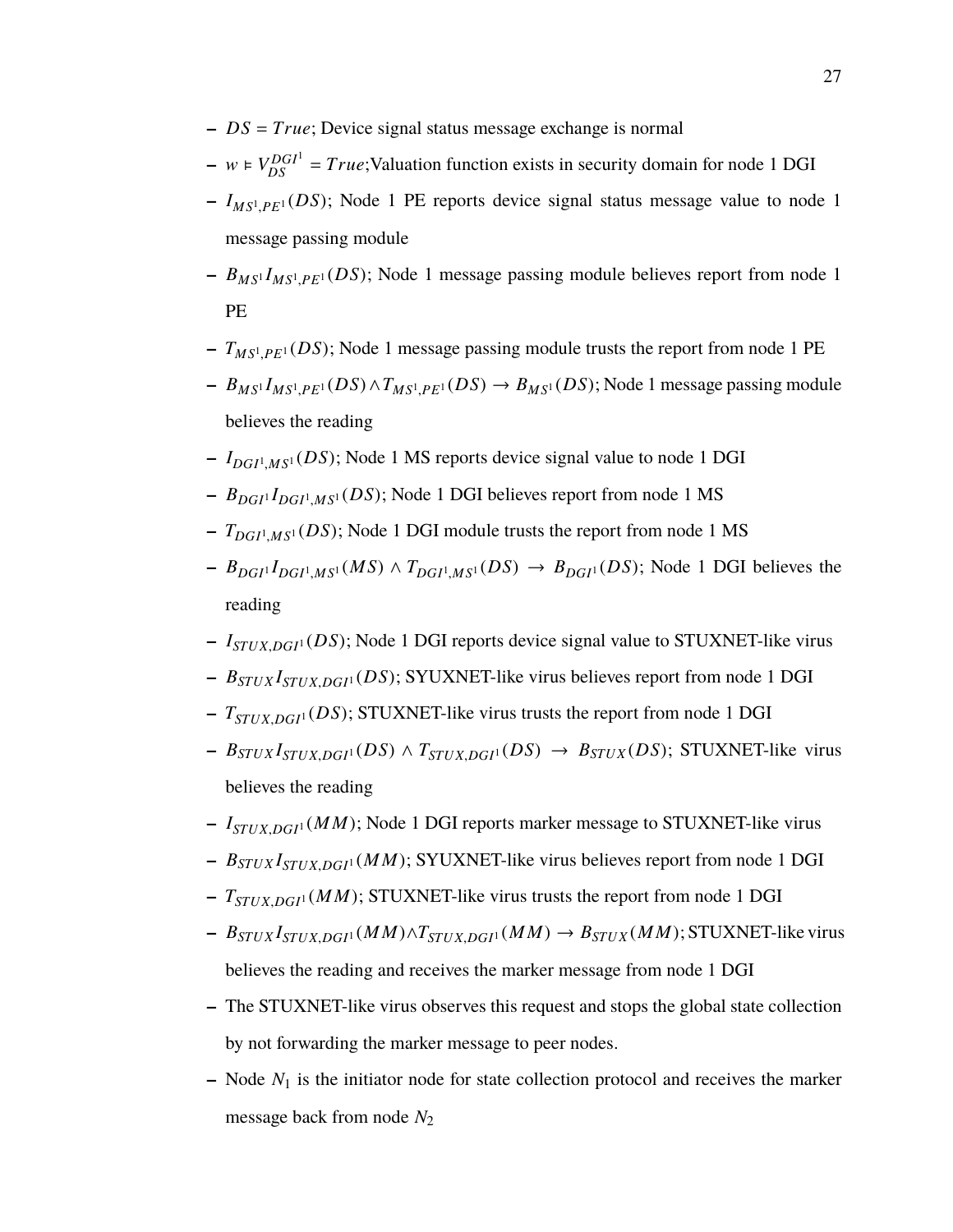- $-$  The marker message received from node  $N_2$  marks the completion of global state collection for node *N*<sup>1</sup>
- **–** Node *N*<sup>1</sup> is not aware of the global state, which could lead to inconsistency in the system.
- $-w \in v_{DS}^{DGI} = False$ ; No valuation function exists in security domain for Node 1 DGI
- $-w \in v_{DS}^{DGI^3} = False$ ; No valuation function exists in security domain for Node 3 DGI

$$
MSDND(ES) = \exists w \in W \vdash [(S_{DS} \oplus S_{\sim DS})] \land \left[w \in (\nexists v_{DS}^{DGI^{1}}(w) \land \nexists v_{\sim DS}^{DGI^{1}}(w))\right]
$$
\n
$$
MSDND(ES) = \exists w \in W \vdash [(S_{MM} \oplus S_{\sim MM})] \land \left[w \in (\nexists v_{MM}^{DGI^{1}}(w) \land \nexists v_{\sim MM}^{DGI^{1}}(w))\right]
$$
\n
$$
MSDND(ES) = \exists w \in W \vdash [(S_{DS} \oplus S_{\sim DS})] \land \left[w \in (\nexists v_{DS}^{DGI^{3}}(w) \land \nexists v_{\sim DS}^{DGI^{3}}(w))\right]
$$
\n
$$
MSDND(ES) = \exists w \in W \vdash [(S_{MM} \oplus S_{\sim MM})] \land \left[w \in (\nexists v_{MM}^{DGI^{3}}(w) \land \nexists v_{\sim MM}^{DGI^{3}}(w))\right]
$$

## **4.2. INTRODUCING DEDUCIBILITY IN CONSENSUS BASED STATE COLLEC-TION PROTOCOL USING BYZANTINE AGREEMENT**

In the previous sections this work demonstrated different ways in which the FREEDM system is exposed to STUXNET-like attacks making the system as MSDND secure. For a cyber physical system such as the FREEDM system an MSDND secure system is good for an attacker. In further sections this work will try to break the MSDND secure information flow paths with the help of Byzantine agreement. Our motive is to use the cyber properties of the system in order to verify the information flowing through the paths, thus, changing the state of system from MSDND secure to not MSDND secure.

• *Modelling Byzantine Agreement Problem as Part of the FREEDM System*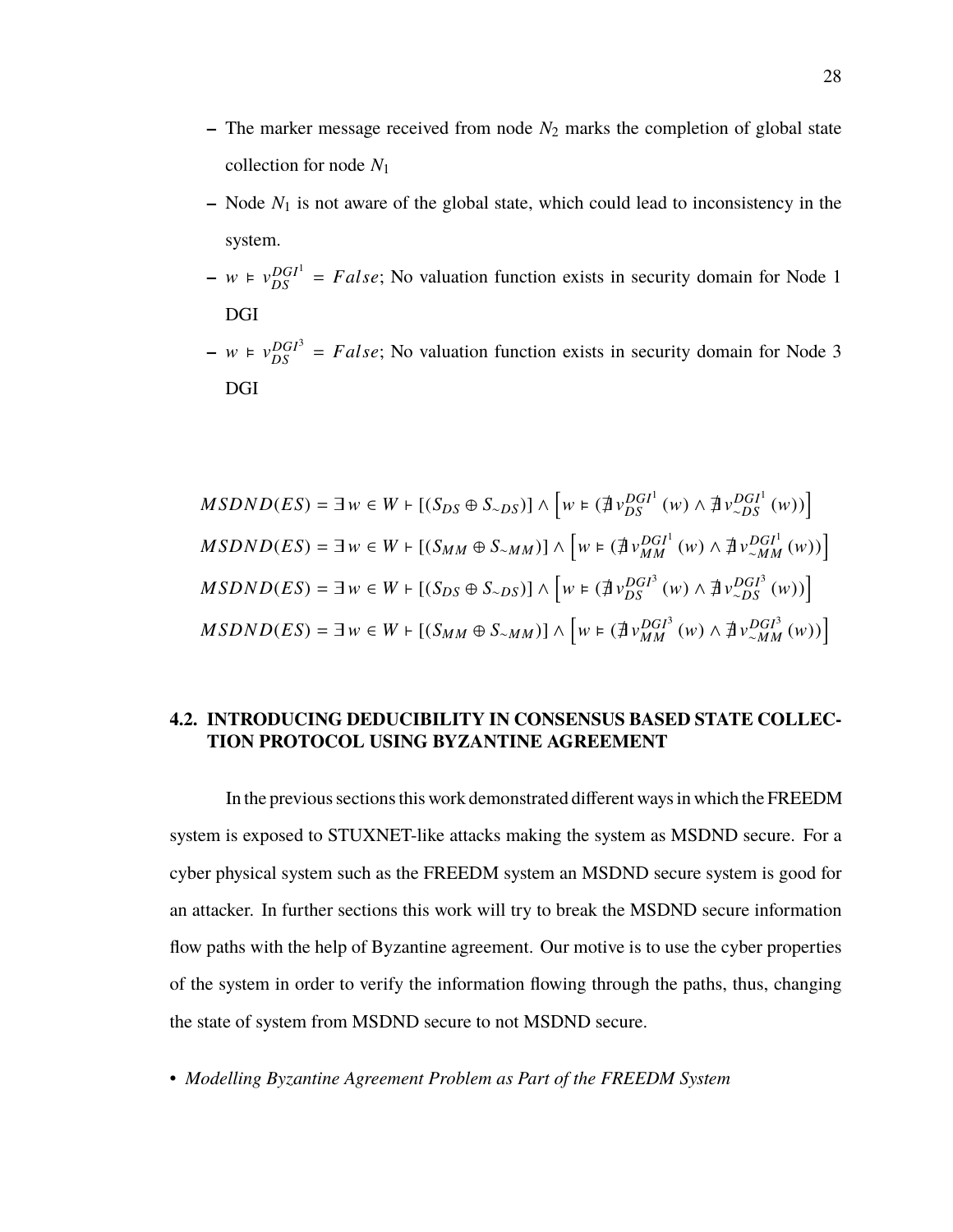Byzantine agreement problem is the classic representation of a distributed system in which one or more components lie about their states to all the other components. This may lead to incorrect decisions or system instability due to incorrect information flowing among the system. As for the FREEDM system, one or more nodes can lie about their local states to the global state collection, hence a possibility of system instability or incorrect decisions.

An important condition based over the solution to the Byzantine agreement problem by Leslie Lamport (Lamport *et al.*, 1982) is the relation between total number of nodes and faulty nodes in the system. The relation is given as below:

$$
n>3m
$$

Where,  $n =$  total number of nodes and  $m =$  faulty nodes in the system. From the above relation we have below:

| m (faulty nodes) | relation | nodes |
|------------------|----------|-------|
|                  | n > 3(0) | NA    |
|                  | n > 3(1) |       |
|                  | n > 3(2) |       |

Therefore, with one faulty node, a minimum of 4 nodes in the FREEDM system is required. Expanding upon the condition this work analyzes the state collection protocol for a 4 node FREEDM system. For the state collection protocol an initiator node initiates the protocol. A depiction of the 4 node system is shown in Figure 4.7

• *Analyzing Byzantine agreement as part of consensus based state collection protocol*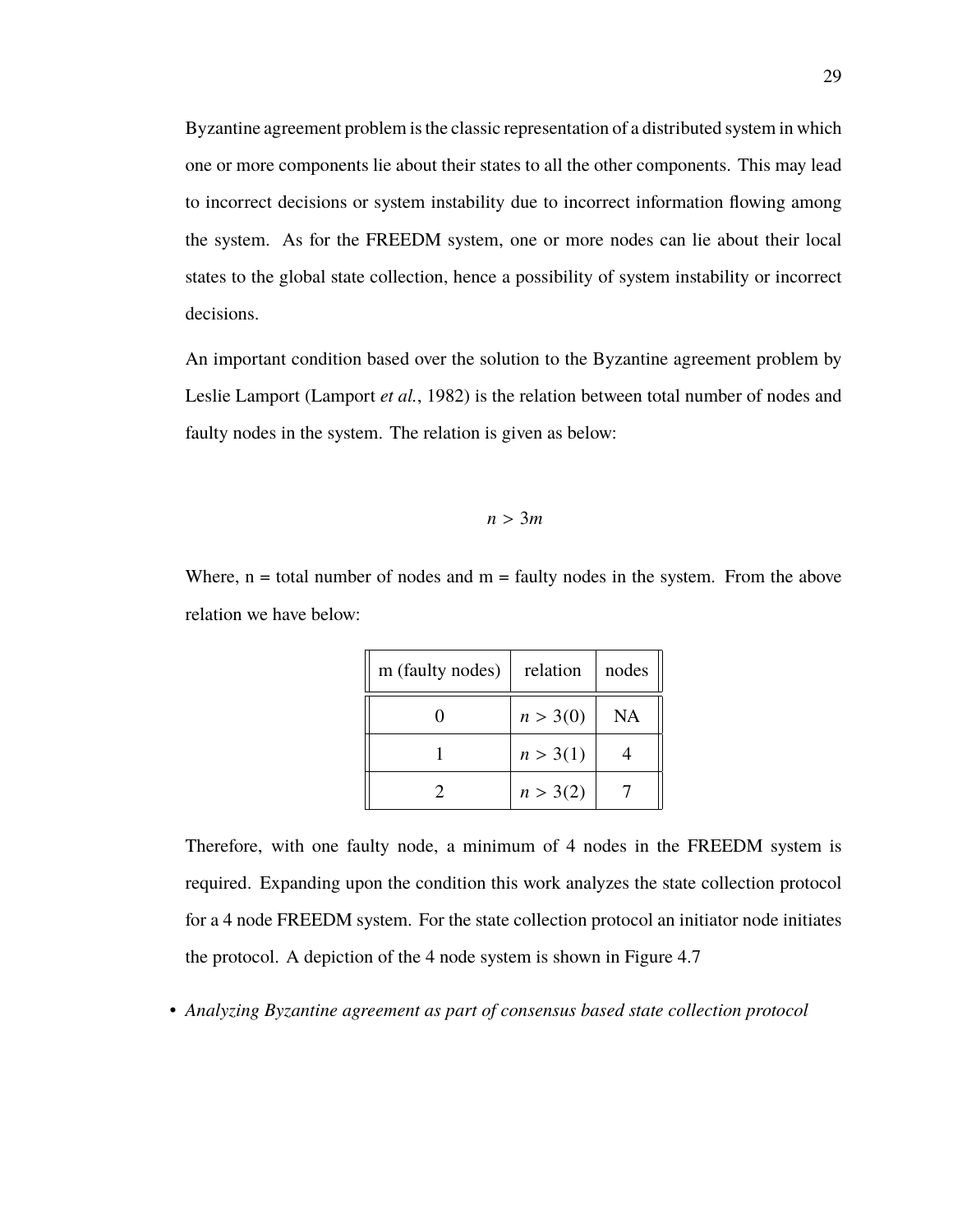

Figure 4.7. 4 Node FREEDM system



Figure 4.8. Message flow in a 4 node system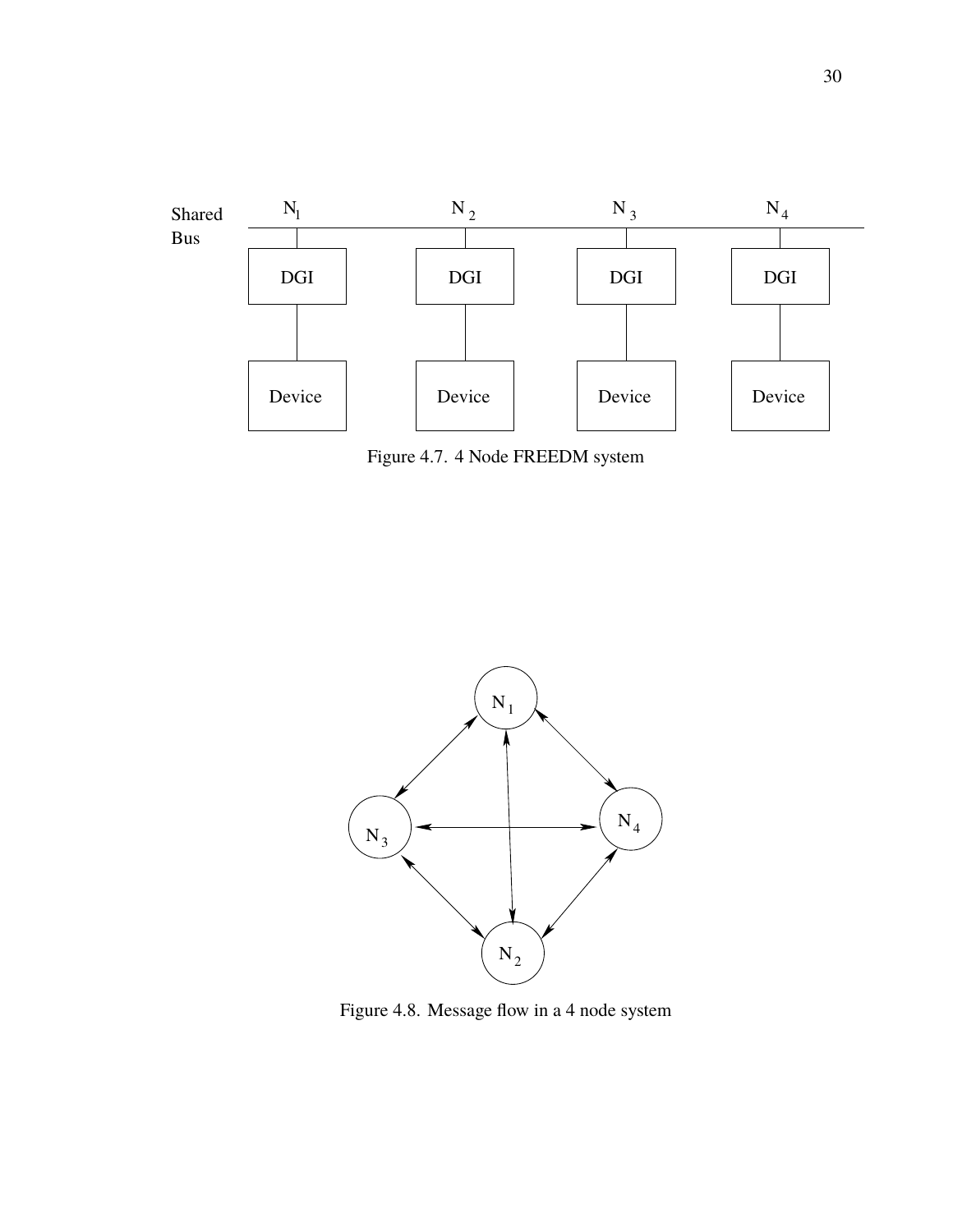The message flow in consensus based state collection protocol is such that all the nodes can read messages from all the other nodes, hence, forming a completely connected graph as in Figure 4.8:

Each node as shown in 4.8 will send the device signal values to every other node as in Figure 4.9:



Figure 4.9. Device signal status message flow in a 4 node system

The above shows that each node will send its device signal value to every other node. A parallel execution of consensus based state collection protocol will take place at every node. Owing to a basic constraint given by the Byzantine Agreement problem *<sup>n</sup>* > <sup>3</sup>*<sup>m</sup>* where, n is the total number of nodes and m is the number of malicious nodes, this work assumes node  $N_1$  or node 1 is the malicious node.

This work considers node  $N_1$  is the initiator of state collection protocol and is the malicious node in the 4 node system.

## **Assumptions:**

- $-$  Only Node  $N_1$  is the malicious node
- **–** Node *N*<sup>1</sup> is the initiator of the consensus based state collection protocol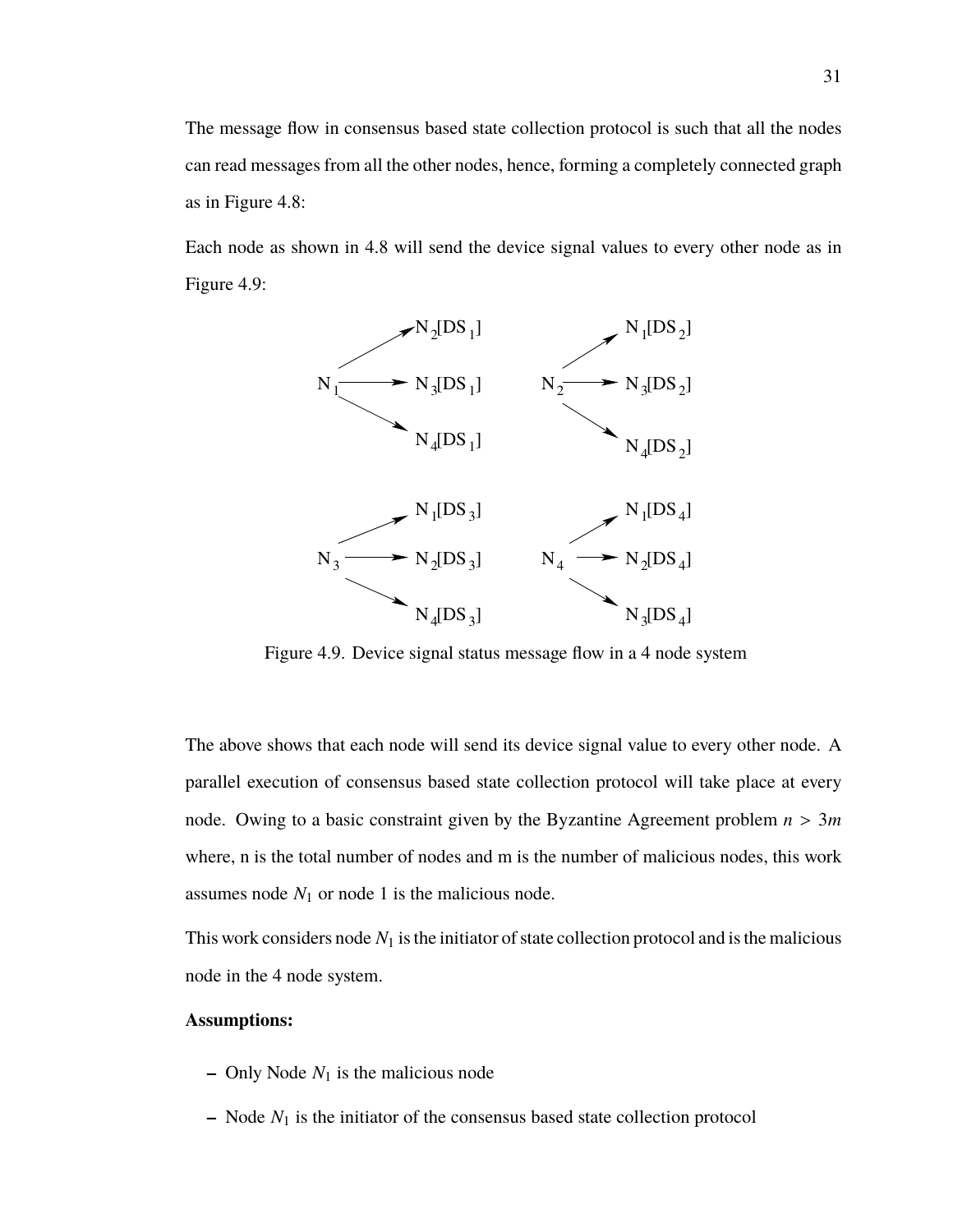- **–** Node *N*<sup>1</sup> tries to falsify device signal status message by sending different values to different nodes (the motive of the Node is to destabilize the system)
- **–** Identity of message sender can be authenticated

Since there is only 1 faulty node there will be  $m + 1$  rounds of message exchange.

*Round 0:* In this round node  $N_1$  shares device signal values to all the other nodes i.e. nodes  $N_2$ ,  $N_3$  and  $N_4$ . Figure 4.10 diplays the representation of round 0 when Node  $N_1$  is the initiator for consensus based state collection protocol



Figure 4.10. Round 0 message exchange

Clearly, in Figure 4.10 Node  $N_1$  sends different generation values to nodes  $N_2$ ,  $N_3$  and *N*4.

*Round 1:* Now the nodes  $N_2$ ,  $N_3$  and  $N_4$  will share the messages with each other. Below are the details:

|       | Sender = $N_2$ | Sender = $N_3$ |                | Sender = $N_4$ |                |
|-------|----------------|----------------|----------------|----------------|----------------|
| Dest  | Msg            | Dest           | Msg            | Dest           | Msg            |
| $N_2$ | $\{DS_1, 12\}$ | $N_2$          | $\{DS_1, 13\}$ | $N_2$          | $\{DS_2, 14\}$ |
| $N_3$ | $\{DS_1, 12\}$ | $N_3$          | $\{DS_1, 13\}$ | $N_3$          | $\{DS_2, 14\}$ |
| $N_4$ | $\{DS_1, 12\}$ | $N_4$          | $\{DS_1, 13\}$ | $N_4$          | $\{DS_2, 14\}$ |

From the above message details it can be identified that Node  $N_1$  is the malicious node as it is trying to send different device signal values to different nodes. For example: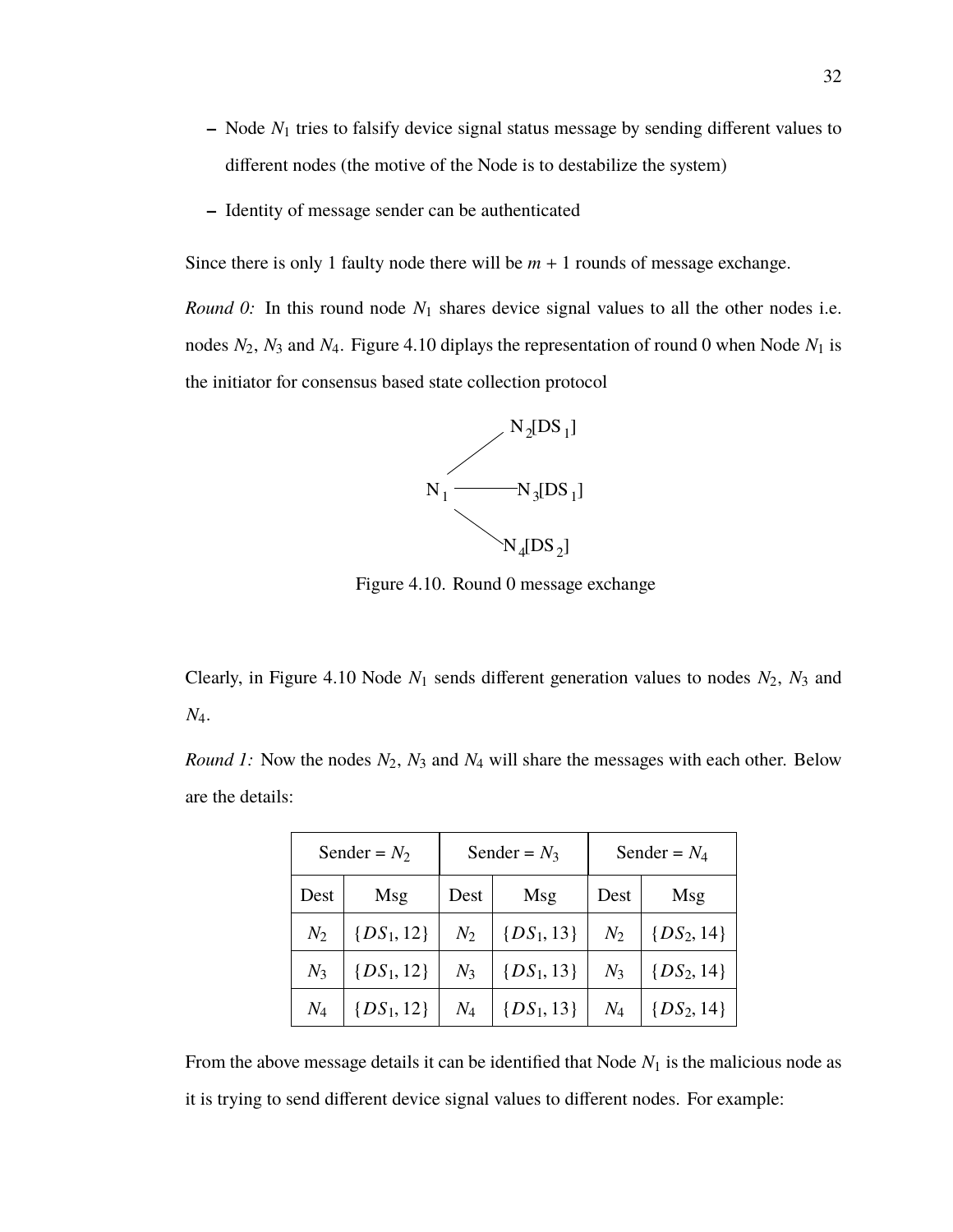After round 1 the message details with node  $N_2$  will be:

 ${DS_1, 12}, {DS_1, 13}, {DS_2, 14}, {DS_1, 1}$ 

Clearly, from the above it can be established either node  $N_1$  or node  $N_4$  is malicious. Hence in such a case a legitimate migration contract should restrict participation of node *N*<sup>1</sup> and node *N*4. A similar consensus based comparison will take place at node *N*<sup>3</sup> and node *N*4. This will improve the formulation of migration contracts among processes that are not lying about their states to other nodes.

*Theorem 4.2.1.* The system is not MSDND secure in a 4 node system (Figure 4.11) with Byzantine consensus formulation when the malicious node tries to share different status messages to different nodes. *Proof:* Since the initiator node is malicious node sharing a different status message to different nodes leads to a failure to comply with *interactive consistency 2*, which implies that if the commander or initiator is loyal, every other node in the system should receive similar status message. Figure 4.12 depicts the BIT logic flow. The MSDND proof below corroborates the same:

*Information Flow Path:*

- **–** Node 1 Power electronics sends the device signal value to STUXNET
- **–** STUXNET sends those values to Node 1 Message passing module
- **–** Node 1 Message passing module sends those messages to node 1 DGI
- **–** Node 1 DGI sends message to node 2 DGI, node 3 DGI and node 4 DGI
- **–** Now all nodes except the initiator node 1 send their messages to all the peer nodes
- **–** ∼ *DS* = *True*; Device signal status message exchange is not normal
- **–** *<sup>I</sup>STU X*,*PE*<sup>1</sup> (<sup>∼</sup> *DS*); Node 1 PE reports generation value to STUXNET-like virus
- **–** *<sup>B</sup>STU X <sup>I</sup>STU X*,*PE*<sup>1</sup> (<sup>∼</sup> <sup>g</sup>*en*); STUXNET-like virus believes report from Node 1 PE
- **–** *<sup>T</sup>STU X*,*PE*<sup>1</sup> (<sup>∼</sup> *DS*); STUXNET-like virus trusts the report from Node 1 PE
- $-$  *B*<sub>STUX</sub><sup>*I*</sup><sub>STUX</sub>, $p_{E}$ <sup>1</sup>(∼ *DS*) ∧ *T*<sub>STUX</sub>, $p_{E}$ <sup>1</sup>(∼ *DS*) → *B*<sub>STUX</sub>(∼ *DS*); STUXNET-like virus believes the reading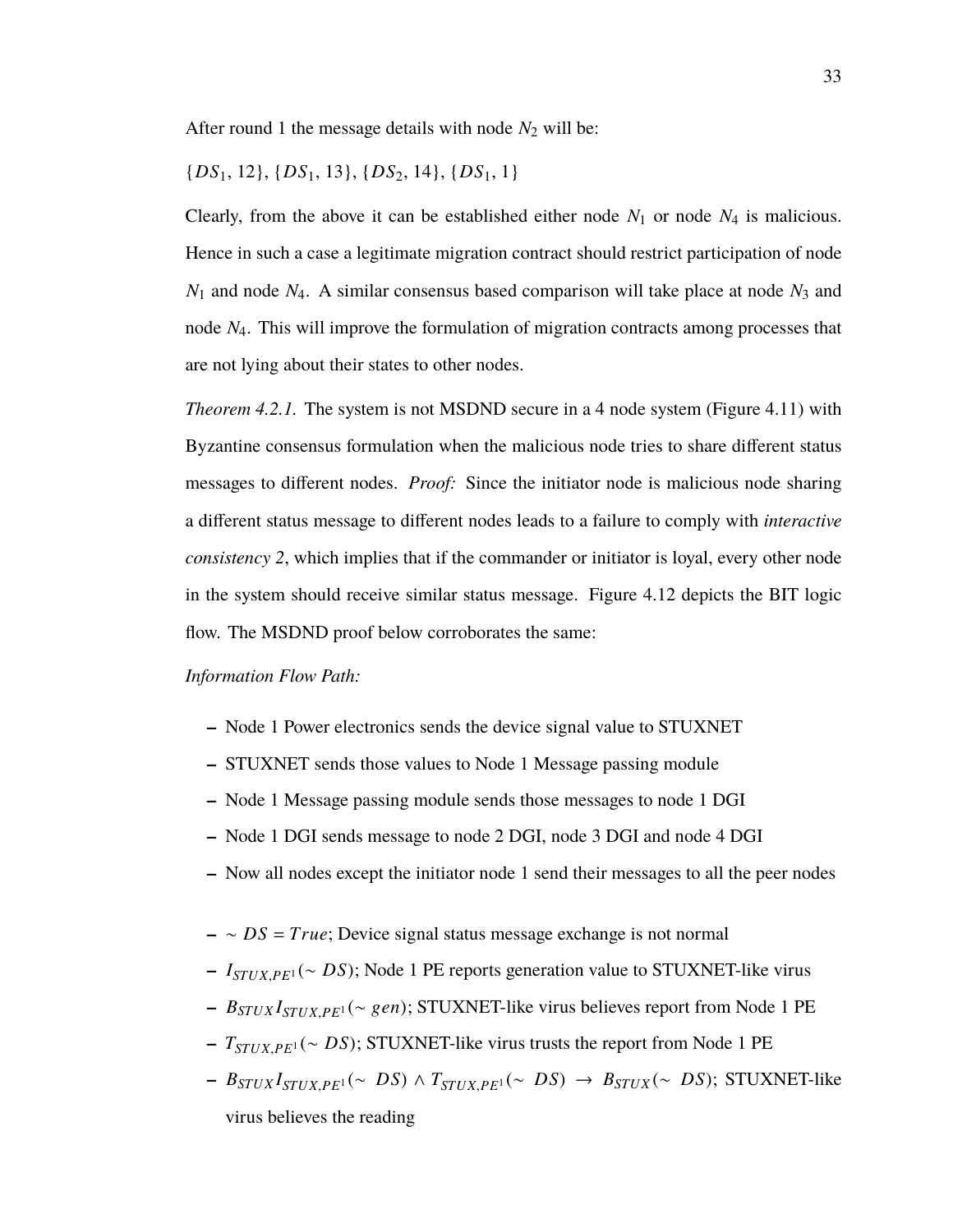

Figure 4.11. 4 node FREEDM system under STUXNET-like virus attack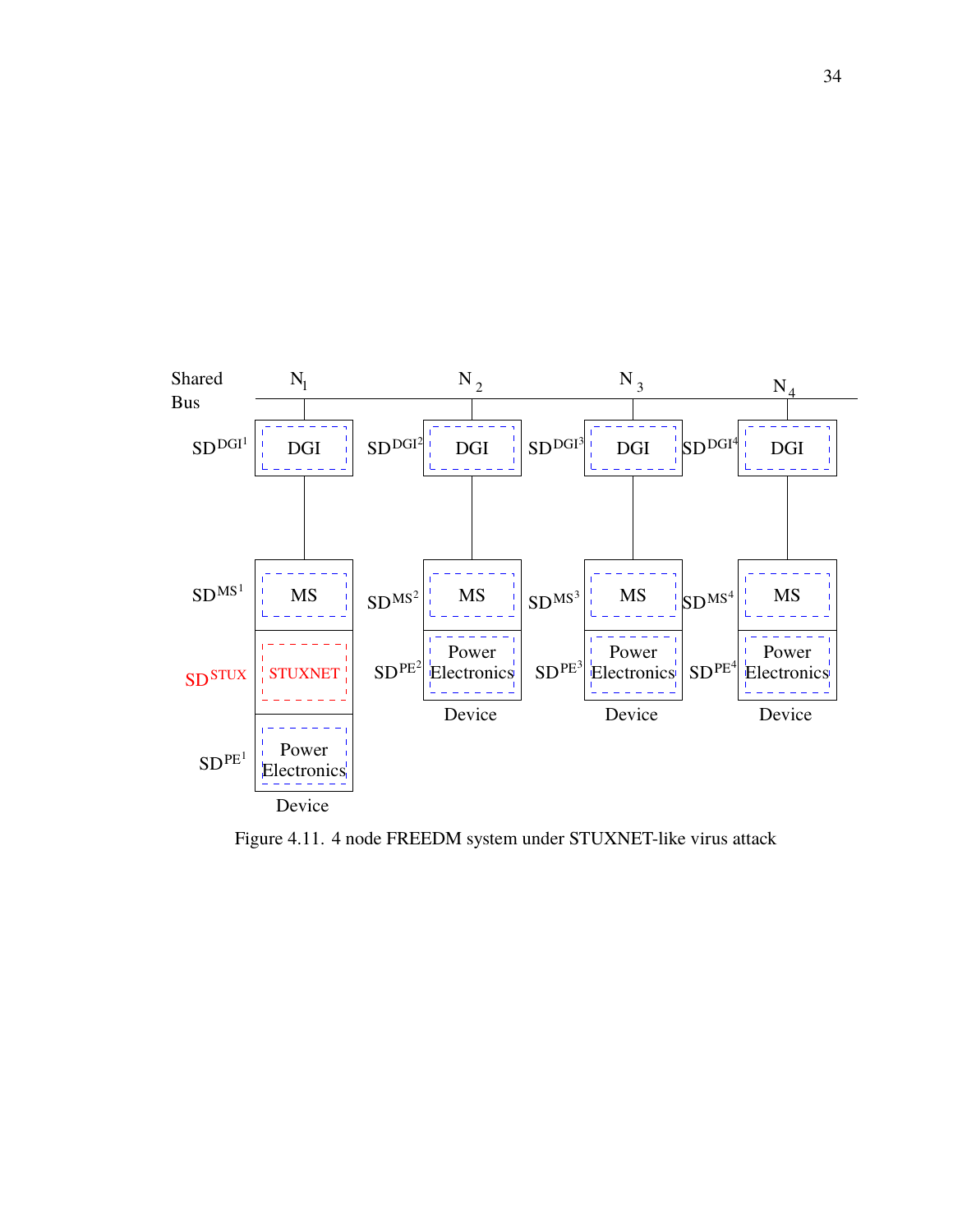

Figure 4.12. Failed interactive consistency and MSDND - BIT logic view Byzantine Agreement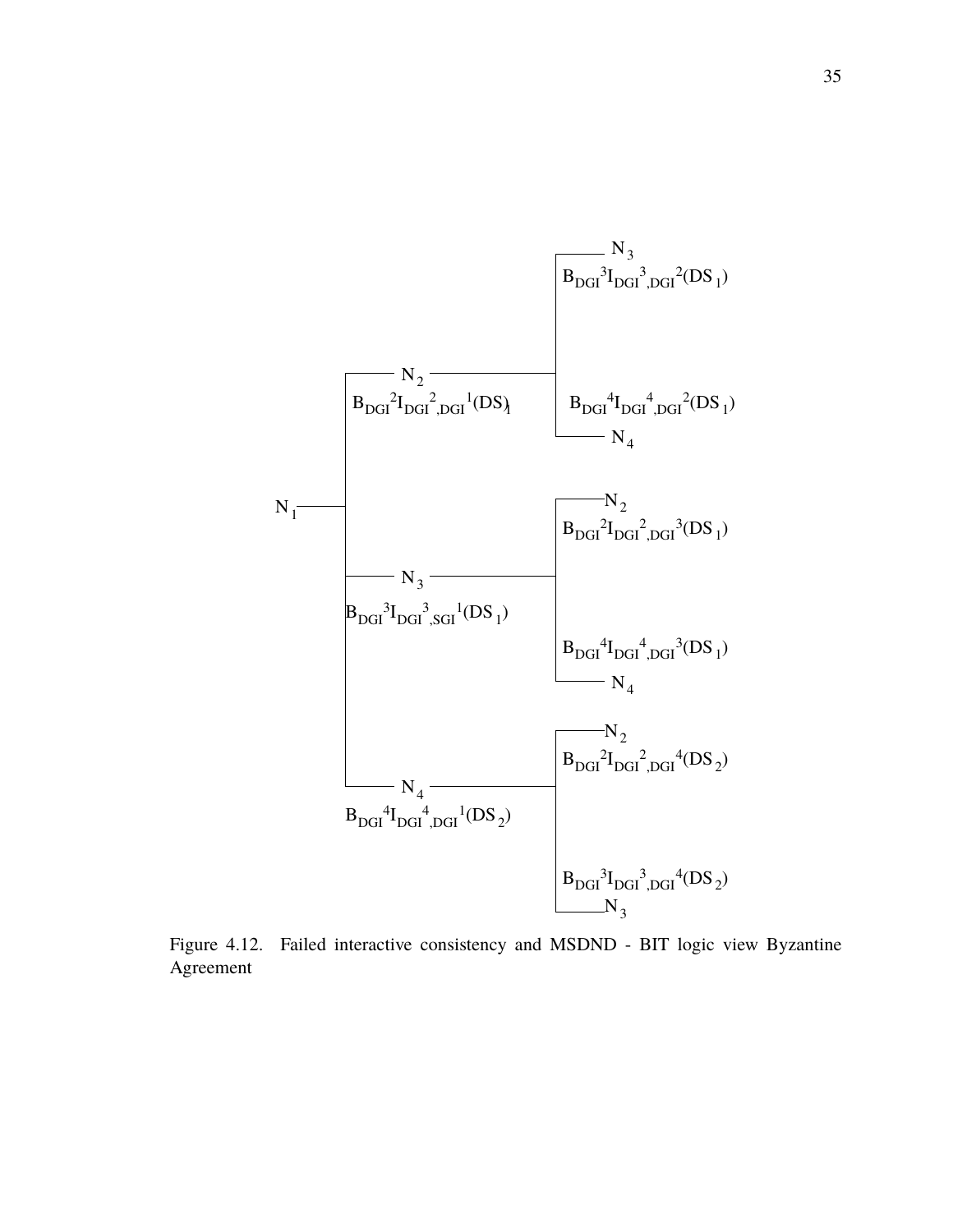Now the STUXNET-like virus overwrites the true device signal value and sends different values to different nodes. Without loss of generality the message transfer takes place as recorded below:

- **–** Node 1 DGI will send *DS*<sup>1</sup> as device signal value to Node 2 DGI
- **–** Node 1 DGI will send *DS*<sup>1</sup> as device signal value to Node 3 DGI
- **–** Node 1 DGI will send *DS*<sup>2</sup> as device signal value to Node 4 DGI

All message transformation or masking is performed by the STUXNET-like virus and the same is sent to different nodes. The further analysis of MSDND takes place at the DGI security domains. BIT logic formulation of round 0:

- **–** *IDGI*<sup>2</sup> ,*DGI*<sup>1</sup> (*DS*1); Node 1 DGI reports device signal value to Node 2 DGI
- **–** *BDGI*<sup>2</sup> *IDGI*<sup>2</sup> ,*DGI*<sup>1</sup> (*DS*1); Node 2 DGI believes report from Node 1 DGI
- **–** *TDGI*<sup>2</sup> ,*DGI*<sup>1</sup> (*DS*1); Node 2 DGI trusts the report from Node 1 DGI
- **–** *IDGI*<sup>3</sup> ,*DGI*<sup>1</sup> (*DS*1); Node 1 DGI reports device signal value to Node 3 DGI
- **–** *BDGI*<sup>3</sup> *IDGI*<sup>3</sup> ,*DGI*<sup>1</sup> (*DS*1); Node 3 DGI believes report from Node 1 DGI
- **–** *TDGI*<sup>3</sup> ,*DGI*<sup>1</sup> (*DS*1); Node 3 DGI trusts the report from Node 1 DGI
- **–** *IDGI*<sup>4</sup> ,*DGI*<sup>1</sup> (*DS*2); Node 1 DGI reports a different device signal value to Node 4 DGI
- **–** *BDGI*<sup>4</sup> *IDGI*<sup>4</sup> ,*DGI*<sup>1</sup> (*DS*2); Node 4 DGI believes report from Node 1 DGI
- **–** *TDGI*<sup>4</sup> ,*DGI*<sup>1</sup> (*DS*2); Node 4 DGI trusts the report from Node 1 DGI

BIT logic formulation of round 1:

- **–** *IDGI*<sup>3</sup> ,*DGI*<sup>2</sup> (*DS*1); Node 2 DGI reports device signal value to Node 3 DGI that it received from Node 1 DGI
- **–** *BDGI*<sup>3</sup> *IDGI*<sup>3</sup> ,*DGI*<sup>2</sup> (*DS*1); Node 3 DGI believes report from Node 2 DGI
- **–** *TDGI*<sup>3</sup> ,*DGI*<sup>2</sup> (*DS*1); Node 3 DGI trusts the report from Node 2 DGI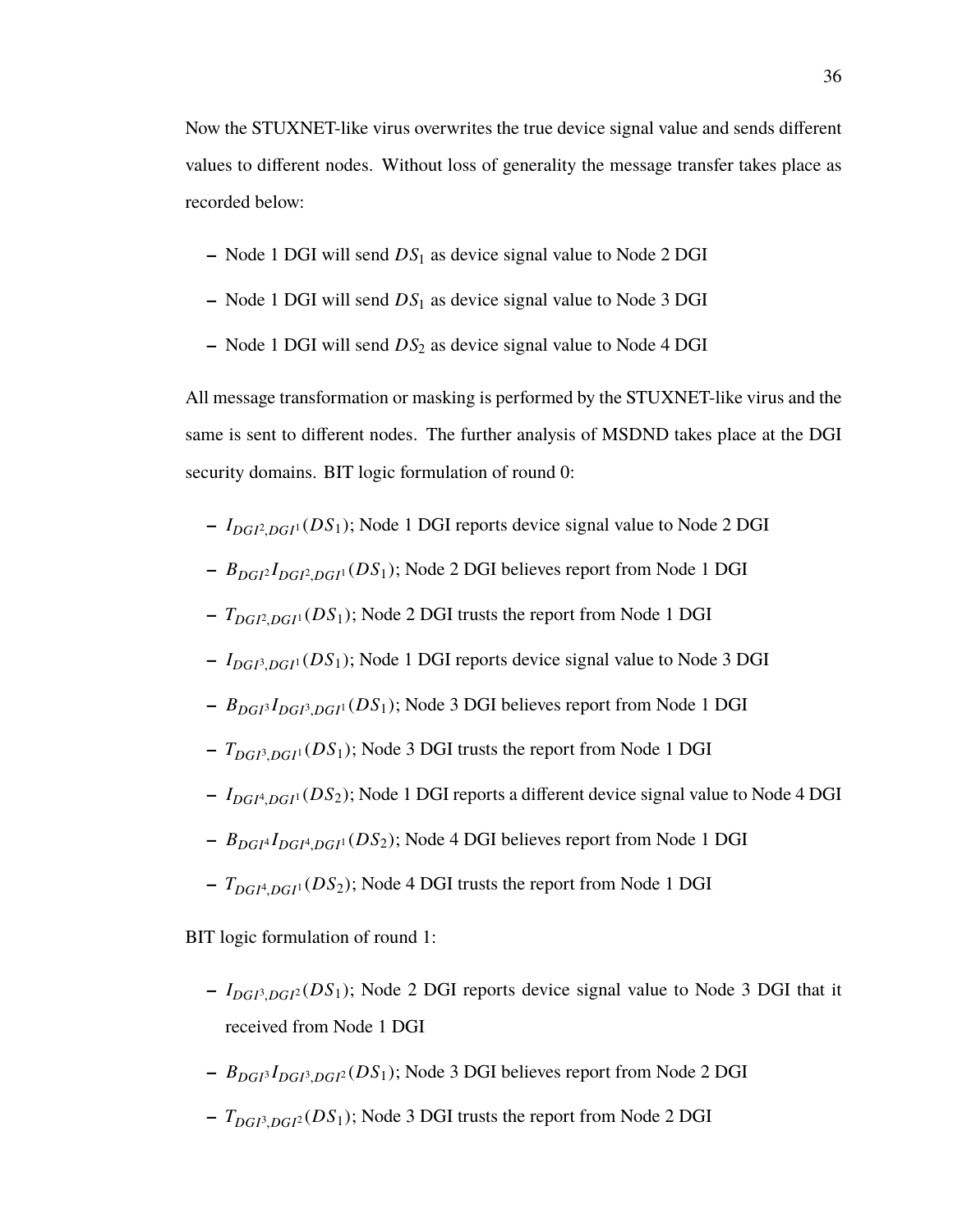- **–** *IDGI*<sup>4</sup> ,*DGI*<sup>2</sup> (*DS*1); Node 2 DGI reports device signal value to Node 4 DGI that it received from Node 1 DGI
- **–** *BDGI*<sup>4</sup> *IDGI*<sup>4</sup> ,*DGI*<sup>2</sup> (*DS*1); Node 4 DGI believes report from Node 2 DGI
- **–** *TDGI*<sup>4</sup> ,*DGI*<sup>2</sup> (*DS*1); Node 4 DGI trusts the report from Node 2 DGI
- **–** *IDGI*<sup>2</sup> ,*DGI*<sup>3</sup> (*DS*1); Node 3 DGI reports device signal value to Node 2 DGI that it received from Node 1 DGI
- **–** *BDGI*<sup>2</sup> *IDGI*<sup>2</sup> ,*DGI*<sup>3</sup> (*DS*1); Node 2 DGI believes report from Node 3 DGI
- **–** *TDGI*<sup>2</sup> ,*DGI*<sup>3</sup> (*DS*1); Node 2 DGI trusts the report from Node 3 DGI
- **–** *IDGI*<sup>4</sup> ,*DGI*<sup>3</sup> (*DS*1); Node 3 DGI reports device signal value to Node 4 DGI that it received from Node 1 DGI
- **–** *BDGI*<sup>4</sup> *IDGI*<sup>4</sup> ,*DGI*<sup>3</sup> (*DS*1); Node 4 DGI believes report from Node 3 DGI
- **–** *TDGI*<sup>4</sup> ,*DGI*<sup>3</sup> (*DS*1); Node 4 DGI trusts the report from Node 3 DGI
- **–** *IDGI*<sup>2</sup> ,*DGI*<sup>4</sup> (*DS*2); Node 4 DGI reports device signal value to Node 2 DGI that it received from Node 1 DGI
- **–** *BDGI*<sup>2</sup> *IDGI*<sup>2</sup> ,*DGI*<sup>4</sup> (*DS*2); Node 2 DGI believes report from Node 4 DGI
- **–** *TDGI*<sup>2</sup> ,*DGI*<sup>4</sup> (*DS*2); Node 2 DGI trusts the report from Node 4 DGI
- **–** *IDGI*<sup>3</sup> ,*DGI*<sup>4</sup> (*DS*2); Node 4 DGI reports device signal value to Node 3 DGI that it received from Node 1 DGI
- **–** *BDGI*<sup>3</sup> *IDGI*<sup>3</sup> ,*DGI*<sup>4</sup> (*DS*2); Node 3 DGI believes report from Node 4 DGI
- **–** *TDGI*<sup>3</sup> ,*DGI*<sup>4</sup> (*DS*2); Node 3 DGI trusts the report from Node 4 DGI

Now combining all the BIT logic formulated until now to force deducibility:

**–** At Node 2:

 $[B_{DGP}I_{DGP} \cdot B_{G1} \cdot (DS_1) \wedge T_{DGP} \cdot D_{G1} \cdot (DS_1)]$ ∧ [*BDGI*<sup>2</sup> *IDGI*<sup>2</sup> ,*DGI*<sup>4</sup> (*DS*2) <sup>∧</sup> *<sup>T</sup>DGI*<sup>2</sup> ,*DGI*<sup>4</sup> (*DS*2)]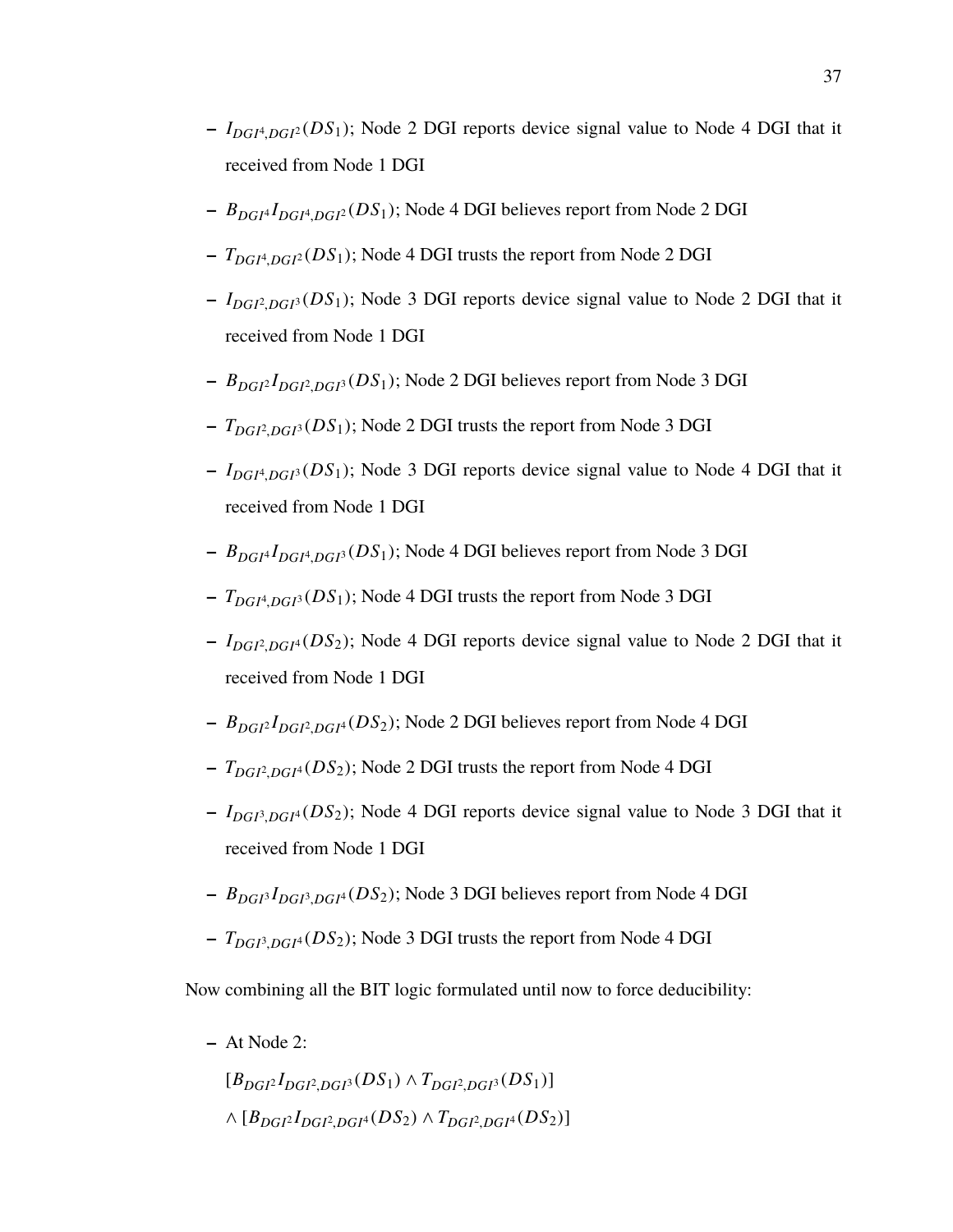∧ [*BDGI*<sup>2</sup> *IDGI*<sup>2</sup> ,*DGI*<sup>1</sup> (*DS*<sup>1</sup> <sup>∧</sup> *<sup>T</sup>DGI*<sup>2</sup> ,*DGI*<sup>1</sup> (*DS*1))] →∼ *<sup>B</sup>DGI*<sup>2</sup> (*DS*1);Node 2 DGI does not believe the reading. Clearly either one of node 1 or node 4 are lying about the device signal values to node 2

**–** At Node 3:

 $[B_{DGI^3}I_{DGI^3,DGI^1}(DS_1) \wedge T_{DGI^3,DGI^1}(DS_1)]$ ∧ [*BDGI*<sup>3</sup> *IDGI*<sup>3</sup> ,*DGI*<sup>2</sup> (*DS*1) <sup>∧</sup> *<sup>T</sup>DGI*<sup>3</sup> ,*DGI*<sup>2</sup> (*DS*1)] ∧ [*BDGI*<sup>3</sup> *IDGI*<sup>3</sup> ,*DGI*<sup>4</sup> (*DS*2) <sup>∧</sup> *<sup>T</sup>DGI*<sup>3</sup> ,*DGI*<sup>4</sup> (*DS*2)] →∼ *<sup>B</sup>DGI*<sup>3</sup> (*DS*1);Node 3 DGI does not believe the reading. Clearly either one of node 1 or node 4 are lying about the device signal values to node 3

**–** At Node 4:

nodes

$$
[B_{DGI^4}I_{DGI^4,DGI^3}(DS_2) \wedge T_{DGI^4,DGI^1}(DS_2)]
$$
  

$$
\wedge [B_{DGI^4}I_{DGI^4,DGI^2}(DS_1) \wedge T_{DGI^4,DGI^2}(DS_1)]
$$
  

$$
\wedge [B_{DGI^4}I_{DGI^4,DGI^3}(DS_1) \wedge T_{DGI^4,DGI^3}(DS_1)] \rightarrow \sim B_{DGI^4}(DS_2); \text{Node 4 DGI does not believe the reading. Clearly node 1 is lying about device signal values to different
$$

\n- − 
$$
w \models v_{DS}^{DGI^2} = True
$$
; Valuation function exists in security domain for Node 2 DGI
\n- −  $w \models v_{DS}^{DGI^3} = True$ ; Valuation function exists in security domain for Node 3 DGI
\n- −  $w \models v_{DS}^{DGI^4} = True$ ; Valuation function exists in security domain for Node 4 DGI
\n

$$
MSDND(ES) \neq \exists w \in W \vdash [(S_{DS} \oplus S_{\sim DS})] \land \left[w \in (\exists V_{DS}^{DGI^2}(w) \land \exists V_{\sim DS}^{DGI^2}(w))\right]
$$
  
\n
$$
MSDND(ES) \neq \exists w \in W \vdash [(S_{DS} \oplus S_{\sim DS})] \land \left[w \in (\exists V_{DS}^{DGI^3}(w) \land \exists V_{\sim DS}^{DGI^3}(w))\right]
$$
  
\n
$$
MSDND(ES) \neq \exists w \in W \vdash [(S_{DS} \oplus S_{\sim DS})] \land \left[w \in (\exists V_{DS}^{DGI^4}(w) \land \exists V_{\sim DS}^{DGI^4}(w))\right]
$$

*Theorem 4.2.2.* The system is MSDND secure in a 4 node system with Byzantine consensus formulation when the malicious node tries to share similar falsified status messages to different nodes.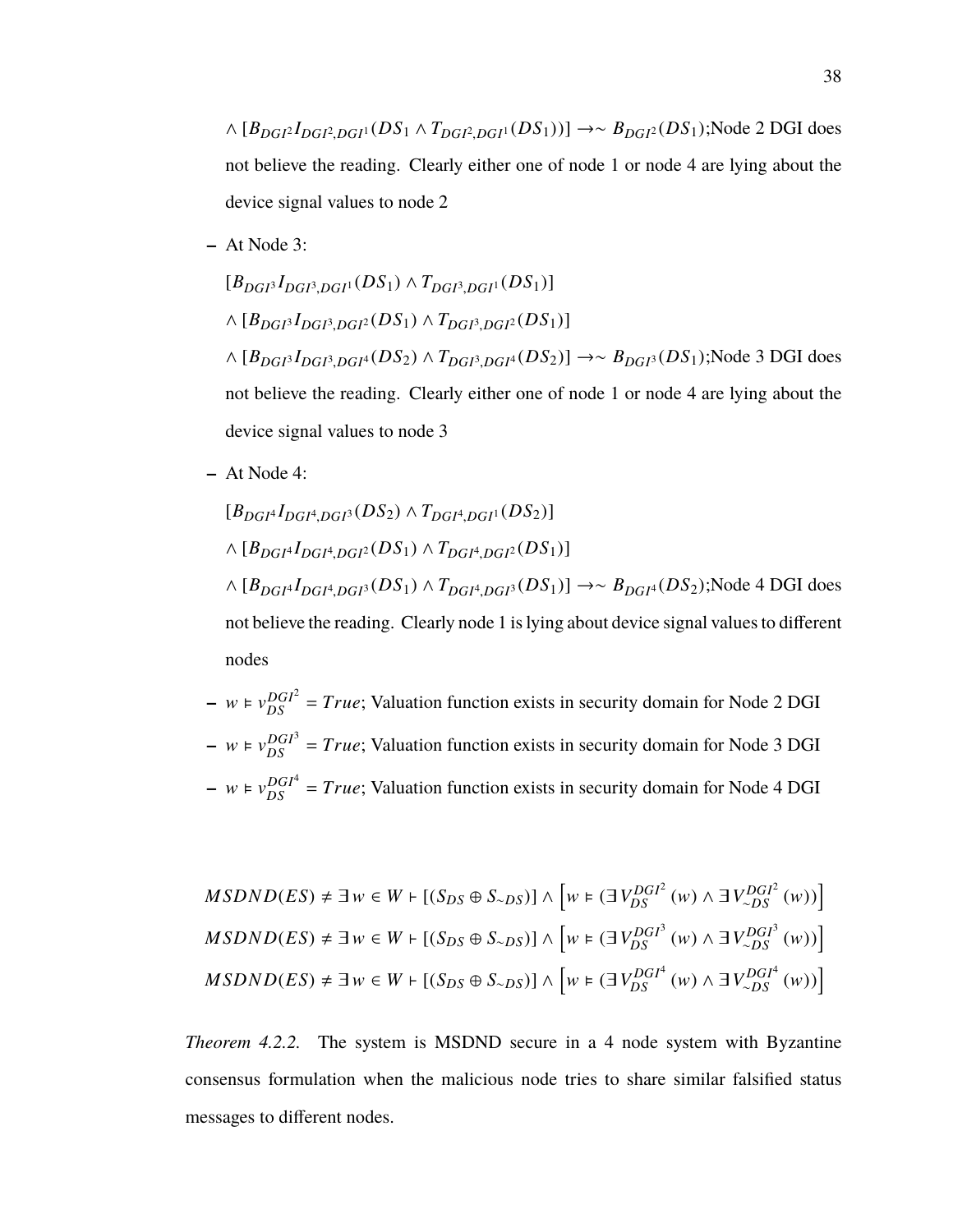*Proof:* Since the initiator node is a malicious node and sophisticated enough to share similar falsified status message to different nodes*interactive consistency 2* property is preserved. Figure 4.13 depicts the BIT logic interaction among the nodes. The MSDND proof below corroborates the same:

## *Information Flow Path:*

- **–** Node 1 Power electronics sends the device signal value to STUXNET
- **–** STUXNET sends those values to Node 1 Message passing module
- **–** Node 1 Message passing module sends those messages to Node 1 DGI
- **–** Node 1 DGI Send message to Node 2 DGI, Node 3 DGI and Node 4 DGI
- **–** Now all nodes except the initiator node 1 send their messages to all the peer nodes
- **–** ∼ *DS* = *True*; Device signal status message exchange is not normal
- **–** *<sup>I</sup>STU X*,*PE*<sup>1</sup> (<sup>∼</sup> *DS*); Node 1 PE reports device signal value to STUXNET-like virus
- **–** *<sup>B</sup>STU X <sup>I</sup>STU X*,*PE*<sup>1</sup> (<sup>∼</sup> *DS*); STUXNET-like virus believes report from Node 1 PE
- **–** *<sup>T</sup>STU X*,*PE*<sup>1</sup> (<sup>∼</sup> *DS*); STUXNET-like virus trusts the report from Node 1 PE
- $-$  *B*<sub>STUX</sub><sub>*I*</sub><sub>STUX</sub><sub>*PE*<sup>1</sup></sub>(∼ *DS*) ∧ *T*<sub>STUX</sub><sub>*PE*<sup>1</sup></sub>(∼ *DS*) → *B*<sub>STUX</sub>(∼ *DS*); STUXNET-like virus believes the reading

Now the STUXNET-like virus overwrites the true device signal values and sends similar falsified values to different nodes. Further analysis will assume message transfer as below:

- **–** Node 1 DGI will send *DS*<sup>1</sup> as device signal value to Node 2 DGI
- **–** Node 1 DGI will send *DS*<sup>1</sup> as device signal value to Node 3 DGI
- **–** Node 1 DGI will send *DS*<sup>1</sup> as device signal value to Node 4 DGI

All message transformation or masking is performed by the STUXNET-like virus and the same is sent to different nodes. The further analysis of MSDND takes place at the DGI security domains. BIT logic formulation of round 0: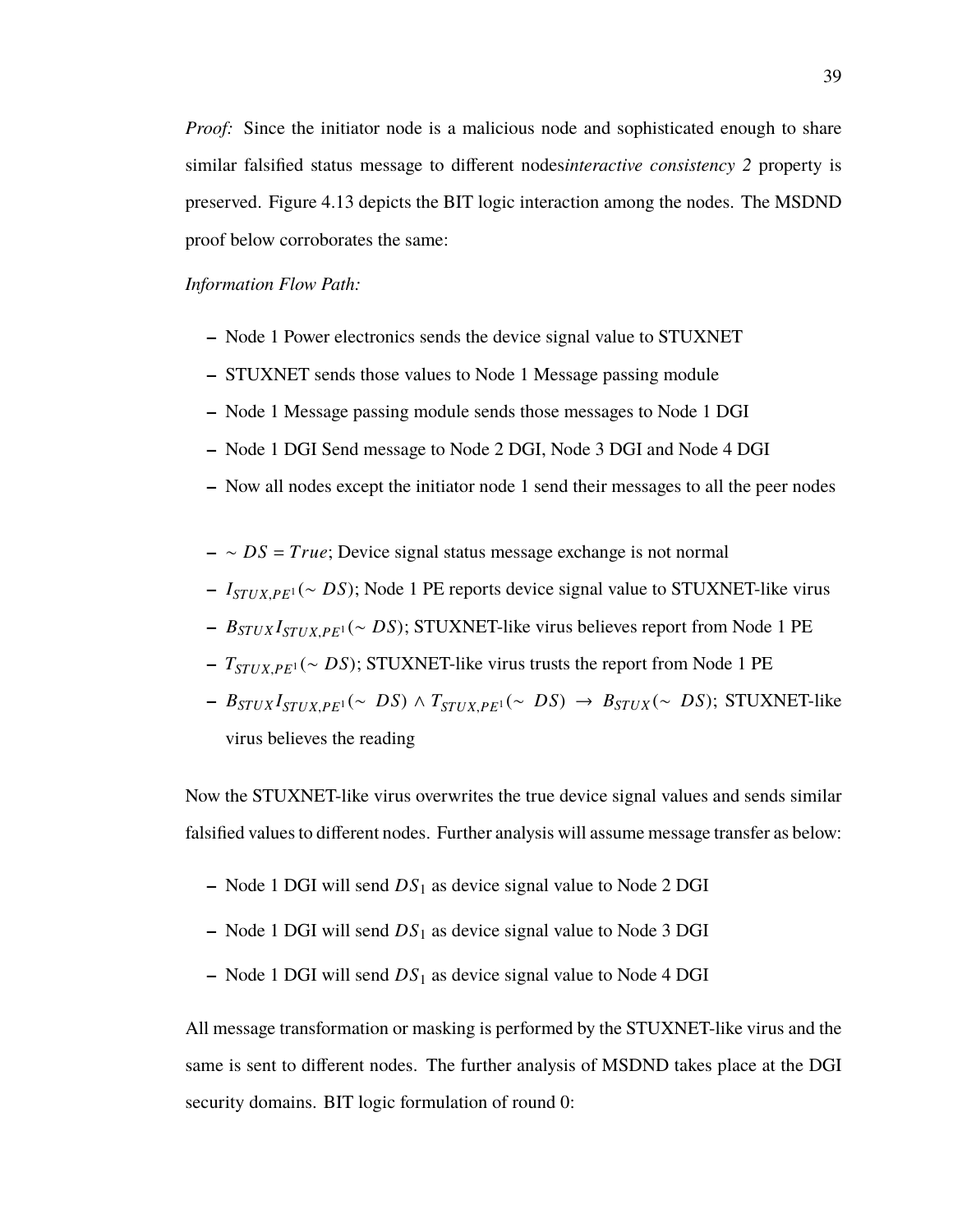

Figure 4.13. Interactive consistency and MSDND - BIT logic view Byzantine Agreement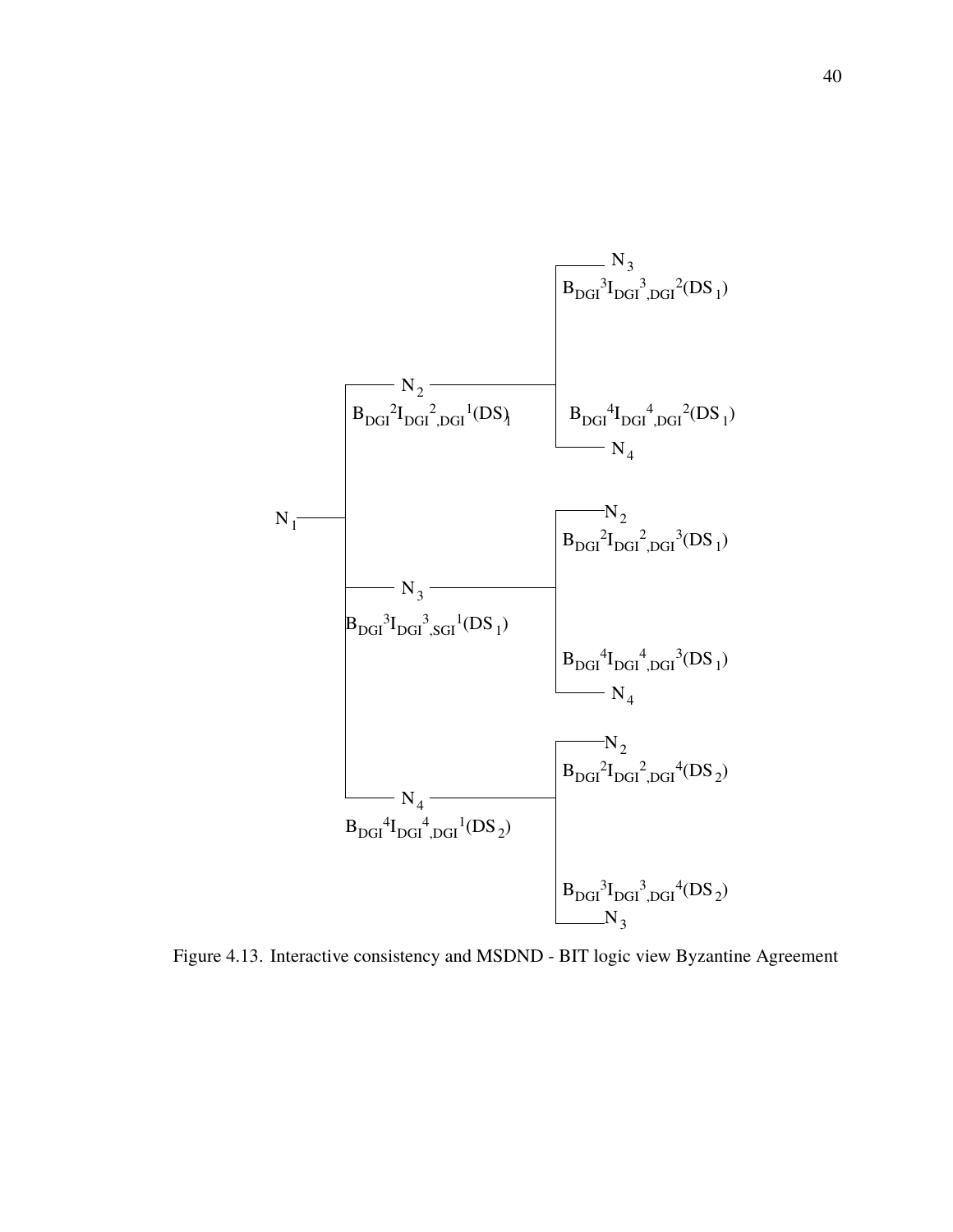- **–** *IDGI*<sup>1</sup> ,*DGI*<sup>1</sup> (*DS*1); Node 1 DGI reports device signal value to Node 2 DGI
- **–** *BDGI*<sup>2</sup> *IDGI*<sup>2</sup> ,*DGI*<sup>1</sup> (*DS*1); Node 2 DGI believes report from Node 1 DGI
- **–** *TDGI*<sup>2</sup> ,*DGI*<sup>1</sup> (*DS*1); Node 2 DGI trusts the report from Node 1 DGI
- **–** *IDGI*<sup>3</sup> ,*DGI*<sup>1</sup> (*DS*1); Node 1 DGI reports device signal value to Node 3 DGI
- **–** *BDGI*<sup>3</sup> *IDGI*<sup>3</sup> ,*DGI*<sup>1</sup> (*DS*1); Node 3 DGI believes report from Node 1 DGI
- **–** *TDGI*<sup>3</sup> ,*DGI*<sup>1</sup> (*DS*1); Node 3 DGI trusts the report from Node 1 DGI
- **–** *IDGI*<sup>4</sup> ,*DGI*<sup>1</sup> (*DS*1); Node 1 DGI reports device signal value to Node 4 DGI
- **–** *BDGI*<sup>4</sup> *IDGI*<sup>4</sup> ,*DGI*<sup>1</sup> (*DS*1); Node 3 DGI believes report from Node 1 DGI
- **–** *TDGI*<sup>4</sup> ,*DGI*<sup>1</sup> (*DS*1); Node 3 DGI trusts the report from Node 1 DGI

BIT logic formulation of round 1:

- **–** *IDGI*<sup>3</sup> ,*DGI*<sup>2</sup> (*DS*1); Node 2 DGI reports device singal value to Node 3 DGI that it received from Node 1 DGI
- **–** *BDGI*<sup>3</sup> *IDGI*<sup>3</sup> ,*DGI*<sup>2</sup> (*DS*1); Node 3 DGI believes report from Node 2 DGI
- **–** *TDGI*<sup>3</sup> ,*DGI*<sup>2</sup> (*DS*1); Node 3 DGI trusts the report from Node 2 DGI
- **–** *IDGI*<sup>4</sup> ,*DGI*<sup>2</sup> (*DS*1); Node 2 DGI reports device singal value to Node 4 DGI that it received from Node 1 DGI
- **–** *BDGI*<sup>4</sup> *IDGI*<sup>4</sup> ,*DGI*<sup>2</sup> (*DS*1); Node 4 DGI believes report from Node 2 DGI
- **–** *TDGI*<sup>4</sup> ,*DGI*<sup>2</sup> (*DS*1); Node 4 DGI trusts the report from Node 2 DGI
- **–** *IDGI*<sup>2</sup> ,*DGI*<sup>3</sup> (*DS*1); Node 3 DGI reports device signal value to Node 2 DGI that it received from Node 1 DGI
- **–** *BDGI*<sup>2</sup> *IDGI*<sup>2</sup> ,*DGI*<sup>3</sup> (*DS*1); Node 2 DGI believes report from Node 3 DGI
- **–** *TDGI*<sup>2</sup> ,*DGI*<sup>3</sup> (*DS*1); Node 2 DGI trusts the report from Node 3 DGI
- **–** *IDGI*<sup>4</sup> ,*DGI*<sup>3</sup> (*DS*1); Node 3 DGI reports device signal value to Node 4 DGI that it received from Node 1 DGI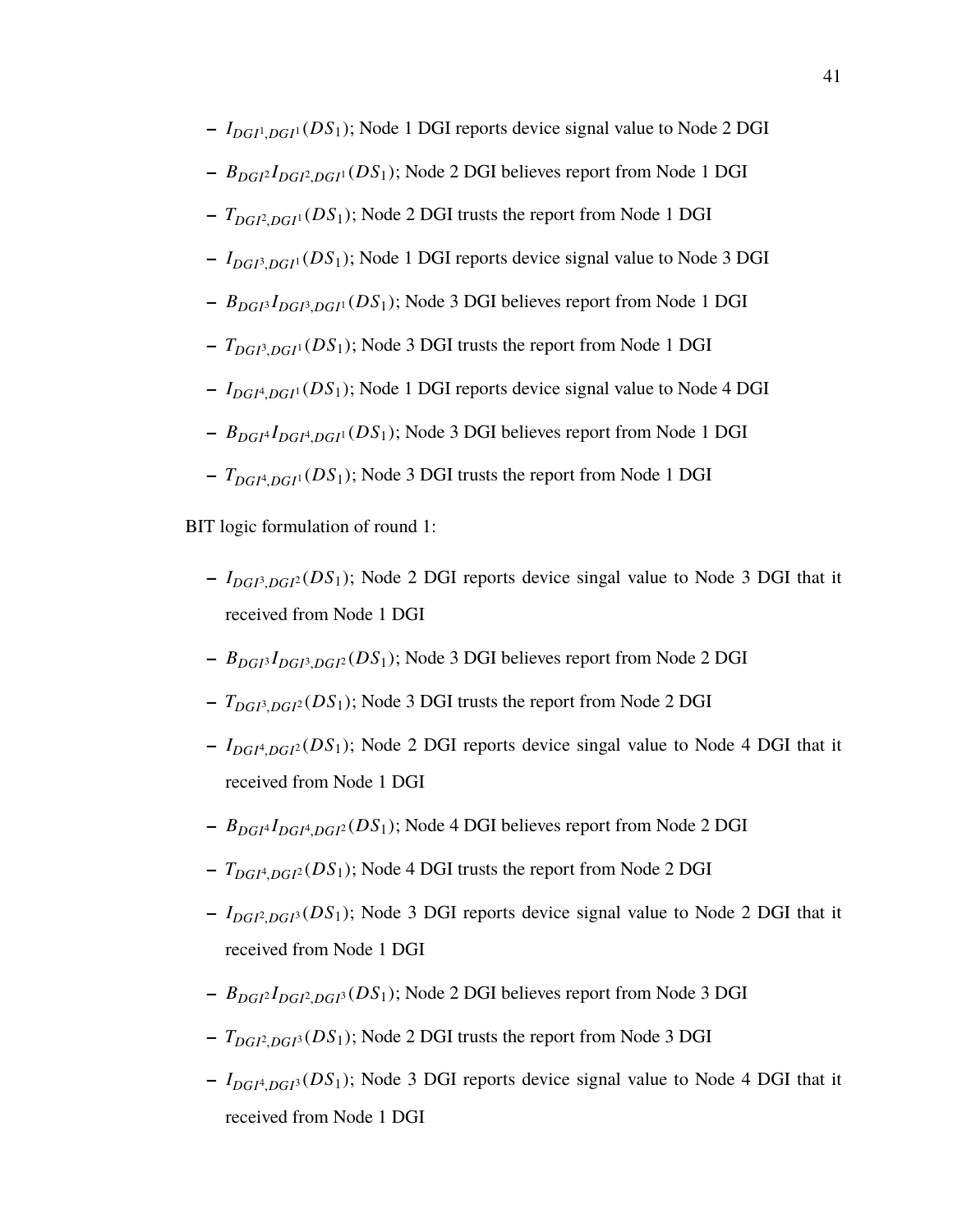- **–** *BDGI*<sup>4</sup> *IDGI*<sup>4</sup> ,*DGI*<sup>3</sup> (*DS*1); Node 4 DGI believes report from Node 3 DGI
- **–** *TDGI*<sup>4</sup> ,*DGI*<sup>3</sup> (*DS*1); Node 4 DGI trusts the report from Node 3 DGI
- **–** *IDGI*<sup>2</sup> ,*DGI*<sup>4</sup> (*DS*1); Node 4 DGI reports device signal value to Node 2 DGI that it received from Node 1 DGI
- **–** *BDGI*<sup>2</sup> *IDGI*<sup>2</sup> ,*DGI*<sup>4</sup> (*DS*1); Node 2 DGI believes report from Node 4 DGI
- **–** *TDGI*<sup>2</sup> ,*DGI*<sup>4</sup> (*DS*1); Node 2 DGI trusts the report from Node 4 DGI
- **–** *IDGI*<sup>3</sup> ,*DGI*<sup>4</sup> (*DS*1); Node 4 DGI reports device signal value to Node 3 DGI that it received from Node 1 DGI
- **–** *BDGI*<sup>3</sup> *IDGI*<sup>3</sup> ,*DGI*<sup>4</sup> (*DS*1); Node 3 DGI believes report from Node 4 DGI
- **–** *TDGI*<sup>3</sup> ,*DGI*<sup>4</sup> (*DS*1); Node 3 DGI trusts the report from Node 4 DGI

Now combining all the BIT logic formulated until now to force deducibility:

- **–** At Node 2: [*BDGI*<sup>2</sup> *IDGI*<sup>2</sup> ,*DGI*<sup>3</sup> (*DS*1)∧*TDGI*<sup>2</sup> ,*DGI*<sup>3</sup> (*DS*1)]∧[*BDGI*<sup>2</sup> *<sup>I</sup>DGI*<sup>2</sup> ,*DGI*<sup>4</sup> (*DS*1)<sup>∧</sup> *T*<sub>DGI</sub><sup>2</sup>,*DGI*<sup>4</sup></sub>(*DS*<sub>1</sub>)]∧[*B*<sub>*DGI</sub><sup>2</sup>,<i>DGI*<sup>2</sup>,*DGI*<sup>1</sup></sub>(*DS*<sub>1</sub>∧*T*<sub>*DGI*<sup>2</sup>,*DGI*<sup>1</sup></sub>(*DS*<sub>1</sub>))] → *B*<sub>*DGI*<sup>2</sup>(*DS*<sub>1</sub>);Node</sub></sub> 2 DGI believes the reading. Clearly, a similar falsified device signal value induces non deducibility into the system
- **–** At Node 3: [*BDGI*<sup>3</sup> *IDGI*<sup>3</sup> ,*DGI*<sup>1</sup> (*DS*1)∧*TDGI*<sup>3</sup> ,*DGI*<sup>1</sup> (*DS*1)]∧[*BDGI*<sup>3</sup> *<sup>I</sup>DGI*<sup>3</sup> ,*DGI*<sup>2</sup> (*DS*1)<sup>∧</sup> *T*<sub>DGI</sub><sub>3</sub>,DGI</sub><sub>2</sub></sub>(*DS*<sub>1</sub>)]∧[*B*<sub>*DGI</sub><sub>3</sub></sub><i>I*<sub>*DGI*<sup>3</sup>,*DGI*<sup>4</sup></sub>(*DS*<sub>1</sub>)∧*T*<sub>*DGI*<sup>3</sup>,*DGI*<sup>4</sup></sub>(*DS*<sub>1</sub>)] → *B*<sub>*DGI*<sup>3</sup>(*DS*<sub>1</sub>);Node</sub></sub> 3 DGI believes the reading. Clearly, a similar falsified device signal value induces non deducibility into the system
- **–** At Node 4: [*BDGI*<sup>4</sup> *IDGI*<sup>4</sup> ,*DGI*<sup>1</sup> (*DS*1)∧*TDGI*<sup>4</sup> ,*DGI*<sup>1</sup> (*DS*1)]∧[*BDGI*<sup>4</sup> *<sup>I</sup>DGI*<sup>4</sup> ,*DGI*<sup>2</sup> (*DS*1)<sup>∧</sup> *T*<sub>DGI</sub><sup>4</sup>,DG<sub>I</sub><sup>2</sup></sub>(*DS*<sub>1</sub>)]∧[*B*<sub>DGI</sub><sup>4</sup></sub>*I*<sub>DGI</sub><sup>4</sup>,DG<sub>I</sub><sup>3</sup></sub>(*DS*<sub>1</sub>)∧*T*<sub>DGI</sub><sup>4</sup>,DG<sub>I</sub><sup>3</sup>(*DS*<sub>1</sub>)] → *B*<sub>DGI</sub><sup>4</sup>(*DS*<sub>1</sub>);Node 4 DGI does not believe the reading. Clearly, a similar falsified device signal value induces non deducibility into the system
- $-w \in v_{DS}^{DGI^2} = False$ ; No valuation function exists in security domain for Node 2 DGI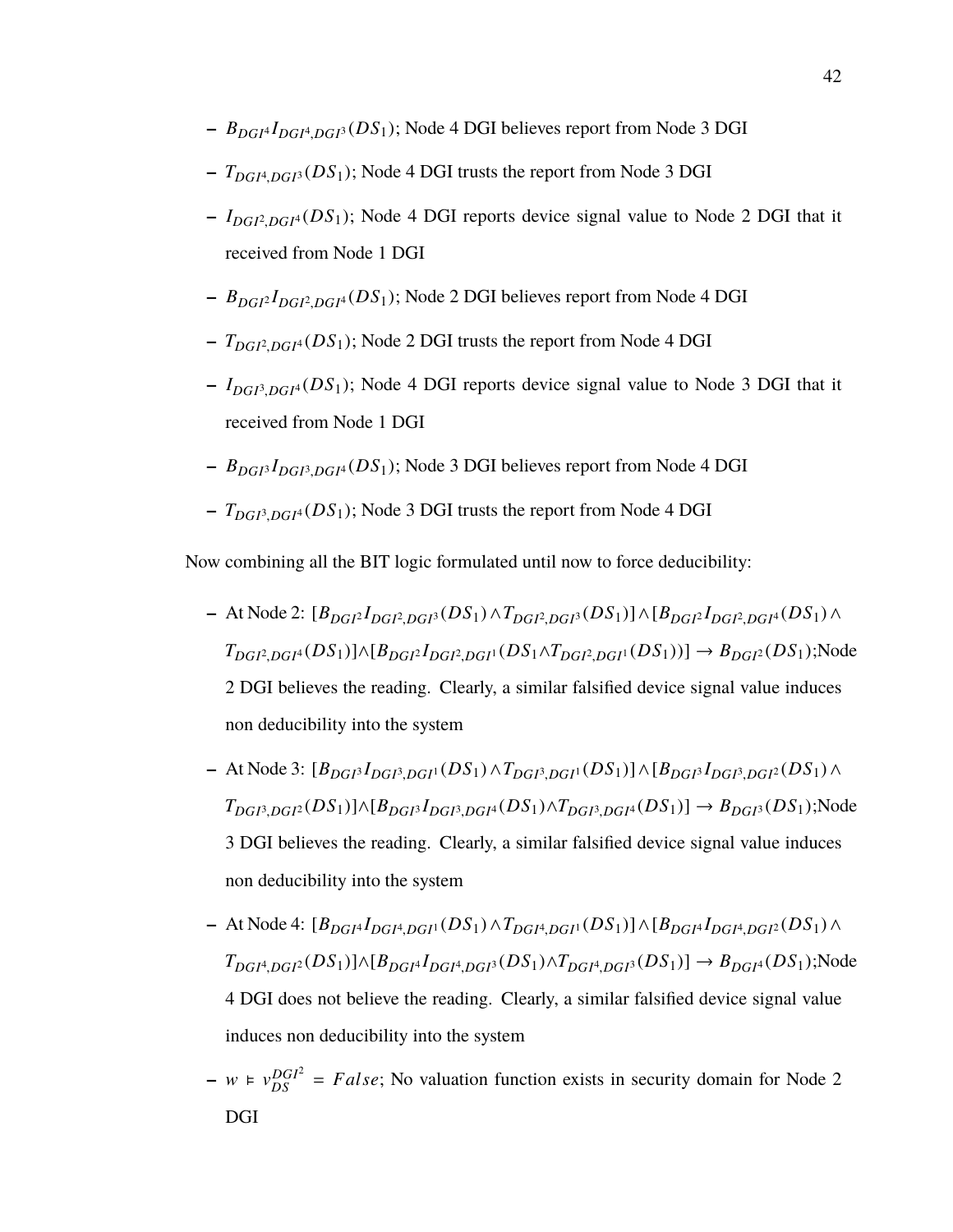- $-w \in v_{DS}^{DGI^3} = False$ ; No valuation function exists in security domain for Node 3 DGI
- $-w \in v_{DS}^{DGI^4} = False$ ; No valuation function exists in security domain for Node 4 DGI

$$
MSDND(ES) = \exists w \in W + [(S_{DS} \oplus S_{\sim DS})] \wedge [w \in (\nexists v_{DS}^{DGI^2}(w) \wedge \nexists v_{\sim DS}^{DGI^2}(w))] \nMSDND(ES) = \exists w \in W + [(S_{DS} \oplus S_{\sim DS})] \wedge [w \in (\nexists v_{DS}^{DGI^3}(w) \wedge \nexists v_{\sim DS}^{DGI^3}(w))] \nMSDND(ES) = \exists w \in W + [(S_{DS} \oplus S_{\sim DS})] \wedge [w \in (\nexists v_{DS}^{DGI^4}(w) \wedge \nexists v_{\sim DS}^{DGI^4}(w))]
$$

## **4.3. PHYSICAL ATTESTATION**

In the previous section during analysis of state collection protocol this work observed that an attacker node or malicious node can send similar falsified values to other nodes and make the system MSDND secure. In such a scenario the Byzantine consensus algorithm fails to identify the problem and the attacker is able to make the system MSDND secure there by hiding the attack over the system. Moving forward this work will break the MSDND security in system by using the physical properties of the system. The argument behind using the physical properties to verify the cyber components is that they cannot be changed. Cyber components of the system have no control over the physical properties of the system. To identify such scenarios and narrow down to a definitive number of components responsible for system malfunction this work uses physical attestation of the cyber process proposed by (Roth and McMillin, 2013).

**4.3.1. Physical Attestation of Cyber Process in a 3 Node FREEDM System.** Physical attestation of the cyber process primarily helps in identifying the fake power injection attack. It uses the law of conservation of energy to generate invariants based over the system architecture. The generated invariants are based over physical properties of the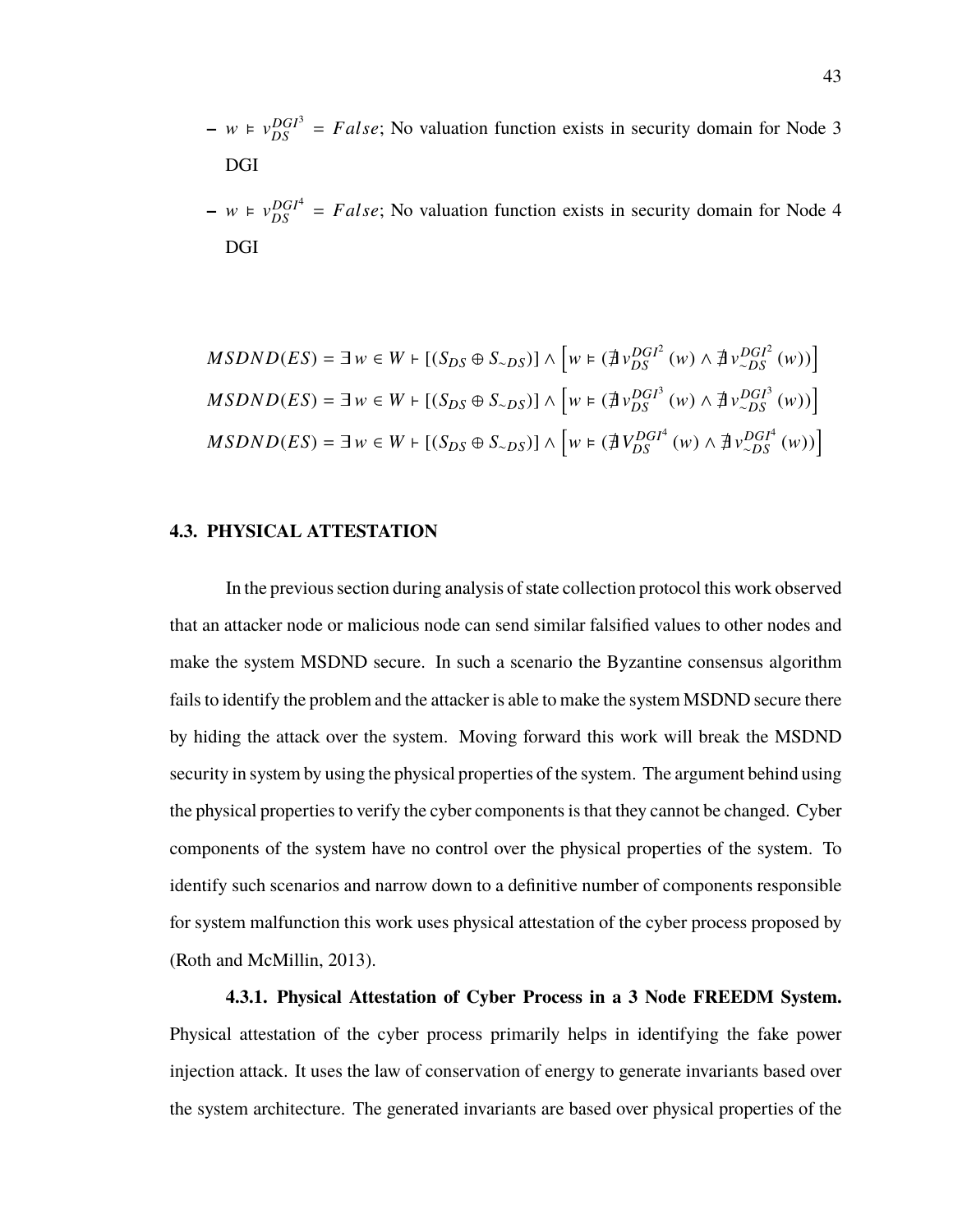system and should hold irrespective of the cyber process reporting of status messages. The basis of a power migration contact is the cyber communication between peer nodes. Owing to this cyber communication, a malicious node can mask its true parameters and lead to unpleasant scenarios such as the fake power injection attack.

**Assumption:** The physical attestation protocol assumes that each node on the smart grid has the ability to measure voltage and phase angle on the public side of its connection. This thesis introduces a small change over here. This thesis assumes that the public side of the connection has smart devices that can report the voltage and phase angle from public side of connection to the nearest point of common coupling. The point of common coupling calculates the invariant and sends it to all the nodes in the architecture. This change helps us to preserve the privacy of the nodes as well as does not give them an undue control over the public side of the connection, which ideally should remain with the utility. The change can also be considered as a proposal to the future smart grid infrastructure which will help increase the resilience and reliability of smart grids.

• *MSDND analysis of physical attestation protocol over a 3 node FREEDM system* To verify if the system is MSDND secure in a three node system this work will consider one node at a time and the parameter values they could falsify to affect the system. Below is the list of parameters that could be falsified along with a 3 node system architecture:

| Node | Can Falsify          |
|------|----------------------|
|      | $P_1, V_1, \theta_1$ |
| 2    | $P_2, V_2, \theta_2$ |
|      | $P_3, V_3, \theta_3$ |

**–** *Considering node 1 as the malicious node* This thesis assumes node 1 tries to falsify its values and see what all invariants will be violated. A list of impacts over the invariants as below: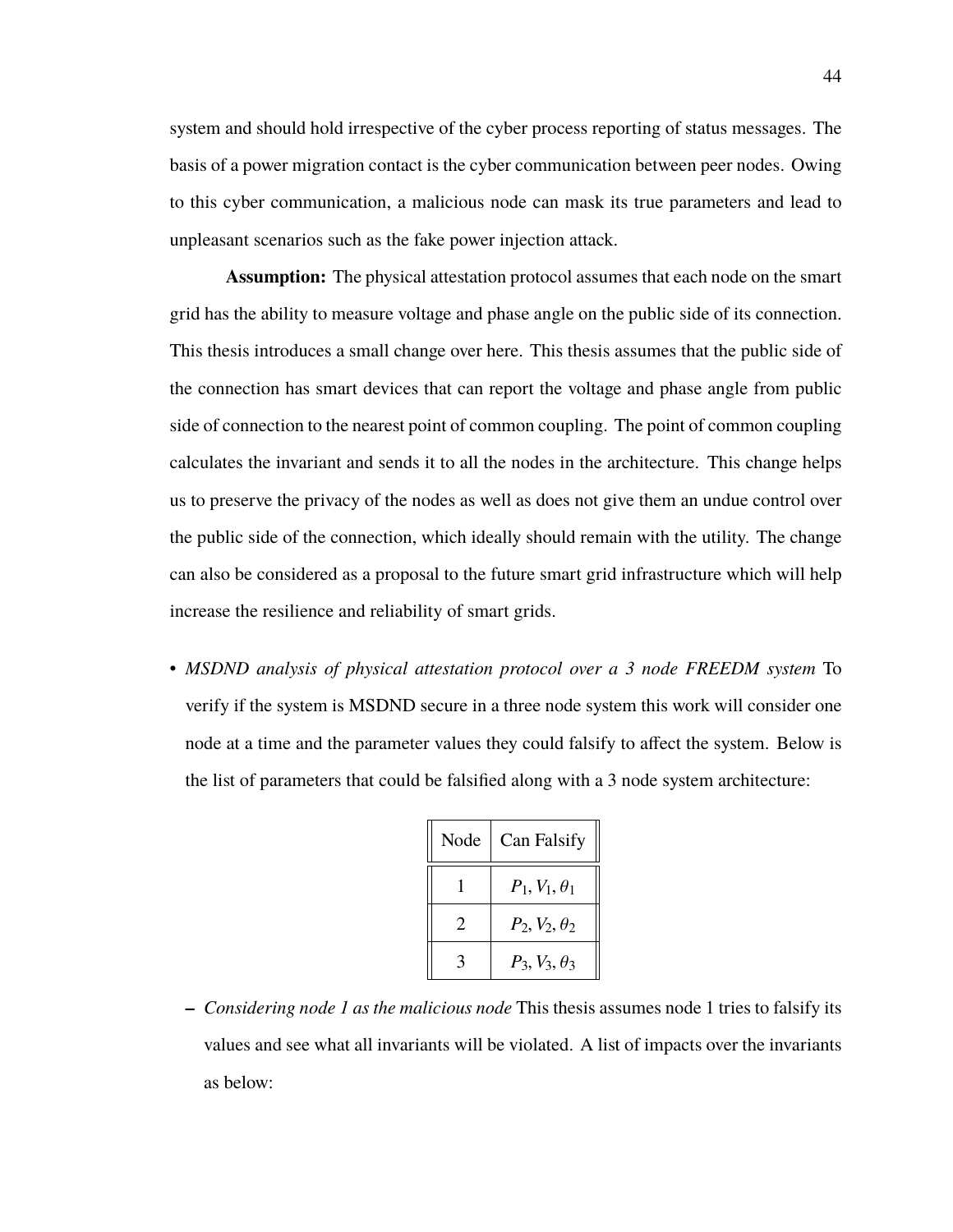

Figure 4.14. Node 1 acting as malicious node in a 3 Node system

- ∗ Falsifying *P*<sup>1</sup> will lead to an invariant *I<sup>a</sup>* violation at point of common coupling *a*.
- <sup>∗</sup> Falsifying *<sup>V</sup>*<sup>1</sup> and <sup>θ</sup><sup>1</sup> will lead to an invariant *<sup>I</sup>a*, *<sup>I</sup><sup>b</sup>* violation at point of common coupling *a* and *b* respectively.
- $∗$  Falsifying  $P_1$ ,  $V_1$  and  $θ_1$  will lead to an invariant  $I_α$  violation at points of common coupling *a* and *b*.

*Theorem 4.3.1.1.* The system is not MSDND secure when Node 1 tries to falsify *V*<sup>1</sup> and  $\theta_1$ 

*Proof:* Let us assume Node 1 tried to falsify  $V_1$  and  $\theta_1$ . To represent the corrupt values, this work will consider *P* as the entity of exchange.

- ∗ ∼ *P* = *True*; Generation reading reported is not normal
- ∗ *IDGI*<sup>2</sup> ,*DGI*<sup>1</sup> (*P*); Node 2 gets generation values from node 1
- ∗ *BDGI*<sup>2</sup> *IDGI*<sup>2</sup> ,*DGI*<sup>1</sup> (*P*); Node 2 believes reading from node 1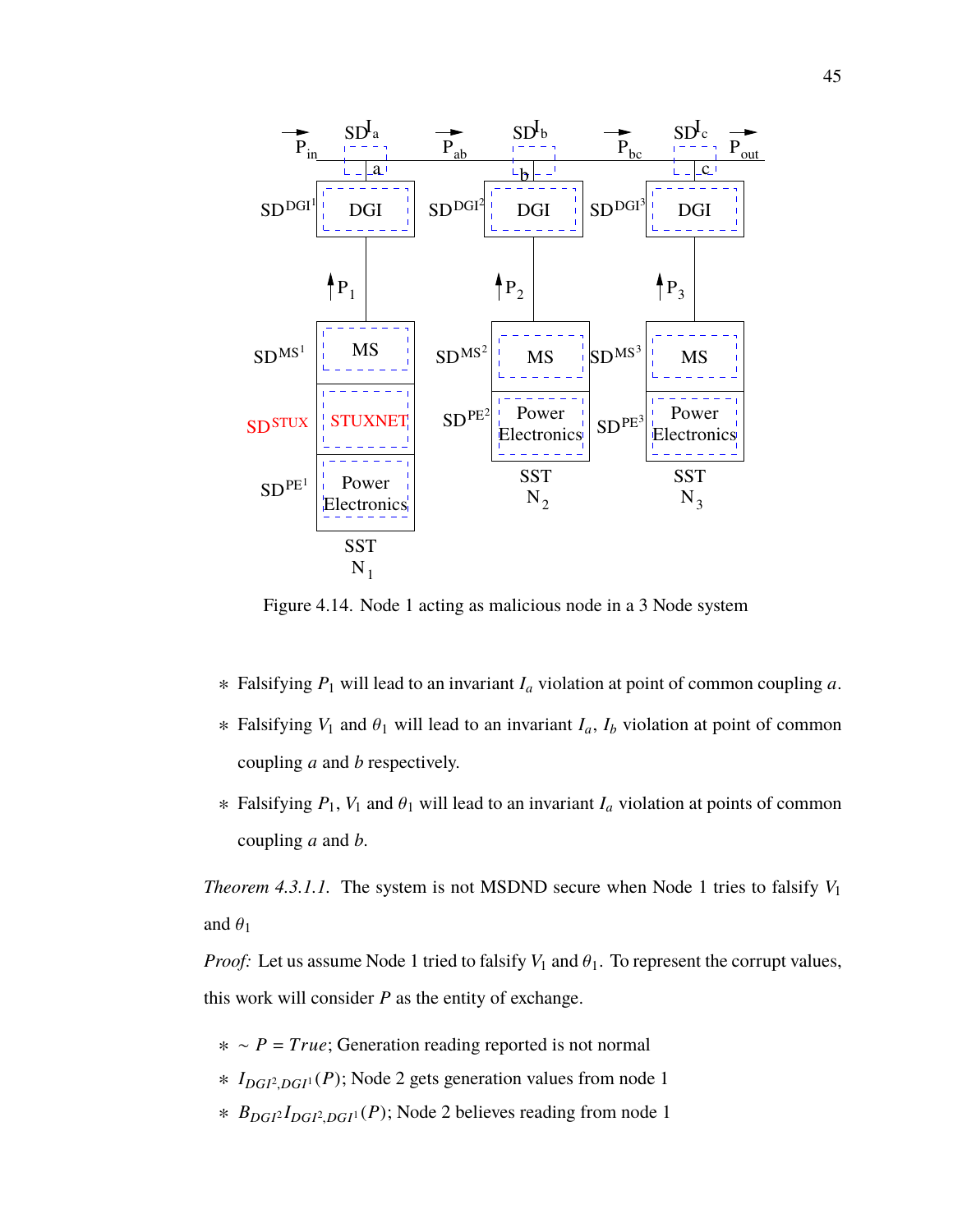- ∗ *TDGI*<sup>2</sup> ,*DGI*<sup>1</sup> (*P*); Node 2 trusts Node 1
- $*$  Considering Node 1 tries to falsify  $V_1$  and  $\theta_1$
- ∗  $I_{DGI^2,I_b}(Invariant_b)$ ; Node 2 gets the invariant  $I_b$  from  $SD^{I_b}$
- ∗ *BDGI*<sup>2</sup> *IDGI*<sup>2</sup> ,*I*b (*In*v*ariantb*); Node 2 believes the reading from *SDI*<sup>b</sup>
- ∗ *TDGI*<sup>2</sup> ,*I*b (*In*v*ariantb*); Node 2 trusts the reading from *SDI*<sup>b</sup>
- ∗ *IDGI*<sup>2</sup> ,*I*a (*In*v*arianta*); Node 2 gets the invariant *I<sup>a</sup>* from *SDI*<sup>a</sup>
- ∗ *BDGI*<sup>2</sup> *IDGI*<sup>2</sup> ,*I*a (*In*v*arianta*); Node 2 believes the reading from *SDI*<sup>a</sup>
- ∗ *TDGI*<sup>2</sup> ,*I*a (*In*v*arianta*); Node 2 trusts the reading from *SDI*<sup>a</sup>
- ∗ [*BDGI*<sup>2</sup> *IDGI*<sup>2</sup> ,*DGI*<sup>1</sup> (*P*) <sup>∧</sup> *<sup>T</sup>DGI*<sup>2</sup> ,*DGI*<sup>1</sup> (*P*)]
	- $\wedge$   $[B_{DGI} \cdot I_{DGI^2,I_b}(Invariant_b) \wedge T_{DGI^2,I_b}(Invariant_b)]$
	- $\wedge$  [ $B_{DGI}$ <sup>2</sup>*I*<sub>*DGI*<sup>2</sup>,*I<sub>a</sub>*</sub>(*Invariant<sub>a</sub>*)] →∼  $B_{DGI}$ <sub>2</sub>(*P*); Node 2 does not believe the reading based over the invariant violations

 $*$  *w* ⊨  $v_p^{DGI^2}$  $P_P^{DGP} = True$ ; Valuation function exists in security domain for node 2 DGI

$$
MSDND(ES) \neq \exists w \in W \vdash [(S_P \oplus S_{\sim P})] \wedge \left[ w \models (\exists v_P^{DGI^2}(w) \wedge \exists v_{\sim P}^{DGI^2}(w)) \right]
$$

*Theorem 4.3.1.2.* The system is MSDND secure when Node 1 tries to falsify  $P_1$ ,  $V_1$ and  $\theta_1$ 

*Proof:* Let us assume Node 1 tried to falsify  $P_1$ ,  $V_1$  and  $\theta_1$ . To represent the corrupt values, this work will consider *P* as the entity of exchange.

- ∗ ∼ *P* = *True*; Generation reading reported is not normal
- ∗ *IDGI*<sup>2</sup> ,*DGI*<sup>1</sup> (*P*); Node 2 gets generation values from node 1
- ∗ *BDGI*<sup>2</sup> *IDGI*<sup>2</sup> ,*DGI*<sup>1</sup> (*P*); Node 2 believes reading from node 1
- ∗ *TDGI*<sup>2</sup> ,*DGI*<sup>1</sup> (*P*); Node 2 trusts Node 1
- $\ast$  Considering Node 1 tries to falsify  $P_1$ ,  $V_1$  and  $\theta_1$
- $*$  The invariant  $I_b = P_{ab} + P_2 P_{bc} = 0$  should be violated and, falsifying  $P_1$ ,  $V_1$ and  $\theta_1$  violates the invariant.
- ∗  $I_{DGI^2,I_b}(Invariant_b)$ ; Node 2 gets the invariant  $I_b$  from  $SD^{I_b}$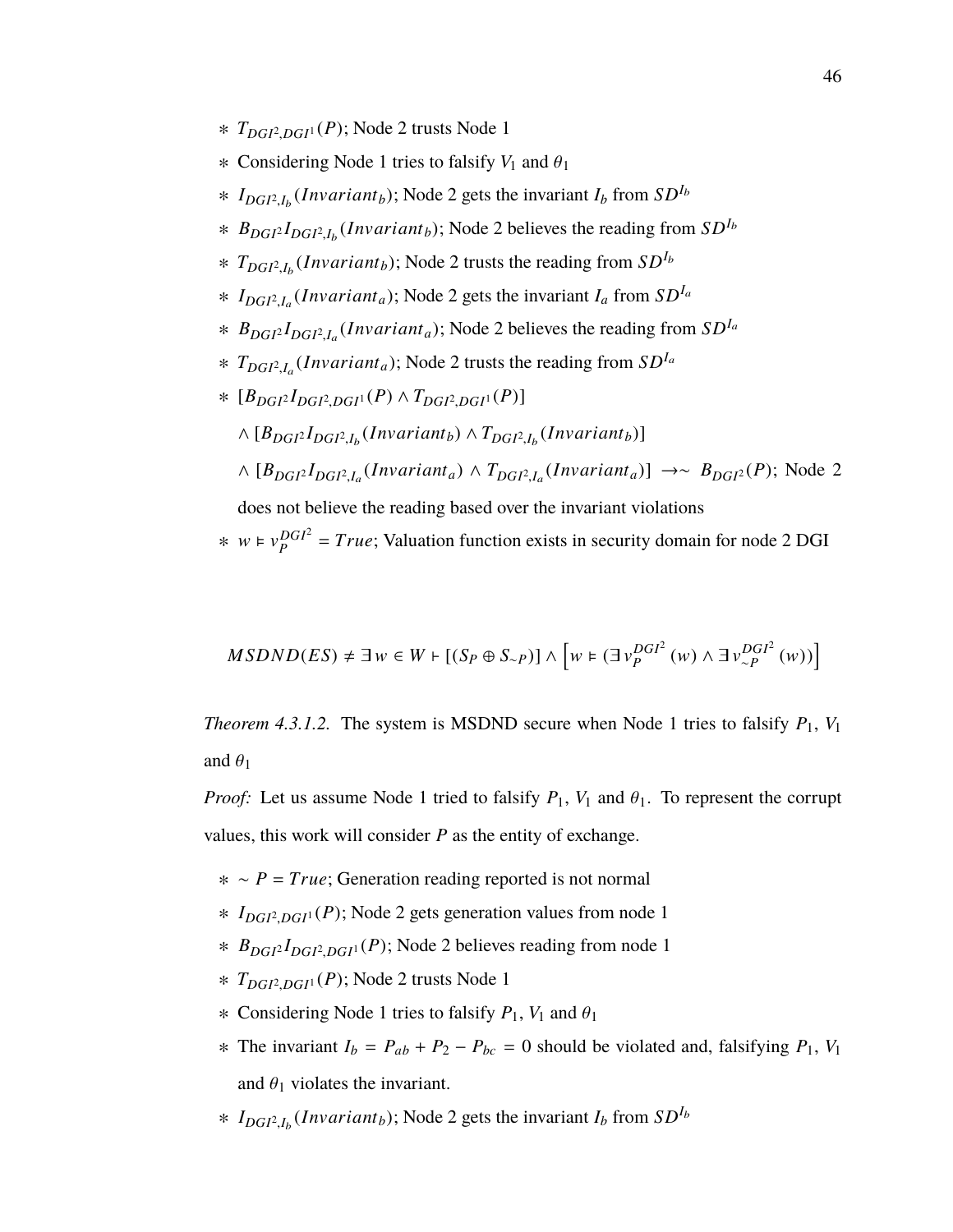- ∗ *BDGI*<sup>2</sup> *IDGI*<sup>2</sup> ,*I*b (*In*v*ariantb*); Node 2 believes the reading from *SDI*<sup>b</sup>
- ∗ *TDGI*<sup>2</sup> ,*I*b (*In*v*ariantb*); Node 2 trusts the reading from *SDI*<sup>b</sup>
- ∗ [*BDGI*<sup>2</sup> *IDGI*<sup>2</sup> ,*DGI*<sup>1</sup> (*P*) <sup>∧</sup> *<sup>T</sup>DGI*<sup>2</sup> ,*DGI*<sup>1</sup> (*P*)]

 $\wedge$  [ $B_{DGP}$ <sup>1</sup> $_{DGP}$ <sub>1</sub><sub>*b*</sub></sub>(*Invariant<sub>b</sub>*)  $\wedge$   $T_{DGP}$ <sub>1</sub><sub>*b*</sub>(*Invariant<sub>b</sub>*)] →∼  $B_{DGP}$ <sub>2</sub>(*P*); Node 2 does not believe the reading based over the invariant violations

- $*$  *w* ⊧  $v_p^{DGI^2}$  $P_P^{DGP}$  = *True*; Valuation function exists in security domain for node 2 DGI to identify that generation values reported are corrupt.
- $*$  *w* ⊨  $v_{N_i}^{DGI^2}$  $D_{N_i}^{DGP} = False$ ; Valuation function does not exist in security domain for node 2 DGI to identify which node reported corrupt generation values.

$$
MSDND(ES) = \exists w \in W \vdash [(S_P \oplus S_{\sim P})] \wedge \left[ w \in (\exists v_P^{DGI^2}(w) \wedge \exists v_{\sim P}^{DGI^2}(w)) \right] \wedge \newline \left[ w \in (\nexists v_{N_i}^{DGI^2}(w) \wedge \nexists v_{\sim N_i}^{DGI^2}(w)) \right]
$$

**Remark:** Here, the above case of invariant violation leads to MSDND secure system. From the above equation it can be clearly demonstrated that the security domain 4 has a valuation function to identify if something wrong is going on in the system, however, it is not possible to identify the origin of the attack. The invariant  $I_b$  can be affected by falsifying either of the  $P_1$ ,  $V_1$  and  $\theta_1$  by node 1 or  $P_2$  by node 2. Hence, in a 3 node system it is impossible to identify which of the two nodes falsified values for invariant to report the problem in system.

*Theorem 4.3.1.3.* The system is not MSDND secure when Node 1 tries to falsify  $P_1$ *Proof:* Let us assume Node 1 tried to falsify  $P_1$ . To represent the corrupt values, this work will consider *P* as the entity of exchange.

- ∗ ∼ *P* = *True*; Generation reading reported is not normal
- ∗ *IDGI*<sup>2</sup> ,*DGI*<sup>1</sup> (*P*); Node 2 gets generation values from node 1
- ∗ *BDGI*<sup>2</sup> *IDGI*<sup>2</sup> ,*DGI*<sup>1</sup> (*P*); Node 2 believes reading from node 1
- ∗ *TDGI*<sup>2</sup> ,*DGI*<sup>1</sup> (*P*); Node 2 trusts Node 1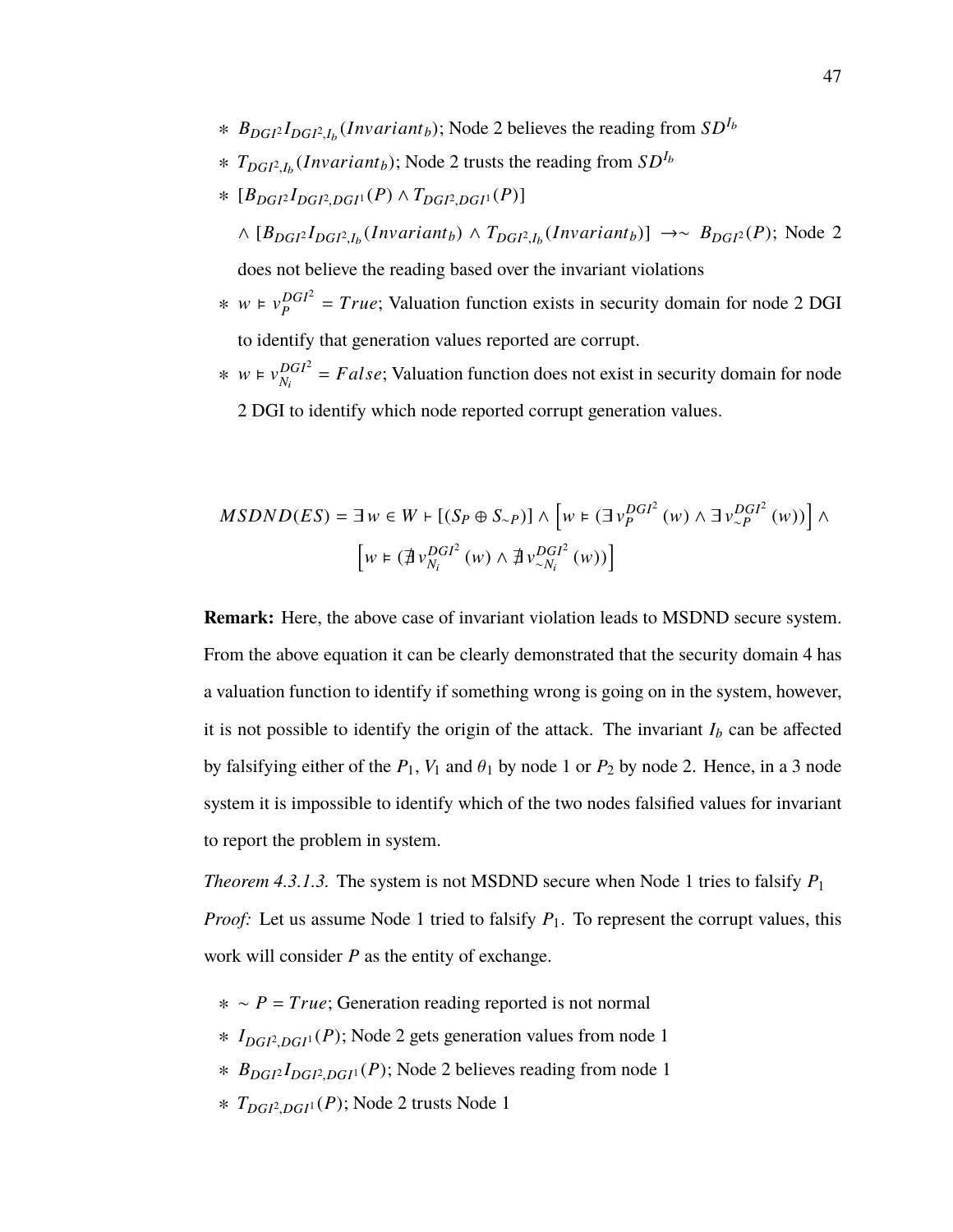- ∗ Considering Node 1 tries to falsify *P*<sup>1</sup>
- ∗ The invariant *I<sup>a</sup>* = *Pin* +*P*1−*Pab* = 0 should be violated and, falsifying *P*<sup>1</sup> violates the invariant.
- ∗ *IDGI*<sup>2</sup> ,*I*a (*In*v*arianta*); Node 2 gets the invariant *I<sup>a</sup>* from *SDI*<sup>a</sup>
- ∗ *BDGI*<sup>2</sup> *IDGI*<sup>2</sup> ,*I*a (*In*v*arianta*); Node 2 believes the reading from *SDI*<sup>a</sup>
- ∗ *TDGI*<sup>2</sup> ,*I*a (*In*v*arianta*); Node 2 trusts the reading from *SDI*<sup>a</sup>
- ∗ [*BDGI*<sup>2</sup> *IDGI*<sup>2</sup> ,*DGI*<sup>1</sup> (*P*) <sup>∧</sup> *<sup>T</sup>DGI*<sup>2</sup> ,*DGI*<sup>1</sup> (*P*)]

 $\wedge$  [ $B_{DGI}$ <sup>2</sup>*I*<sub>*DGI*<sup>2</sup>,*I<sub>a</sub>*</sub>(*Invariant<sub>a</sub>*)] →∼  $B_{DGI}$ <sub>2</sub>(*P*); Node 2 does not believe the reading based over the invariant violations

 $*$  *w* ⊨  $v_p^{DGI^2}$  $P_P^{DGP} = True$ ; Valuation function exists in security domain for node 2 DGI

$$
MSDND(ES) \neq \exists w \in W \vdash [(S_P \oplus S_{\sim P})] \wedge \left[ w \in (\exists v_P^{DGI^2}(w) \wedge \exists v_{\sim P}^{DGI^2}(w)) \right]
$$

- **–** *Considering node 2 as the malicious node 4.15.* This work will assume that node 2 tries to falsify its values and see what all invariants will be violated. A list of impacts over the invariants is as below:
	- ∗ Falsifying *P*<sup>2</sup> will lead to an invariant *I<sup>b</sup>* violation at point of common coupling *b*.
	- $∗$  Falsifying *V*<sub>2</sub> and  $θ$ <sub>2</sub> will lead to an invariant *I<sub>a</sub>*, *I<sub>b</sub>* and *I<sub>c</sub>* violation at point of common coupling *a*, *b* and *c* respectively.
	- <sup>∗</sup> Falsifying *<sup>P</sup>*2, *<sup>V</sup>*<sup>2</sup> and <sup>θ</sup><sup>2</sup> will lead to invariant *<sup>I</sup><sup>a</sup>* and *<sup>I</sup><sup>c</sup>* violation at points of common coupling *a* and *c*.

*Theorem 4.3.1.4.* The system is not MSDND secure when Node 2 tries to falsify  $V_2$ and  $\theta_2$ 

*Proof:* Let us assume Node 2 tried to falsify  $V_2$  and  $\theta_2$ . To represent the corrupt values, this work will consider *P* as the entity of exchange.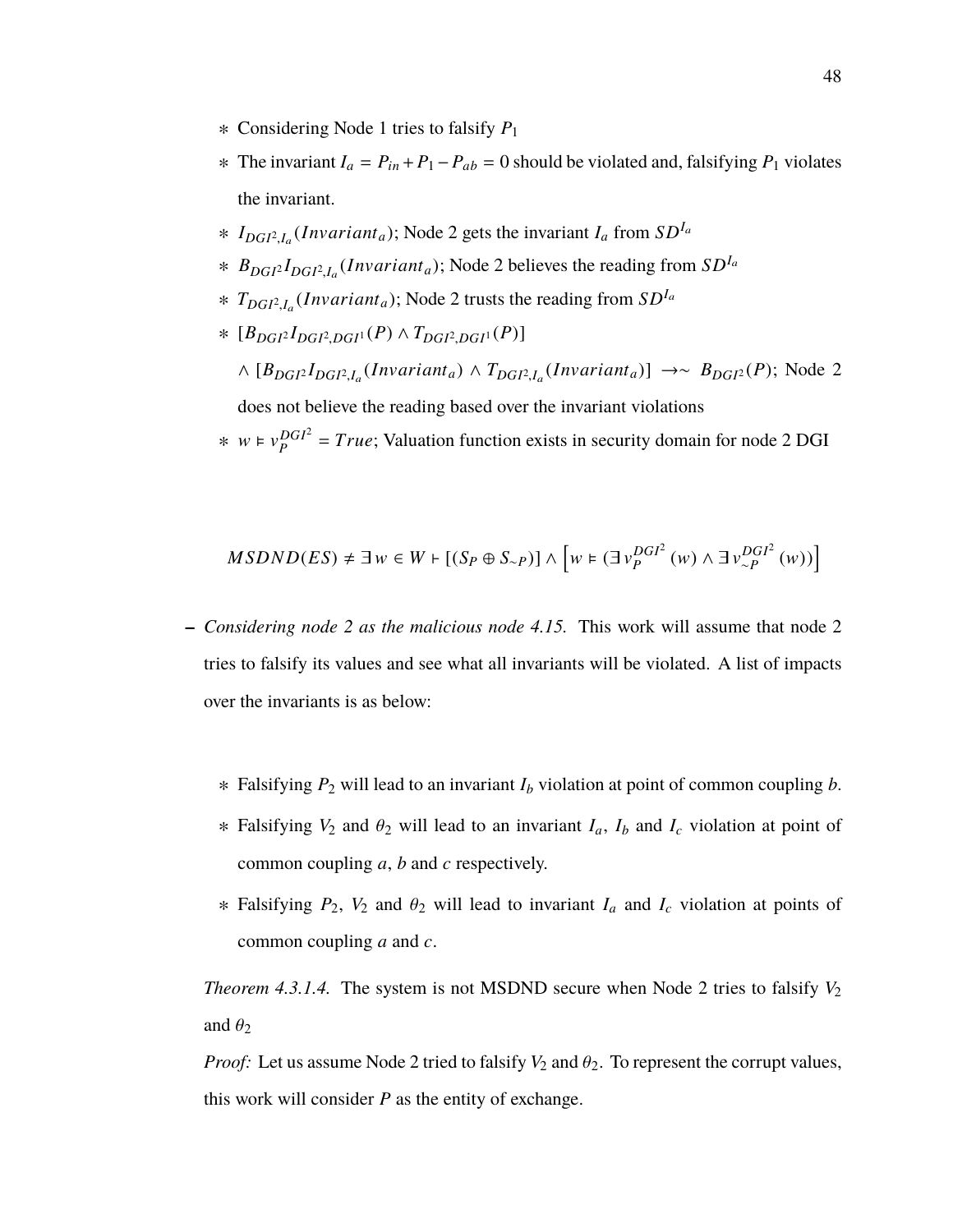

Figure 4.15. Node 2 acting as malicious node in a 3 Node system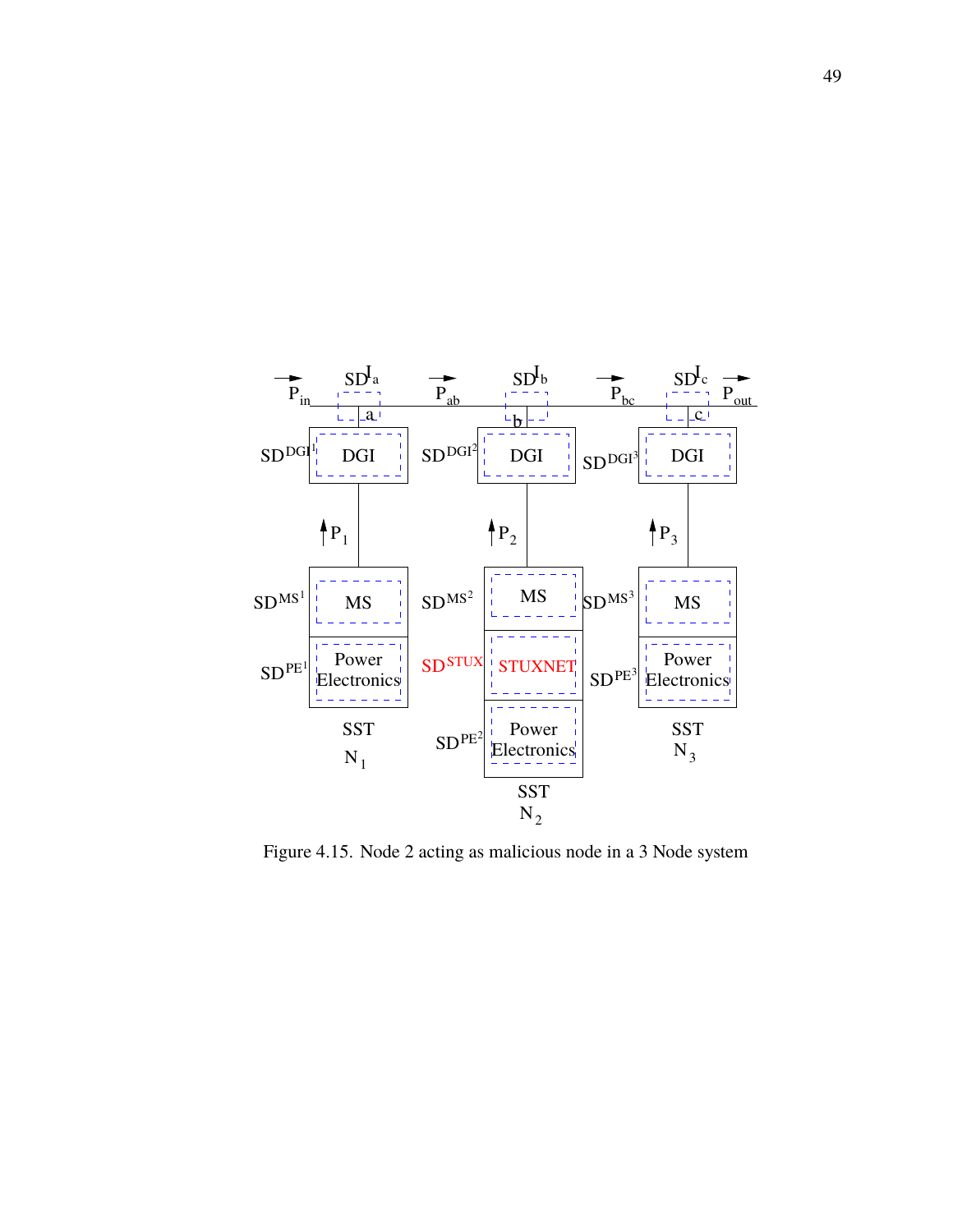- ∗ ∼ *P* = *True*; Generation reading reported is not normal
- ∗ *IDGI*<sup>1</sup> ,*DGI*<sup>2</sup> (*P*); Node 1 gets generation values from node 2
- ∗ *BDGI*<sup>1</sup> *IDGI*<sup>1</sup> ,*DGI*<sup>2</sup> (*P*); Node 1 believes reading from Node 2
- ∗ *TDGI*<sup>1</sup> ,*DGI*<sup>2</sup> (*P*); Node 1 trusts Node 2
- ∗ *IDGI*<sup>3</sup> ,*DGI*<sup>2</sup> (*P*); Node 3 gets generation values from Node 2
- ∗ *BDGI*<sup>3</sup> *IDGI*<sup>3</sup> ,*DGI*<sup>2</sup> (*P*); Node 3 believes reading from Node 2
- ∗ *TDGI*<sup>3</sup> ,*DGI*<sup>2</sup> (*P*); Node 3 trusts Node 2
- $\ast$  Considering Node 2 tries to falsify  $V_2$  and  $\theta_2$  all three invariants will be violated
- ∗  $I_{DGI^1,I_b}(Invariant_b)$ ; Node 1 gets the invariant  $I_b$  from  $SD^{I_b}$
- ∗ *BDGI*<sup>1</sup> *IDGI*<sup>1</sup> ,*I*b (*In*v*ariantb*); Node 1 believes the reading from *SDI*<sup>b</sup>
- ∗ *TDGI*<sup>1</sup> ,*I*b (*In*v*ariantb*); Node 1 trusts the reading from *SDI*<sup>b</sup>
- ∗ *IDGI*<sup>1</sup> ,*I*a (*In*v*arianta*); Node 1 gets the invariant *I<sup>a</sup>* from *SDI*<sup>a</sup>
- ∗ *BDGI*<sup>1</sup> *IDGI*<sup>1</sup> ,*I*a (*In*v*arianta*); Node 1 believes the reading from *SDI*<sup>a</sup>
- ∗ *TDGI*<sup>1</sup> ,*I*a (*In*v*arianta*); Node 1 trusts the reading from *SDI*<sup>a</sup>
- ∗  $I_{DGI^1,I_c}(Invariant_c)$ ; Node 1 gets the invariant  $I_c$  from  $SD^{I_c}$
- ∗ *BDGI*<sup>1</sup> *IDGI*<sup>1</sup> ,*I*c (*In*v*ariantc*); Node 1 believes the reading from *SDI*<sup>c</sup>
- ∗ *TDGI*<sup>1</sup> ,*I*c (*In*v*ariantc*); Node 1 trusts the reading from *SDI*<sup>c</sup>
- ∗ [*BDGI*<sup>1</sup> *IDGI*<sup>1</sup> ,*DGI*<sup>2</sup> (*P*) <sup>∧</sup> *<sup>T</sup>DGI*<sup>1</sup> ,*DGI*<sup>2</sup> (*P*)]
	- $\wedge$   $[B_{DGI}$ <sup> $I$ </sup> $DGI$ <sup> $I$ </sup> $,I_a$ </sub> $(Invariant_a)$   $\wedge$   $T_{DGI}$ <sup> $I$ </sup> $,I_a$  $(Invariant_a)$ ]
	- $\wedge$   $[B_{DGI}$ <sup> $I$ </sup> $DGI$ <sup> $I$ </sup>, $I_b$  $(Invariant_b)$   $\wedge$   $T_{DGI}$ <sup> $I$ </sup>, $I_b$  $(Invariant_b)$ ]
	- $\wedge$   $[B_{DGI} \cdot I_{DGI} \cdot I_c (Invariant_c) \wedge T_{DGI} \cdot I_c (Invariant_c)] \rightarrow ∼ B_{DGI} \cdot (P)$ ; Node 1
	- does not believe the reading based over the invariant violations
- $*$  *w* ⊨  $v_p^{DGI}$  $P_P^{DGP} = True$ ; Valuation function exists in security domain for node 1 DGI
- ∗  $I_{DGI^3,I_b}(Invariant_b)$ ; Node 3 gets the invariant  $I_b$  from  $SD^{I_b}$
- ∗ *BDGI*<sup>3</sup> *IDGI*<sup>3</sup> ,*I*b (*In*v*ariantb*); Node 3 believes the reading from *SDI*<sup>b</sup>
- ∗ *TDGI*<sup>3</sup> ,*I*b (*In*v*ariantb*); Node 3 trusts the reading from *SDI*<sup>b</sup>
- ∗ *IDGI*<sup>3</sup> ,*I*a (*In*v*arianta*); Node 3 gets the invariant *I<sup>a</sup>* from *SDI*<sup>a</sup>
- ∗ *BDGI*<sup>3</sup> *IDGI*<sup>3</sup> ,*I*a (*In*v*arianta*); Node 3 believes the reading from *SDI*<sup>a</sup>
- ∗ *TDGI*<sup>3</sup> ,*I*c (*In*v*arianta*); Node 3 trusts the reading from *SDI*<sup>a</sup>
- ∗  $I_{DGI^3,I_c}(Invariant_c)$ ; Node 3 gets the invariant  $I_c$  from  $SD^{I_c}$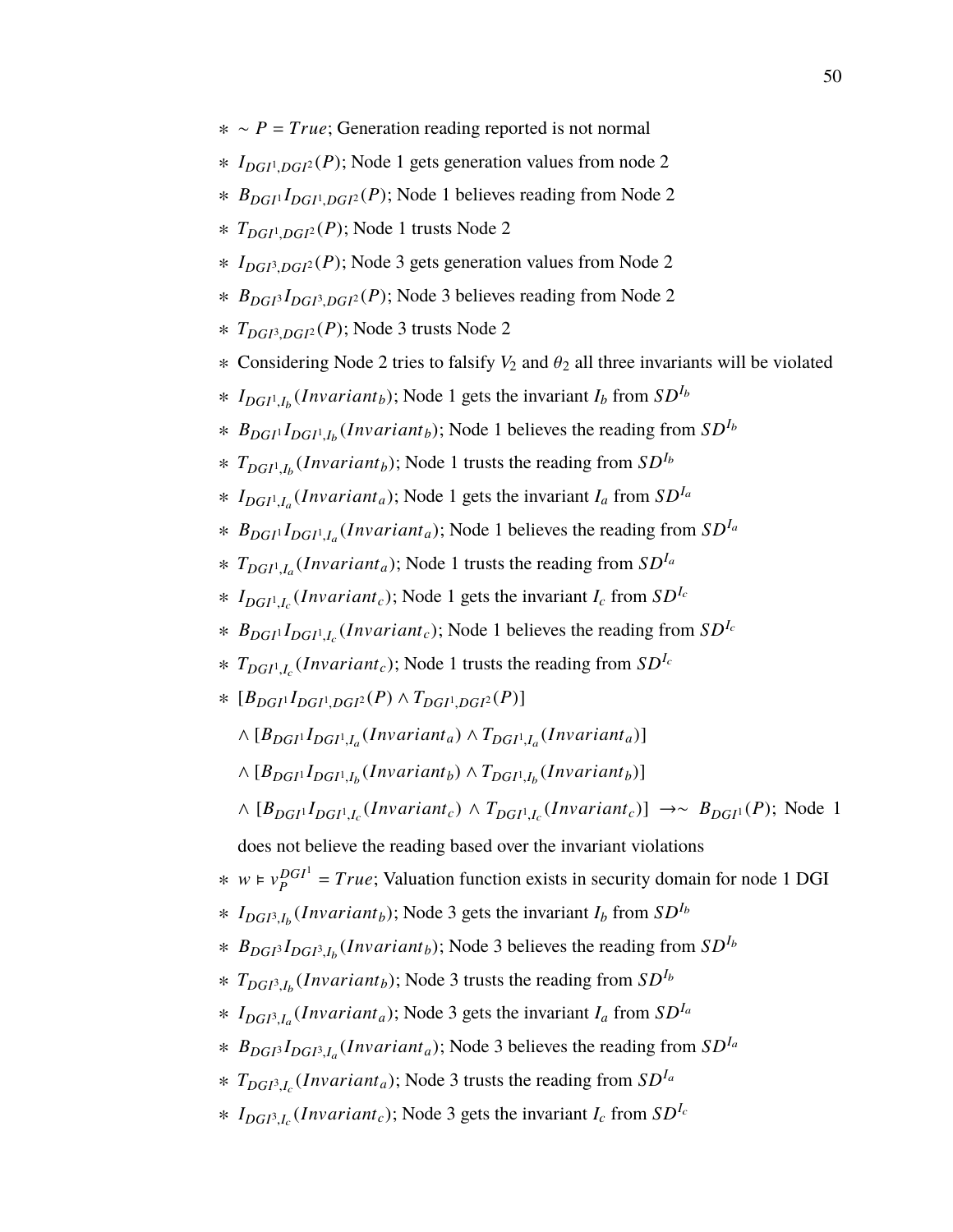- ∗ *BDGI*<sup>3</sup> *IDGI*<sup>3</sup> ,*I*c (*In*v*ariantc*); Node 3 believes the reading from *SDI*<sup>c</sup>
- ∗ *TDGI*<sup>3</sup> ,*I*c (*In*v*ariantc*); Node 3 trusts the reading from *SDI*<sup>c</sup>
- ∗ [*BDGI*<sup>3</sup> *IDGI*<sup>3</sup> ,*DGI*<sup>2</sup> (*P*) <sup>∧</sup> *<sup>T</sup>DGI*<sup>3</sup> ,*DGI*<sup>2</sup> (*P*)]  $\wedge$   $[B_{DGI}$ <sup>3</sup> $I_{DGI}$ <sup>3</sup>, $I_a$ </sub>(*Invariant<sub>a</sub>*)  $\wedge$   $T_{DGI}$ <sup>3</sup>, $I_a$ (*Invariant<sub>a</sub>*)]  $\wedge$   $[B_{DGI}$ <sup> $I_{DGI}$ </sup>, $I_b$  $(Invariant_b)$  $\wedge$  $T_{DGI}$ <sub>3</sub>, $I_b$  $(Invariant_b)$ ] ∧ [*BDGI*<sup>3</sup> *IDGI*<sup>3</sup> ,*I*c (*In*v*ariantc*) ∧ *TDGI*<sup>3</sup> ,*I*c (*In*v*ariantc*)] →∼ *BDGI*<sup>3</sup> (*P*); Node 3 does not believe the reading based over the invariant violations  $*$  *w* ⊨  $v_p^{DGI^3}$  $P_P^{DGP} = True$ ; Valuation function exists in security domain for node 3 DGI

$$
MSDND(ES) \neq \exists w \in W \vdash [(S_P \oplus S_{\sim P})] \wedge \left[ w \in (\exists v_P^{DGI^1}(w) \wedge \exists v_{\sim P}^{DGI^1}(w)) \right]
$$
  

$$
MSDND(ES) \neq \exists w \in W \vdash [(S_P \oplus S_{\sim P})] \wedge \left[ w \in (\exists v_P^{DGI^3}(w) \wedge \exists v_{\sim P}^{DGI^3}(w)) \right]
$$

*Theorem 4.3.1.5.* The system is not MSDND secure when Node 2 tries to falsify  $P_2$ ,  $V_2$  and  $\theta_2$ 

*Proof:* Let us assume Node 2 tried to falsify  $P_2$ ,  $V_2$  and  $\theta_2$ . To represent the corrupt values, this work will consider *P* as the entity of exchange.

- ∗ ∼ *P* = *True*; Generation reading reported is not normal
- ∗ *IDGI*<sup>1</sup> ,*DGI*<sup>2</sup> (*P*); Node 1 gets generation values from node 2
- ∗ *BDGI*<sup>1</sup> *IDGI*<sup>1</sup> ,*DGI*<sup>2</sup> (*P*); Node 1 believes reading from Node 2
- ∗ *TDGI*<sup>1</sup> ,*DGI*<sup>2</sup> (*P*); Node 1 trusts Node 2
- ∗ *IDGI*<sup>3</sup> ,*DGI*<sup>2</sup> (*P*); Node 3 gets generation values from Node 2
- ∗ *BDGI*<sup>3</sup> *IDGI*<sup>3</sup> ,*DGI*<sup>2</sup> (*P*); Node 3 believes reading from Node 2
- ∗ *TDGI*<sup>3</sup> ,*DGI*<sup>1</sup> (*P*); Node 3 trusts Node 2
- $∗$  Considering Node 2 tries to falsify  $P_2$ ,  $V_2$  and  $θ_2$  invariants  $I_a$  and  $I_c$  will be violated
- ∗ *IDGI*<sup>1</sup> ,*I*a (*In*v*arianta*); Node 1 gets the invariant *I<sup>a</sup>* from *SDI*<sup>a</sup>
- ∗ *BDGI*<sup>1</sup> *IDGI*<sup>1</sup> ,*I*a (*In*v*arianta*); Node 1 believes the reading from *SDI*<sup>a</sup>
- ∗ *TDGI*<sup>1</sup> ,*I*a (*In*v*arianta*); Node 1 trusts the reading from *SDI*<sup>a</sup>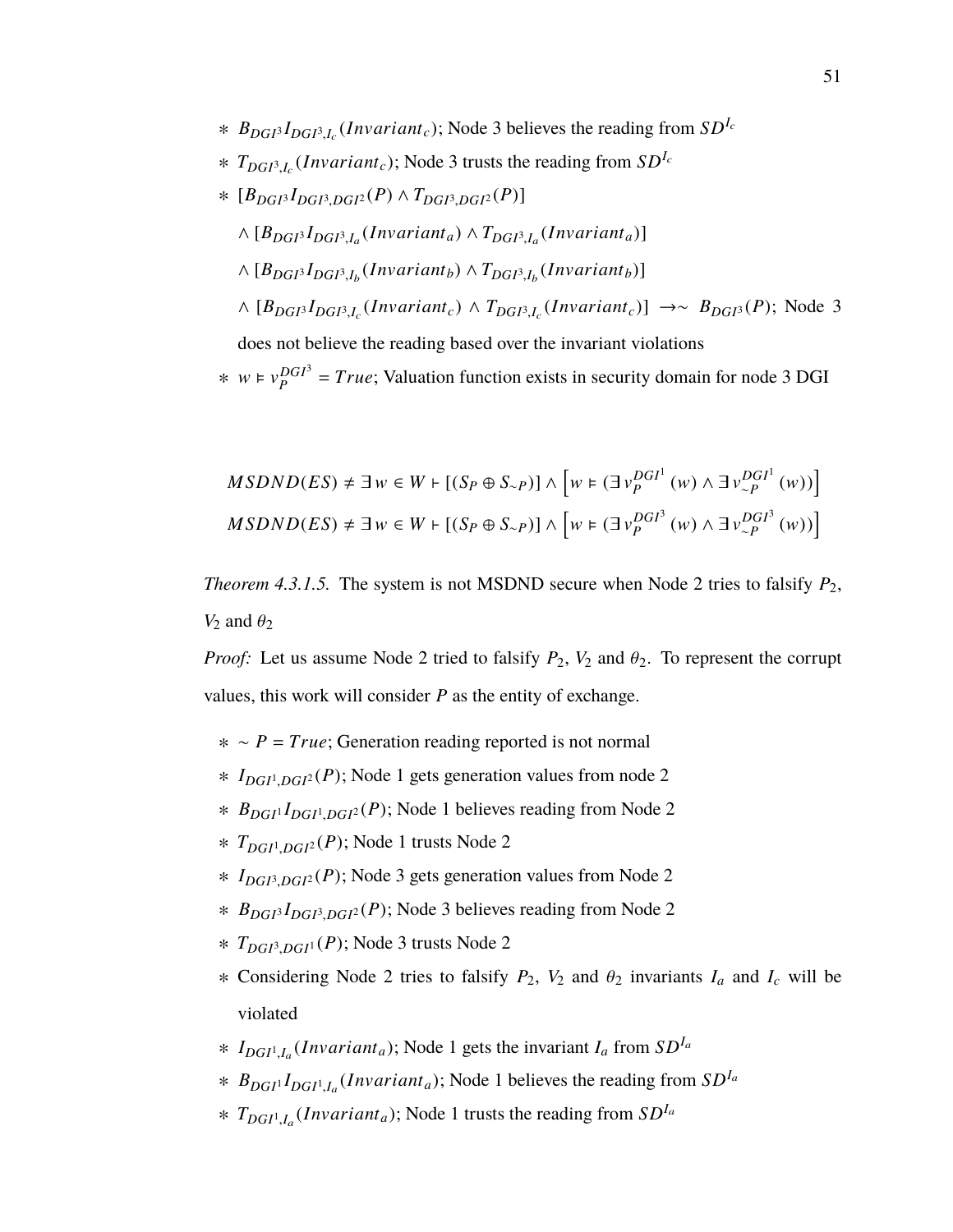- ∗  $I_{DGI^1,I_c}(Invariant_c)$ ; Node 1 gets the invariant  $I_c$  from  $SD^{I_c}$
- ∗ *BDGI*<sup>1</sup> *IDGI*<sup>1</sup> ,*I*c (*In*v*ariantc*); Node 1 believes the reading from *SDI*<sup>c</sup>
- ∗ *TDGI*<sup>1</sup> ,*I*c (*In*v*ariantc*); Node 1 trusts the reading from *SDI*<sup>c</sup>
- ∗ [*BDGI*<sup>1</sup> *IDGI*<sup>1</sup> ,*DGI*<sup>2</sup> (*P*) <sup>∧</sup> *<sup>T</sup>DGI*<sup>1</sup> ,*DGI*<sup>2</sup> (*P*)]
	- $\wedge$   $[B_{DGI}$ <sup> $I$ </sup> $DGI$ <sup> $I$ </sup> $,I_a$  $(Invariant_a)$   $\wedge$   $T_{DGI}$ <sup> $I$ </sup> $,I_a$  $(Invariant_a)$ ]
	- $\wedge$  [ $B_{DGI}$ <sup>1</sup> $I_{DGI}$ <sup>1</sup>, $I_c$ (*Invariant<sub>c</sub>*)  $\wedge$  *T<sub>DGI</sub>*<sup>1</sup>, $I_c$ (*Invariant<sub>c</sub>*)] →∼  $B_{DGI}$ <sup>1</sup>(*P*); Node 1
	- does not believe the reading based over the invariant violations
- $*$  *w* ⊨  $v_p^{DGI}$  $P_P^{DGP} = True$ ; Valuation function exists in security domain for node 1 DGI
- ∗ *IDGI*<sup>3</sup> ,*I*a (*In*v*arianta*); Node 3 gets the invariant *I<sup>a</sup>* from *SDI*<sup>a</sup>
- ∗ *BDGI*<sup>3</sup> *IDGI*<sup>3</sup> ,*I*a (*In*v*arianta*); Node 3 believes the reading from *SDI*<sup>a</sup>
- ∗ *TDGI*<sup>3</sup> ,*I*a (*In*v*arianta*); Node 3 trusts the reading from *SDI*<sup>a</sup>
- ∗  $I_{DGI^3,I_c}(Invariant_c)$ ; Node 3 gets the invariant  $I_c$  from  $SD^{I_c}$
- ∗ *BDGI*<sup>3</sup> *IDGI*<sup>3</sup> ,*I*c (*In*v*ariantc*); Node 3 believes the reading from *SDI*<sup>c</sup>
- ∗ *TDGI*<sup>3</sup> ,*I*c (*In*v*ariantc*); Node 3 trusts the reading from *SDI*<sup>c</sup>
- ∗ [*BDGI*<sup>3</sup> *IDGI*<sup>3</sup> ,*DGI*<sup>2</sup> (*P*) <sup>∧</sup> *<sup>T</sup>DGI*<sup>3</sup> ,*DGI*<sup>2</sup> (*P*)]
	- $\wedge$   $[B_{DGP}I_{DGP}I_{a} (Invariant_a) \wedge T_{DGP}I_{a} (Invariant_a)]$
	- ∧ [*BDGI*<sup>3</sup> *IDGI*<sup>3</sup> ,*I*c (*In*v*ariantc*) ∧ *TDGI*<sup>3</sup> ,*I*c (*In*v*ariantc*)] →∼ *BDGI*<sup>3</sup> (*P*); Node 3
	- does not believe the reading based over the invariant violations
- $*$  *w* ⊨  $v_p^{DGI^3}$  $P_P^{DGP} = True$ ; Valuation function exists in security domain for node 3 DGI

$$
MSDND(ES) \neq \exists w \in W \vdash [(S_P \oplus S_{\sim P})] \land \left[w \in (\exists v_P^{DGI^1}(w) \land \exists v_{\sim P}^{DGI^1}(w))\right]
$$
  

$$
MSDND(ES) \neq \exists w \in W \vdash [(S_P \oplus S_{\sim P})] \land \left[w \in (\exists v_P^{DGI^3}(w) \land \exists v_{\sim P}^{DGI^3}(w))\right]
$$

*Theorem 4.3.1.6.* The system is MSDND secure when Node 2 tries to falsify  $P_2$ *Proof:* Let us assume Node 2 tries to falsify  $P_2$ . To represent the corrupt values, this work will consider *P* as the entity of exchange.

- ∗ ∼ *P* = *True*; Generation reading reported is not normal
- ∗ *IDGI*<sup>1</sup> ,*DGI*<sup>2</sup> (*P*); Node 1 gets generation values from node 2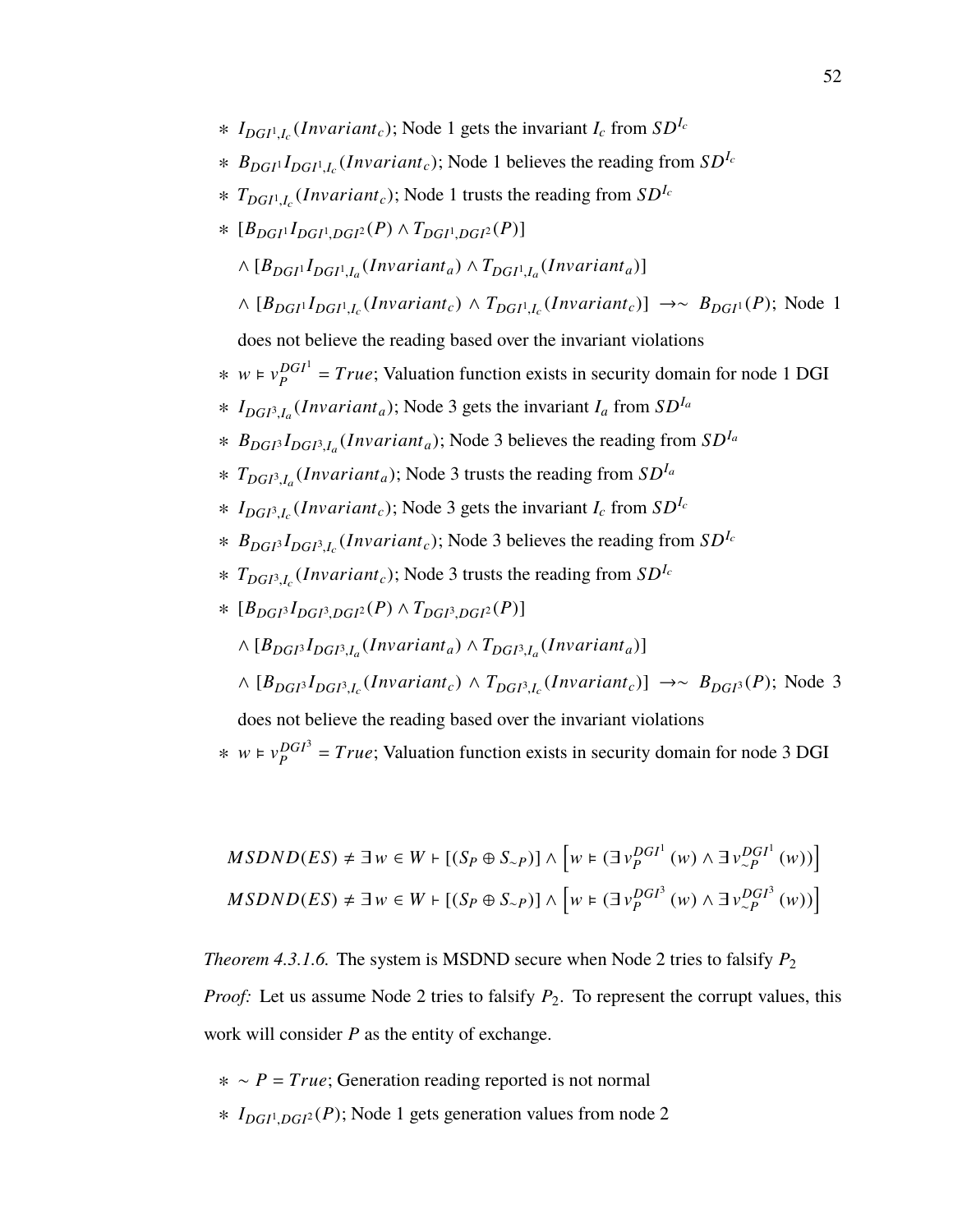- ∗ *BDGI*<sup>1</sup> *IDGI*<sup>1</sup> ,*DGI*<sup>2</sup> (*P*); Node 1 believes reading from Node 2
- ∗ *TDGI*<sup>1</sup> ,*DGI*<sup>2</sup> (*P*); Node 1 trusts Node 2
- ∗ *IDGI*<sup>3</sup> ,*DGI*<sup>2</sup> (*P*); Node 3 gets generation values from Node 2
- ∗ *BDGI*<sup>3</sup> *IDGI*<sup>3</sup> ,*DGI*<sup>2</sup> (*P*); Node 3 believes reading from Node 2
- ∗ *TDGI*<sup>3</sup> ,*DGI*<sup>2</sup> (*P*); Node 3 trusts Node 2
- ∗ Considering Node 2 tries to falsify *P*<sup>2</sup> invariant *I<sup>b</sup>* will be violated
- ∗  $I_{DGI^1,I_b}(Invariant_b)$ ; Node 1 gets the invariant  $I_b$  from  $SD^{I_b}$
- ∗ *BDGI*<sup>1</sup> *IDGI*<sup>1</sup> ,*I*b (*In*v*ariantb*); Node 1 believes the reading from *SDI*<sup>b</sup>
- ∗ *TDGI*<sup>1</sup> ,*I*b (*In*v*ariantb*); Node 1 trusts the reading from *SDI*<sup>b</sup>
- ∗ [*BDGI*<sup>1</sup> *IDGI*<sup>1</sup> ,*DGI*<sup>2</sup> (*P*) <sup>∧</sup> *<sup>T</sup>DGI*<sup>1</sup> ,*DGI*<sup>2</sup> (*P*)]
	- $\wedge$  [ $B_{DGI}$ <sup>1</sup> $I_{DGI}$ <sup>1</sup>, $I_b$ (*Invariant<sub>b</sub>*)</sub>  $\wedge$  *T<sub>DGI</sub>*<sup>1</sup>, $I_b$ (*Invariant<sub>b</sub>*)] →∼  $B_{DGI}$ <sup>1</sup>(*P*); Node 1

- $*$  *w* ⊨  $v_p^{DGI}$  $P_P^{DGP} = True$ ; Valuation function exists in security domain for node 1 DGI
- ∗ *IDGI*<sup>3</sup> ,*I*b (*In*v*ariantb*); Node 3 gets the invariant *I<sup>b</sup>* from *SDI*<sup>b</sup>
- ∗ *BDGI*<sup>3</sup> *IDGI*<sup>3</sup> ,*I*b (*In*v*ariantb*); Node 3 believes the reading from *SDI*<sup>b</sup>
- ∗ *TDGI*<sup>3</sup> ,*I*b (*In*v*ariantb*); Node 3 trusts the reading from *SDI*<sup>b</sup>
- ∗ [*BDGI*<sup>3</sup> *IDGI*<sup>3</sup> ,*DGI*<sup>2</sup> (*P*) <sup>∧</sup> *<sup>T</sup>DGI*<sup>3</sup> ,*DGI*<sup>2</sup> (*P*)]
	- ∧ [*BDGI*<sup>3</sup> *IDGI*<sup>3</sup> ,*I*b (*In*v*ariantb*) ∧ *TDGI*<sup>3</sup> ,*I*b (*In*v*ariantb*)] →∼ *BDGI*<sup>3</sup> (*P*); Node 3

does not believe the reading based over the invariant violations

 $*$  *w* ⊨  $v_p^{DGI^3}$  $P_P^{DGP} = True$ ; Valuation function exists in security domain for node 3 DGI

$$
MSDND(ES) = \exists w \in W \vdash [(S_P \oplus S_{\sim P})] \land [w \in (\exists v_P^{DGI^1}(w) \land \exists v_{\sim P}^{DGI^1}(w))] \land \n\left[w \in (\nexists v_{N_i}^{DGI^1}(w) \land \nexists v_{\sim N_i}^{DGI^1}(w))\right] \nMSDND(ES) = \exists w \in W \vdash [(S_P \oplus S_{\sim P})] \land \left[w \in (\exists v_P^{DGI^3}(w) \land \exists v_{\sim P}^{DGI^3}(w))\right] \land \n\left[w \in (\nexists v_{N_i}^{DGI^3}(w) \land \nexists v_{\sim N_i}^{DGI^3}(w))\right]
$$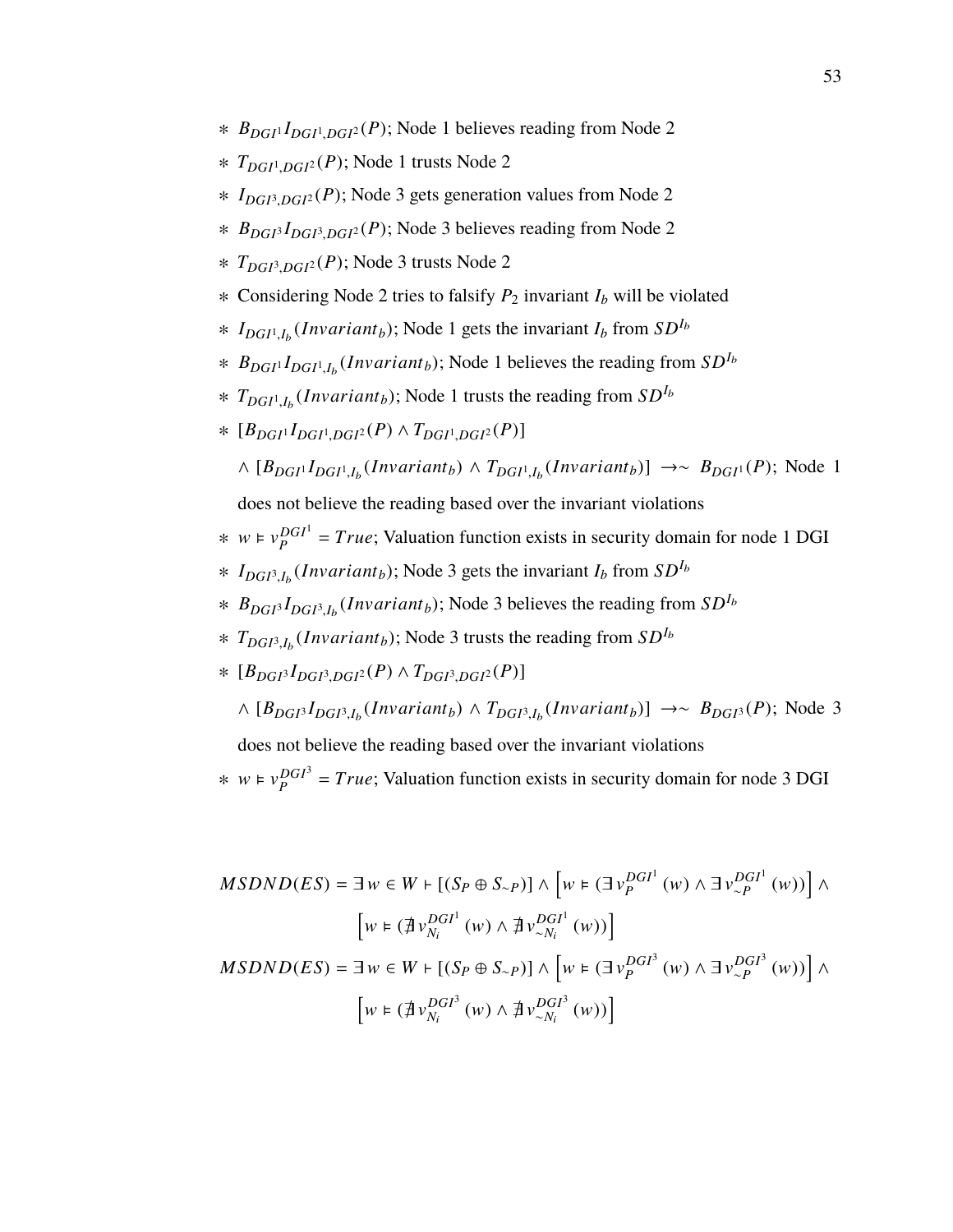

Figure 4.16. Node 3 acting as malicious node in a 3 Node system

**Remark:** Here it is worth noting that though security domains 10 and security domains 4 do have a valuation function to identify that there is something wrong with the system, it is not possible to identify the origin of attack. The invariant  $I_b$  can be affected both by falsifying  $P_1$ ,  $V_1$  and  $\theta_1$  by Node 1 or by falsifying  $P_2$  by Node 2. Hence, in a 3 node system it is impossible to identify which of the two nodes falsified values for invariant to report the problem in system.

- **–** *Considering Node 3 as the malicious node Figure 4.16:* Assuming node 3 tries to falsify its values, a list of impacted invariants is as below:
	- ∗ Falsifying *P*<sup>3</sup> will lead to an invariant *I<sup>c</sup>* violation at point of common coupling *c*.
	- <sup>∗</sup> Falsifying *<sup>V</sup>*<sup>3</sup> and <sup>θ</sup><sup>3</sup> will lead to an invariant *<sup>I</sup><sup>b</sup>* and *<sup>I</sup><sup>c</sup>* violation at point of common coupling *b* and *c* respectively.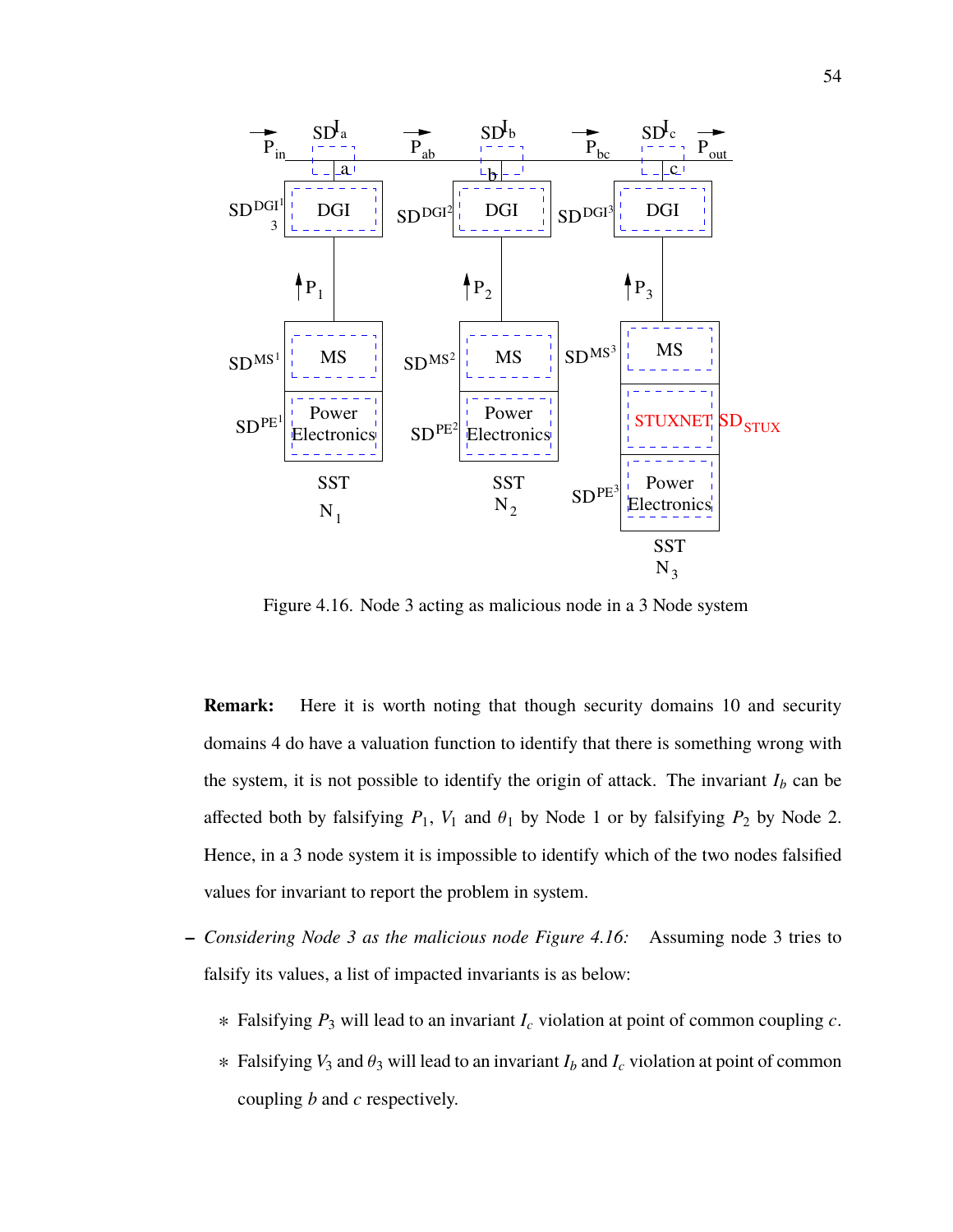$*$  Falsifying  $P_3$ ,  $V_3$  and  $\theta_3$  will lead to invariant  $I_b$  violation at point of common coupling *b*.

*Theorem 4.3.1.7.* The system is not MSDND secure when Node 3 tries to falsify  $V_3$ and  $\theta_3$ 

*Proof:* Let us assume Node 3 tried to falsify  $V_3$  and  $\theta_3$ . To represent the corrupt values, this work will consider *P* as the entity of exchange.

- ∗ ∼ *P* = *True*; Generation reading reported is not normal
- ∗ *IDGI*<sup>1</sup> ,*DGI*<sup>3</sup> (*P*); Node 1 gets generation values from node 3
- ∗ *BDGI*<sup>1</sup> *IDGI*<sup>1</sup> ,*DGI*<sup>3</sup> (*P*); Node 1 believes reading from Node 3
- ∗ *TDGI*<sup>1</sup> ,*DGI*<sup>3</sup> (*P*); Node 1 trusts node 3
- ∗ *IDGI*<sup>2</sup> ,*DGI*<sup>3</sup> (*P*); Node 2 gets generation values from node 3
- ∗ *BDGI*<sup>3</sup> *IDGI*<sup>2</sup> ,*DGI*<sup>3</sup> (*P*); Node 2 believes reading from node 3
- ∗ *TDGI*<sup>2</sup> ,*DGI*<sup>3</sup> (*P*); Node 2 trusts Node 3
- $*$  Considering Node 3 tries to falsify  $V_3$  and  $\theta_3$  invariants  $I_b$  and  $I_c$  will be violated
- ∗  $I_{DGI^1,I_b}(Invariant_b)$ ; Node 1 gets the invariant  $I_b$  from  $SD^{I_b}$
- ∗ *BDGI*<sup>1</sup> *IDGI*<sup>1</sup> ,*I*b (*In*v*ariantb*); Node 1 believes the reading from *SDI*<sup>b</sup>
- ∗ *TDGI*<sup>1</sup> ,*I*b (*In*v*ariantb*); Node 1 trusts the reading from *SDI*<sup>b</sup>
- ∗  $I_{DGI^1,I_c}(Invariant_c)$ ; Node 1 gets the invariant  $I_c$  from  $SD^{I_c}$
- ∗ *BDGI*<sup>1</sup> *IDGI*<sup>1</sup> ,*I*c (*In*v*ariantc*); Node 1 believes the reading from *SDI*<sup>c</sup>
- ∗ *TDGI*<sup>1</sup> ,*I*c (*In*v*ariantc*); Node 1 trusts the reading from *SDI*<sup>c</sup>
- ∗ [*BDGI*<sup>1</sup> *IDGI*<sup>1</sup> ,*DGI*<sup>3</sup> (*P*) <sup>∧</sup> *<sup>T</sup>DGI*<sup>1</sup> ,*DGI*<sup>3</sup> (*P*)]
	- $\wedge$   $[B_{DGI}$ <sup> $I$ </sup> $DGI$ <sup> $I$ </sup>, $I_b$  $(Invariant_b)$   $\wedge$   $T_{DGI}$ <sup> $I$ </sup>, $I_b$  $(Invariant_b)$ ]
	- $\wedge$   $[B_{DGI}$ <sup>1</sup>, $I_c$ (*Invariant<sub>c</sub>*)  $\wedge$   $T_{DGI}$ <sup>1</sup>, $I_c$ (*Invariant<sub>c</sub>*)] →∼  $B_{DGI}$ <sup>1</sup>(*P*); Node 1

does not believe the reading based over the invariant violations

- $*$  *w* ⊨  $v_p^{DGI}$  $P_P^{DGP} = True$ ; Valuation function exists in security domain for node 1 DGI
- ∗  $I_{DGI^2,I_b}(Invariant_b)$ ; Node 2 gets the invariant  $I_b$  from  $SD^{I_b}$
- ∗ *BDGI*<sup>2</sup> *IDGI*<sup>2</sup> ,*I*b (*In*v*ariantb*); Node 2 believes the reading from *SDI*<sup>b</sup>
- ∗ *TDGI*<sup>2</sup> ,*I*b (*In*v*ariantb*); Node 2 trusts the reading from *SDI*<sup>b</sup>
- ∗  $I_{DGI^2,I_c}(Invariant_c)$ ; Node 2 gets the invariant  $I_c$  from  $SD^{I_c}$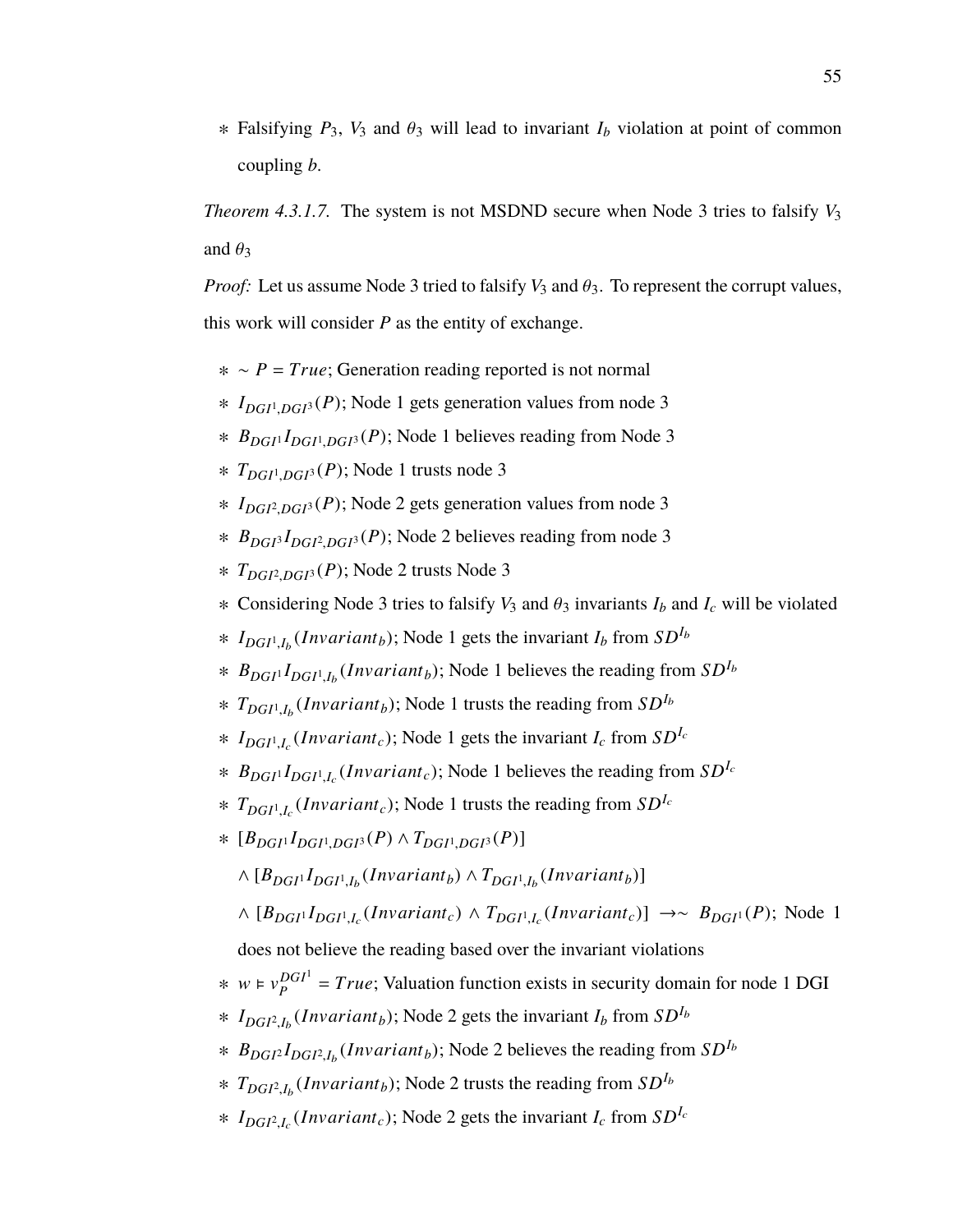- ∗ *BDGI*<sup>2</sup> *IDGI*<sup>2</sup> ,*I*c (*In*v*ariantc*); Node 2 believes the reading from *SDI*<sup>c</sup>
- ∗ *TDGI*<sup>2</sup> ,*I*c (*In*v*ariantc*); Node 2 trusts the reading from *SDI*<sup>c</sup>
- ∗ [*BDGI*<sup>2</sup> *IDGI*<sup>2</sup> ,*DGI*<sup>3</sup> (*P*) <sup>∧</sup> *<sup>T</sup>DGI*<sup>2</sup> ,*DGI*<sup>3</sup> (*P*)]
	- $\wedge$   $[B_{DGI} \cdot I_{DGI^2,I_b}(Invariant_b) \wedge T_{DGI^2,I_b}(Invariant_b)]$
	- $\wedge$  [ $B_{DGP}I_{DGP}I_{DGP}$ ,*I*<sub>c</sub></sub>(*Invariant*<sub>*c*</sub>)  $\wedge$  *T*<sub>*DGI*<sup>2</sup>,*I*<sub>c</sub></sub>(*Invariant*<sub>*c*</sub>)] →∼ *B*<sub>*DGI*<sup>2</sup>(*P*); Node 2</sub>

 $*$  *w* ⊨  $v_p^{DGI^2}$  $P_P^{DGP} = True$ ; Valuation function exists in security domain for node 2 DGI

$$
MSDND(ES) \neq \exists w \in W \vdash [(S_P \oplus S_{\sim P})] \land \left[w \models (\exists v_P^{DGI^1}(w) \land \exists v_{\sim P}^{DGI^1}(w))\right]
$$
  

$$
MSDND(ES) \neq \exists w \in W \vdash [(S_P \oplus S_{\sim P})] \land \left[w \models (\exists v_P^{DGI^2}(w) \land \exists v_{\sim P}^{DGI^2}(w))\right]
$$

*Theorem 4.3.1.8.* The system is MSDND secure when Node 3 tries to falsify  $P_3$ ,  $V_3$ and  $\theta_3$ 

*Proof:* Let us assume Node 3 tried to falsify  $P_3$ ,  $V_3$  and  $\theta_3$ . To represent the corrupt values, this work will consider *P* as the entity of exchange.

- ∗ ∼ *P* = *True*; Generation reading reported is not normal
- ∗ *IDGI*<sup>1</sup> ,*DGI*<sup>3</sup> (*P*); Node 1 gets generation values from node 3
- ∗ *BDGI*<sup>1</sup> *IDGI*<sup>1</sup> ,*DGI*<sup>3</sup> (*P*); Node 1 believes reading from Node 3
- ∗ *TDGI*<sup>1</sup> ,*DGI*<sup>3</sup> (*P*); Node 1 trusts Node 3
- ∗ *IDGI*<sup>2</sup> ,*DGI*<sup>3</sup> (*P*); Node 2 gets generation values from Node 3
- ∗ *BDGI*<sup>2</sup> *IDGI*<sup>2</sup> ,*DGI*<sup>3</sup> (*P*); Node 2 believes reading from Node 3
- ∗ *TDGI*<sup>2</sup> ,*DGI*<sup>3</sup> (*P*); Node 2 trusts Node 3
- $∗$  Considering Node 3 tries to falsify  $P_3$ ,  $V_3$  and  $θ_3$  invariant  $I_b$  will be violated
- ∗  $I_{DGI^1,I_b}(Invariant_b)$ ; Node 1 gets the invariant  $I_a$  from  $SD^{I_b}$
- ∗ *BDGI*<sup>1</sup> *IDGI*<sup>1</sup> ,*I*b (*In*v*ariantb*); Node 1 believes the reading from *SDI*<sup>b</sup>
- ∗ *TDGI*<sup>1</sup> ,*I*b (*In*v*ariantb*); Node 1 trusts the reading from *SDI*<sup>b</sup>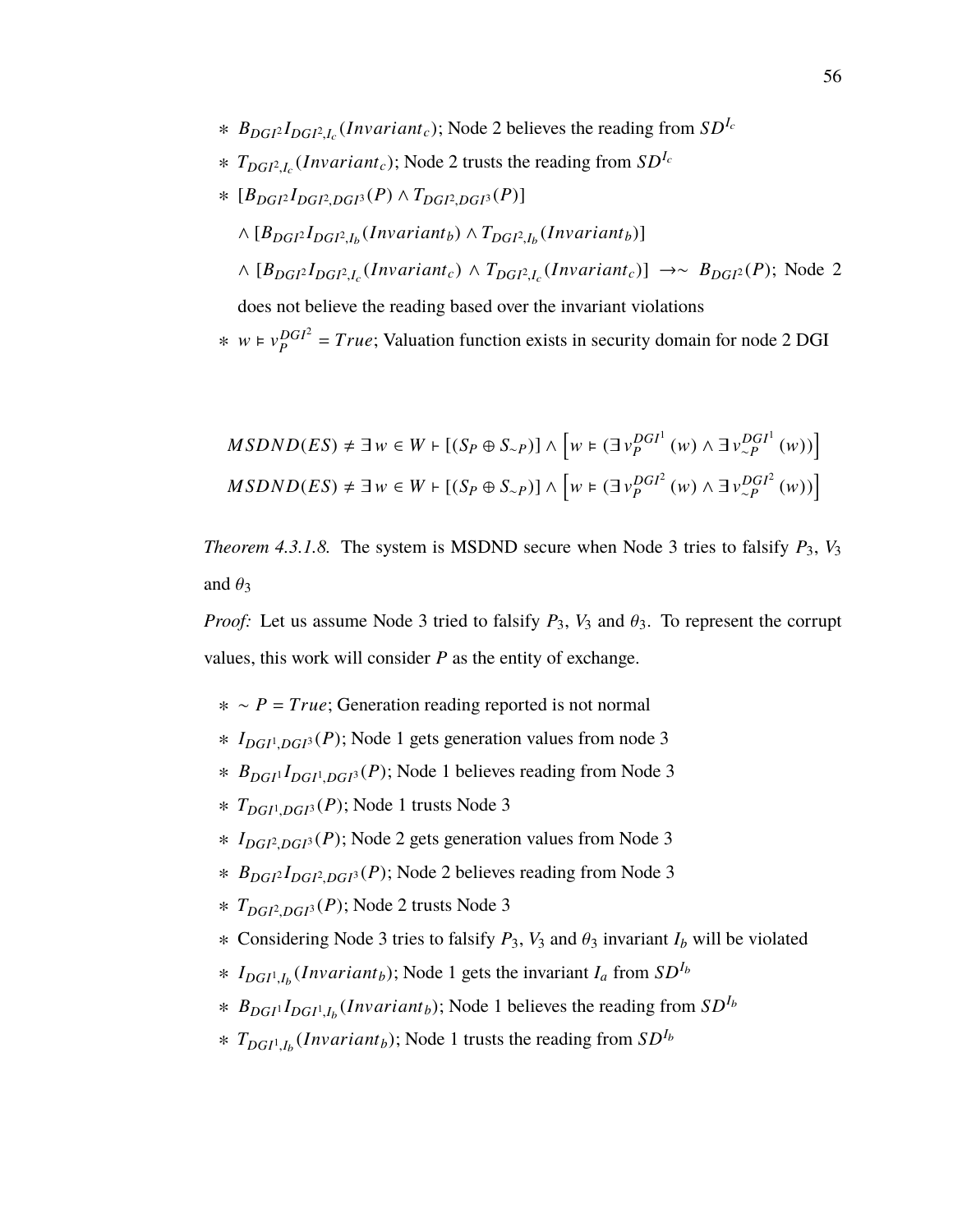- ∗ [*BDGI*<sup>1</sup> *IDGI*<sup>1</sup> ,*DGI*<sup>3</sup> (*P*) <sup>∧</sup> *<sup>T</sup>DGI*<sup>1</sup> ,*DGI*<sup>3</sup> (*P*)]  $\wedge$   $[B_{DGI} \cdot I_{DGI} \cdot I_b (Invariant_b) \wedge T_{DGI} \cdot I_b (Invariant_b)] \rightarrow ∞ B_{DGI} \cdot (P)$ ; Node 1 does not believe the reading based over the invariant violations
- $*$  *w* ⊧  $V_P^{DGI}$  $P_P^{DGP} = True$ ; Valuation function exists in security domain for node 1 DGI
- ∗  $I_{DGI^2,I_b}(Invariant_b)$ ; Node 2 gets the invariant  $I_b$  from  $SD^{I_b}$
- ∗ *BDGI*<sup>2</sup> *IDGI*<sup>2</sup> ,*I*b (*In*v*ariantb*); Node 2 believes the reading from *SDI*<sup>b</sup>
- ∗ *TDGI*<sup>2</sup> ,*I*b (*In*v*ariantb*); Node 2 trusts the reading from *SDI*<sup>b</sup>
- ∗ [*BDGI*<sup>2</sup> *IDGI*<sup>2</sup> ,*DGI*<sup>3</sup> (*P*) <sup>∧</sup> *<sup>T</sup>DGI*<sup>2</sup> ,*DGI*<sup>3</sup> (*P*)]  $\wedge$  [ $B_{DGP}I_{DGP}I_{DGP, I_b}(Invariant_b)$   $\wedge$   $T_{DGP, I_b}(Invariant_b)] \rightarrow \sim B_{DGP}P(P)$ ; Node 2

 $*$  *w* ⊨  $v_p^{DGI^2}$  $P_P^{DGP} = True$ ; Valuation function exists in security domain for node 2 DGI

$$
MSDND(ES) = \exists w \in W \vdash [(S_P \oplus S_{\sim P})] \land \left[ w \in (\exists v_P^{DGI^1}(w) \land \exists v_{\sim P}^{DGI^1}(w)) \right] \land \left[ w \in (\nexists v_{N_i}^{DGI^1}(w) \land \nexists v_{\sim N_i}^{DGI^1}(w)) \right] \nMSDND(ES) = \exists w \in W \vdash [(S_P \oplus S_{\sim P})] \land \left[ w \in (\exists V_P^{DGI^2}(w) \land \exists V_{\sim P}^{DGI^2}(w)) \right] \land \left[ w \in (\nexists v_{N_i}^{DGI^2}(w) \land \nexists v_{\sim N_i}^{DGI^2}(w)) \right]
$$

**Remark:** Here it is worth noting that though security domains 3 and security domains 4 do have a valuation function to identify that there is something wrong with the system, however, it is not possible to identify the origin of attack. The invariant  $I_b$  can be affected both by falsifying any of  $P_1$ ,  $V_1$  and  $\theta_1$  by node 1,  $P_2$  by Node 2 or  $P_3$ ,  $V_3$ and  $\theta_3$  by node 3. Hence, in a 3 node system it is impossible to identify which of the two nodes falsified values for invariant to report the problem in system.

**Theorem 4.3.1.9.** The system is not MSDND secure when Node 3 tries to falsify *P*<sup>3</sup> *Proof:* Let us assume Node 3 tried to falsify  $P_3$ . To represent the corrupt values, this work will consider *P* as the entity of exchange.

∗ ∼ *P* = *True*; Generation reading reported is not normal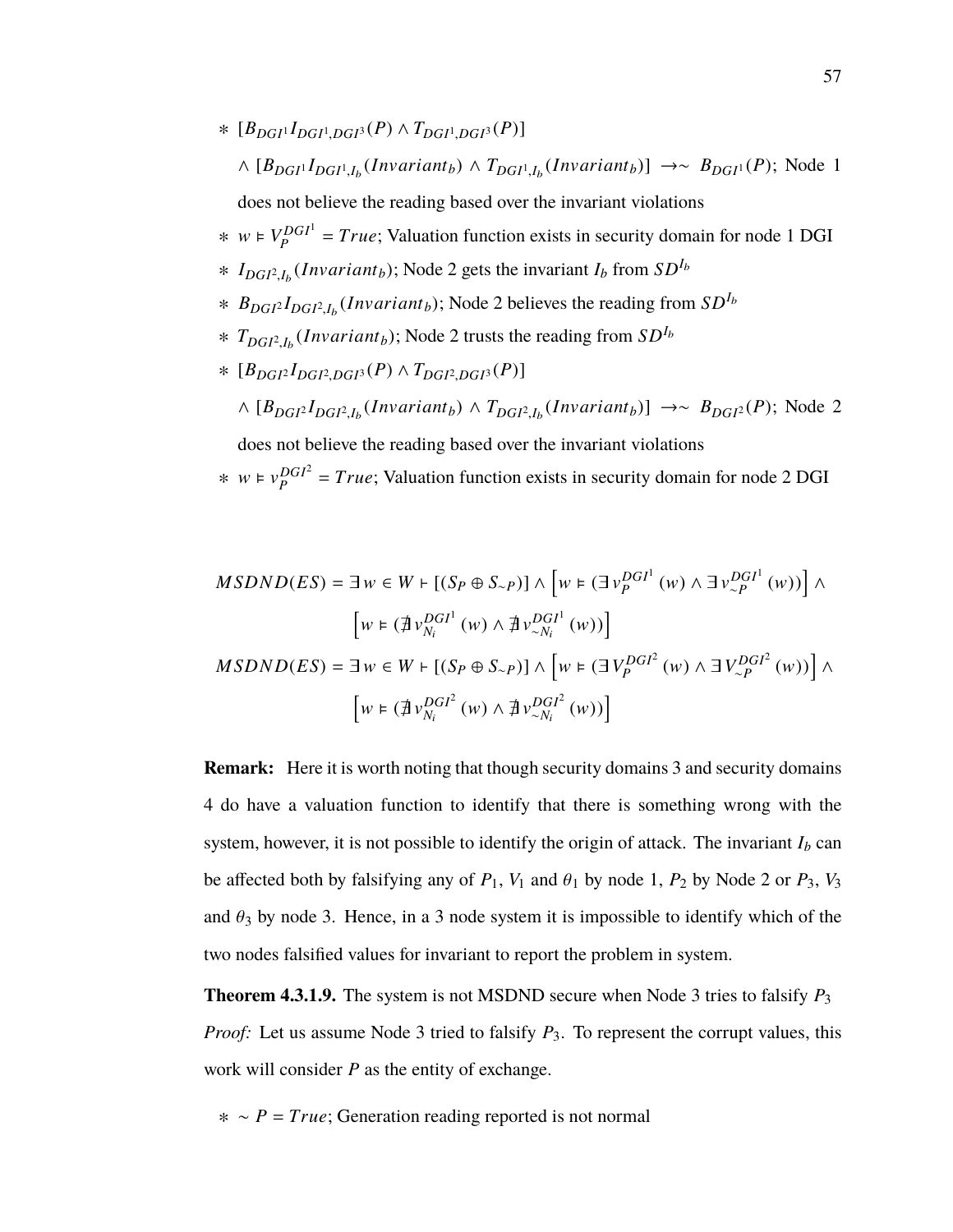- ∗ *IDGI*<sup>1</sup> ,*DGI*<sup>3</sup> (*P*); Node 1 gets generation values from node 3
- ∗ *BDGI*<sup>1</sup> *IDGI*<sup>1</sup> ,*DGI*<sup>3</sup> (*P*); Node 1 believes reading from Node 3
- ∗ *TDGI*<sup>1</sup> ,*DGI*<sup>3</sup> (*P*); Node 1 trusts Node 3
- ∗ *IDGI*<sup>2</sup> ,*DGI*<sup>3</sup> (*P*); Node 2 gets generation values from node 3
- ∗ *BDGI*<sup>2</sup> *IDGI*<sup>2</sup> ,*DGI*<sup>3</sup> (*P*); Node 2 believes reading from node 3
- ∗ *TDGI*<sup>2</sup> ,*DGI*<sup>3</sup> (*P*); Node 2 trusts node 3
- ∗ Considering Node 3 tries to falsify *P*<sup>3</sup> invariant *I<sup>c</sup>* will be violated
- ∗ *IDGI*<sup>1</sup> ,*I*c (*In*v*ariantc*); Node 1 gets the invariant *I<sup>c</sup>* from *SD*<sup>9</sup>
- ∗ *BDGI*<sup>1</sup> *IDGI*<sup>1</sup> ,*I*c (*In*v*ariantc*); Node 1 believes the reading from *SD*<sup>9</sup>
- ∗ *TDGI*<sup>1</sup> ,*I*c (*In*v*ariantc*); Node 1 trusts the reading from *SD*<sup>9</sup>
- ∗ [*BDGI*<sup>1</sup> *IDGI*<sup>1</sup> ,*DGI*<sup>3</sup> (*P*) <sup>∧</sup> *<sup>T</sup>DGI*<sup>1</sup> ,*DGI*<sup>3</sup> (*P*)]
	- $\wedge$   $[B_{DGI}$ <sup>1</sup>, $I_c$ (*Invariant<sub>c</sub>*)  $\wedge$   $T_{DGI}$ <sup>1</sup>, $I_c$ (*Invariant<sub>c</sub>*)] →∼  $B_{DGI}$ <sup>1</sup>(*P*); Node 1

- $*$  *w* ⊨  $v_p^{DGI}$  $P_P^{DGP} = True$ ; Valuation function exists in security domain for node 1 DGI
- ∗ *IDGI*<sup>2</sup> ,*I*c (*In*v*ariantc*); Node 2 gets the invariant *I<sup>c</sup>* from *SD*<sup>9</sup>
- ∗ *BDGI*<sup>2</sup> *IDGI*<sup>2</sup> ,*I*c (*In*v*ariantc*); Node 2 believes the invariant from *SD*<sup>9</sup>
- ∗ *TDGI*<sup>2</sup> ,*I*c (*In*v*ariantc*); Node 2 trusts the reading from *SD*<sup>9</sup>
- ∗ [*BDGI*<sup>2</sup> *IDGI*<sup>2</sup> ,*DGI*<sup>3</sup> (*P*) <sup>∧</sup> *<sup>T</sup>DGI*<sup>2</sup> ,*DGI*<sup>3</sup> (*P*)]
	- $\wedge$  [ $B_{DGP}I_{DGP}I_{DGP}$ ,*I*<sub>c</sub></sub>(*Invariant*<sub>*c*</sub>)  $\wedge$  *T*<sub>*DGI*<sup>2</sup>,*I*<sub>c</sub></sub>(*Invariant*<sub>*c*</sub>)] →∼ *B*<sub>*DGI*<sup>2</sup>(*P*); Node 2</sub>
	- does not believe the reading based over the invariant violations
- $*$  *w* ⊨  $v_p^{DGI^2}$  $P_P^{DGP} = True$ ; Valuation function exists in security domain for node 2 DGI

$$
MSDND(ES) \neq \exists w \in W \vdash [(S_P \oplus S_{\sim P})] \land \left[w \in (\exists v_P^{DGI^1}(w) \land \exists v_{\sim P}^{DGI^1}(w))\right]
$$
  

$$
MSDND(ES) \neq \exists w \in W \vdash [(S_P \oplus S_{\sim P})] \land \left[w \in (\exists v_P^{DGI^2}(w) \land \exists v_{\sim P}^{DGI^2}(w))\right]
$$

**–** *Outcome:* Physical attestation of a 3 node FREEDM system is able to identify an attack over the system, however, fails to identify the attacker. This motivates us to formulate the physical attestation protocol over a 7 node system. Over the next section this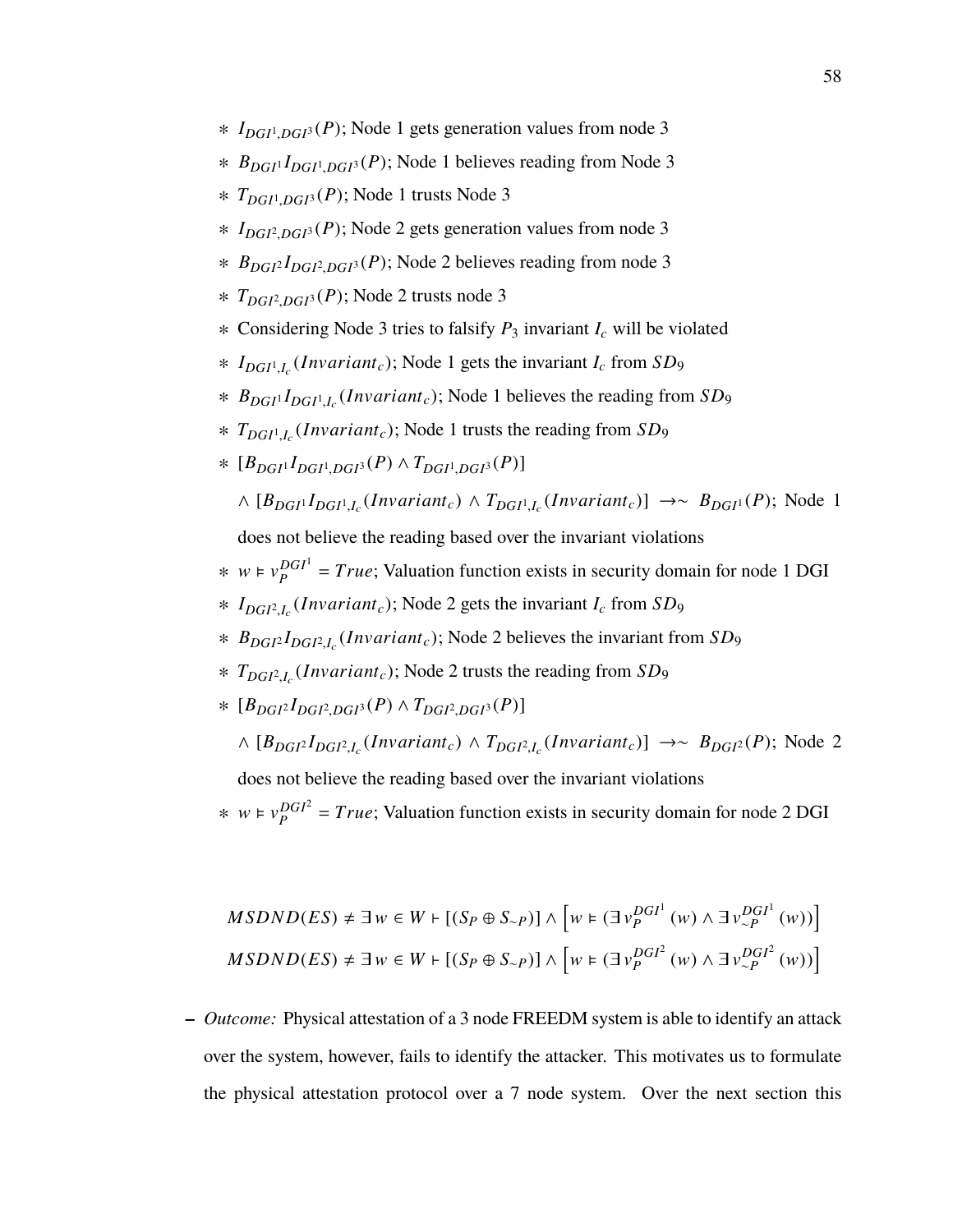| Malicious Node              | <b>Falsified Parameter</b> | <b>Invariant Violation</b> | Comment               |
|-----------------------------|----------------------------|----------------------------|-----------------------|
|                             | P <sub>1</sub>             |                            | MSDND with respect to |
|                             | $V_1, \theta_1$            | $I_a, I_b$                 | identity of attacker  |
|                             | $P_1, V_1, \theta_1$       | $I_b$                      |                       |
|                             | $P_2$                      |                            | MSDND with respect to |
|                             | $V_2, \theta_2$            | $I_a, I_b, I_c$            | identity of attacker  |
| $\mathcal{D}_{\mathcal{A}}$ | $P_2, V_2, \theta_2$       | $I_c$                      |                       |
| 3                           | $P_3$                      | $I_c$                      | MSDND with respect to |
|                             | $V_3, \theta_3$            | $I_b, I_c, I_d$            | identity of attacker  |
|                             | $P_3$ , $V_3$ , $\theta_3$ | $I_b, I_d$                 |                       |

Table 4.2. 3 Node System - Invariant Violations

thesis will implement physical attestation protocol over a 7 node system and formulate parameter violation patters. The analysis will show us the parameter violation over a 7 node system has a unique pattern, considering which an approach can be designed to identify attacker in the system employing physical attestation. The choice of a 7 node system is also dependent over the fact that for a Byzantine consensus formulation with 2 malicious nodes, a total of 7 nodes in the system is required. Hence, a 7 node system can be considered as an intersection of Byzantine consensus and physical attestation in Cyber Physical Systems.

**4.3.2. Physical Attestation of Cyber Process in a 7 Node FREEDM System.** *Understanding architecture of 7 node FREEDM system* Please consider the Figure 4.17 as power flow architecture:

The law of conservation of energy states that at points a, b, c, d, e, f and g or the points of common coupling, total energy entering should be equal to the energy leaving the point of common coupling. Therefore, the invariants at points of common coupling are given as below: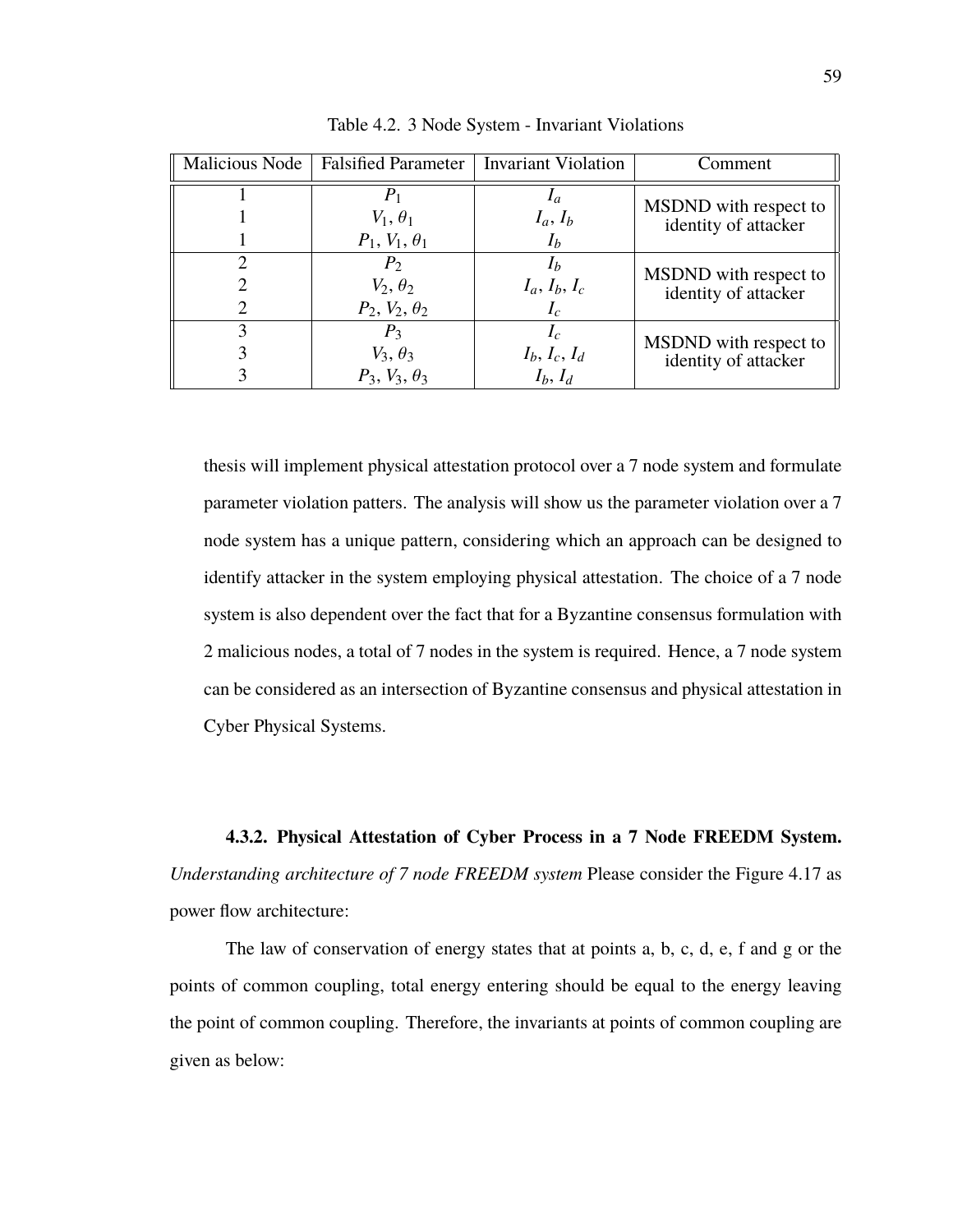

Figure 4.17. 7 Node System depicting power flows

$$
I_a: P_{in} + P_1 - P_{ab} = 0
$$
  
\n
$$
I_b: P_{ab} + P_2 - P_{bc} = 0
$$
  
\n
$$
I_c: P_{bc} + P_3 - P_{cd} = 0
$$
  
\n
$$
I_a: P_{cd} + P_4 - P_{de} = 0
$$
  
\n
$$
I_b: P_{de} + P_5 - P_{ef} = 0
$$
  
\n
$$
I_c: P_{ef} + P_6 - P_{fg} = 0
$$
  
\n
$$
I_c: P_{fg} + P_7 - P_{out} = 0
$$

• *MSDND analysis of physical attestation protocol over a 7 node FREEDM system* To verify if the system is MSDND secure in a seven node system this work will consider one node at a time and the parameter values they could falsify to affect the system. Below is the list of parameters that could be falsified along with a 7 node system architecture: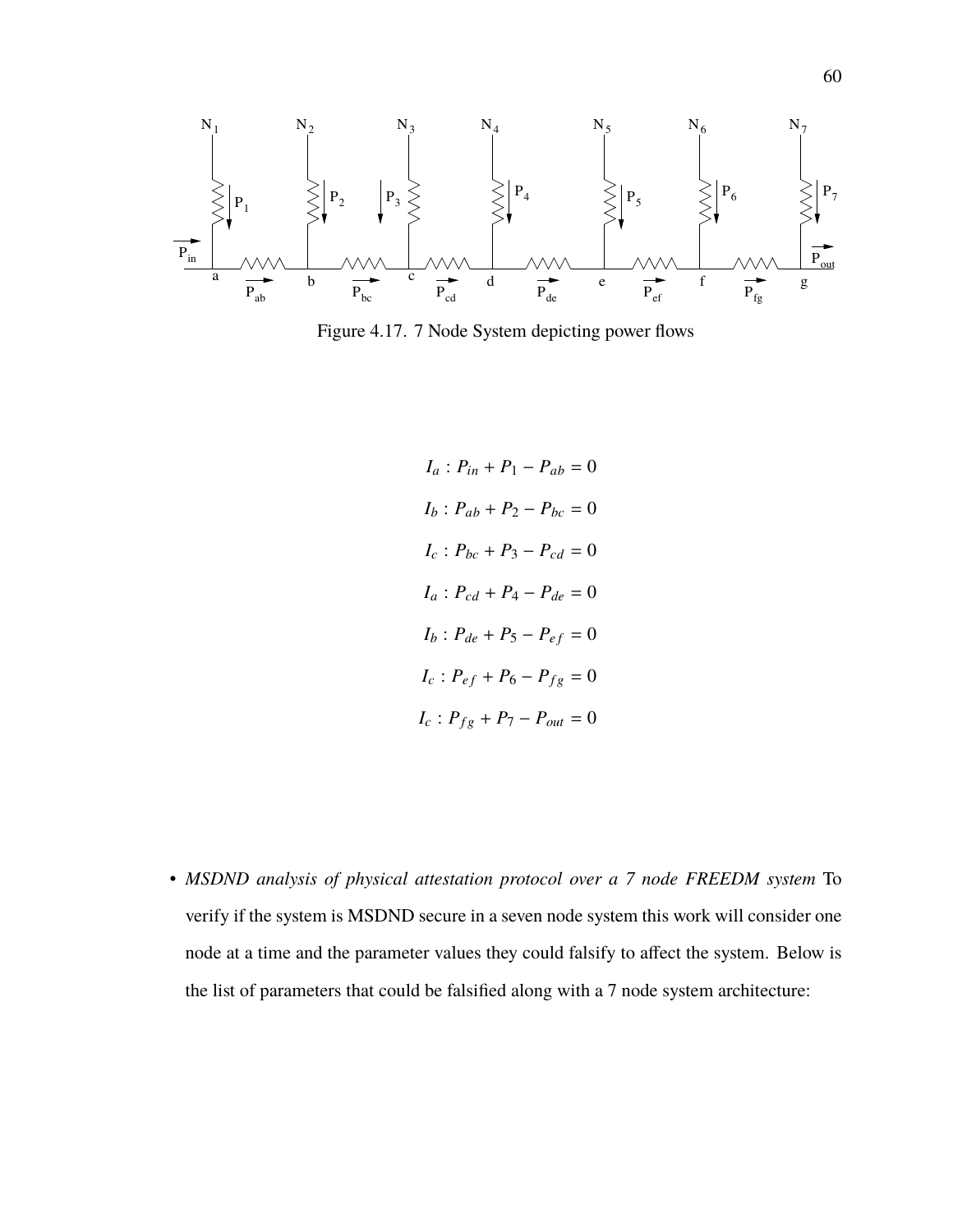| Node | Can Falsify                |
|------|----------------------------|
| 1    | $P_1, V_1, \theta_1$       |
| 2    | $P_2, V_2, \theta_2$       |
| 3    | $P_3, V_3, \theta_3$       |
| 4    | $P_4, V_4, \theta_4$       |
| 5    | $P_5, V_5, \theta_5$       |
| 6    | $P_6$ , $V_6$ , $\theta_6$ |
| 7    | $P_7, V_7, \theta_7$       |

Rather than going for MSDND analysis considering each node trying to falsify parameters, this work will analyze one node pattern which will have unique invariant violations. The thesis demonstrates below a detailed summary of the parameter violations and subsequent invariant violations.

*Theorem 4.3.2.1.* The 7 node system is MSDND secure when nodes 1 through 3 and 5 through 7 try to falsify associated parameters

*Proof:* As shown in the above table, when nodes other than node 4 try to falsify associated parameters, the invariant violation matches one of the other node parameter falsification. The MSDND proof of such a scenario matches any of the MSDND analysis from 3 node system. The MSDND analysis helps us to identify that there is something wrong for the system, however, it is not possible to identify the attacker in the system. As an example this work will consider MSDND of node 1. This work assumes node 1 tries to falsify its values and see what all invariants will be violated. A list of impacts over the invariants as below:

<sup>1</sup>MSDND with respect to identity of attacker exists when the security domains are able to identify there is something wrong in the system, however, are unable to narrow down to the causing entity. It is worth noting here that in such a situation peer nodes can narrow down to a group of malicious nodes based over the type of invariants violated. For Example: In a case where node 1 tries to falsify  $P_1$ ,  $V_1$ ,  $\theta_1$ , sober nodes can narrow down to a group of nodes *N*<sup>1</sup> or *N*<sup>2</sup> based over the invariant violated, as the probable malicious nodes.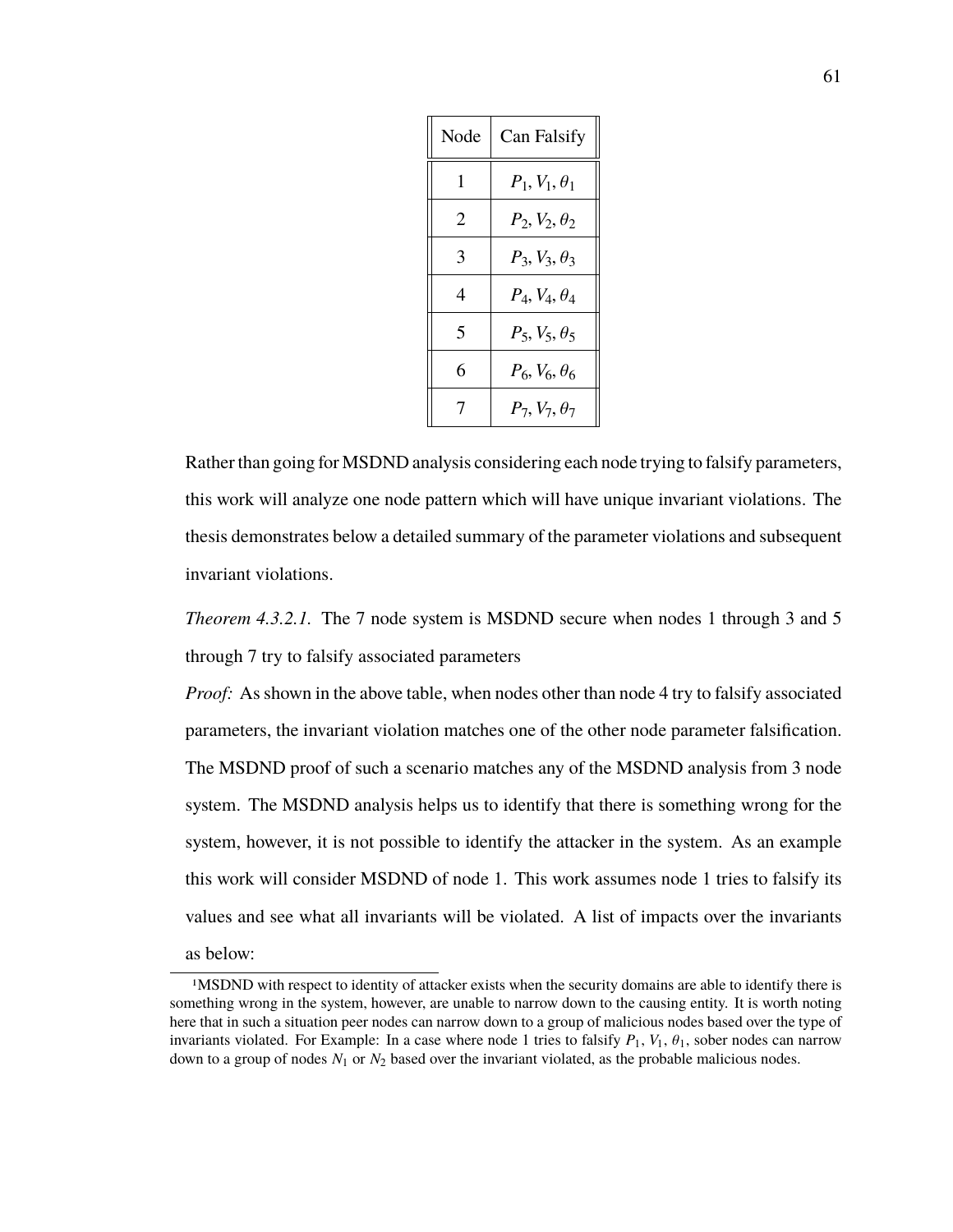| <b>Malicious Node</b> | <b>Falsified Parameter</b> | <b>Invariant Violation</b> | Comment <sup>1</sup>                          |
|-----------------------|----------------------------|----------------------------|-----------------------------------------------|
| 1                     | $P_1$                      | $I_a$                      | MSDND with respect to                         |
| $\mathbf{1}$          | $V_1, \theta_1$            | $I_a, I_b$                 | identity of attacker                          |
| $\mathbf{1}$          | $P_1, V_1, \theta_1$       | $I_b$                      |                                               |
| $\overline{2}$        | P <sub>2</sub>             | $I_b$                      | MSDND with respect to<br>identity of attacker |
| $\overline{2}$        | $V_2, \theta_2$            | $I_a, I_b, I_c$            |                                               |
| $\overline{2}$        | $P_2, V_2, \theta_2$       | $I_c$                      |                                               |
| 3                     | $P_3$                      | $I_c$                      | MSDND with respect to                         |
| 3                     | $V_3, \theta_3$            | $I_b, I_c, I_d$            | identity of attacker                          |
| 3                     | $P_3, V_3, \theta_3$       | $I_b$ , $I_d$              |                                               |
| $\overline{4}$        | $P_4$                      | $I_d$                      | Unique pattern                                |
| $\overline{4}$        | $V_4, \theta_4$            | $I_c$ , $I_d$ , $I_e$      | invariant violation                           |
| $\overline{4}$        | $P_4, V_4, \theta_4$       | $I_c, I_e$                 |                                               |
| 5                     | $P_5$                      | $I_e$                      | MSDND with respect to                         |
| 5                     | $V_5, \theta_5$            | $I_d, I_e, I_f$            | identity of attacker                          |
| 5                     | $P_5, V_5, \theta_5$       | $I_d, I_f$                 |                                               |
| 6                     | $P_6$                      | $I_f$                      | MSDND with respect to                         |
| 6                     | $V_6, \theta_6$            | $I_e, I_f, I_g$            | identity of attacker                          |
| 6                     | $P_6, V_6, \theta_6$       | $I_e$                      |                                               |
| 7                     | $P_7$                      | $I_g$                      | MSDND with respect to                         |
| 7                     | $V_7, \theta_7$            | $I_f, I_g$                 | identity of attacker                          |
| 7                     | $P_7, V_7, \theta_7$       | $I_f$                      |                                               |

Table 4.3. 7 Node System - Invariant Violations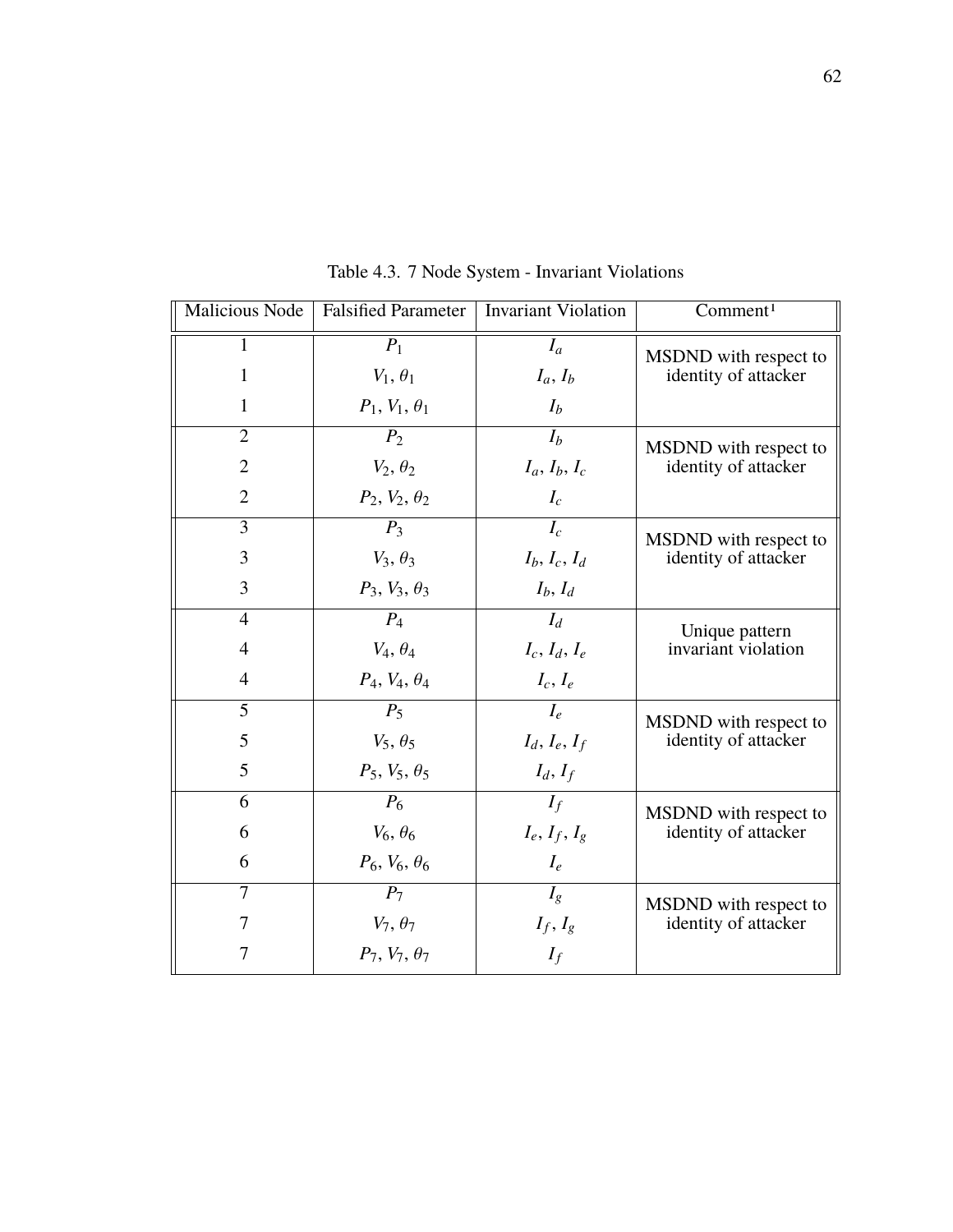

Figure 4.18. Node 1 acting as malicious node in a 7 Node system

- $-$  Falsifying  $P_1$  will lead to an invariant  $I_a$  violation at point of common coupling  $a$ .
- **–** Falsifying  $V_1$  and  $\theta_1$  will lead to an invariant  $I_a$ ,  $I_b$  violation at point of common coupling *a* and *b* respectively.
- $-$  Falsifying  $P_1$ ,  $V_1$  and  $\theta_1$  will lead to an invariant  $I_a$  violation at points of common coupling *a* and *b*.

# *The system is not MSDND secure when Node 1 tries to falsify*  $V_1$  *and*  $\theta_1$

*Proof:* Let us assume Node 1 tried to falsify  $V_1$  and  $\theta_1$ . To represent the corrupt values, this work will consider *P* as the entity of exchange.

- **–** ∼ *P* = *True*; Generation reading reported is not normal
- **–** *IDGI*<sup>2</sup> ,*DGI*<sup>1</sup> (*P*); Node 2 gets generation values from node 1
- **–** *BDGI*<sup>2</sup> *IDGI*<sup>2</sup> ,*DGI*<sup>1</sup> (*P*); Node 2 believes reading from node 1
- **–** *TDGI*<sup>2</sup> ,*DGI*<sup>1</sup> (*P*); Node 2 trusts Node 1
- **–** Considering Node 1 tries to falsify  $V_1$  and  $\theta_1$
- $-I_{DGI^2,I_b}(Invariant_b)$ ; Node 2 gets the invariant  $I_b$  from  $SD^{I_b}$
- $-$  *B*<sub>DGI</sub><sup>2</sup>*I*<sub>DGI</sub><sup>2</sup>,*I<sub>b</sub>*</sub>(*Invariant<sub>b</sub>*); Node 2 believes the reading from *SD*<sup>*I<sub>b</sub>*</sup>
- **–** *TDGI*<sup>2</sup> ,*I*b (*In*v*ariantb*); Node 2 trusts the reading from *SDI*<sup>b</sup>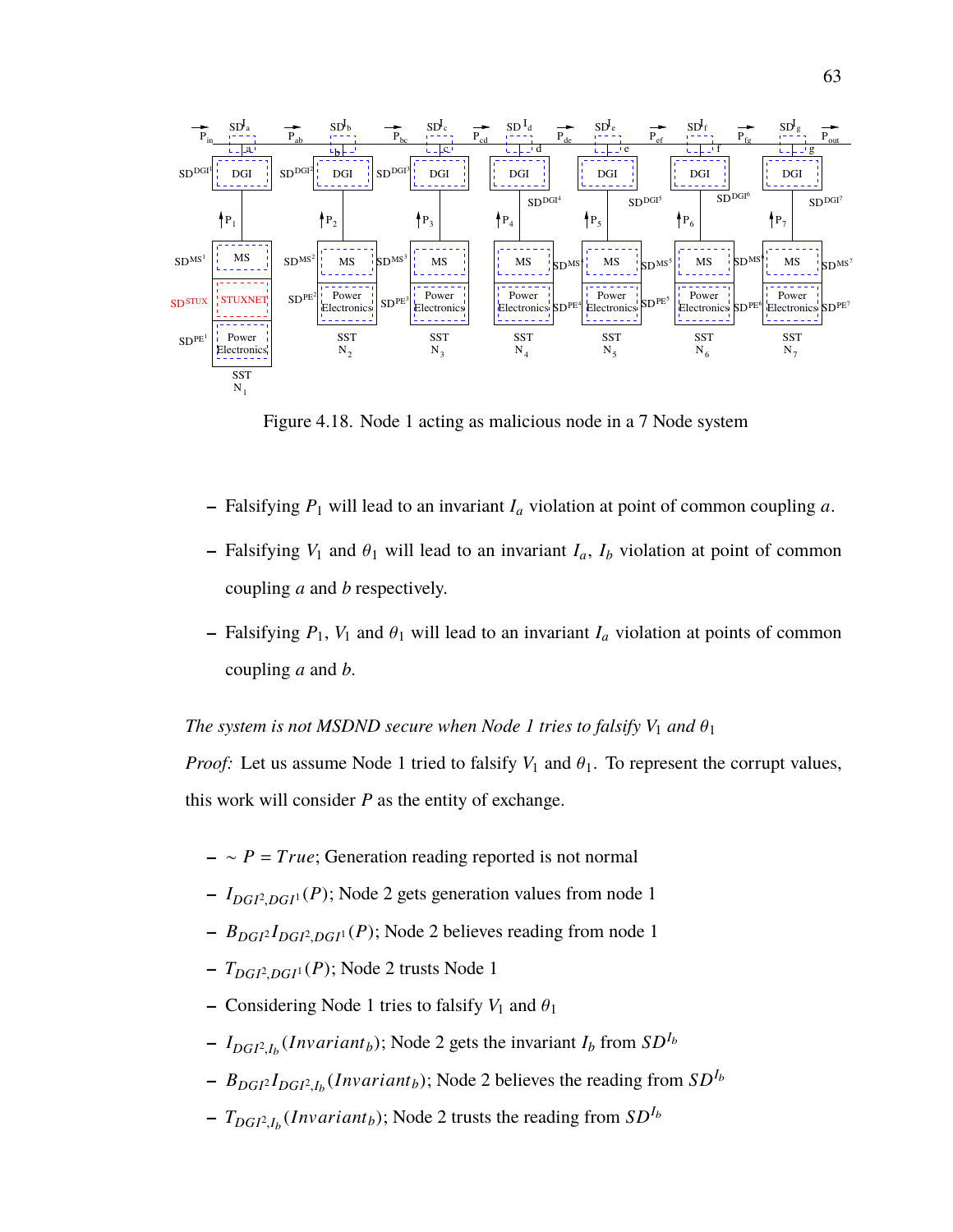- $-I_{DGI^2,I_a}(Invariant_a)$ ; Node 2 gets the invariant  $I_a$  from  $SD^{I_a}$
- **–** *BDGI*<sup>2</sup> *IDGI*<sup>2</sup> ,*I*a (*In*v*arianta*); Node 2 believes the reading from *SDI*<sup>a</sup>
- **–** *TDGI*<sup>2</sup> ,*I*a (*In*v*arianta*); Node 2 trusts the reading from *SDI*<sup>a</sup>
- **–** [*BDGI*<sup>2</sup> *IDGI*<sup>2</sup> ,*DGI*<sup>1</sup> (*P*) <sup>∧</sup> *<sup>T</sup>DGI*<sup>2</sup> ,*DGI*<sup>1</sup> (*P*)]  $\wedge$   $[B_{DGI} \cdot I_{DGI^2,I_b}(Invariant_b) \wedge T_{DGI^2,I_b}(Invariant_b)]$ ∧[*BDGI*<sup>2</sup> *IDGI*<sup>2</sup> ,*I*a (*In*v*arianta*) ∧*TDGI*<sup>2</sup> ,*I*a (*In*v*arianta*)] →∼ *BDGI*<sup>2</sup> (*P*); Node 2 does not believe the reading based over the invariant violations

 $- w \in v_p^{DGI^2}$  $P_P^{DGP} = True$ ; Valuation function exists in security domain for node 2 DGI

$$
MSDND(ES) \neq \exists w \in W \vdash [(S_P \oplus S_{\sim P})] \wedge \left[ w \in (\exists v_P^{DGI^2}(w) \wedge \exists v_{\sim P}^{DGI^2}(w)) \right]
$$

*The system is MSDND secure when Node 1 tries to falsify*  $P_1$ ,  $V_1$  *and*  $\theta_1$ 

*Proof:* Let us assume Node 1 tried to falsify  $P_1$ ,  $V_1$  and  $\theta_1$ . To represent the corrupt values, this work will consider *P* as the entity of exchange.

- **–** ∼ *P* = *True*; Generation reading reported is not normal
- **–** *IDGI*<sup>2</sup> ,*DGI*<sup>1</sup> (*P*); Node 2 gets generation values from node 1
- **–** *BDGI*<sup>2</sup> *IDGI*<sup>2</sup> ,*DGI*<sup>1</sup> (*P*); Node 2 believes reading from node 1
- **–** *TDGI*<sup>2</sup> ,*DGI*<sup>1</sup> (*P*); Node 2 trusts Node 1
- **–** Considering Node 1 tries to falsify  $P_1$ ,  $V_1$  and  $\theta_1$
- **–** The invariant  $I_b = P_{ab} + P_2 P_{bc} = 0$  should be violated and, falsifying  $P_1$ ,  $V_1$  and  $\theta_1$  violates the invariant.
- $-I_{DGI^2,I_b}(Invariant_b)$ ; Node 2 gets the invariant  $I_b$  from  $SD^{I_b}$
- $-$  *B*<sub>DGI</sub><sup>2</sup>*I*<sub>DGI</sub><sup>2</sup>,*I<sub>b</sub>*</sub>(*Invariant<sub>b</sub>*); Node 2 believes the reading from  $SD<sup>I<sub>b</sub></sup>$
- $\sim T_{DGI^2,I_b}(Invariant_b)$ ; Node 2 trusts the reading from  $SD^{I_b}$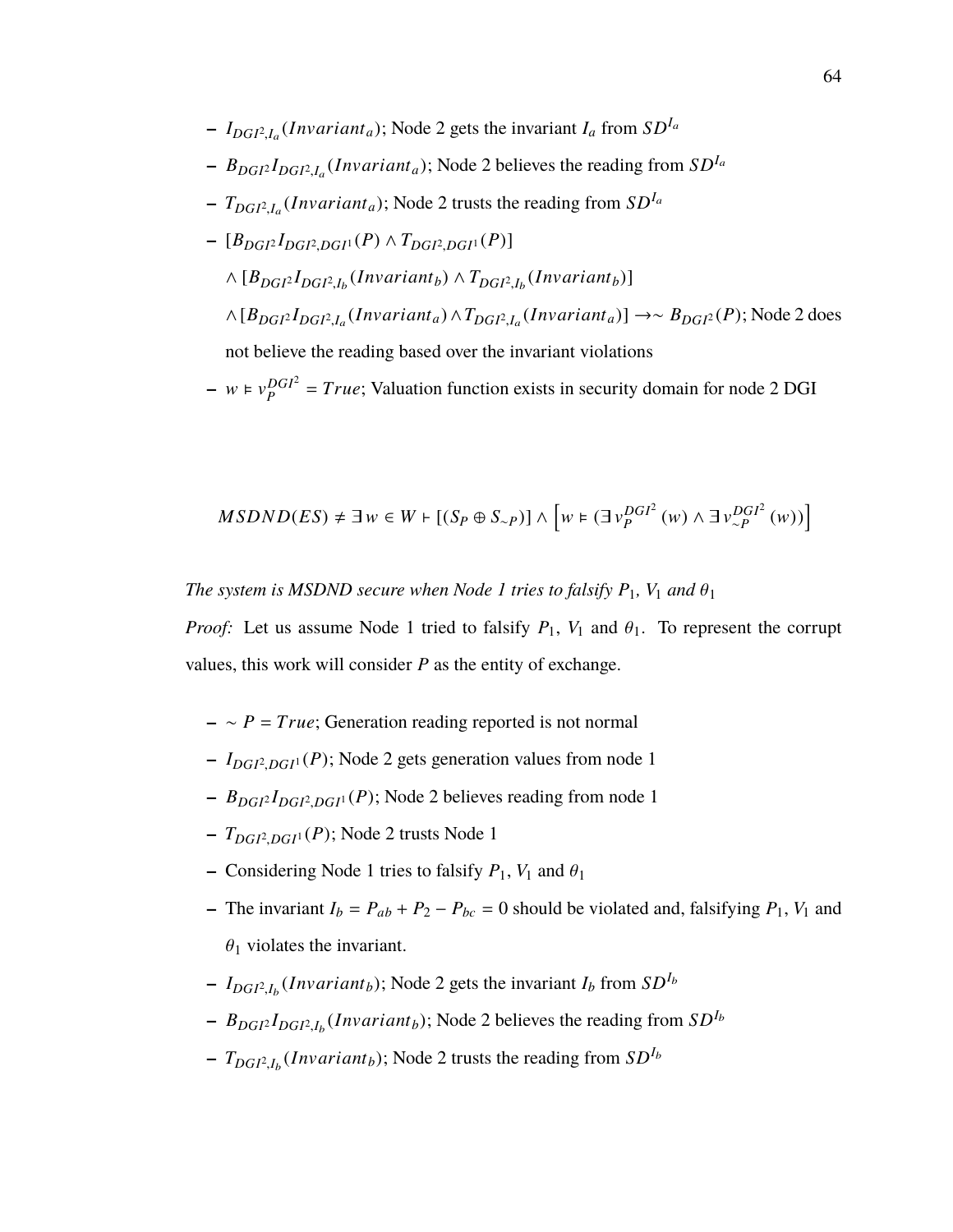- **–** [*BDGI*<sup>2</sup> *IDGI*<sup>2</sup> ,*DGI*<sup>1</sup> (*P*) <sup>∧</sup> *<sup>T</sup>DGI*<sup>2</sup> ,*DGI*<sup>1</sup> (*P*)] ∧[*BDGI*<sup>2</sup> *IDGI*<sup>2</sup> ,*I*b (*In*v*ariantb*) ∧*TDGI*<sup>2</sup> ,*I*b (*In*v*ariantb*)] →∼ *BDGI*<sup>2</sup> (*P*); Node 2 does not believe the reading based over the invariant violations
- $w \in v_p^{DGI^2}$  $P_P^{DGP} = True$ ; Valuation function exists in security domain for node 2 DGI to identify that generation values reported are corrupt.
- $w \in v_{N}^{DGI^2}$  $D_{N_i}^{DGI^2} = False$ ; Valuation function does not exist in security domain for node 2 DGI to identify which node reported corrupt generation values.

$$
MSDND(ES) = \exists w \in W + [(S_P \oplus S_{\sim P})] \wedge [w \in (\exists v_P^{DGI^2}(w) \wedge \exists v_{\sim P}^{DGI^2}(w))] \wedge [w \in (\nexists v_{N_i}^{DGI^2}(w) \wedge \nexists v_{\sim N_i}^{DGI^2}(w))] \wedge
$$

**Remark:** Here, the above case of invariants violation leads to MSDND secure system. From the above equation, it can be clearly demonstrated that the security domain 4 has a valuation function to identify if something wrong is going on in the system, however, it is not possible to identify the origin of the attack. The invariant  $I_b$  can be affected by falsifying either of the  $P_1$ ,  $V_1$  and  $\theta_1$  by node 1 or  $P_2$  by node 2. Hence, in a 3 node system it is impossible to identify which of the two nodes falsified values for invariant to report the problem in system.

### *The system is not MSDND secure when Node 1 tries to falsify*  $P_1$

*Proof:* Let us assume Node 1 tried to falsify  $P_1$ . To represent the corrupt values, this work will consider *P* as the entity of exchange.

- **–** ∼ *P* = *True*; Generation reading reported is not normal
- **–** *IDGI*<sup>2</sup> ,*DGI*<sup>1</sup> (*P*); Node 2 gets generation values from node 1
- **–** *BDGI*<sup>2</sup> *IDGI*<sup>2</sup> ,*DGI*<sup>1</sup> (*P*); Node 2 believes reading from node 1
- **–** *TDGI*<sup>2</sup> ,*DGI*<sup>1</sup> (*P*); Node 2 trusts Node 1
- **–** Considering Node 1 tries to falsify *P*<sup>1</sup>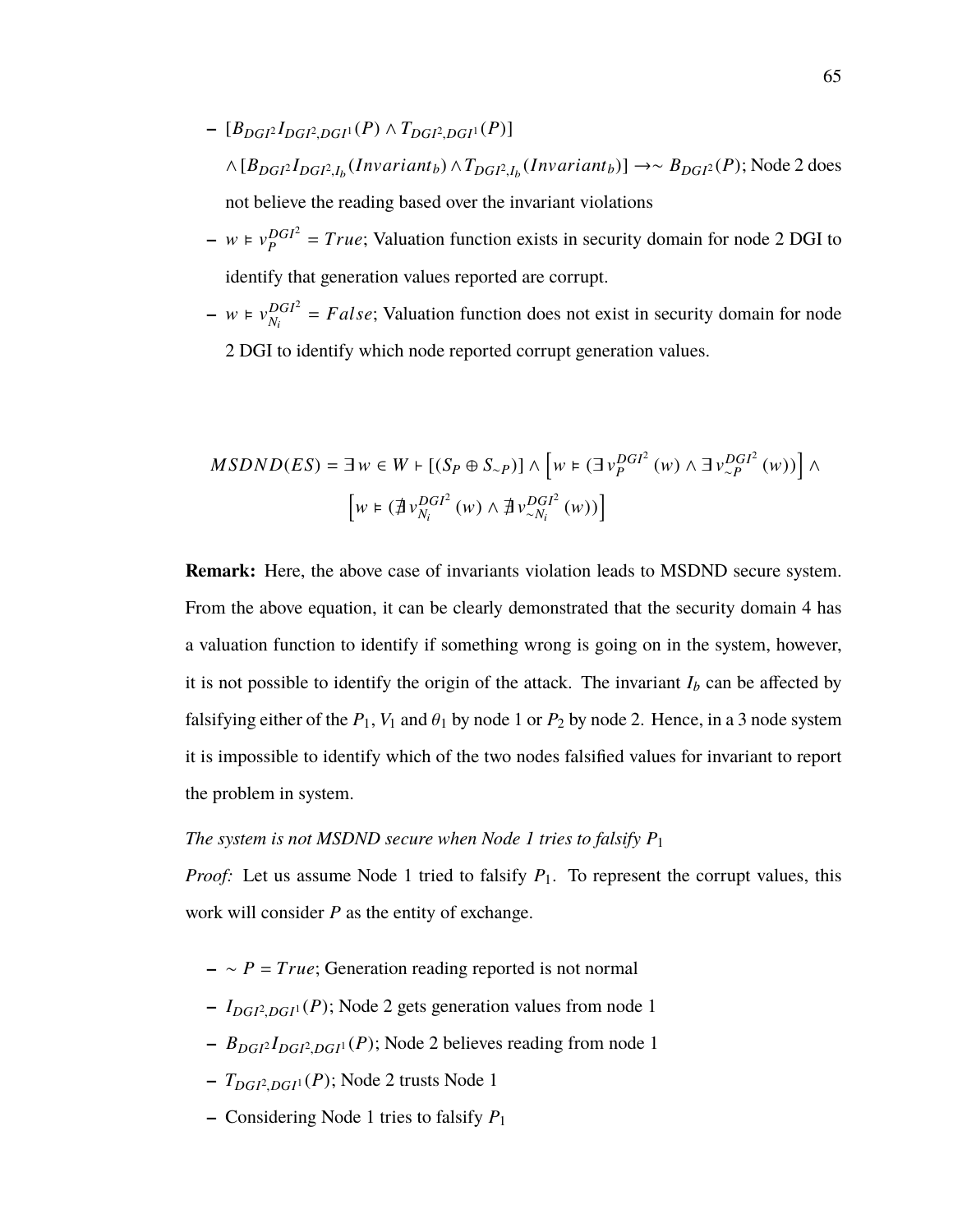- **–** The invariant  $I_a = P_{in} + P_1 P_{ab} = 0$  should be violated and, falsifying  $P_1$  violates the invariant.
- $-I_{DGI^2,I_a}(Invariant_a)$ ; Node 2 gets the invariant  $I_a$  from  $SD^{I_a}$
- **–** *BDGI*<sup>2</sup> *IDGI*<sup>2</sup> ,*I*a (*In*v*arianta*); Node 2 believes the reading from *SDI*<sup>a</sup>
- **–** *TDGI*<sup>2</sup> ,*I*a (*In*v*arianta*); Node 2 trusts the reading from *SDI*<sup>a</sup>
- **–** [*BDGI*<sup>2</sup> *IDGI*<sup>2</sup> ,*DGI*<sup>1</sup> (*P*) <sup>∧</sup> *<sup>T</sup>DGI*<sup>2</sup> ,*DGI*<sup>1</sup> (*P*)]

∧[*BDGI*<sup>2</sup> *IDGI*<sup>2</sup> ,*I*a (*In*v*arianta*) ∧*TDGI*<sup>2</sup> ,*I*a (*In*v*arianta*)] →∼ *BDGI*<sup>2</sup> (*P*); Node 2 does not believe the reading based over the invariant violations

 $- w \in v_p^{DGI^2}$  $P_P^{DGP} = True$ ; Valuation function exists in security domain for node 2 DGI

$$
MSDND(ES) \neq \exists w \in W \vdash [(S_P \oplus S_{\sim P})] \land \left[ w \in (\exists v_P^{DGI^2}(w) \land \exists v_{\sim P}^{DGI^2}(w)) \right]
$$

*Theorem 4.3.2.2.* The 7 node system is not MSDND secure when node 4 tries to falsify associated parameters

*Proof:* This work assumes node 4 tries to falsify its values and see what all invariants will be violated. A list of impacts over the invariants is as below:



Figure 4.19. Node 4 acting as malicious node in a 7 Node system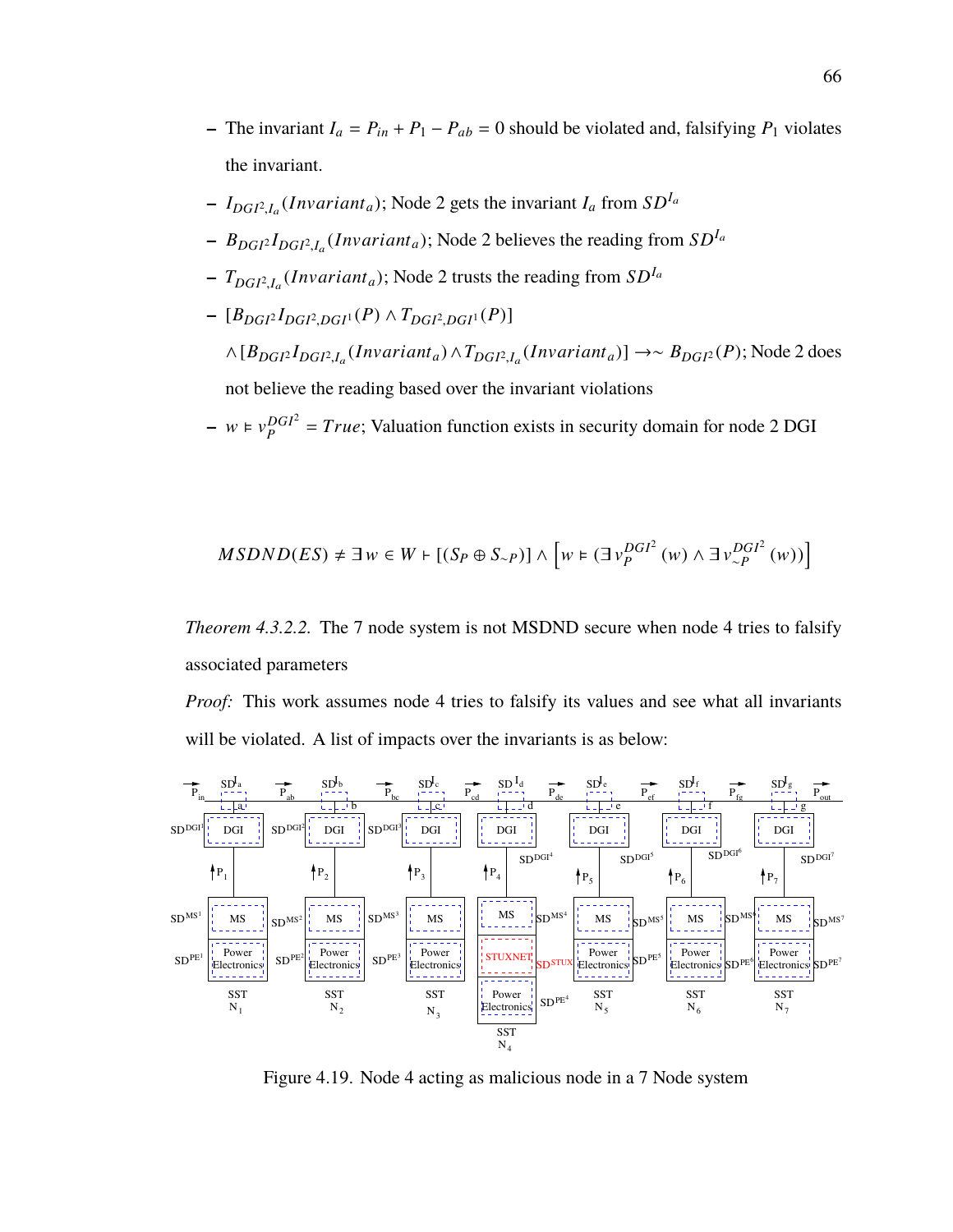- **–** Falsifying *P*<sup>4</sup> will lead to an invariant *I<sup>d</sup>* violation at point of common coupling *d*.
- $-$  Falsifying  $V_4$  and  $\theta_4$  will lead to an invariant  $I_c$ ,  $I_d$  and  $I_e$  violation at point of common coupling *c*, *d* and *e* respectively.
- $-$  Falsifying  $P_4$ ,  $V_4$  and  $\theta_4$  will lead to an invariant  $I_c$  and  $I_e$  violation at points of common coupling *c* and *e*.

## *The system is not MSDND secure when Node 4 tries to falsify*  $V_4$  *and*  $\theta_4$

*Proof:* Let us assume Node 1 tried to falsify  $V_1$  and  $\theta_1$ . To represent the corrupt values, this work will consider *P* as the entity of exchange.

- **–** ∼ *P* = *True*; Generation reading reported is not normal
- **–** *IDGI*<sup>3</sup> ,*DGI*<sup>4</sup> (*P*); Node 3 gets generation values from node 4
- **–** *BDGI*<sup>3</sup> *IDGI*<sup>3</sup> ,*DGI*<sup>4</sup> (*P*); Node 3 believes reading from node 4
- **–** *TDGI*<sup>3</sup> ,*DGI*<sup>4</sup> (*P*); Node 3 trusts Node 4
- **–** *IDGI*<sup>5</sup> ,*DGI*<sup>4</sup> (*P*); Node 5 gets generation values from node 4
- **–** *BDGI*<sup>5</sup> *IDGI*<sup>5</sup> ,*DGI*<sup>4</sup> (*P*); Node 5 believes reading from node 4
- **–** *TDGI*<sup>5</sup> ,*DGI*<sup>4</sup> (*P*); Node 5 trusts Node 4
- **–** Considering Node 4 tries to falsify  $V_4$  and  $\theta_4$ , invariants  $I_c$ ,  $I_d$  and  $I_e$  will be violated
- **–** *IDGI*<sup>3</sup> ,*I*c (*In*v*ariantc*); Node 3 gets the invariant *I<sup>c</sup>* from *SD*<sup>9</sup>
- **–** *BDGI*<sup>3</sup> *IDGI*<sup>3</sup> ,*I*c (*In*v*ariantc*); Node 3 believes the reading from *SD*<sup>9</sup>
- **–** *TDGI*<sup>3</sup> ,*I*c (*In*v*ariantc*); Node 3 trusts the reading from *SD*<sup>9</sup>
- $-I_{DGI^3,I_d}(Invariant_d)$ ; Node 3 gets the invariant  $I_d$  from  $SD_13$
- **–** *BDGI*<sup>3</sup> *IDGI*<sup>3</sup> ,*I*d (*In*v*ariant<sup>d</sup>* ); Node 3 believes the reading from *SD*13
- **–** *TDGI*<sup>3</sup> ,*I*d (*In*v*ariant<sup>d</sup>* ); Node 3 trusts the reading from *SD*13
- **–** *IDGI*<sup>3</sup> ,*I*e (*In*v*ariante*); Node 3 gets the invariant *I<sup>e</sup>* from *SD*<sup>17</sup>
- **–** *BDGI*<sup>3</sup> *IDGI*<sup>3</sup> ,*I*e (*In*v*ariante*); Node 3 believes the reading from *SD*<sup>17</sup>
- **–** *TDGI*<sup>3</sup> ,*I*e (*In*v*ariante*); Node 3 trusts the reading from *SD*<sup>17</sup>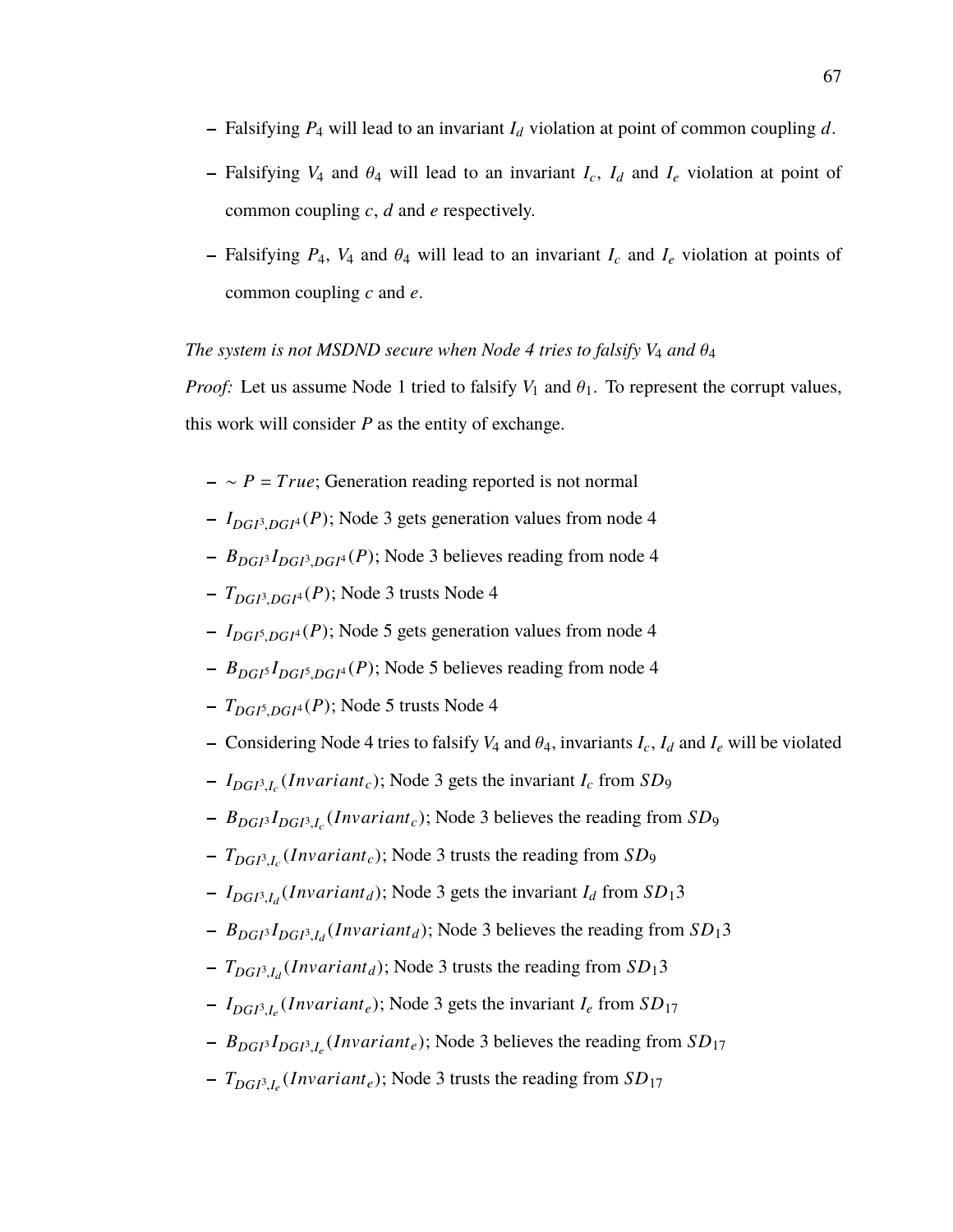**–** [*BDGI*<sup>3</sup> *IDGI*<sup>3</sup> ,*DGI*<sup>4</sup> (*P*) <sup>∧</sup> *<sup>T</sup>DGI*<sup>3</sup> ,*DGI*<sup>4</sup> (*P*)]  $\wedge$   $[B_{DGI}$ <sup>3</sup> $I_{DGI}$ <sup>3</sup>, $I_c$ </sub>(*Invariant<sub>c</sub>*)]  $\wedge$   $T_{DGI}$ <sup>3</sup>, $I_c$ (*Invariant<sub>c</sub>*)]  $\wedge$   $[B_{DGP}I_{DGP}I_{Jd}(Invariant_d) \wedge T_{DGP}I_{Jd}(Invariant_d)]$ ∧ [*BDGI*<sup>3</sup> *IDGI*<sup>3</sup> ,*I*e (*In*v*ariante*) ∧*TDGI*<sup>3</sup> ,*I*e (*In*v*ariante*)] →∼ *BDGI*<sup>3</sup> (*P*); Node 3 does not believe the reading based over the invariant violations

- 
$$
w \in v_P^{DGI^3}
$$
 = True; Valuation function exists in security domain for node 3 DGI

- **–** *IDGI*<sup>5</sup> ,*I*c (*In*v*ariantc*); Node 5 gets the invariant *I<sup>c</sup>* from *SD*<sup>9</sup>
- **–** *BDGI*<sup>5</sup> *IDGI*<sup>5</sup> ,*I*c (*In*v*ariantc*); Node 5 believes the reading from *SD*<sup>9</sup>
- **–** *TDGI*<sup>5</sup> ,*I*c (*In*v*ariantc*); Node 5 trusts the reading from *SD*<sup>9</sup>
- $-I_{DGI^5,I_d}(Invariant_d)$ ; Node 5 gets the invariant  $I_d$  from  $SD_13$
- **–** *BDGI*<sup>5</sup> *IDGI*<sup>5</sup> ,*I*d (*In*v*ariant<sup>d</sup>* ); Node 5 believes the reading from *SD*13
- **–** *TDGI*<sup>5</sup> ,*I*d (*In*v*ariant<sup>d</sup>* ); Node 5 trusts the reading from *SD*13
- **–** *IDGI*<sup>5</sup> ,*I*e (*In*v*ariante*); Node 5 gets the invariant *I<sup>e</sup>* from *SD*<sup>17</sup>
- **–** *BDGI*<sup>5</sup> *IDGI*<sup>5</sup> ,*I*e (*In*v*ariante*); Node 5 believes the reading from *SD*<sup>17</sup>
- **–** *TDGI*<sup>5</sup> ,*I*e (*In*v*ariante*); Node 5 trusts the reading from *SD*<sup>17</sup>
- **–** [*BDGI*<sup>5</sup> *IDGI*<sup>5</sup> ,*DGI*<sup>4</sup> (*P*) <sup>∧</sup> *<sup>T</sup>DGI*<sup>5</sup> ,*DGI*<sup>4</sup> (*P*)]
	- $\wedge$   $[B_{DGI}$ <sup> $I_{DGI}$ 5, $I_c$ </sub>(*Invariant<sub>c</sub>*)  $\wedge$   $T_{DGI}$ 5, $I_c$ (*Invariant<sub>c</sub>*)]</sup>
	- $\wedge$   $[B_{DGI}$ <sup>5</sup> $I_{DGI}$ <sup>5</sup>, $I_d$ </sub>(*Invariant<sub>d</sub>*)  $\wedge$   $T_{DGI}$ <sup>5</sup>, $I_d$ (*Invariant<sub>d</sub>*)]

∧ [*BDGI*<sup>5</sup> *IDGI*<sup>5</sup> ,*I*e (*In*v*ariante*) ∧*TDGI*<sup>5</sup> ,*I*e (*In*v*ariante*)] →∼ *BDGI*<sup>5</sup> (*P*); Node 5 does not believe the reading based over the invariant violations

 $- w \in v_p^{DGI^5}$  $P_P^{DGP} = True$ ; Valuation function exists in security domain for node 5 DGI

$$
MSDND(ES) \neq \exists w \in W \vdash [(S_P \oplus S_{\sim P})] \land \left[ w \in (\exists v_P^{DGI^3}(w) \land \exists v_{\sim P}^{DGI^3}(w)) \right]
$$
  

$$
MSDND(ES) \neq \exists w \in W \vdash [(S_P \oplus S_{\sim P})] \land \left[ w \in (\exists v_P^{DGI^5}(w) \land \exists v_{\sim P}^{DGI^5}(w)) \right]
$$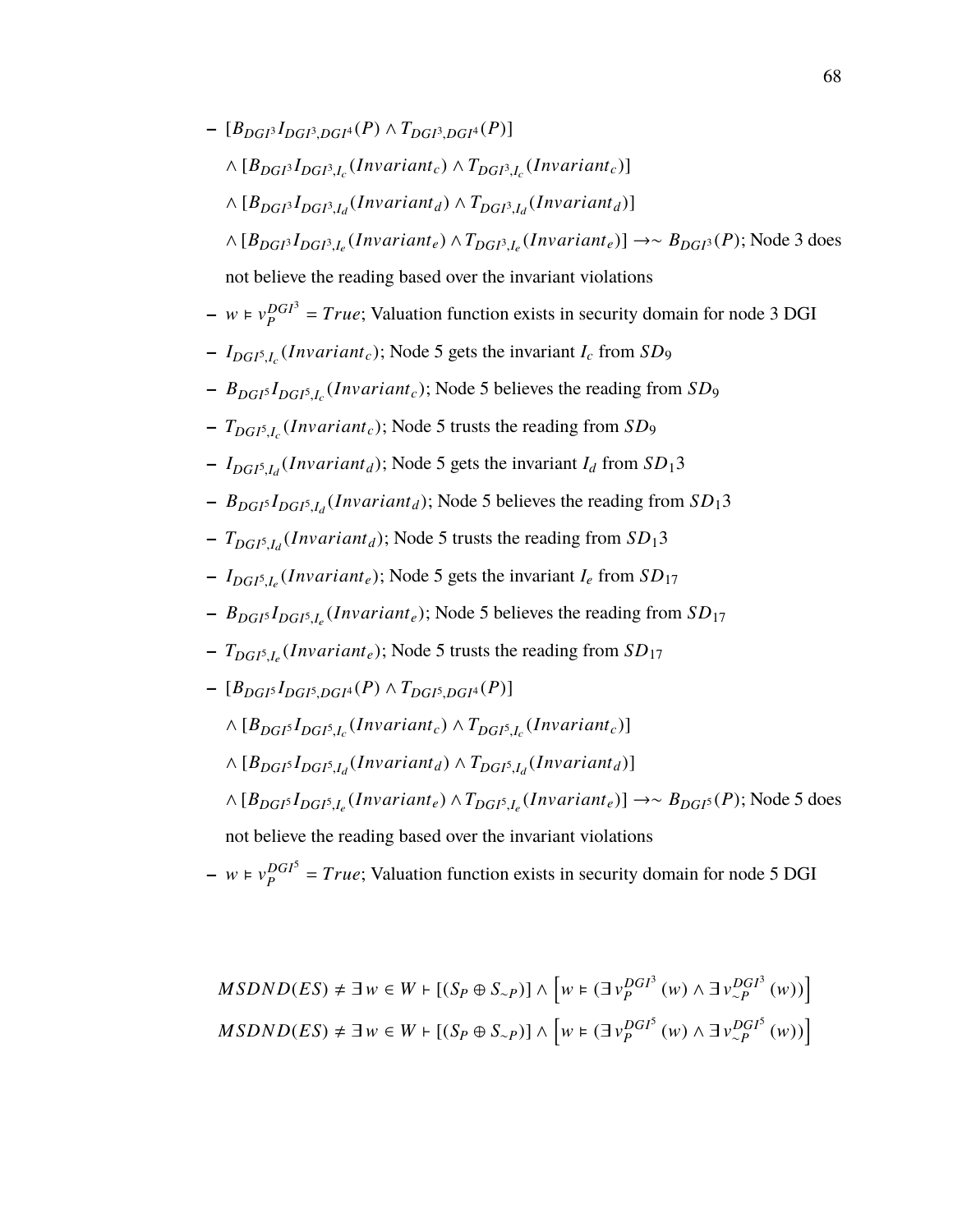*Proof:* Let us assume Node 4 tried to falsify  $P_4$ ,  $V_4$  and  $\theta_4$ . To represent the corrupt values, this work will consider *P* as the entity of exchange.

- **–** ∼ *P* = *True*; Generation reading reported is not normal
- **–** *IDGI*<sup>3</sup> ,*DGI*<sup>4</sup> (*P*); Node 3 gets generation values from node 4
- **–** *BDGI*<sup>3</sup> *IDGI*<sup>3</sup> ,*DGI*<sup>4</sup> (*P*); Node 3 believes reading from node 4
- **–** *TDGI*<sup>3</sup> ,*DGI*<sup>4</sup> (*P*); Node 3 trusts Node 4
- **–** *IDGI*<sup>5</sup> ,*DGI*<sup>4</sup> (*P*); Node 5 gets generation values from node 4
- **–** *BDGI*<sup>5</sup> *IDGI*<sup>5</sup> ,*DGI*<sup>4</sup> (*P*); Node 5 believes reading from node 4
- **–** *TDGI*<sup>5</sup> ,*DGI*<sup>4</sup> (*P*); Node 5 trusts Node 4
- **–** Considering Node 4 tries to falsify  $P_4$ ,  $V_4$  and  $\theta_4$ , invariants  $I_c$  and  $I_e$  will be violated
- **–** *IDGI*<sup>3</sup> ,*I*c (*In*v*ariantc*); Node 3 gets the invariant *I<sup>c</sup>* from *SD*<sup>9</sup>
- **–** *BDGI*<sup>3</sup> *IDGI*<sup>3</sup> ,*I*c (*In*v*ariantc*); Node 3 believes the reading from *SD*<sup>9</sup>
- **–** *TDGI*<sup>3</sup> ,*I*c (*In*v*ariantc*); Node 3 trusts the reading from *SD*<sup>9</sup>
- **–** *IDGI*<sup>3</sup> ,*I*e (*In*v*ariante*); Node 3 gets the invariant *I<sup>e</sup>* from *SD*<sup>17</sup>
- **–** *BDGI*<sup>3</sup> *IDGI*<sup>3</sup> ,*I*e (*In*v*ariante*); Node 3 believes the reading from *SD*<sup>17</sup>
- **–** *TDGI*<sup>3</sup> ,*I*e (*In*v*ariante*); Node 3 trusts the reading from *SD*<sup>17</sup>
- **–** [*BDGI*<sup>3</sup> *IDGI*<sup>3</sup> ,*DGI*<sup>4</sup> (*P*) <sup>∧</sup> *<sup>T</sup>DGI*<sup>3</sup> ,*DGI*<sup>4</sup> (*P*)]
	- $\wedge$   $[B_{DGI}$ <sup> $I_{DGI}$ 3, $I_c$ </sub> (*Invariant<sub>c</sub>*)</sub>  $\wedge$   $T_{DGI}$ 3, $I_c$  (*Invariant<sub>c</sub>*)]</sup>

∧ [*BDGI*<sup>3</sup> *IDGI*<sup>3</sup> ,*I*e (*In*v*ariante*) ∧*TDGI*<sup>3</sup> ,*I*c (*In*v*ariante*)] →∼ *BDGI*<sup>3</sup> (*P*); Node 3 does not believe the reading based over the invariant violations

- $w \in v_p^{DGI^3}$  $P_P^{DGP} = True$ ; Valuation function exists in security domain for node 3 DGI
- **–** *IDGI*<sup>5</sup> ,*I*c (*In*v*ariantc*); Node 5 gets the invariant *I<sup>c</sup>* from *SD*<sup>9</sup>
- **–** *BDGI*<sup>5</sup> *IDGI*<sup>5</sup> ,*I*c (*In*v*ariantc*); Node 5 believes the reading from *SD*<sup>9</sup>
- **–** *TDGI*<sup>5</sup> ,*I*c (*In*v*ariantc*); Node 5 trusts the reading from *SD*<sup>9</sup>
- **–** *IDGI*<sup>5</sup> ,*I*e (*In*v*ariante*); Node 5 gets the invariant *I<sup>e</sup>* from *SD*<sup>17</sup>
- **–** *BDGI*<sup>5</sup> *IDGI*<sup>5</sup> ,*I*e (*In*v*ariante*); Node 5 believes the reading from *SD*<sup>17</sup>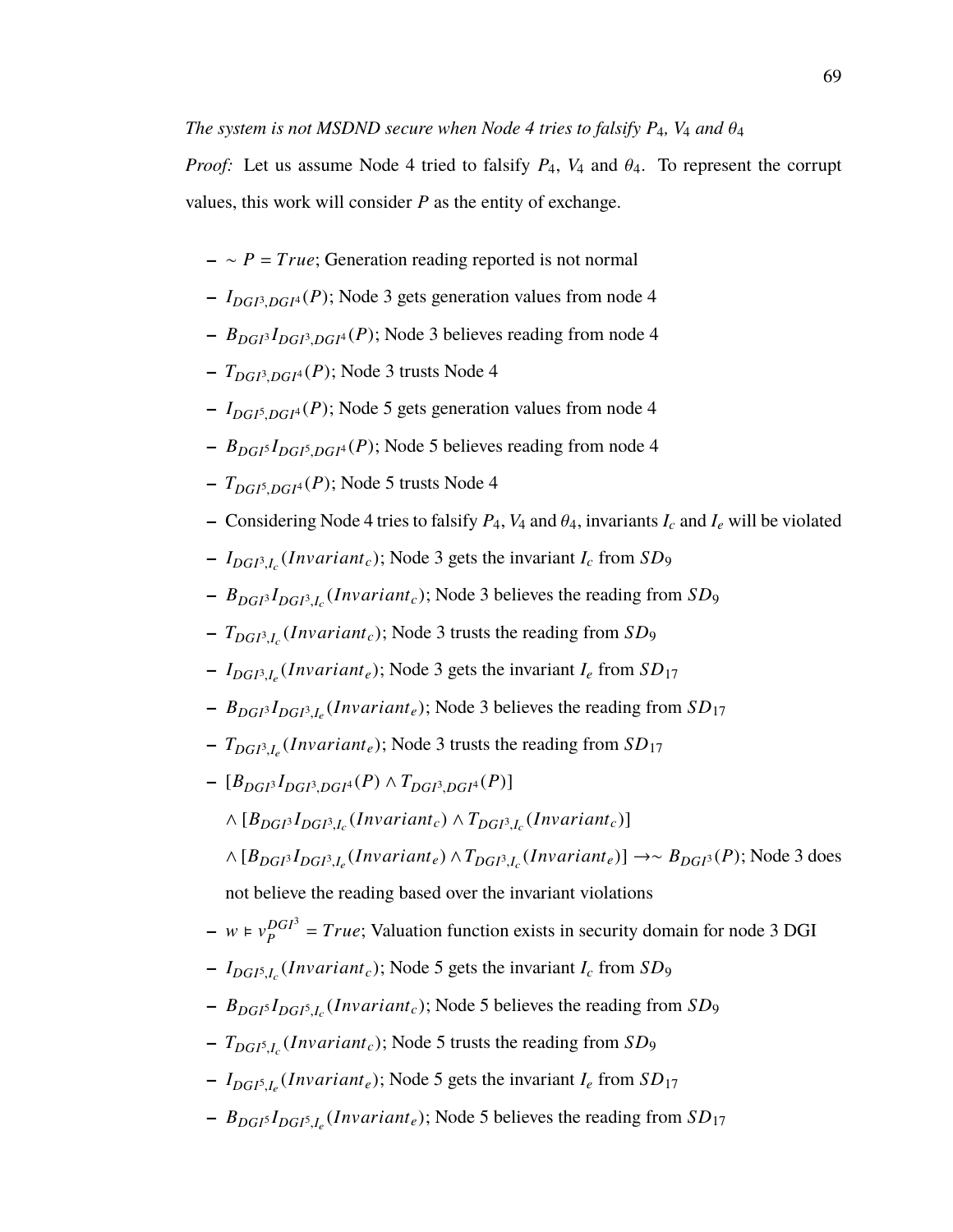**–** *TDGI*<sup>5</sup> ,*I*e (*In*v*ariante*); Node 5 trusts the reading from *SD*<sup>17</sup>

\n- $$
[B_{DGI^5}I_{DGI^5, DGI^4}(P) \wedge T_{DGI^5, DGI^4}(P)]
$$
\n- ∧  $[B_{DGI^5}I_{DGI^5,I_c}(Invariant_c) \wedge T_{DGI^5,I_c}(Invariant_c)]$
\n- ∧  $[B_{DGI^5}I_{DGI^5,I_e}(Invariant_e) \wedge T_{DGI^5,I_e}(Invariant_e)] \rightarrow \sim B_{DGI^5}(P)$ ; Node 5 does not believe the reading based over the invariant violations
\n

 $-V_p^{DGI^5}$  $P_P^{DGP} = True$ ; Valuation function exists in security domain for node 5 DGI

$$
MSDND(ES) \neq \exists w \in W \vdash [(S_P \oplus S_{\sim P})] \land \left[ w \in (\exists v_P^{DGI^3}(w) \land \exists v_{\sim P}^{DGI^3}(w)) \right]
$$
  

$$
MSDND(ES) \neq \exists w \in W \vdash [(S_P \oplus S_{\sim P})] \land \left[ w \in (\exists v_P^{DGI^5}(w) \land \exists v_{\sim P}^{DGI^5}(w)) \right]
$$

*The system is not MSDND secure when Node 4 tries to falsify P*<sup>4</sup>

*Proof:* Let us assume Node 4 tried to falsify  $P_4$ . To represent the corrupt values, this work will consider *P* as the entity of exchange.

- **–** ∼ *P* = *True*; Generation reading reported is not normal
- **–** *IDGI*<sup>3</sup> ,*DGI*<sup>4</sup> (*P*); Node 3 gets generation values from node 4
- **–** *BDGI*<sup>3</sup> *IDGI*<sup>3</sup> ,*DGI*<sup>4</sup> (*P*); Node 3 believes reading from node 4
- **–** *TDGI*<sup>3</sup> ,*DGI*<sup>4</sup> (*P*); Node 3 trusts Node 4
- **–** *IDGI*<sup>5</sup> ,*DGI*<sup>4</sup> (*P*); Node 5 gets generation values from node 4
- **–** *BDGI*<sup>5</sup> *IDGI*<sup>5</sup> ,*DGI*<sup>4</sup> (*P*); Node 5 believes reading from node 4
- **–** *TDGI*<sup>5</sup> ,*DGI*<sup>4</sup> (*P*); Node 5 trusts Node 4
- **–** Considering Node 4 tries to falsify  $V_4$  and  $\theta_4$ , invariant  $I_d$  will be violated
- $-I_{DGI^3,I_d}(Invariant_d)$ ; Node 3 gets the invariant  $I_d$  from  $SD_13$
- **–** *BDGI*<sup>3</sup> *IDGI*<sup>3</sup> ,*I*d (*In*v*ariant<sup>d</sup>* ); Node 3 believes the reading from *SD*13
- **–** *TDGI*<sup>3</sup> ,*I*4d (*In*v*ariant<sup>d</sup>* ); Node 3 trusts the reading from *SD*13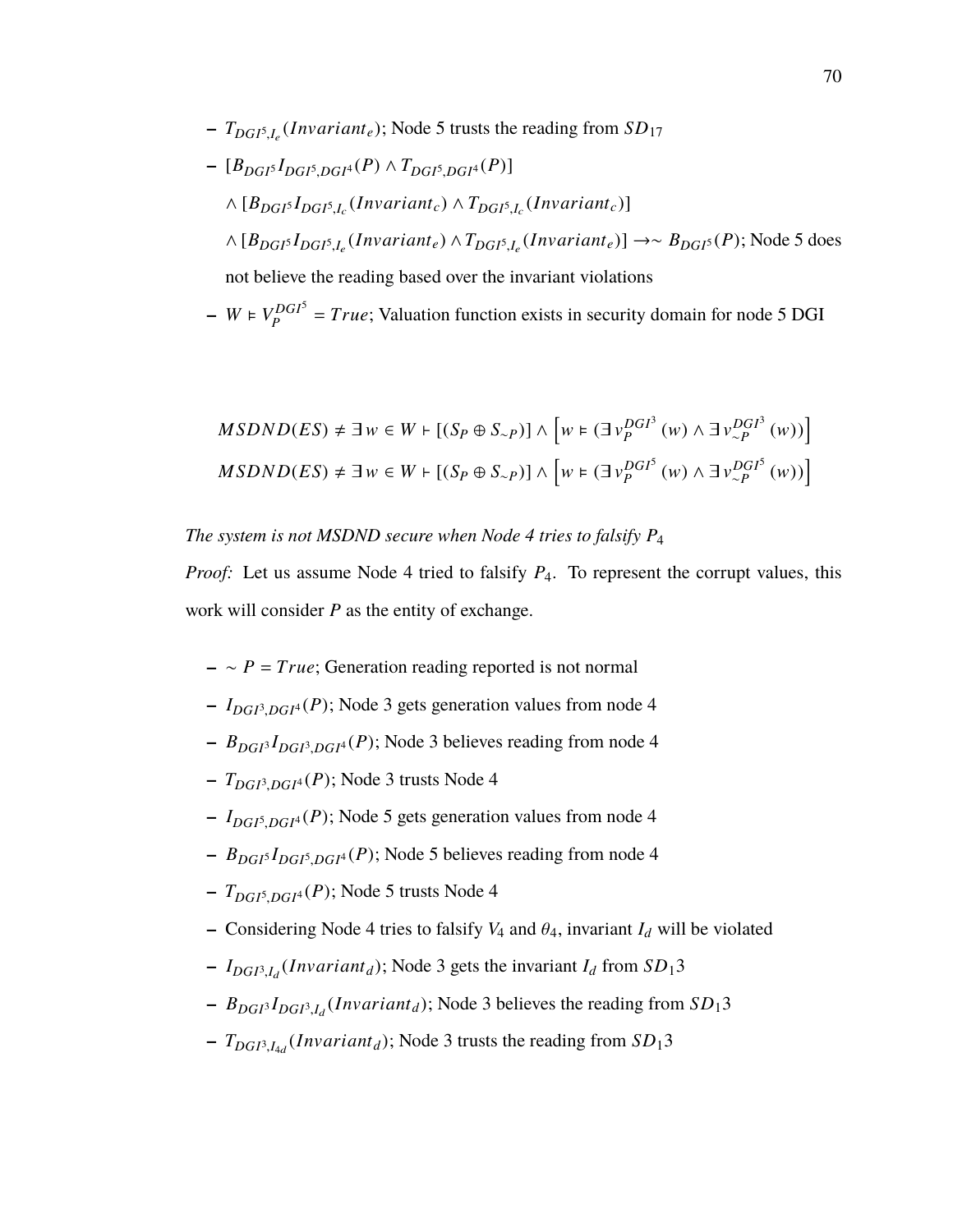- **–** [*BDGI*<sup>3</sup> *IDGI*<sup>3</sup> ,*DGI*<sup>4</sup> (*P*) <sup>∧</sup> *<sup>T</sup>DGI*<sup>3</sup> ,*DGI*<sup>4</sup> (*P*)] ∧[*BDGI*<sup>3</sup> *IDGI*<sup>3</sup> ,*I*d (*In*v*ariant<sup>d</sup>* )∧*TDGI*<sup>3</sup> ,*I*d (*In*v*ariant<sup>d</sup>* )] →∼ *BDGI*<sup>3</sup> (*P*); Node 3 does not believe the reading based over the invariant violations
- $-V_p^{DGI^3}$  $P_P^{DGP} = True$ ; Valuation function exists in security domain for node 3 DGI
- $-I_{DGI<sub>5,I<sub>d</sub></sub>}(Invariant<sub>d</sub>)$ ; Node 5 gets the invariant  $I<sub>d</sub>$  from  $SD<sub>1</sub>3$
- **–** *BDGI*<sup>5</sup> *IDGI*<sup>5</sup> ,*I*d (*In*v*ariant<sup>d</sup>* ); Node 5 believes the reading from *SD*13
- **–** *TDGI*<sup>5</sup> ,*I*d (*In*v*ariant<sup>d</sup>* ); Node 5 trusts the reading from *SD*13
- **–** [*BDGI*<sup>5</sup> *IDGI*<sup>5</sup> ,*DGI*<sup>4</sup> (*P*) <sup>∧</sup> *<sup>T</sup>DGI*<sup>5</sup> ,*DGI*<sup>4</sup> (*P*)] ∧[*BDGI*<sup>5</sup> *IDGI*<sup>5</sup> ,*I*d (*In*v*ariant<sup>d</sup>* )∧*TDGI*<sup>5</sup> ,*I*d (*In*v*ariant<sup>d</sup>* )] →∼ *BDGI*<sup>5</sup> (*P*); Node 5 does

not believe the reading based over the invariant violations

- 
$$
w \in v_P^{DGI^5}
$$
 = True; Valuation function exists in security domain for node 5 DGI

$$
MSDND(ES) \neq \exists w \in W \vdash [(S_P \oplus S_{\sim P})] \land \left[ w \in (\exists v_P^{DGI^3}(w) \land \exists v_{\sim P}^{DGI^3}(w)) \right]
$$
  

$$
MSDND(ES) \neq \exists w \in W \vdash [(S_P \oplus S_{\sim P})] \land \left[ w \in (\exists v_P^{DGI^5}(w) \land \exists v_{\sim P}^{DGI^5}(w)) \right]
$$

f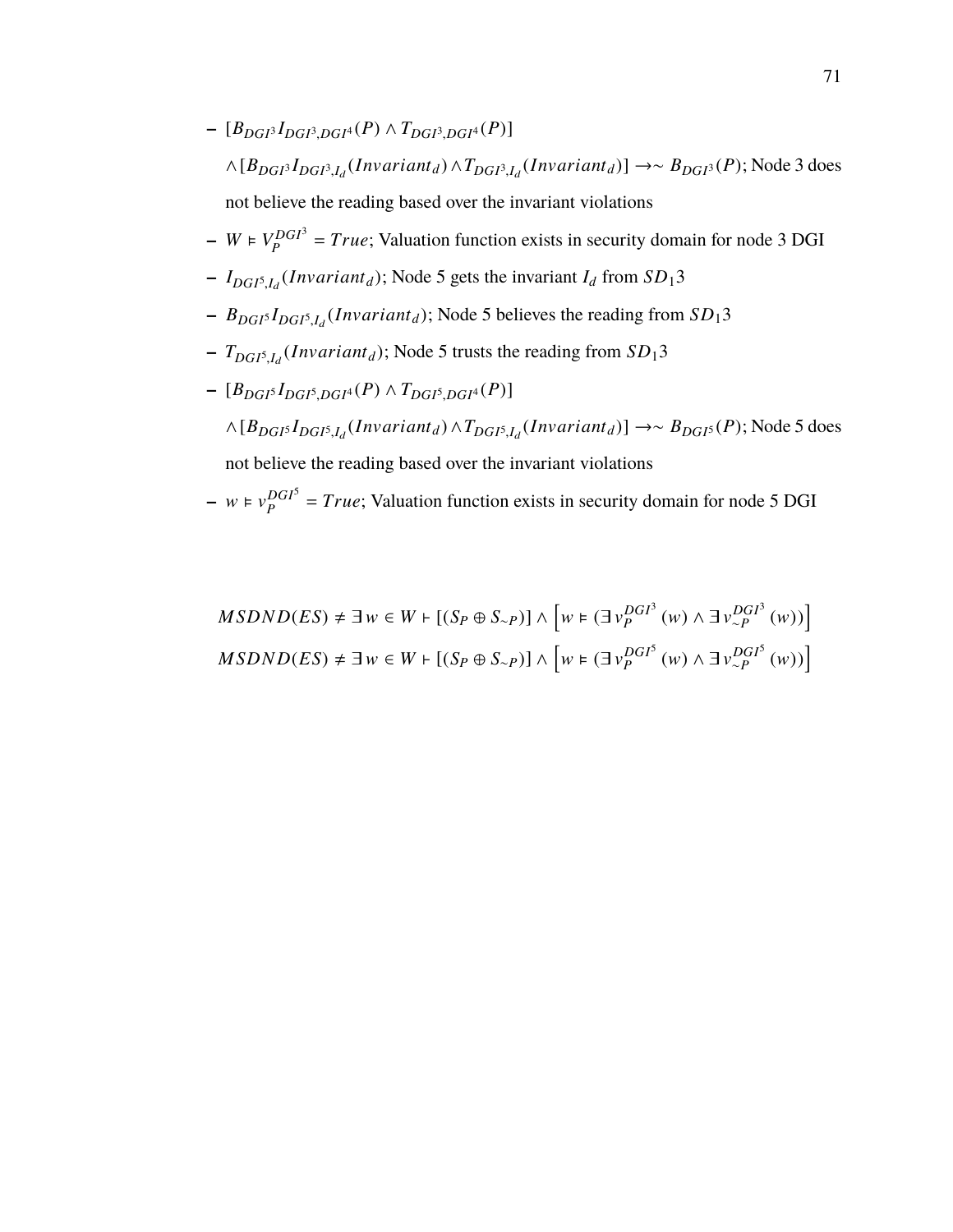### **5. CONCLUSIONS**

### **5.1. DISTRIBUTED CYBER PHYSICAL SYSTEMS**

In a cyber physical system, that is distributed in nature, an important characteristic is communication among the distributed components. The message flow among these components is the basis or a primary requirement for the system to function correctly. This message communication can also be considered as the information flow. To protect the functioning of a cyber physical system it is important to protect this information flow or verify the information flowing through it.

#### **5.2. MSDND**

Multiple security domain non-deducibility helps us to segregate a cyber physical system into separate components, where the different components do not trust over the information supplied by one another. The concept of security domains, valuation functions and invariants introduced by MSDND provides us the ways in which information flows can be verified and checked among different components. The invariants help us adding in multiple paths for similar information to flow from one component to another, thereby making it more difficult for an attacker to attack the system and go unnoticed.

### **5.3. STATE COLLECTION PROTOCOL IN THE FREEDM SYSTEM**

This work takes the FREEDM system as a target cyber physical system and identifies MSDND secure paths in the information flowing through the system.The state collection protocol produces information flow, which is based over Chandy Lamport distributed snapshot algorithm. MSDND analysis over the state collection protocol shows that the information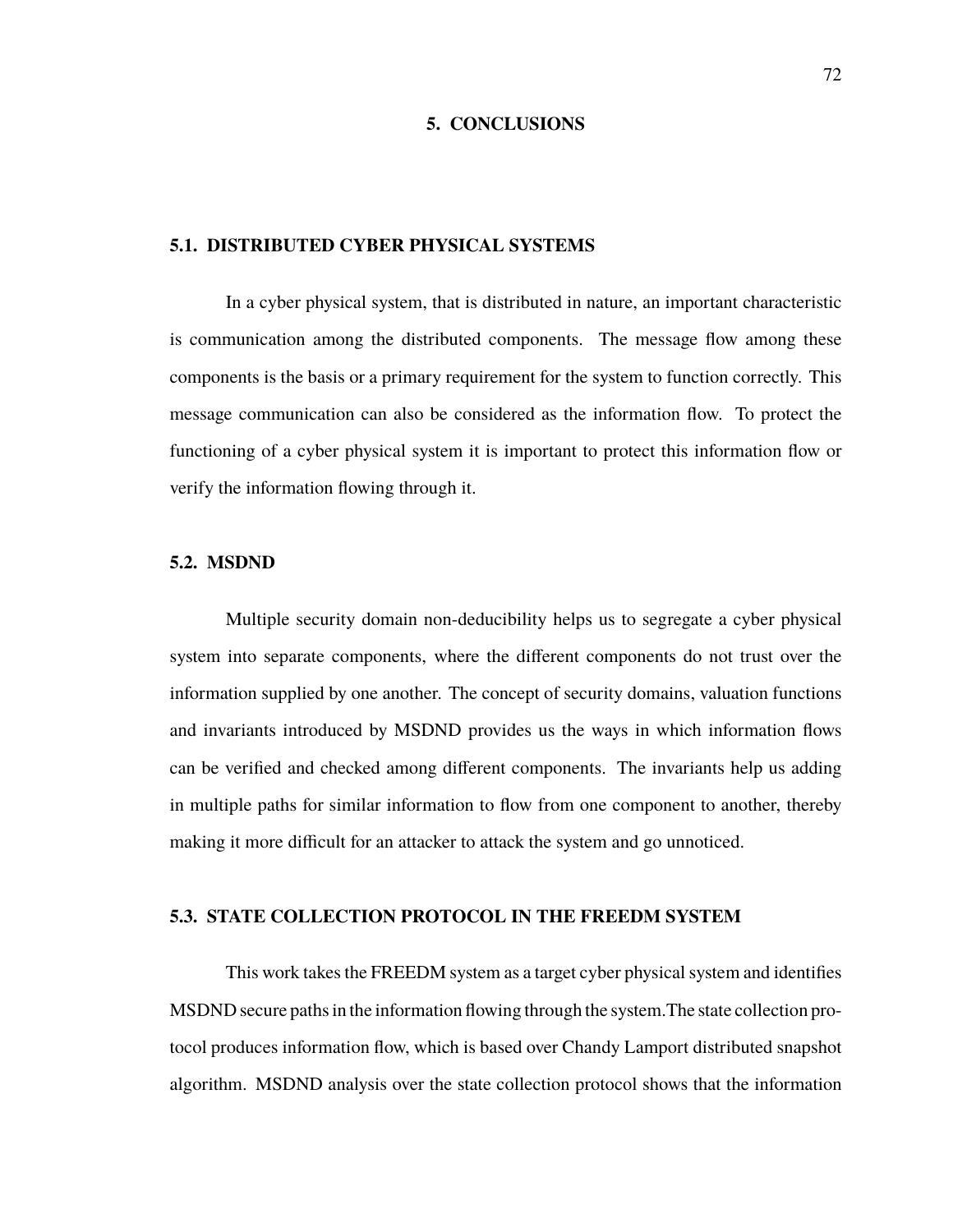flow paths are MSDND secure in the presence of a STUXNET-like attack. The thesis breaks the MSDND secure information flow using Byzantine consensus solution, however, a further sophisticated attack sharing similar falsified values to distributed components is still able to hide the attack.

### **5.4. MSDND ANALYSIS OF THE PHYSICAL ATTESTATION PROTOCOL**

MSDND analysis of the physical attestation protocol helps to introduce deducibility in the FREEDM system. This work uses a physical attestation protocol over a 3 node and a 7 node system. In a 3 node system the protocol is unable to identify the origin of the attack, however, it is able to identify that something is wrong with the system and narrows it down to a group of nodes that may be causing the problem. Extending the case to a 7 node system, physical attestation gives us a unique pattern of invariant violations that is able to narrow down to the malicious node. The same is still restrictive in implementation as a unique pattern of invariant violations has a specific requirement to be present in between 3 nodes on the either side.

#### **5.5. SUMMARY**

The MSDND model helps us to identify STUXNET-like attacks where the intention of the attacker is to corrupt the information rather than steal it. Using the MSDND model this work is able to analyze MSDND secure paths inside the FREEDM smart grid infrastructure. MSDND secure paths are bad for the system, as different components in the system are unable to verify the information being passed to them by other components. This work also uses the MSDND model along with the invariants provided by physical attestation protocol to break the MSDND secure paths. A summary of the MSDND analysis for different information paths is represented in Table 5.1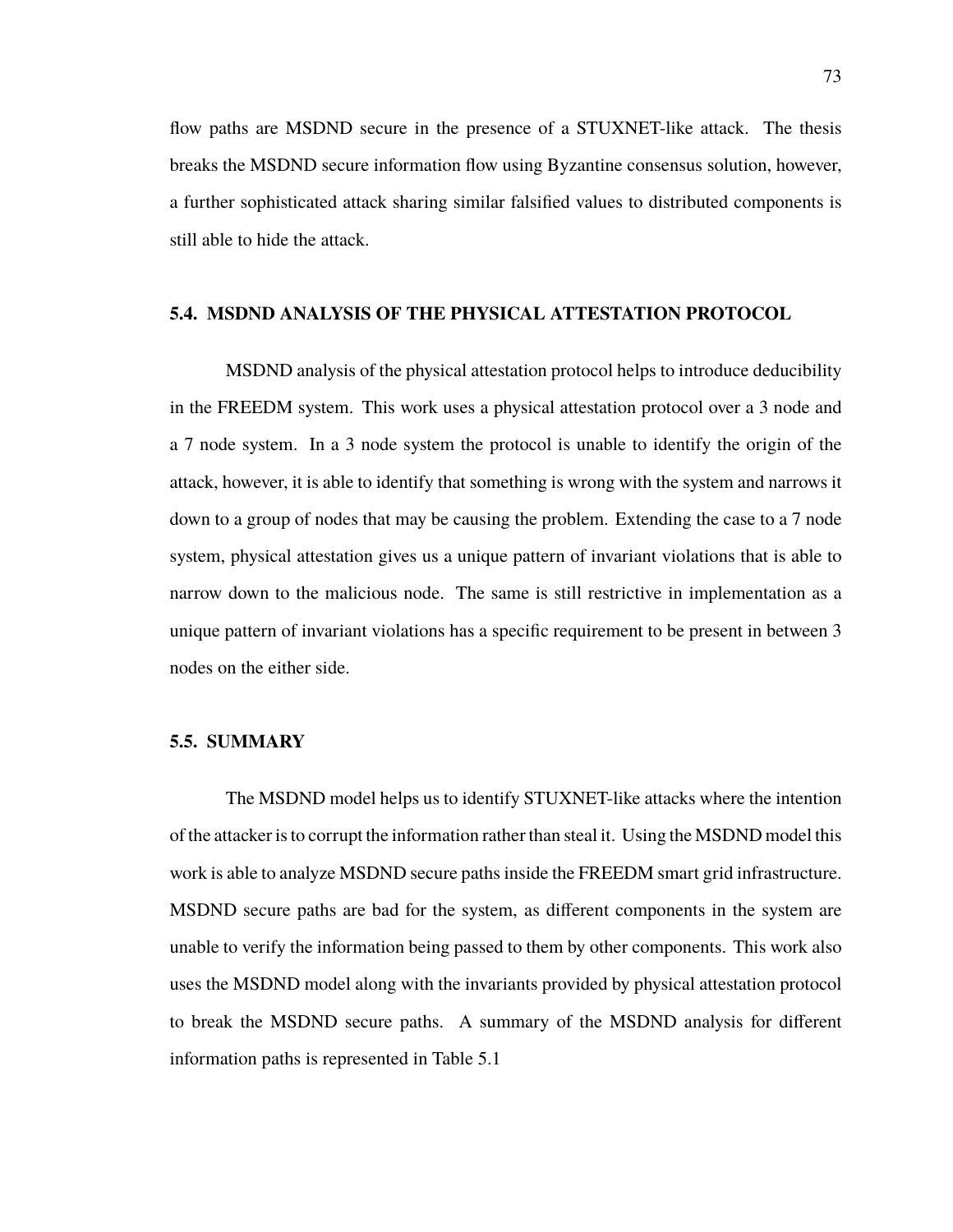Table 5.1. MSDND analysis results

| Theorem                                           | Attack type                                                           | <b>MSDND</b>                                         |
|---------------------------------------------------|-----------------------------------------------------------------------|------------------------------------------------------|
| DGI - Device interaction                          | Normal operations                                                     | N <sub>0</sub>                                       |
|                                                   | STUXNET-like                                                          | <b>Yes</b>                                           |
| DGI - DGI interaction                             | Normal operations                                                     | N <sub>0</sub>                                       |
|                                                   | STUXNET-like                                                          | Yes                                                  |
| DGI - DGI interaction<br>with Byzantine consensus | STUXNET-like sharing different<br>falsified status to different nodes | $\overline{N}$                                       |
|                                                   | STUXNET-like sharing similar<br>falsified status to different nodes   | Yes                                                  |
| Physical attestation in<br>a 3 node system        | STUXNET-like                                                          | <b>MSDND</b> with respect to<br>identity of attacker |
| Physical attestation in<br>a 7 node system        | STUXNET-like                                                          | N <sub>0</sub>                                       |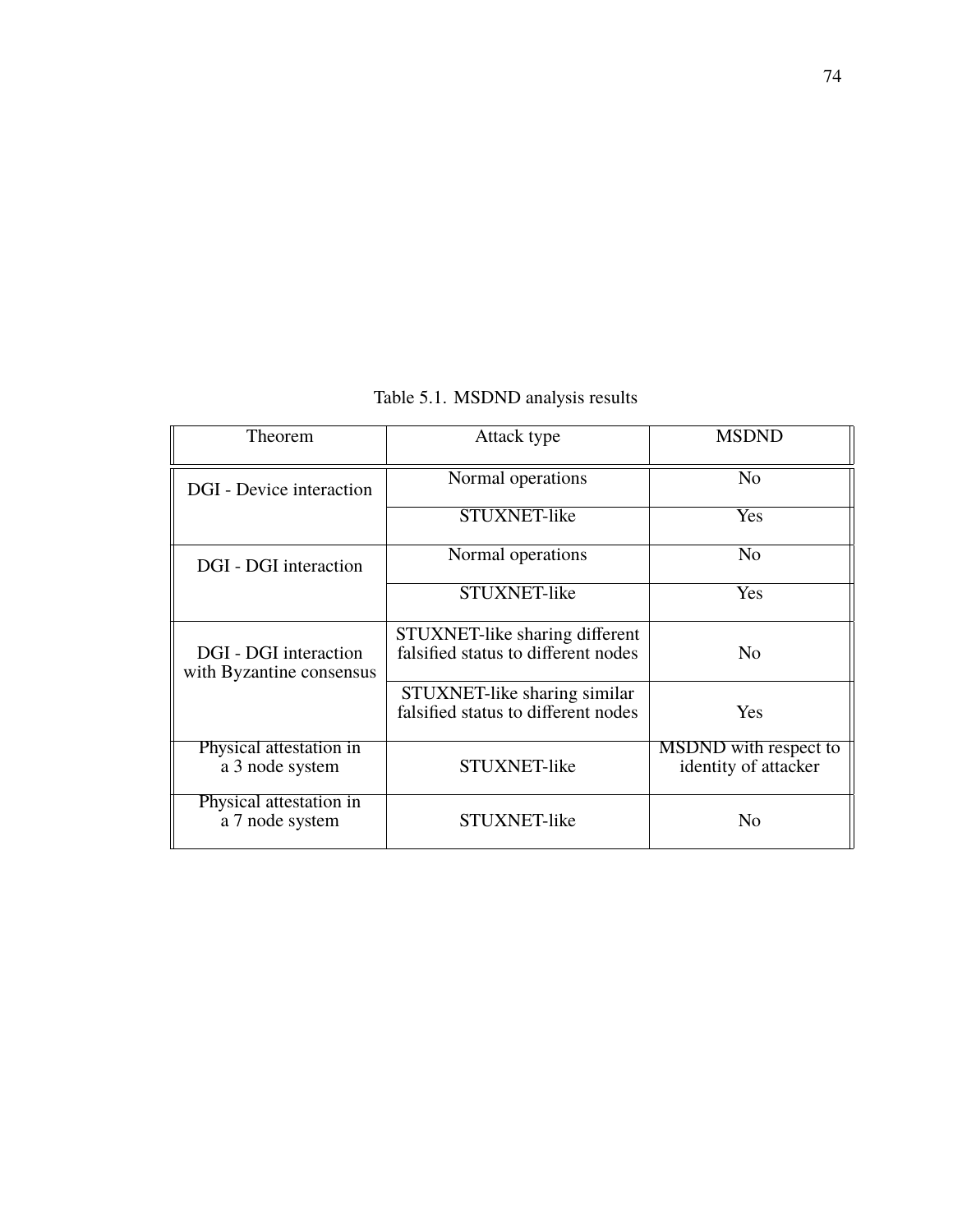### **REFERENCES**

- Adepu, S. and Mathur, A., 'Using process invariants to detect cyber attacks on a water treatment system,' in 'IFIP International Information Security and Privacy Conference,' Springer, 2016 pp. 91–104.
- Chandy, K. M. and Lamport, L., 'Distributed snapshots: Determining global states of distributed systems,' ACM Transactions on Computer Systems (TOCS), 1985, **3**(1), pp. 63–75.
- Chen, T., 'Stuxnet, the real start of cyber warfare?[editor's note],' IEEE Network, 2010, **24**(6), pp. 2–3.
- Crow, M. L., McMillin, B., Wang, W., and Bhattacharyya, S., 'Intelligent energy management of the freedm system,' in 'Power and Energy Society General Meeting, 2010 IEEE,' IEEE, 2010 pp. 1–4.
- Duan, J. and Chow, M.-Y., 'Data integrity attack on consensns-based distributed energy management algorithm,' in 'Power & Energy Society General Meeting, 2017 IEEE,' IEEE, 2017 pp. 1–5.
- Howser, G. and McMillin, B., 'A multiple security domain model of a drive-by-wire system,' in 'Computer Software and Applications Conference (COMPSAC), 2013 IEEE 37th Annual,' IEEE, 2013 pp. 369–374.
- Howser, G. and McMillin, B., 'A modal model of stuxnet attacks on cyber-physical systems: A matter of trust,' in 'Software Security and Reliability, 2014 Eighth International Conference on,' IEEE, 2014 pp. 175–183.
- Huang, A. Q., Crow, M. L., Heydt, G. T., Zheng, J. P., and Dale, S. J., 'The future renewable electric energy delivery and management (freedm) system: the energy internet,' Proceedings of the IEEE, 2011, **99**(1), pp. 133–148.
- Lamport, L., Shostak, R., and Pease, M., 'The byzantine generals problem,' ACM Transactions on Programming Languages and Systems (TOPLAS), 1982, **4**(3), pp. 382–401.
- Liau, C.-J., 'Belief, information acquisition, and trust in multi-agent systems?a modal logic formulation,' Artificial Intelligence, 2003, **149**(1), pp. 31–60.
- Liau, C.-J., 'A modal logic framework for multi-agent belief fusion,' ACM Transactions on Computational Logic (TOCL), 2005, **6**(1), pp. 124–174.
- Owicki, S. and Gries, D., 'An axiomatic proof technique for parallel programs i,' Acta informatica, 1976, **6**(4), pp. 319–340.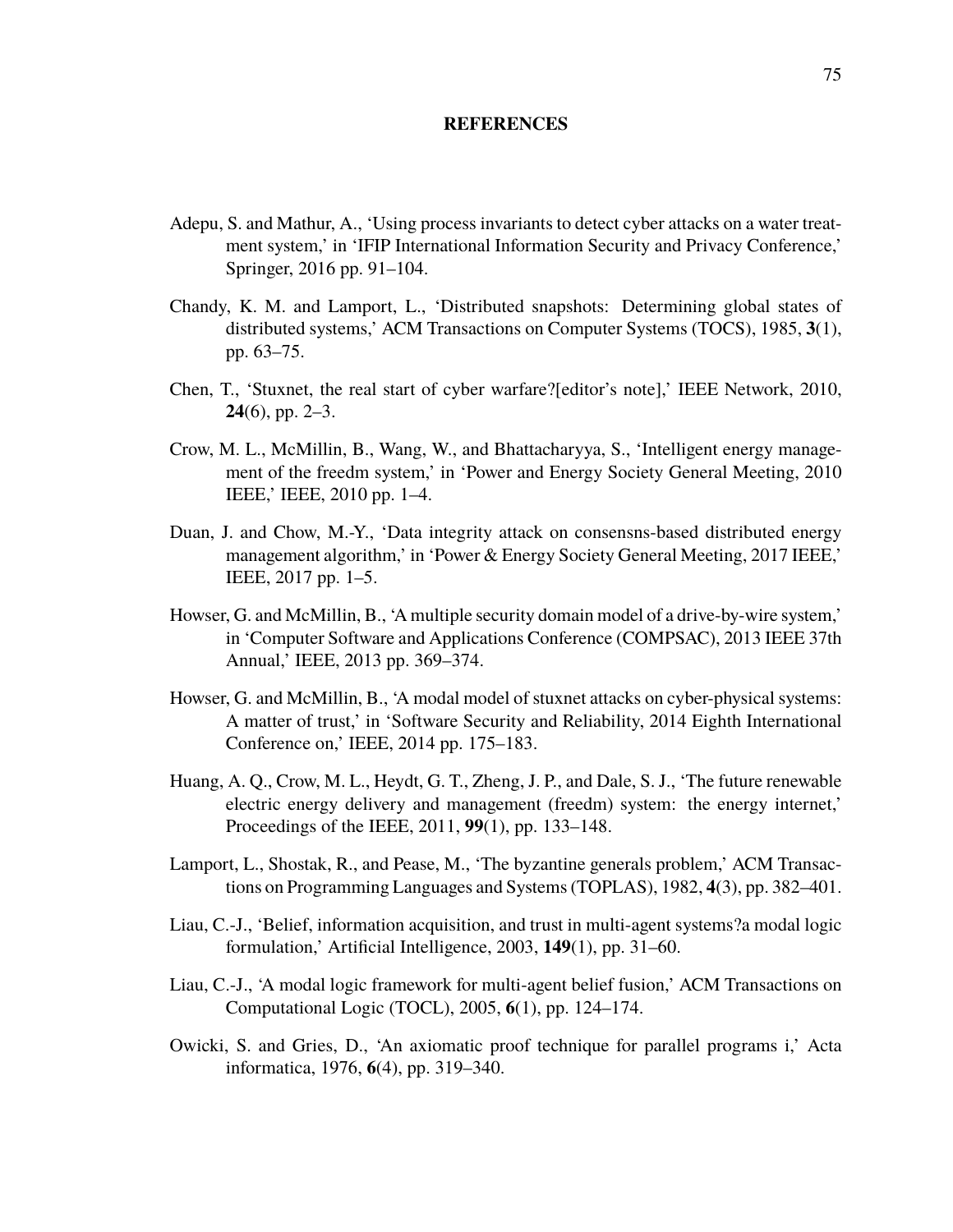- Paul, T., Kimball, J. W., Zawodniok, M., Roth, T. P., McMillin, B., and Chellappan, S., 'Unified invariants for cyber-physical switched system stability,' IEEE Transactions on Smart Grid, 2014, **5**(1), pp. 112–120.
- Roth, T. and McMillin, B., 'Physical attestation of cyber processes in the smart grid,' in 'International Workshop on Critical Information Infrastructures Security,' Springer, 2013 pp. 96–107.
- Sutherland, D., 'A model of information,' in 'Proceedings of the 9th National Computer Security Conference,' NIST, 1986 pp. 225–234.